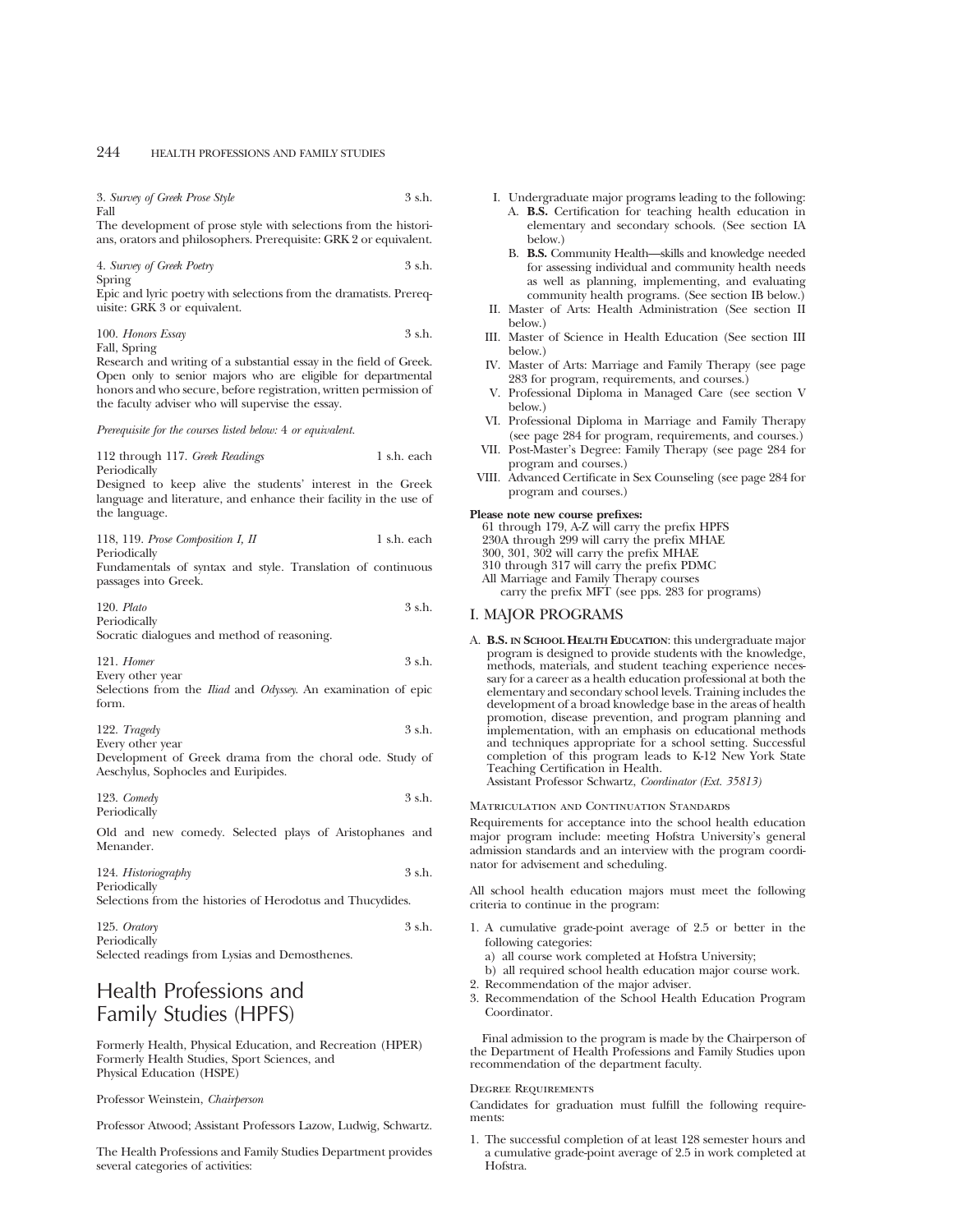- 2. At least 62 semester hours must be in liberal arts.
- 3. There are two requirements that must ordinarily be completed in residence at Hofstra: 15 semester hours in the major field of specialization, including student teaching, and the last 30 hours. The 15 hours need not be included within the last 30 hours.
- 4. Distribution of semester hours by specific area:

| a) Major core requirements: 27 s.h.                                                        | Sem. Hrs.        |
|--------------------------------------------------------------------------------------------|------------------|
| 60. First Aid $\mathcal{F}$ Safety<br>PESP                                                 | 3                |
| 61. Family Health: A Lifecycle Approach<br>HPFS                                            | 3                |
| 62. Personal & Community Health                                                            | 3                |
| 66. Drugs & Alcohol                                                                        | 3<br>3           |
| 71. Chronic & Communicable Diseases<br>114. Applied Nutrition, Diet & Exercise             | 3                |
| CRSR 116. Health Counseling Issues                                                         | 3                |
| *SGG<br>1. Human Sexuality (New College)                                                   | $\overline{4}$   |
| *SGA 060A. Child Abuse (New College)                                                       | 1                |
| *SGA 060C. HIV/AIDS (New College)                                                          | 1                |
|                                                                                            | 27               |
| b) Major field requirements: 18 s.h.                                                       |                  |
| 102. Organization $\mathcal{C}$ Administration of<br><b>HPFS</b>                           |                  |
| <b>School Health Programs</b>                                                              | 3                |
| 103. Methods & Materials of Health                                                         |                  |
| Education: Children                                                                        | 3                |
| 104. Methods & Materials of Health                                                         |                  |
| Education: Adolescents/Adults                                                              | 3                |
| 105. Health Education Curricula                                                            |                  |
| Development, K-12                                                                          | 3<br>3           |
| CRSR 113. Educational Psychology<br>*FDED 111. The American School or                      | 3                |
| 127. Introduction to Philosophy of                                                         |                  |
| Education                                                                                  | 3                |
|                                                                                            | 18               |
| c) Student Teaching requirement: 9 s.h.                                                    |                  |
| HPFS 130A. Student Teaching                                                                | 4.5              |
| 130B. Student Teaching                                                                     | 4.5              |
|                                                                                            | $9^-$            |
| d) Major core electives:                                                                   |                  |
| A minimum of 9 s.h. selected under advisement                                              |                  |
| 64. Consumer Health<br>HPFS                                                                | 3                |
| 65. Ethical, Legal & Critical Health                                                       |                  |
| Problems<br>67. Gerontological Health                                                      | 3<br>3           |
| 68. Environomental Health                                                                  | 3                |
| 69. Stress Management                                                                      | 1                |
| 70. Epidemiology                                                                           | $\overline{2}$   |
| 74. Microcomputer Applications for                                                         |                  |
| <b>Health Professionals</b>                                                                | 3                |
| 75. Life Cycle Sexual Health                                                               | $\boldsymbol{3}$ |
| 118. Women's Health Issues                                                                 | 3                |
| 125. Violence in Children, Family &                                                        |                  |
| <i>the Community</i>                                                                       | 3                |
| 151, 152. Readings                                                                         | $1-3$            |
| 160. International Health Issues                                                           | 3                |
| 162. Mental Health Care & Services                                                         | 3                |
| 179, A-Z. Workshops in Health<br>RES<br>119. Introduction to Research $\mathcal G$ Writing | $1-3$            |
| in Health                                                                                  | 3                |
| 124. Introduction to Grant Funding &                                                       |                  |
| Proposal Development in the                                                                |                  |
| Field of Health                                                                            | 3                |
| *SSG 060A. Death & Dying (New College)                                                     | 2                |
| (minimum required)                                                                         | 9                |
| e) Liberal Arts requirements: 39 s.h.                                                      |                  |
| 1. ENGL 1-2**                                                                              | 6                |
| 2. Humanities, 6 semester hours including                                                  |                  |
| SPCM 1, 7, 11, or SPCH 3                                                                   | 6                |
| 3. BIO 3 or 4 and 103 and 105                                                              | 9                |
| 4. CSC 5                                                                                   | 3                |
| 5. Basic statistics course chosen from                                                     | 3                |
| PSY 140, SOC 139 or SO91A (New College)<br>6. PSY 1, 53, 54                                | 9                |
| 7. SOC 4                                                                                   | 3                |
|                                                                                            | 39               |
| f) Liberal Arts electives: 14 s.h.                                                         | 14               |

| Suggestions for School Health Education Majors |     |
|------------------------------------------------|-----|
| <b>ANTH 131</b>                                |     |
| $BIO$ 10                                       |     |
| PSY 55, 63, 89, 159                            |     |
| SOC 34, 36, 101, 103, 104, 134                 |     |
| g) Free electives: 12 s.h.                     | 19  |
| Total semester hours                           | 198 |

B. **B.S. IN COMMUNITY HEALTH:** this undergraduate program is designed for students interested in pursuing a career in a community/public health setting and/or students seeking a health major as preparation for entry into a graduate program in a variety of health related professions. The goal of the program is to prepare scholar-practitioners who have a broad knowledge base in the concepts of wellness, health promotion, and disease prevention, as well as in community and public health services, and service delivery. Emphasis is also given to developing competencies in the assessment of individual and community health needs, as well as in the planning, implementation, and evaluation of community health programs.

The interdisciplinary approach of the program offers students, in addition to a comprehensive health core taught by specialists in their respective areas, a variety of courses taken at New College and in the Departments of Psychology, Biology, Sociology, and Counseling, Research, Special Education, and Rehabilitation. Experiential learning is facilitated through two 3-credit field experiences.

Career opportunities for graduates from this program include: positions with federal, state or local governmental health agencies, private health organizations, or voluntary health agencies. Assistant Professor Schwartz, *Coordinator (Ext. 35813)*

### Matriculation and Continuation Standards

Requirements for acceptance into the community health major program include: meeting Hofstra University's general admission standards and an interview with the program coordinator for advisement and scheduling.

All community health majors must meet the following criteria to continue in the program:

- 1. A cumulative grade-point average of 2.5 or better in the following categories:
	- a) all course work completed at Hofstra University;
	- b) all required community health major course work.
- 2. Recommendation of the major adviser.
- 3. Recommendation of the Community Health Program Coordinator.

Final admission to the program is made by the Chairperson of the Department of Health Professions and Family Studies upon recommendation of the department faculty.

#### Degree Requirements

Candidates for graduation must fulfill the following requirements:

- 1. The successful completion of at least 128 semester hours and a cumulative grade-point average of 2.5 in work completed at Hofstra.
- 2. At least 62 semester hours must be in liberal arts.
- 3. There are two requirements that must ordinarily be completed in residence at Hofstra: 15 semester hours in the major field of specialization, including a field experience (or its equivalent) and the last 30 hours. The 15 hours need not be included within the last 30 hours.
- 4. Distribution of semester hours by specific area:

<sup>\*</sup>Counts as a liberal arts course.

<sup>\*\*</sup>See University Degree Requirements, page 65.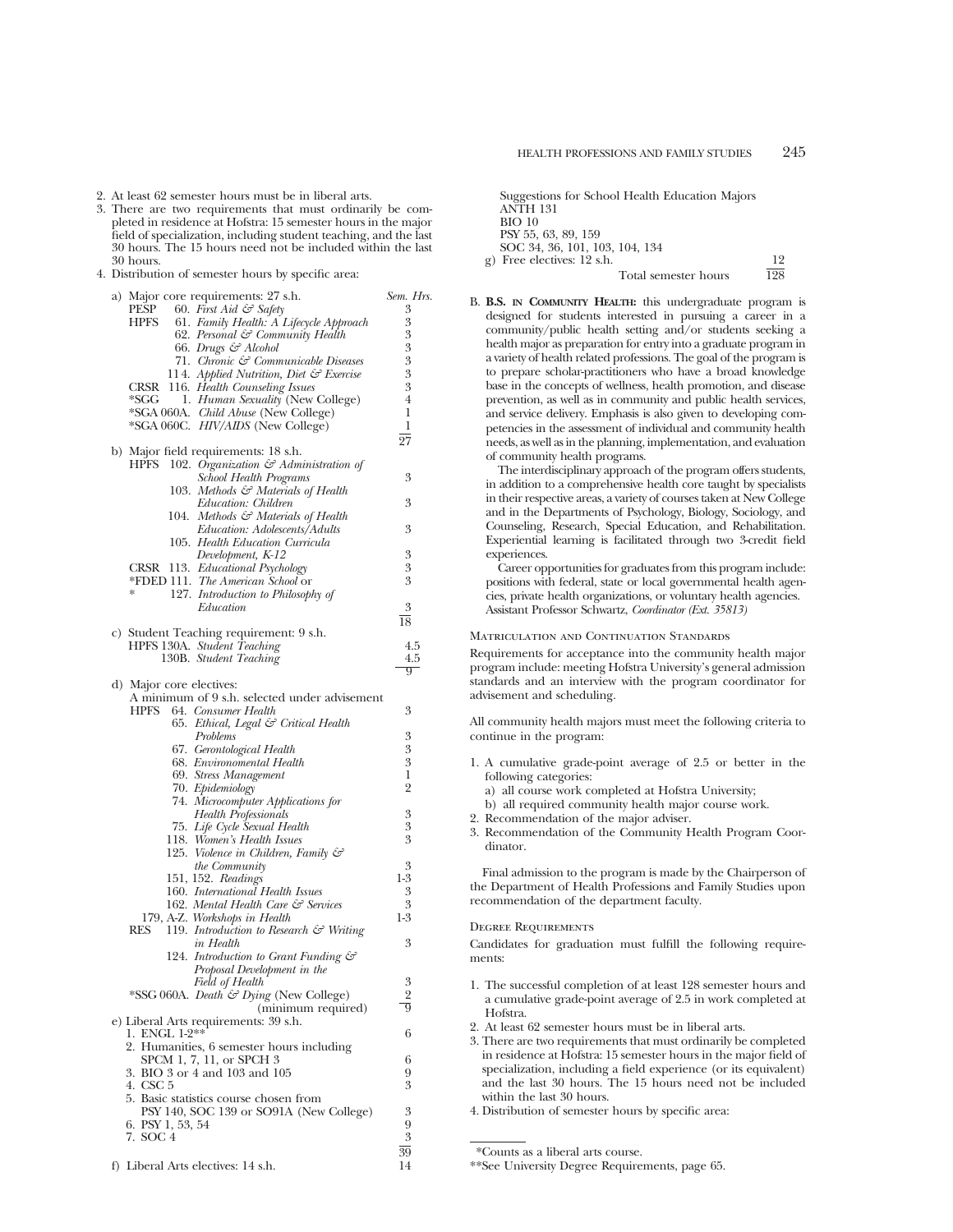|             | a) Major core requirements: 19 s.h.                | Sem. Hrs.       |
|-------------|----------------------------------------------------|-----------------|
| HPFS        | 62. Personal & Community Health                    | 3               |
|             | 66. Drugs & Alcohol                                | 3               |
|             | 71. Chronic & Communicable Diseases                | 3               |
|             | 114. Applied Nutrition, Diet $\mathcal G$ Exercise | 3               |
|             | CRSR 116. Health Counseling Issues                 | 3               |
| $*SGG$      | 1. Human Sexuality (New College)                   | 4               |
|             |                                                    | $\overline{19}$ |
|             | b) Major field requirements: 14 s.h.               |                 |
| <b>HPFS</b> | 63. Community Health Care & Services               | 3               |
|             | 65. Ethical, Legal & Critical Health               |                 |
|             | <b>Problems</b>                                    | 3               |
|             | 70. Epidemiology                                   | $\overline{2}$  |
|             | 116. Planning, Implementation $\mathcal{C}$        |                 |
|             | Evaluation of Community Health                     |                 |
|             | Programs                                           | 3               |
| <b>RES</b>  | 119. Introduction to Research $\mathcal G$ Writing |                 |
|             | in Health                                          | 3               |
|             |                                                    | $\overline{14}$ |
|             | c) Field experience requirement: 6 s.h.            |                 |
|             | Selected under advisement during the senior year   |                 |
|             | HPFS 157A. Field Experience: Community Health      | 3               |
|             | 157B. Field Experience: Community Health           | $\frac{3}{6}$   |
|             |                                                    |                 |

**NOTE:** Students who can demonstrate an employment or other field experience in a health setting may substitute six credits of electives selected under advisement only.

#### d) Major core electives:

A minimum of 17 s.h. selected under advisement<br>  $P_{\text{EVD}} = 60$ ,  $E_{\text{ref}}$  Aid  $\mathcal{E}^2$  Safety 60. *First Aid & Safety* 

| பய<br>$\sigma$ . This number of $\sigma$                | ◡                |
|---------------------------------------------------------|------------------|
| 61. Family Health: A Life Cycle Approach<br><b>HPFS</b> | 3                |
| 64. Consumer Health                                     | 3                |
| 67. Gerontological Health                               | $\boldsymbol{3}$ |
| 68. Environmental Health                                | 3                |
| 69. Stress Management                                   | 1                |
| 74. Microcomputer Applications for                      |                  |
| <b>Health Professionals</b>                             | 3                |
| 75. Life Cycle Sexual Health                            | 3                |
| 104. Methods & Materials Health                         |                  |
| Education: Adolescents/Adults                           | 3                |
| 118. Women's Health Issues                              | 3                |
| 125. Violence in Children, Family $\mathcal{C}^2$       |                  |
| the Community                                           | 3                |
| 151, 152. Readings                                      | $1-3$            |
| 160. International Health Issues                        | 3                |
| 162. Mental Health Care & Services                      | 3                |
| 179, A-Z. Workshops in Health                           | $1-3$            |
| RES<br>124. Introduction to Grant Funding &             |                  |
| Proposal Development in the Field                       |                  |
| of Health                                               | 3                |
| *SSG 060A.<br>Death & Dying (New College)               | $\overline{2}$   |
| *SGA 060A. Child Abuse (New College)                    | $\mathbf{1}$     |
| *SGA 060C. HIV/AIDS (New College)                       | 1                |
| (Minimum required)                                      | $\overline{17}$  |
| e) Liberal Arts requirements: 39 s.h.                   |                  |
| 1. ENGL 1-2**                                           | 6                |
| 2. Humanities, 6 semester hours including               |                  |
| SPCM 1, 7, 11, or SPCH 3                                | 6                |
| 3. BIO 3 or 4 and 103 and 105                           | 9                |
| 4. Natural Science/Computer Science 6 semester          |                  |
| hours, including CSC 5                                  | 6                |
| 5. Basic statistics course chosen from                  |                  |
| PSY 140, SOC 139 or SO91A (New College)                 | 3                |
| 6. PSY 1, and 3 semester hours chosen from 39           |                  |
| $(SPG 14)$ , 53, 54, 63, 89, 159 $(SPF 9)$              | 6                |
| 7. SOC 4                                                | 3                |
|                                                         | $\overline{39}$  |

| f) Liberal Arts electives: 19 s.h.      | 19  |
|-----------------------------------------|-----|
| Suggestions for Community Health Majors |     |
| ANTH 1, 4, 117, 137                     |     |
| $BIO$ 10                                |     |
| <b>GEOG 102</b>                         |     |
| SOC 8, 34, 36, 103, 104, 171            |     |
| $g$ ) Free electives: 14 s.h.           | 14  |
| Total semester hours                    | 198 |

# II. MASTER OF ARTS: HEALTH ADMINISTRATION

This degree program is designed for persons interested in careers in health care management in hospitals, managed care organizations, group practices, ambulatory, long term and home healthcare settings, voluntary agencies, government and other health-related facilities.

The program is supported by the full-time faculty in the Department of Health Professionals and Family Studies and a cadre of adjunct faculty who come from executive positions in healthcare delivery systems. This range of practitioners and academicians affords the students a broad understanding of the discipline. Emphasis is placed on management theories and practices, planning and policy strategies as they relate to the administration of health service delivery systems. The curriculum includes inquiry in health and disease issues, epidemiology and needs assessment and analysis skills. Students without healthcare experience participate in an administrative residency at a healthcare facility.

Applicants must hold a bachelor's degree with a minimum grade point average (GPA) of 2.75 and have a departmental interview with the program's coordinator. They must submit two current letters of recommendation and a brief essay describing their interests, activities and objectives related to the delivery of healthcare services.

Students with less than a 2.75 undergraduate GPA may be admitted with additional requirements upon the recommendation of the program adviser. The probationary period will consist of no less than 12 s.h. during which time student will be required to maintain a minimum of 3.0 GPA. The additional requirements may include the Graduate Record Examinations (GRE's) and other remedial work in research, writing, technology, etc., and will be established at the time of the interview.

Students with extensive experience in health care as clinicians or administrators may have individualized adjustments to the required sequence of the program with the recommendation of the program coordinator.

*Program Coordinator*: Adjunct Assistant Professor Clark

Program: 45 semester hours distributed as follows:

# **Prerequisites**

*Basic understsanding of medical technology:* SOE 203 NOTE: determined at the time of admission after evaluation of the students previous academic and professional experiences in health care. Students who lack proficiency will be required to successfully complete a medical terminology workshop provided by the program before the completion of the first full year of matriculation or an alternative.

*Computer literacy including word processing, accessing the Internet/ World Wide Web, spreadsheets:* 

NOTE: this proficiency can be met by previous course work or a proficiency test provided by the department, or a certificate of completion of a department workshop series offered annually or an appropriate alternative. The student will complete this prerequisite during the first full year of matriculation unless otherwise determined by the student's faculty adviser. SOE 202 A,B,C. See Department for details.

<sup>\*</sup>Counts as a liberal arts course.

<sup>\*\*</sup>See University Degree Requirements, page 65.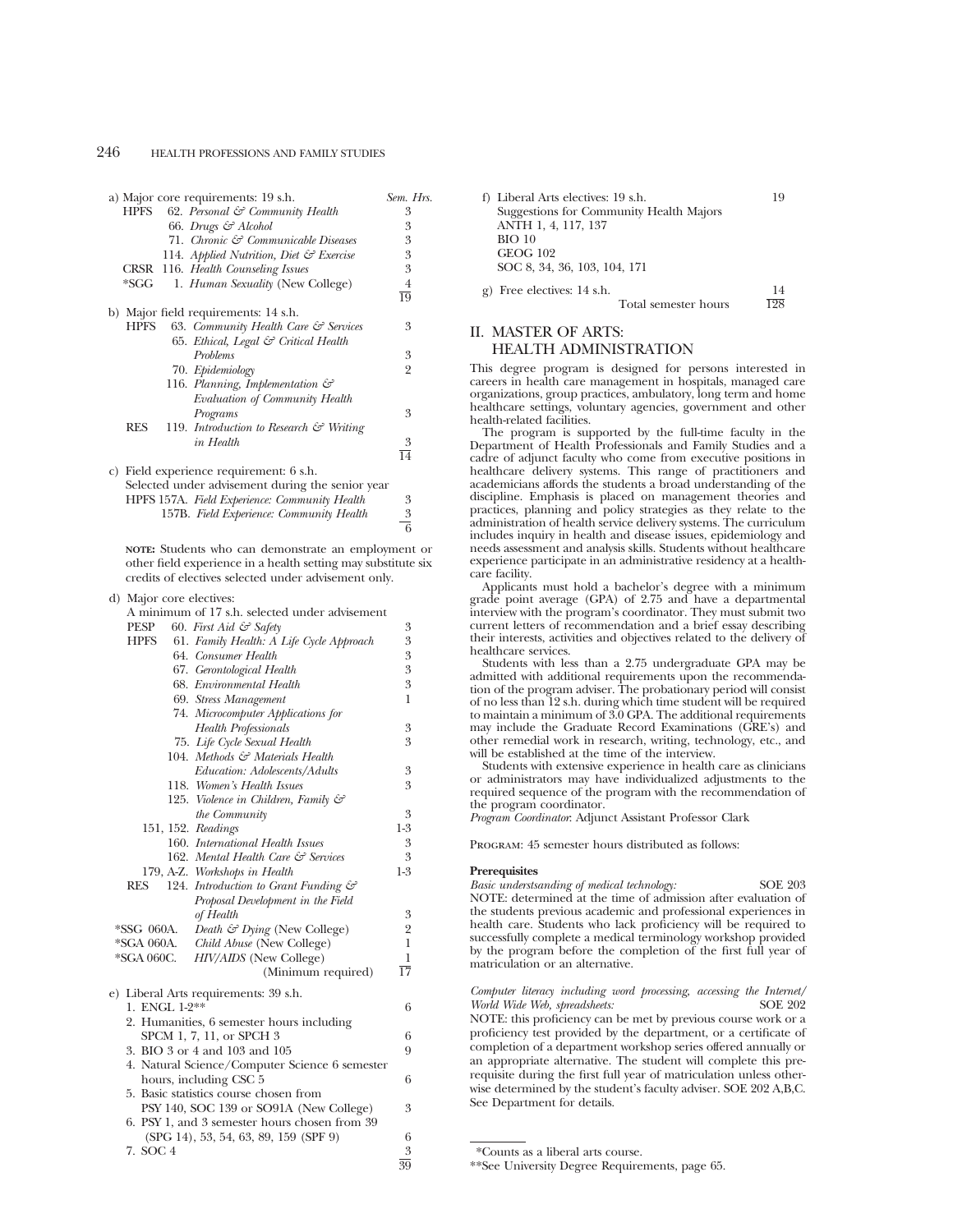*Research Writing/Library Literary:* SOE 201 Including the ability to access peer-reviewed, current information, and use appropriate documentation (APA format). This competency can be met by successfully passing the qualifying examination administered by the department, previously related course work with a minimum of B, published research or recommendation by the faculty adviser. Students who cannot document the competency will be required to take the departmental workshop before the completion of their first full year of study.

Core Requirements: 9 s.h.

- MHAE 259. *Introduction to the American Healthcare System,*  $3$  s h.
	- 260. *Health Services, Policy & Management*, 3 s.h.
	- 261. *Introduction to Health & Disease*, 3 s.h.

Major Field Requirements: 27 s.h.

- MHAE 264A. *Economic Dimensions of Health Services Delivery Systems I*, 11⁄2 s.h.
	- 264B. *Economic Dimensions of Health Services Delivery Systems II*, 11⁄2 s.h.
	- 264C. *Advanced Case Studies in Financing Healthcare I*, 11⁄2 s.h.
	- 264D. *Advanced Case Studies in Financing Healthcare II*,  $1\frac{1}{2}$  s.h.

NOTE: two of the above four courses (3 s.h.) are selected based on the student's previous experience, with approval of the student's faculty supervisor (see course descriptions)

- 265. *Behavioral Health Administration: Concepts, Issues & Policies*, 3 s.h.
- RES 257. *Epidemiological Research*, 3 s.h.
- MHAE 297. *Applications of Management Theory to Healthcare Environments*, 3 s.h.
- 3 s.h. selected from the following:

NOTE: (Based on student's career, academic or professional experiences.)<br>MHAE 262.

- MHAE 262. *Current Health Issues*, 3 s.h.<br>RES 387. *Skills in Funding & Probosa*
- Skills in Funding & Proposal Development: *Government, Foundation & Corporate,* 3 s.h.

6 s.h. selected from the following:

- MHAE 249. *Nursing Home Administration I*, 3. s.h.
	- 254A. *Home Healthcare Administration*,  $1\frac{1}{2}$  s.h.
		- 255. Managed Healthcare Systems: PPO, HMO & AD,  $1\frac{1}{2}$  s.h.
		- 255B. *Managed Healthcare Systems II*, 11⁄2 s.h.
		- 272. *Ambulatory Care Management I*, 11⁄2 s.h.
		- 272B. *Ambulatory Care Management II*, 11⁄2 s.h.
		- 274. *Medical Practice Management*, 11⁄2 s.h.
		- 277. *Hospital Organization and Management*, 11⁄2 s.h.

NOTE: additional courses may be selected from this section as electives that have not been taken as Major Field Requirements MHAE 263B. *Admnistrative Residency*, 6 s.h.

NOTE: This course is taken in the student's last semester. An equivalent 6 s.h. may be selected under advisement only, if the student can document previous health administration experience.

Core Electives: 9 s.h.

- MHAE 236. *Ambulatory Healthcare in a Correctinal Setting,* 11⁄2 s.h.
	- 249. *Nursing Home Administration I*, 3 s.h.
	- 251. *Special Readings Seminar*, 1-3 s.h.
	- 253. *Health Services: Quality Assurance, Risk Management & Program Evaluation*, 3 s.h.
	- 254A. *Home Healthcare Administration*,  $1\frac{1}{2}$  s.h.
	- 255. Managed Healthcare Systems: PPO, HMO & AD,  $1\frac{1}{2}$  s.h.
	- 255B. Managed Healthcare Systems II, 11/2 s.h.
- 256A. *Legal & Ethical Issues in Healthcare Administration*, 1<sup>1</sup>/2 s.h.
- 257A. *Public Health Issues & Policy Making*, 11⁄2 s.h.
- 263A. *Supervised Externship: Community Agencies*, 3 s.h.
- 264C. *Advanced Case Studies in Financing Healthcare I*,  $1\frac{1}{6}$  s.h.
- 264D. *Advanced Case Studies in Financing Healthcare II*,  $1\frac{1}{2}$  s.h.
- 247. *Applications of Marketing Principles in Healthcare Environments*, 11⁄2 s.h.
- 262. *Current Health Issues*, 3 s.h.
- 266. *Practicum: Health Care Operations Administration I*, 11⁄2 s.h.
- 267. *Practicum: Health Care Operations Administration*  $II$ , 11⁄2 s.h.
- 271. *Economic Issues in the Healthcare Industry*, 3 s.h.
- 272. *Ambulatory Care Management I*, 11⁄2 s.h.
- 272B. Ambulatory Care Management II, 1<sup>1</sup>/2 s.h.
- 274. *Medical Practice Management*, 11⁄2 s.h.
- 276. *Computers & Their Application to Health Administration*, 11⁄2 s.h.
- 277. *Hospital Organization & Management*, 11⁄2 s.h.
- 278. *Epidemiological Research Methods*, 11⁄2 s.h.
- 279. *Cases in Long Term Care Management*, 11⁄2 s.h.
- 298A. *Healthcare Information Systems I*, 11⁄2 s.h.
- 298B. *Healthcare Information Systems II*, 11⁄2 s.h.
- 299. *Healthcare Personnel: Resources, Training & Development*, 11⁄2 s.h.
- 280-289, A-Z. *Workshops*, 1-3 s.h. each

NOTE: Under special circumstances, other courses may be selected as electives with the approval of the student's faculty supervisor only.

# Additional Requirements

Successful completion of a comprehensive examination or MHAE 301, 302, *Master's Essay*. If the comprehensive is not passed, the student must complete MHAE 301, 302, *Master's Essay* or MHAE 300, *Departmental Seminar*.

# III. MASTER OF SCIENCE IN HEALTH EDUCATION

This program prepares students for careers in health education with emphasis on wellness and prevention. Courses in curriculum development and techniques of instruction for the school setting and for community programs are included. This program leads to permanent certification as a K-12 health education teacher in New York State for students who have provisional licenses in health or related fields. Students who seek New York State certification as teachers and do not come from a certified discipline must fulfill additional requirements, among them a series of professional education coures (described below) and a student teaching experience.

This program is supported by the full-time faculty in this department and in the department of Counseling, Research, Special Education, and Rehabilitation. Specialized health courses are taught by teachers and other professionals from the healthcare community on an adjunct basis.

Professor Weinstein, *Program Coordinator*

# Admission Requirements

Admission to the program requires a minimum grade point average of 2.75, a departmental interview, two current letters of recommendation and a brief statement, one to two pages describing the candidates interests, activities and objectives related to health.

Students with a grade point average of less than 2.75 may be admitted on probation with additional requirements upon the recommendation of the program coordinator. The probationary period will consist of no less than 12 credits during which the student will be required to maintain a grade point average of 3.0.

RES 387. *Skills in Funding & Proposal Development: Government, Foundation & Corporate*, 3 s.h.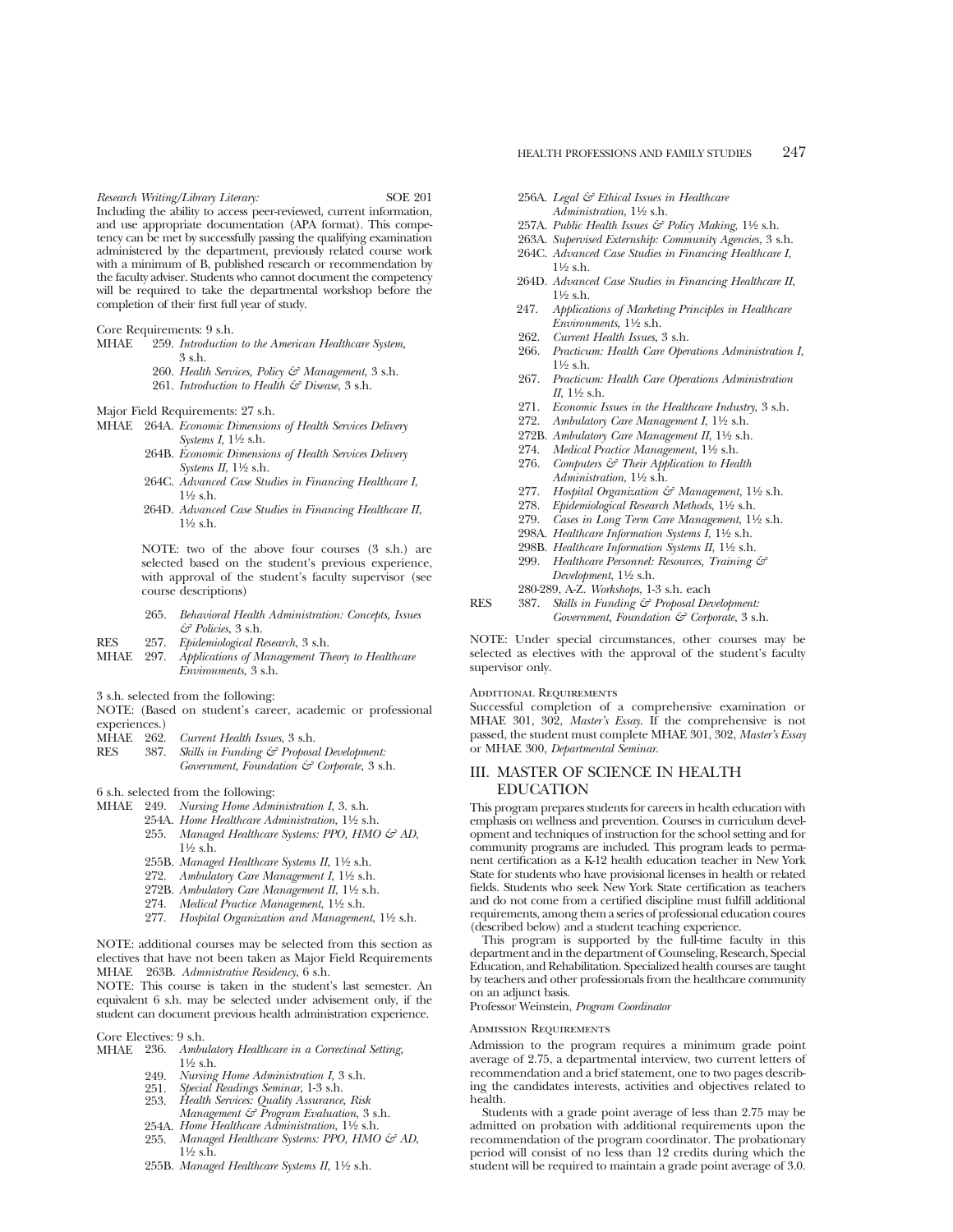The additional requirements may also include the Graduate Record Examination (GRE) and other remedial work in research, writing, and technology and will be established at the time of the interview by recommendation of the program adviser. Students must complete 24 hours in residence at Hofstra.

For candidates who want to teach in the public schools and do not hold prior teacher certification, the following courses must be completed: SED 205, 213, 264; one methods course selected under advisement *and* student teaching.

### Prerequisite Requirements:

Students may satisfy any and all of the prerequisites listed below by having completed courses in these areas as part of their undergraduate program at an accredited institution or by completing them at Hofstra. Prerequisite courses do not carry degree credit for this program and may be satisfied with 100-level courses.

# PREREQUISITES:

Biology or Anatomy and Physiology, 4 s.h. Psychology, Sociology, or Anthropology, 3 s.h. First Aid including CPR, or equivalent

#### Prerequisite competencies:

Computer literacy: including word processing and accessing the Internet. This proficiency can be met by previous course work or computer training, a proficiency test arranged by the department or a department sponsored noncredit workshop. The student must complete this prerequisite during the first full year of matriculation unless otherwise approved by the student's faculty adviser.

### Research Writing/Library Literacy:

Including the ability to access peer-reviewed, current information, and use appropriate documentation (APA format). This competency can be met by successfully passing the qualifying examination administered by the department, previously related course work with a minimum of B, published research or recommendation by the faculty adviser. Students who cannot document the competency will be required to take the departmental workshop before the completion of their first full year of study.

Program: 39 graduate credits distributed as follows:

Core Requirements: 12 s.h.<br>MHAE 261. Introduction

- $\frac{1}{261}$ . *Introduction to Health*  $\Im$  *Disease*, 3 s.h.<br>969 *Current Health Issues*, 3 s.h.
- 262. *Current Health Issues*, 3 s.h.
	- 239. *Mental Health Issues for Health Educators*, 3 s.h.
- RES 257. *Epidemiological Research*, 3 s.h.
- Major Field Requirements: 15 s.h.
- MHAE 243. *Health Education: Teaching & Learning Styles & Environments*, 3 s.h.
	- 244. *Human Sexuality & Family Life Issues*, 3 s.h.
	- 246. *Basic Concepts & Issues in Substance Use, Abuse & Misuse*, 3 s.h.
	- 248. *Nutrition & Health*, 3 s.h.
	- 258. *Analysis of Curricula & Implementation of School Health Programs*, 3 s.h.

# Core Electives (selected under advisement): 12 s.h.<br>MHAF 238. Assessment/Evaluation in Health Educe

- MHAE 238. *Assessment/Evaluation in Health Education*,  $1\frac{1}{6}$  s.h.
	- 240. *Consumer Health*, 11⁄2 s.h.
	- 242. *Multicultural Issues in Health*,  $1\frac{1}{2}$  s.h.<br>245. *Stress Management*,  $1\frac{1}{2}$  s.h.
	-
	- 245. *Stress Management*, 1½ s.h.<br>251. *Special Readings Seminar*, 1 251. *Special Readings Seminar*, 1-3 s.h.
	- 256A. *Legal & Ethical Issues in Healthcare Administration,* 11⁄2 s.h.
	- 257A. Public Health Issues & Policy Making, 11/2 s.h.
	- 259. *Introduction to the American Healthcare System*, 3 s.h.
- 263. *Internship: Supervised Field Experience for Health Teachers*, 3 s.h.
- 268A or 268. *Health & the Elementary School Child*,  $1\frac{1}{2}$  s.h.
- 270. *Conflict Resolution*,  $1\frac{1}{2}$  s.h.
- 273. *Environmental Health*, 11⁄2 s.h.
- 275. *AIDS Education*, 11⁄2 s.h.
- 280-289, A-Z. *Workshops,* 1-3 s.h. each
- 290A. *Sexual Health Issues*, 11⁄2 s.h.
- 294. *Analysis of Child Abuse & Maltreatment*, 1<sup>1</sup>/2 s.h.<br>295. *Assessing Initiatives in Health Education*, 1<sup>1</sup>/2 s.h.
- 295. *Assessing Initiatives in Health Education*,  $1\frac{1}{2}$  s.h.<br>296. *Bereavement & Death Education*,  $1\frac{1}{2}$  s.h.
- 296. *Bereavement & Death Education,* 11⁄2 s.h.

**NOTE:** MHAE 268 or 268A; 275; 295; are required unless the student can document prior education or in-service professional training that meets the intent of the courses. This decision will be made at the time the student begins the program *under advisement only.*

## Additional Requirements

Successful completion of a comprehensive examination *or* MHAE 301, 302, *Master's Essay*. If the comprehensive examination is not passed, the student must complete MHAE 301, 302, *Master's Essay or* MHAE 300, *Departmental Seminar*.

# IV. MASTER OF ARTS: MARRIAGE AND FAMILY THERAPY

(See page 283 for program, requirements, and courses)

# V. PROFESSIONAL DIPLOMA IN MANAGED CARE

This 21 semester hour course of study beyond the master's degree (or its equivalent in an approved discipline), leads to the Professional Diploma in Managed Care. It is intended for healthcare administrators, healthcare providers, and others with academic, clinical and practical experience in the delivery or management of healthcare services. The program described below is tailored to meet the present needs of the seasoned professional(s) and compliment their individual previous experiences. Opportunity for special research interests are afforded those with appropriate qualifications.

NOTE: a) one course in managed care from an approved master's degree program (or other approved advanced study), may be transferred in if it was successfuly completed within the last five years; b) students may waiver and substitute two courses (under advisement only), if they can document sufficient equivalent scholarly experience from in-service or employment.

# Admission Requirements

- 1) a graduate degree in one of the allied health sciences (medicine, dentistry, nursing, physical therapy, occupational therapy), healthcare management, business, etc., or another approved discipline that includes professional training in the health service delivery models. Students who have degrees outside of healthcare, must document coursework or professional experience in the field.
- 2) a minimum graduate grade point average of 3.0;
- 3) a personal interview with a faculty adviser;
- 4) a detailed resume including related professional experiences;
- 5) three letters of recommendation.

#### Program Requirements

The Professional Diploma will be awarded after completion of the designated course of study described below with a minimum grade point average of 3.0.

| MHAE | 255. Managed Healthcare Systems: PPO, |                     |
|------|---------------------------------------|---------------------|
|      | HMO & AD                              | $1\frac{1}{2}$ s.h. |
|      | 255B. Managed Healthcare Systems II   | $1\frac{1}{2}$ s.h. |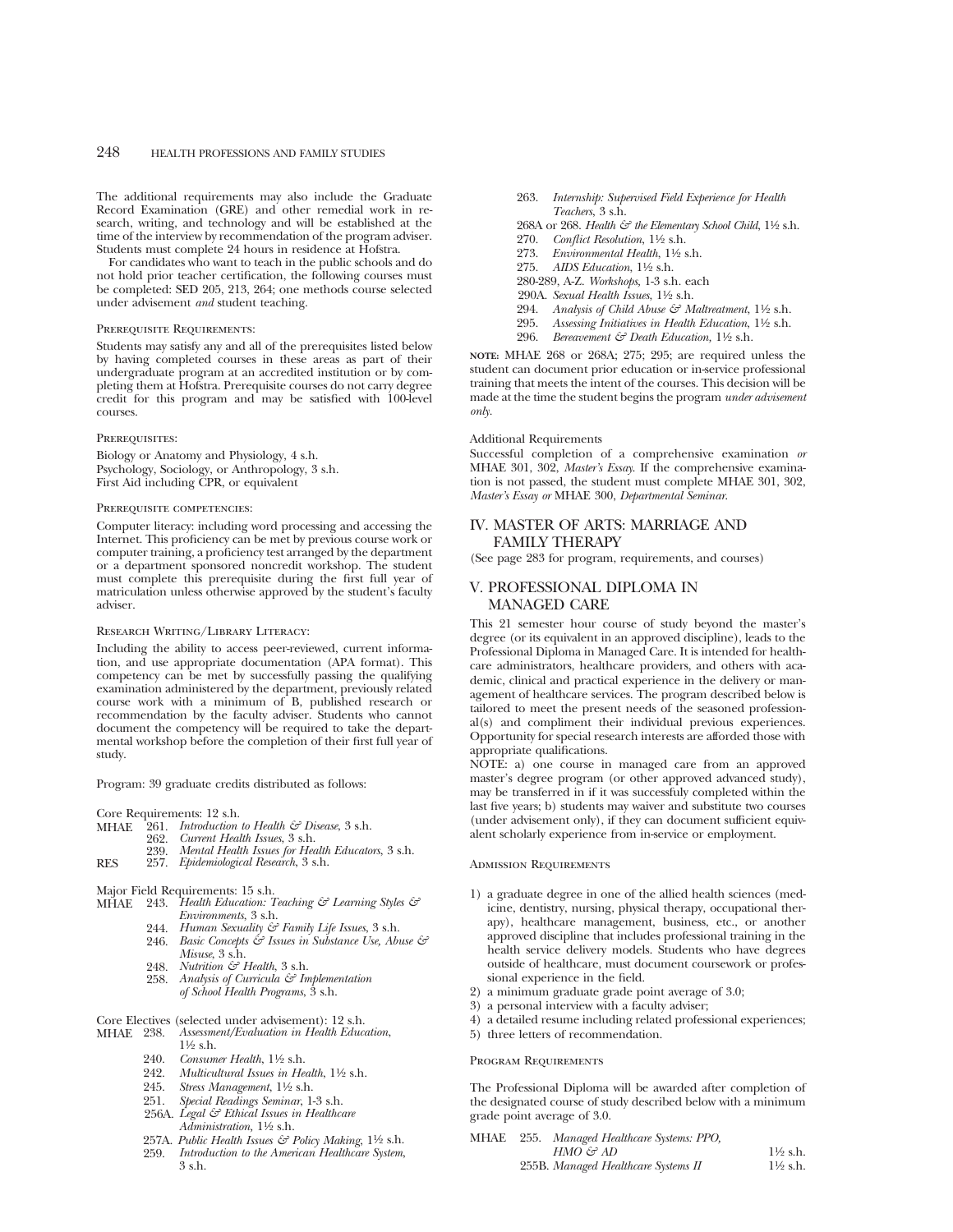|      | PDMC 310. Healthcare Marketing in a Managed Care |         |
|------|--------------------------------------------------|---------|
|      | Environment                                      | 3 s.h.  |
|      | 311. Managed Care: Financial Principles          | 3 s.h.  |
|      | 312. Contracting $\mathcal{C}$ Negotiating the   |         |
|      | Managed Care Environment                         | 3 s.h.  |
| 313. | Comparative Health Care Policy                   | 3 s.h.  |
| 314. | Case Studies in Managed Care                     | 3 s.h.  |
|      | 315. Advanced Seminar in Managed Care            | 3 s.h.  |
|      |                                                  | $91$ sh |

The following courses are available as an alternative for students with equivalent scholarly experience in the above courses, selected with the approval of a faculty adviser:

|  | PDMC 316. Managed Care Administrative Residency | 3 s.h. |
|--|-------------------------------------------------|--------|
|  | 317. Independent Study in Managed Care          | 3 s.h. |

See complete graduate information, page 71.

# VI. PROFESSIONAL DIPLOMA IN MARRIAGE AND FAMILY THERAPY

(See page 284 for program, requirements, and courses)

# VII. POST-MASTER'S DEGREE: FAMILY THERAPY

(See page 284 for program, requirements, and courses)

# VIII. ADVANCED CERTIFICATE IN SEX **COUNSELING**

(See page 284 for program, requirements, and courses)

# **COURSES**

In addition to semester notations next to each course, a selection of courses is offered during the January and Summer sessions. Consult the *January* and *Summer Sessions* bulletins for these schedules.

### **Please note new course prefixes:**

61 through 179, A-Z will carry the prefix HPFS 230A through 299 will carry the prefix MHAE 300, 301, 302 will carry the prefix MHAE 310 through 317 will carry the prefix PDMC All Marriage and Family Therapy courses carry the prefix MFT (see pp. 283 for programs)

# 61. *Family Health: A Lifecycle Approach* 3 s.h. Once a year

Examination of family health issues throughout the family life cycle as they relate to optimal health and wellness. Topics covered include: lifestyle and relationship options, pregnancy and child care, health needs of children, adults, and the aged, life cycle patterns of diseases, and the impact of poverty and cultural differences on family health. (Formerly HPER; HSPE)

62. *Personal and Community Health\** 3 s.h. Spring

Basic health concepts leading to an understanding of personal responsibility in the maintenance and improvement of health. Specific areas of focus include: examination of the various components of optimal health, personal health assessments and discussions on how to become an informed health consumer. (Formerly *Personal and Community Health and Inspection;* HPER; HSPE)

63. *Community Health Care and Services* 3 s.h. Fall

Familiarizes students with the multidimensional system that responds to health needs in the community. Specific health problems, organizational structure of federal, state and local agencies, local voluntary health agency network and various systems for financing health care. Criteria for developing a health referral list and other health related concerns that constitute an effective health delivery system. (Formerly HPER; HSPE)

# 64. *Consumer Health* 3 s.h.

Spring

Spring

Recent research, new theories and the application of accepted nutritional concepts relating to disease prevention. Aspects of consumer behavior in the selection and use of health products, professionals and services. Influence of media on consumer attitudes; advertising tactics and consumer buying habits, and consumer health protection laws and agencies. (Formerly HPER; HSPE)

#### 65. *Ethical, Legal and Critical Health Problems* 3 s.h. Fall

Ethical and moral issues in health behaviors and services. Exploration of domestic and international positions and laws relating to specific health problems. New technologies and recent advances in treatment and prevention of critical health problems. (Formerly HPER; HSPE)

66. *Drugs and Alcohol* 3 s.h.

Designed to provide students with an understanding of the physiological, psychological and socioeconomic aspects of drug and alcohol use and abuse. Introduction to appropriate instructional techniques for drug and alcohol education at the elementary and secondary school levels. (Formerly HPER; HSPE)

67. *Gerontological Health* 3 s.h. Spring

Introduces students to the aging process in relation to the person's health. Focus on the determinations of healthy aging and preventive health care. Prerequisites: BIO 103, 105. (Formerly HPER; HSPE)

# 68. *Environmental Health* 3 s.h.

Spring History, fundamentals, diseases, control and solutions of several major environmental health areas including air pollution, solid waste, water supply, insect and rodent control, food sanitation, radiological health and noise pollution. The current status and future of each environmental health area. (Formerly HPER;

| 69. Stress Management | 1 s.h. |
|-----------------------|--------|
|                       |        |

Fall

HSPE)

Intervention strategies for stress reduction and wellness models are reviewed and practiced. Techniques for working with students and clients are covered. (Formerly 69; HPER; HSPE 69A)

70. *Epidemiology* 2 s.h. Fall

Basic understanding of the discipline of epidemiology: research designs and sources of bias in epidemiological research; and the epidemiological approach to infectious and chronic diseases. Physical inactivity as a risk factor for chronic disease is discussed. (Formerly 70, *Basic Epidemiology;* HPER; HSPE 70A)

71. *Chronic and Communicable Diseases* 3 s.h. Once a year

Analysis of chronic and communicable diseases focusing on disease identification, prevention, and control. Topics include: history of disease, causative agents, treatment modalities and practices, current research, and the relationship of wellness and health promotion to disease prevention and control. Prerequisite: HPFS 62. (Formerly HPER; HSPE)

# 74. *Microcomputer Applications for Health*

*Professionals* 3 s.h. Periodically

Concepts, methodology, and applications of microcomputers in the field of health. In-depth examination of programs designed to assist professionals responsible for providing health-related information to individuals in an educational or community setting. Prerequisite: CSC 5. (Formerly HPER; HSPE)

\*Recommended for majors.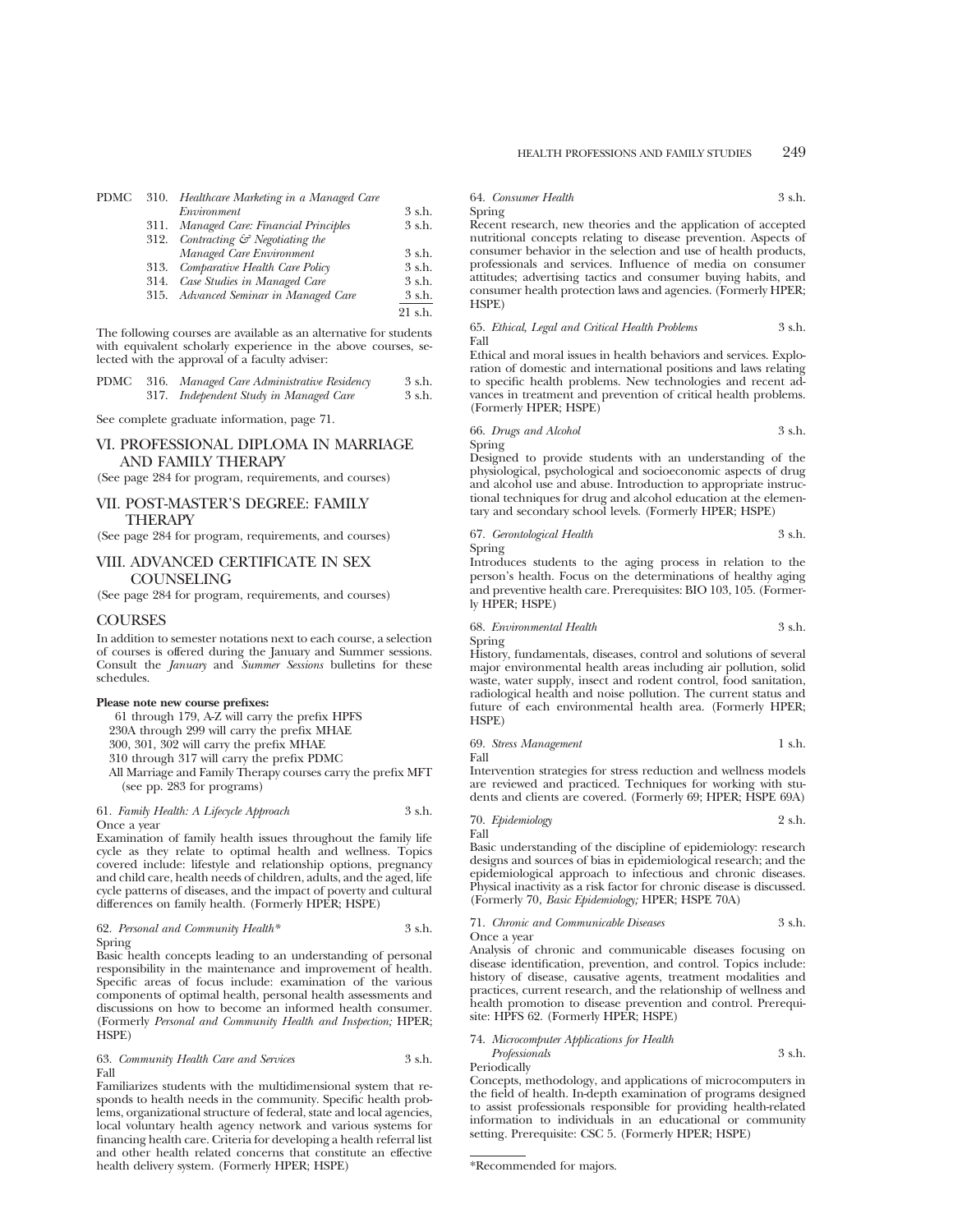75. *Life Cycle Sexual Health* 3 s.h. Spring

Examination of sexual health issues from a life cycle perspective. Topics covered include sexual growth and development; sexual health promotion; sexual health care and services; the maternity cycle; fertility, infertility, and contraception; STDs; illness, chronic disease, and sexuality; and sexuality and the aging process. The interrelationship of the various components of sexual health is also discussed. (Formerly HPER; HSPE)

# 102. *Organization and Administration of School Health Programs* 3 s.h. Spring

Interrelationship of health education, school health services and environment is the concern of the health educator and coordinator. Discussion of the organization of these components and the respective administrative procedures that result in a quality school health program. (Formerly HPER; HSPE)

# 103. *Methods and Materials of Health Education: Children* 3 s.h. Once a year

This course investigates various teaching philosophies, methodologies and resources used to deliver effective health education to children at the preschool and elementary school levels. Emphasis is also placed on the need to consider the influence of gender, age appropriateness, cultural factors and socioeconomic realities in the planning process of health education programs. (Formerly HPER; HSPE 103A)

# 104. *Methods and Materials of Health Education:*

*Adolescents/Adults* 3 s.h. Once a year

This course investigates various teaching philosophies, methodologies and resources used to deliver effective health education in secondary schools and in the community. Emphasis is also placed on the need to consider the influence of gender, age appropriateness, cultural factors and socioeconomic realities in the planning process of health education programs. (Formerly HPER; HSPE 104A)

### 105. *Health Education Curricula Development, K-12* 3 s.h. Spring

Exploration of various content areas applicable to health education curricula. Cognitive and affective components of each area of interest. Decisions regarding their ultimate inclusion in a comprehensive K-12 health education curricula are determined. (Formerly HPER; HSPE)

# 114. *Applied Nutrition, Diet and Exercise* 3 s.h. Fall, Spring

Application of nutritional concepts, caloric intake, and eating habits; to health, performance, and weight control. Review of the current nutrition research as it relates to issues of wellness, disease prevention, weight management, exercise and performance enhancement. Information on methods to develop and adhere to a healthy eating lifestyle. (Formerly HPER; HSPE)

# 116. *Planning, Implementation and Evaluation*

*of Community Health Programs* 3 s.h. Once a year

Examination of the planning, implementation and evaluation of community health programs. Topics focused on include: the needs assessment process, defining target groups, setting goals and objectives, implementation design and procedures, and the assessment of program effectiveness. (Formerly HPER; HSPE)

118. *Women's Health Issues* 3 s.h. Once a year

Overview of the broad spectrum of issues relevant to the health of women. Exploration of the history of women's health, current

health risks for women and trends in treatment. Special emphasis is given to the issue of gender sensitivity versus gender insensitivity in health research. Discussions also focus on the politics of women's health. (Formerly HPER; HSPE)

# 125. *Violence in Children, Family, and the Community* 3 s.h. Once a year

Basic concepts of the public health approach to violence in our society. Recognition of effects of violence on children, families, and communities and an understanding of primary and secondary prevention strategies used to curb the epidemic of violence. (Formerly HPER; HSPE)

#### 130A, 130B. *Student Teaching* \* 41⁄2 s.h. each Fall, Spring

Sixteen weeks of student teaching including four and one-half days per week in the school and participation in the after- school program. A seminar is conducted in conjunction with student teaching. In 130A, student teaching is done in the elementary school for eight weeks. In 130B, student teaching is done in the secondary school for eight weeks. Hofstra students must complete 130B in order to receive credit for 130A. (Formerly HPER; HSPE)

# 151, 152. *Readings* 1-3 s.h. each Fall, January, Spring, Summer

Individualized course designed to meet special interests of the student and to fill gaps in the student's understanding of physical education and recreation. Ordinarily open only to juniors and seniors who are capable of independent study. Prerequisites: written consent of chairperson of department and of instructor who will serve as tutor. (Formerly HPER; HSPE)

# 157A, 157B. *Field Experience: Community*

*Health* 3 s.h. each Fall, Spring

Supervised practicum in one or more community health agencies. Students are assigned on the basis of past experiences and career goals. Separate placements can be made for 157A, 157B, or student can do all 6 semester hours in one placement under advisement. (Formerly HPER; HSPE)

# 160. *International Health Issues* 3 s.h. Once a year

Designed to provide students with an understanding of health from a global perspective. Topics covered include: global patterns of disease, pandemic and endemic health problems, health conditions in countries around the world, population, health care and delivery systems, and international health initiatives. (Formerly HPER; HSPE)

### 162. *Mental Health Care and Services* 3 s.h. Once a year

Designed to provide students with an understanding of the organization and delivery of mental health care and services in the United States. Examination of the etiology, diagnostic criteria, and epidemiology of mental illness. Effects of mental illness on society in general, and on the health care delivery system in particular are discussed. (Formerly HPER; HSPE 162A)

## 179, A-Z. *Workshops in Health* 1-3 s.h. each Periodically

Designed to meet the needs of specific groups of students interested in special topics in health not covered by other course offerings.

As individual subjects are selected, each is assigned a letter

<sup>\*</sup>Recommended for majors.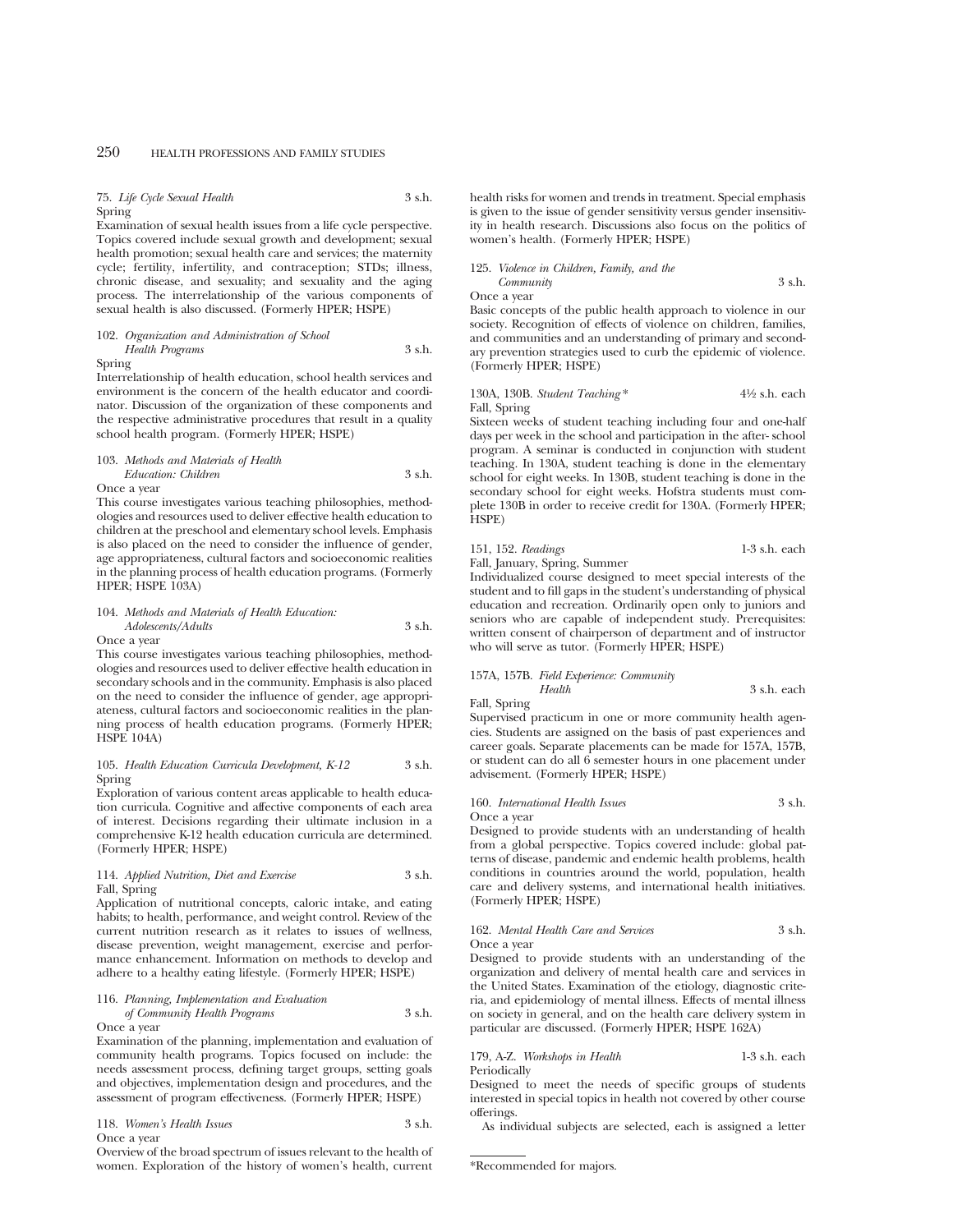(A-Z) and added to the course number. Any course may be taken a number of times so long as there is a different letter designation each time it is taken. (Formerly HPER; HSPE)

### **230A through 299 will carry the prefix MHAE**

230A-230B. *Student Teaching in Health Education:*

| Elementary and Secondary          | 3 s.h. each |
|-----------------------------------|-------------|
| 230A: Elementary; 230B: Secondary |             |

# Fall, Spring

Student teaching is a full semester experience consisting of eight weeks at the elementary level and eight weeks at the secondary level for students in the M.S. in Health or Physical Education. The student is in the school the equivalent of four and one-half days each week. The experience may include participation in the after-school program. A seminar is conducted in conjunction with student teaching. Hofstra students must complete MSPE 230B in order to receive credit for MSPE 230A. Course is open to graduate students only. Does not count toward degree requirements.

### 236. *Ambulatory Healthcare in a Correctional*

*Setting* 11⁄2 s.h. Once a year

Introduction to the issues surrounding the provision of quality healthcare services to inmate populations. The historical perspective, legal and ethical concerns, correctional/medical interfaces, staffing needs and cost containment strategies and other pertinent topics are studied.

### 237. *Media Literacy for the Health Professions* 11⁄2 s.h. Every other semester, Summer

This course introduces the concept of media literacy focusing on the development of skills in reading and interpreting various media, studying how various media are used in health education and promotion, and applying and facilitating the development of media literacy skills in school and community settings.

#### 238. *Assessment/Evaluation in Health Education* 11⁄2 s.h. Once a year

This course focuses on the procedures and issuees of assessment and evaluation in health education.

# 239. *Mental Health Issues for Health Educators* 3 s.h. Fall, Spring

Through an understanding of the components of mental and emotional health, students study psychosocial factors influencing people's healthy lifestyle choices over the life cycle. Concepts of decision making, problem solving, communication, interpersonal relationships, copying styles, self-concept and self-esteem are reviewed as well as theories of counseling and corresponding treatment options.

240. *Consumer Health* 11⁄2 s.h. Fall, Summer

Designed to provide information on consumer behavior in the selection, purchase, and use of health products and services. Health insurance, medical aid, influence of media, and health protection laws and agencies are examined in detail. (Formerly HPER)

#### 241. *Medical Terminology and the New Technologies* 11⁄2 s.h. Periodically

This course is designed to introduce medical and healthcare language and identify current technological advances that are commonly utilized in the healthcare industry. How vocabulary is applied and innovations explored in the context of the healthcare community are studied.

### 242. *Multicultural Issues in Health* 11⁄2 s.h. Once a year

This course provides the opportunity for students to examine various cultures and the culture-specific nuances that have implications to health education and health service delivery. Students also explore and analyze curricula and health education strategies that are sensitive to cultural diversity. (Formerly HPER)

# 243. *Health Education: Teaching and Learning Styles and Environments* 3 s.h.

Spring

This course focuses attention on the role of affective or experiental educational styles in enhancing students responsibility for health behavior awareness and change. Optimum learning environments for health instruction are discussed as they relate to various health issues, age, ethnicity, subculture and other student learning factors. (Formerly HPER)

# 244. *Human Sexuality and Family Life Issues* 3 s.h. Spring

This course covers the various aspects of family life and human sexuality including the influences of biological, psychological, sociological and historical factors. Semantic and comparative cultural aspects; adjustment needs and problems of children and adults during the course of maturing and aging, is included. Discussion and implications of selecting various methods and materials for instruction and the role of the school in sex education is explored. (Formerly HPER)

# 245. *Stress Management* 11⁄2 s.h. Spring, Summer

Examination of the physiological, psychological and sociological aspects of stress to provide students with an understanding of the meaning of stress. The study of theory, practices, and application of coping skills and stress reduction are emphasized. (Formerly HPER)

### 246. *Basic Concepts and Issues in Substance Use, Abuse and Misuse* 3 s.h.

Fall, Spring

Aspects of current research; methods of teaching about the problems; social, humanistic, pharmacological and psychological aspects of substance use as well as prevention and rehabilitation; an understanding of the humanistic and sociological aspects of our evolving adult and youth cultures is explored. Reasons for drug use and the effect of drug addiction on individual, family, community and society are examined. Discussion of the interdisciplinary approach to drug education with student and community involvement. (Formerly HPER)

# 247. *Application of Marketing Principles in Healthcare Environments* 11⁄2 s.h.

Spring Through a combination of lectures, problem solving and case studies, students apply principles of marketing to the decisionmaking process in the healthcare environment. The complex relationships between hospital PPOs and HMOs are explored.

# 248. *Nutrition and Health* 3 s.h. Spring, Summer

Covers energy nutrients, vitamins, minerals and water in reference to aspects of current knowledge and research of nutrition and health. Deals with recommended nutrient intake and diet planning guides, as well as intentional and incidental food additives. Discussions where possible combat misleading advertisements, half-truths and pseudoscience. Planning of nutrition education programs are included. (Formerly *Nutrition and Consumer Health*; HPER)

# 249, 250. *Nursing Home Administration I, II* 3 s.h. each Once a year

Designed for students interested in nursing home administration and gerontological studies. Topics to be covered are geriatric illnesses; environmental and safety regulations; medical emergencies; human relations aspects of patient care; nursing policy, legal; organizational and management aspects of long-term care; utilization review and medical record keeping. (Formerly HPER)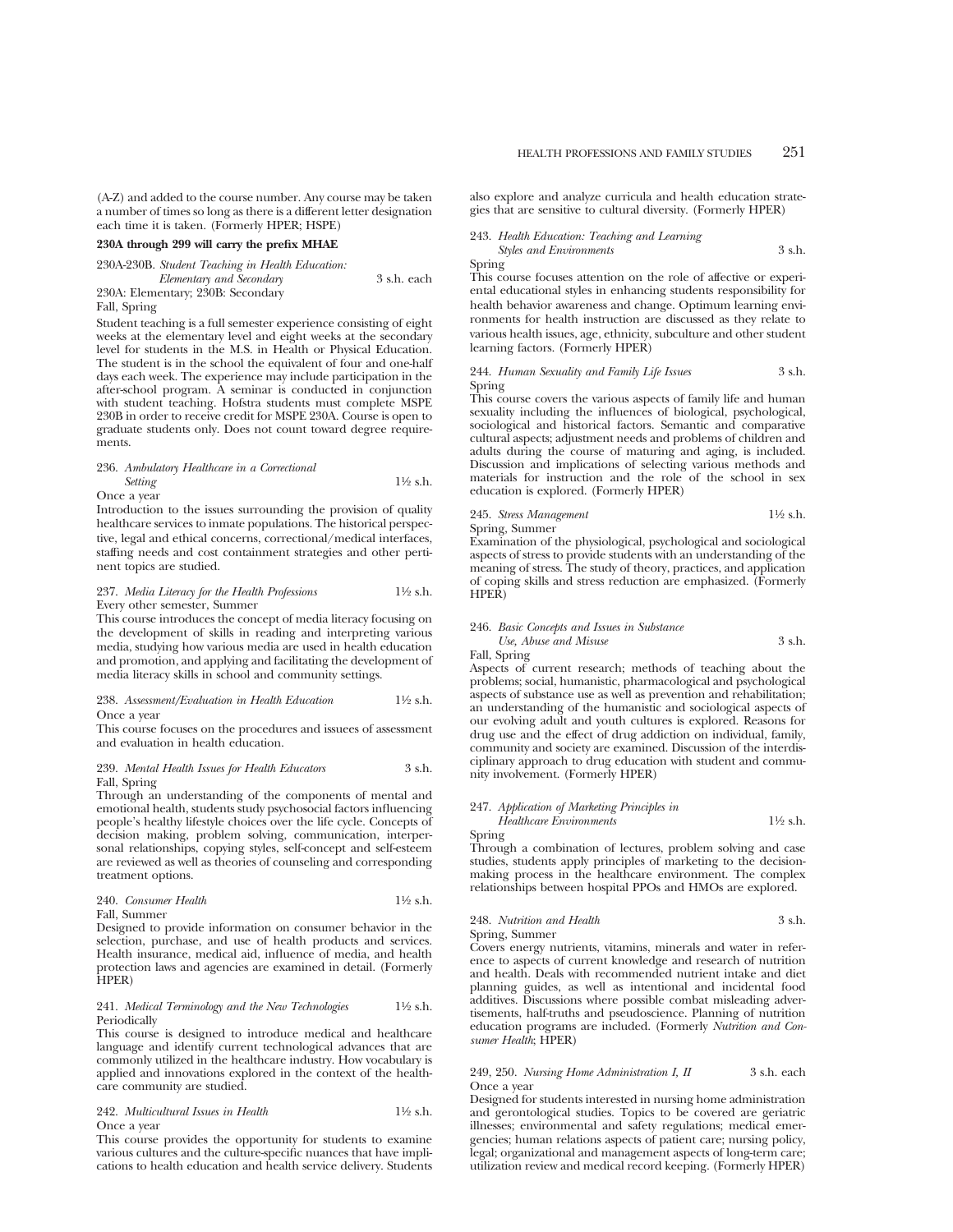251, 252. *Special Readings Seminar* 1-3 s.h. each Fall, Spring, Summer

Investigations and reports on health education topics adapted to the student's program. Prerequisites: written consent of the chairperson and instructor. (Formerly HPER)

# 253. *Health Services: Quality Assurance, Risk Management and Program Evaluation* 3 s.h. Fall, Spring

Provides a comprehensive review and evaluation of quality assurance and its related programs such as risk management, utilization review and program evaluation. Main areas of concentration include: 1) the interrelationships between QA and its related programs; 2) cost containment and its effect on QA; 3) program evaluation and program development and implementation. (Formerly HPER)

# 254A. *Home Healthcare Administration* 11⁄2 s.h. Once a year

Course examines the administration and provision of out-ofinstitutional home healthcare services. Emphasis placed on organizational structure, services delivered, costs, staffing, utilization review, quality assurance and need methodology. Other options such as adult day care and comprehensive outpatient rehabilitation facilities are also scrutinized. (Formerly 254; HPER)

# 255. *Managed Healthcare Systems: PPO, HMO and AD* 11⁄2 s.h. Once a year

Continuing pressure to reduce healthcare delivery cost, coupled with a rapidly changing environment, has resulted in considerable change in the healthcare industry over the past several years. Discussion of the history of the traditional medical insurance plan and examination of the changes that brought about the birth of Health Maintenance Organizations, Preferred Provider Organizations and Alternate Delivery Systems. Emphasis on the structure, financial arrangements, services, staffing and future of each system. (Formerly HPER)

# 255B. *Managed Healthcare Systems II* 11⁄2 s.h. Once a year

This course focuses on healthcare reforms at the national level. Comparisons with that of Germany, France, and Canada are made. Detailed discussions on public policy initiatives are also included (Medicaid, Medicare, uninsured programs, etc.). Theories of Health Insurance Purchasing Cooperatives (HIPCS), and Allied Health Plans (AHPS) are evaluated. Prerequisite: MHAE 255. (Formerly HPER)

### 256A. *Legal and Ethical Issues in Healthcare*

*Administration* 1<sup>1</sup>⁄2 s.h.

Once a year

Investigation of the legal and ethical issues and problems encountered by administrators of health care facilities and programs. Topics discussed include government regulation of health care providers; the admission and discharge of patients; patient consent to and refusal of treatment; reproduction issues; privacy and confidentiality; and mental health issues. (Formerly 256; HPER)

### 257A. *Public Health Issues and Policy Making* 1<sup>1</sup>/2 s.h. Once a year

Deals with issues faced by health care professionals in their daily pursuit of providing health care for the public. Social, economic, legal, ethical and political issues are discussed in the context of the development of medicine and health care in the United States. (Formerly 257; HPER)

# 258. *Analysis of Curricula and Implementation of School Health Programs* 3 s.h. Fall, Spring

The role of the school, community and other outside agencies in the development of school health programs. Develop skills in organizing and evaluating curricula for elementary and secondary level health education. Effective methods of implementation and administration of health services within the school setting. (Formerly HPER)

# 259. *Introduction to the American Healthcare System* 3 s.h. Fall, Spring

Course provides an overview of the health care system in the United States. The course explores the role and dynamics of the institutions and group hospitals, nursing homes, ambulatory care facilities, home care agencies, providers, and government agencies that deliver health care. In addition, national trends in policy, financing, and delivery systems are analyzed. (Formerly *Community Health Organizational Operations I*; HPER)

# 260. *Health Services Policy and Management* 3 s.h. Fall, Spring

Designed for students interested in careers in health care administration. Explores basic concepts of health planning and policy analyses. Recurring problems in establishing health policy and technical aspects of planning for health service delivery are studied. Prerequisite: MHAE 259. (Formerly *Community Health Planning and Policy*; HPER)

## 261. *Introduction to Health and Disease* 3 s.h. Fall, Spring

Introduction to the basic issues affecting human health. Focus on preparation for the health professional to assist people in achieving a better understanding of the cognitive and affective qualities necessary to promote a healthy life state. (Formerly HPER)

### 262. *Current Health Issues* 3 s.h. Spring

Designed to familiarize the student with critical health issues affecting contemporary living. Primary areas of inquiry are narcotics, i.e., smoking, drugs and alcoholism. Specialists are invited. Prerequisite: MHAE 261. (Formerly HPER)

# 263. *Internship: Supervised Field Experience for Health Teachers* 3 s.h. Fall, Spring, Summer

Directed observation, participation and teaching service in elementary, junior and senior high schools for health education teacher candidates who have not student taught or who are teaching in a nonhealth field. Alternative health service agency experience for candidates with previous satisfactory health teaching experience. Prerequisites: MHAE 244, 246, 248, 261, 262; COUN 207. Pass/Fail grade only. (Formerly HPER)

# 263A. *Supervised Externship: Community Agencies* 3 s.h. Fall, Spring, Summer

Semester-length "externship" where students will observe, study and report on health planning policies, disease prevention and health care procedures, and advocacy positions of two community health facilities. Prerequisite: department approval. Pass/Fail grade only. (Formerly HPER)

# 263B. *Administrative Residency* 6 s.h.

Fall, Spring, Summer

Supervised field experience in health administration at a health agency or hospital. Prerequisite: permission of department. Pass/ Fail grade only. (Formerly HPER)

# 264. *Economic Dimensions of Health Services Delivery Systems* 3 s.h. Once a year

Examination of the Fiscal Services Division of a hospital, its functions, interactions and responsibilities. Students understand how to interact with this Division. (Formerly HPER)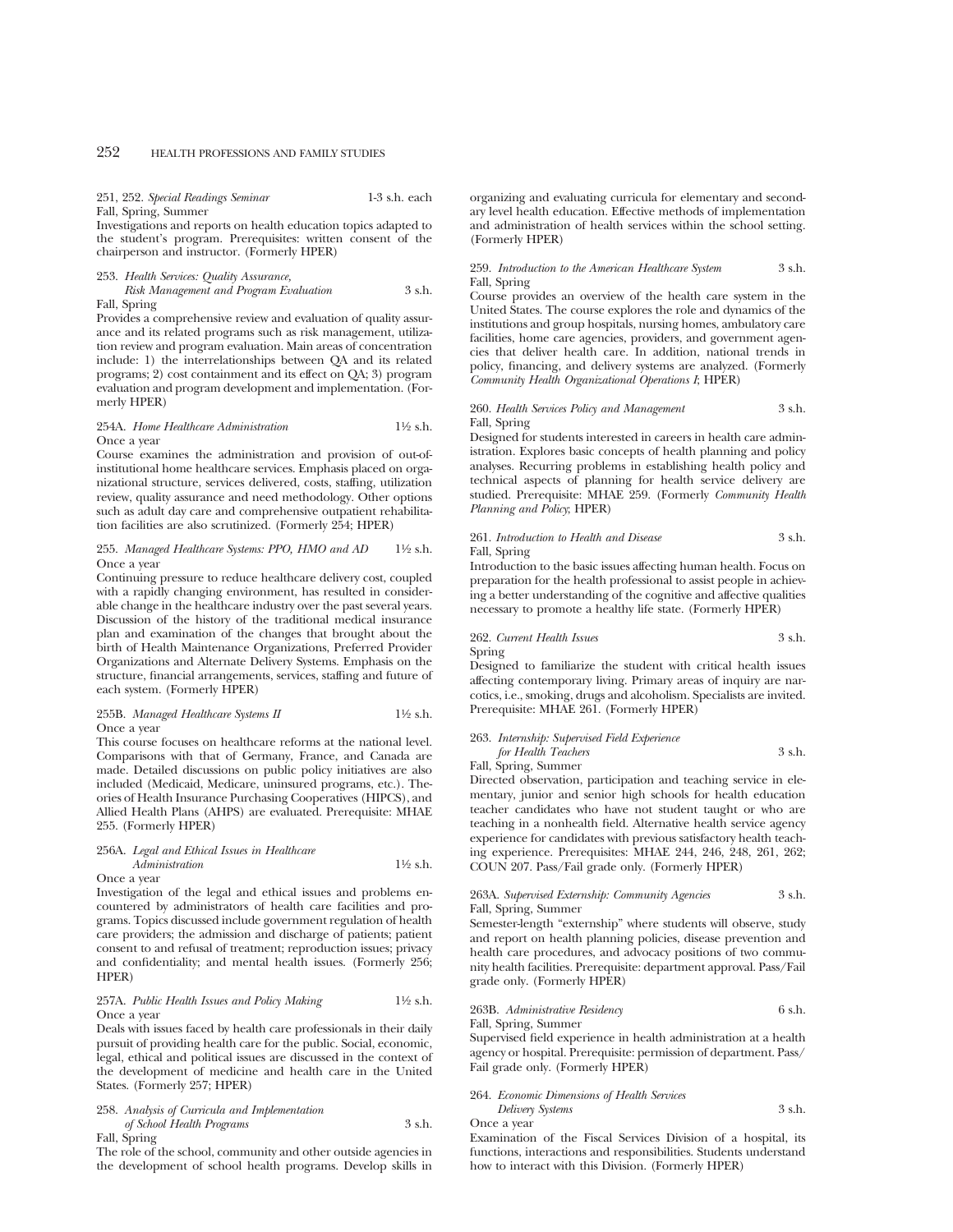# 264A. *Economic Dimensions of Health Services Delivery Systems I\** 11⁄2 s.h.

Fall, Spring

Examination of the Fiscal Services Division of a hospital, its functions, interactions and responsibilities. Students will understand how to interact with this division.

264B. *Economic Dimensions of Health Services Delivery Systems II\** 11⁄2 s.h.

Fall, Spring

Examination of the Fiscal Services Division of a hospital, its perspective, interaction and responsibilities. Students will understand how their actions are viewed by this division.

264C. *Advanced Case Studies in Financing Healthcare I\** 11⁄2 s.h.

Fall, Spring

Through healthcare delivery systems case studies, the course gives students a general understanding of how to apply advanced financial principles to the decision making process in the health care environment.

# 264D. *Advanced Case Studies in Financing Healthcare II\** 1<sup>1</sup>⁄2 s.h.

Fall, Spring

Through the use of healthcare delivery system case studies, this course will further the inquiry of advanced financial principles and their applications to the decision making process in the healthcare environment.

# 265. *Behavioral Health Administration:*

*Concepts, Issues and Policies* 3 s.h. Fall, Spring

The study of behavioral health services including types of service providers and treatment settings, professional training and licensure and their implications to diagnosis, treatment options and payment systems, and other behavioral health administration issues are explored. Concepts of adherence/compliance, the relationship between mental health and physical well being are discussed.

# 266. *Practicum: Health Care Operations Administration I* 1<sup>1</sup>⁄2 s.h.

Once a year

Review of all active, current regulatory agencies (OHSM, JCAHO, CAP, DSAS, FDA, etc.) and respective regulations that impact upon the Clinical Operations Administrator (Administrator on Duty). Topics covered include consents, DNR/Health Proxy Act, interhospital transfers, patient complaints, external disasters, clinical issues, NYS reportable incidents, etc. (Formerly HPER)

# 267. *Practicum: Health Care Clinical Operations Administration II* 1<sup>1</sup>/2 s.h.

Once a year

Course affords students a practical experience shadowing an "Administrator on Duty" (A.O.D.). Policies and procedures of the hospital site are discussed and role play opportunities prepare the student for the experience. The A.O.D. student is involved in all decisions, deals directly with the public, medical staff and administration of chosen hospital. (Times vary to accommodate personal schedules.) Prerequisite: MHAE 266 or permission of faculty adviser. (Formerly HPER)

# 268. *Health and Elementary School Child* 3 s.h. Fall, Spring

The focus on this course is on instruction of health education pre-school—6th grade. Developmentally appropriate health information, instructional strategies and curricula planning with emphasis on interdisciplinary approaches are discussed. The school environment and school health services for this population is included.

**NOTE:** either MHAE 268A or 268 will be selected in consultation with an adviser, depending upon the student's documented previous elementary school experience.

268A. *Health and the Elementary School Child* 11⁄2 s.h. Once a year

The focus of this course is on instruction of health education, preschool to 6th grade. Developmentally appropriate health information, instructional strategies and curricula planning with emphasis on interdisciplinary approaches are discussed. The school environment and school health services for this population are included. (Formerly HPER)

### 269. *Current Trends in Telecommunications and*

*Microcomputer Applications for Health Professionals* 11⁄2 s.h. Spring

Concepts, methodology and applications of microcomputers in the field of health, designed for the professional who is relatively unfamiliar with automation systems. This course presents a practical overview of automation applications in the health field, including telecommunications via microcomputers as software programs written specifically for health educators/administrators and similar professionals. It also identifies and discusses issues and ethical challenges that have arisen as new systems are adopted and old ones are modernized.

# 270. *Conflict Resolution* 11⁄2 s.h. Once a year

Course analyzes the impact of unresolved conflicts, provide insight into how conflicts arise and the ability to understand and define problems. Students examine internal and external patterns of conflict. The function of conflict and the patterns of conflict resolution are examined. (Formerly HPER)

### 271. *Economic Issues in the Healthcare Industry* 3 s.h. Once a year

Course is designed to develop an understanding of the application of basic economic concepts to the broader healthcare industry. Through case studies, students apply micro and macro principles at the individual facility level and then to the larger healthcare delivery system. Prerequisite: MHAE 264. (Formerly HPER)

### 272. *Ambulatory Care Management I* 1<sup>1</sup>/2 s.h. Once a year

Course is designed to introduce students to and increase their knowledge, understanding, and analytical skills with respect to the management of health services in ambulatory care settings. (Formerly HPER)

### 272B. *Ambulatory Care Management II* 1<sup>1</sup>/2 s.h. Once a year

Students examine specific ambulatory care systems available to the healthcare consumer including: freestanding urgi-centers and surgi-centers, birthing centers, dialysis centers, prison health systems, emergency medical services systems, etc. An in-depth review of these programs is conducted to enable the students to have an understanding of each system and its impact on the healthcare consumer. Prerequisite: MHAE 272. (Formerly HPER)

#### 273. *Environmental Health* 11⁄2 s.h. Once a year

Various elements and issues concerning health status and the environment are explored. Special emphasis paid to sociopolitical implications and personal attitudes and values as they affect the delivery of services, regulations, health promotion and prevention activities. (Formerly HPER)

<sup>\*</sup>Students are required to take 2 of the four courses as core requirements. The appropriate courses will be selected *under advisement only*, based upon the students previous education/ professional experience. The remaining may be selected as electives.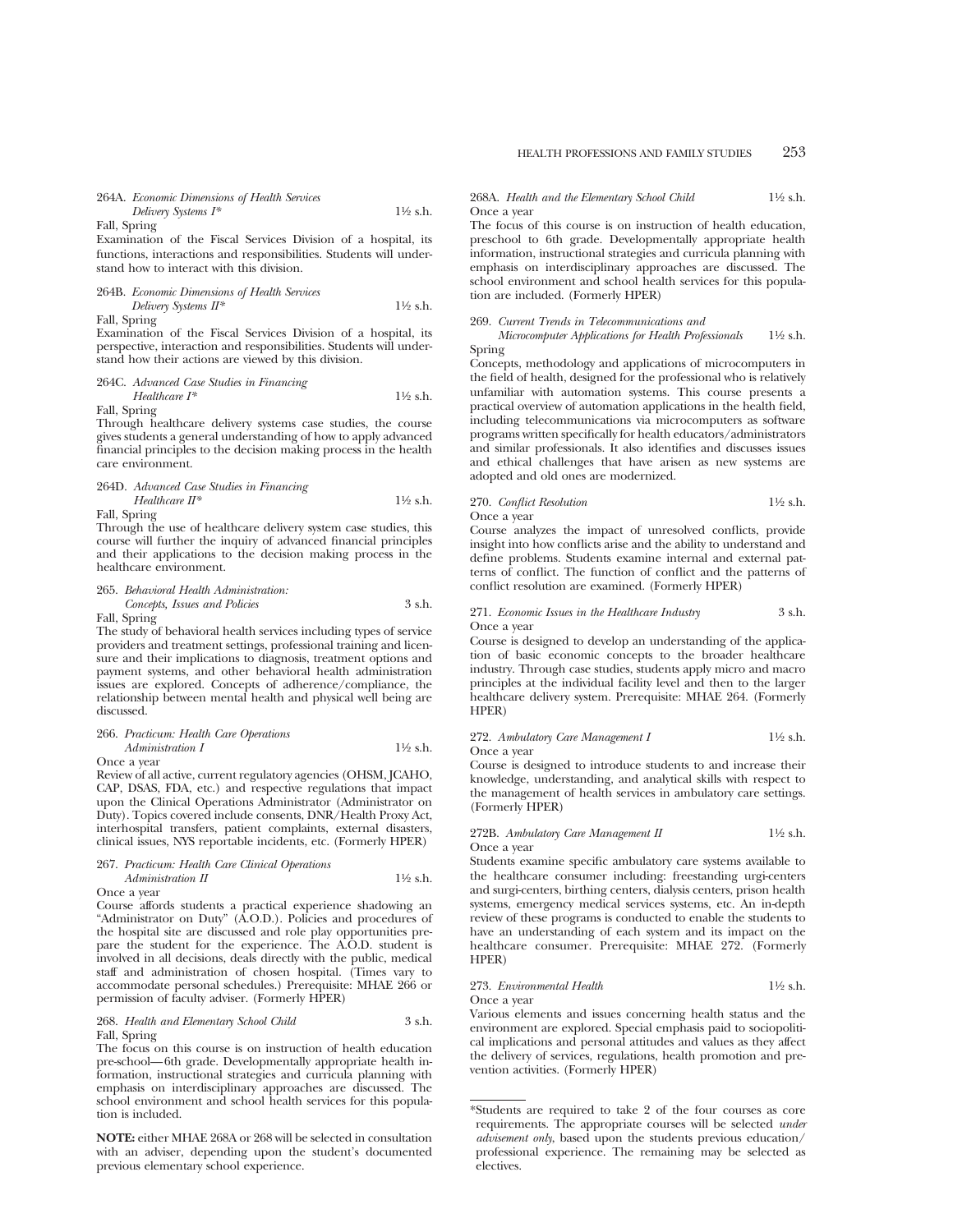274. *Medical Practice Management* 11⁄2 s.h. Once a year

Course applies management strategies to several types of practices including solo practices, partnerships, groups, and academic medical practices. We discuss the development of practices, marketing, the administrator's role, human resources functions, daily office operations, and financial considerations as they apply to these healthcare settings. (Formerly HPER)

#### 275. *AIDS Education* 11⁄2 s.h. Once a year

An overview of the etiology of the disease, causes, treatment options, prevention and related social and political implications. The developmental issues that influence age-appropriate curricula selection and techniques for teaching in the classroom are discussed. Planning community, peer and parental educational programs and the use of resources and referrals are explored. (Formerly HPER)

### 276. *Computers and Their Application to Health Administration* 11⁄2 s.h. Once a year

Assuming little or no prior experience, this course introduces the health administrator to the computer and its' capabilities, defined in terms of software, hardware and options available in the marketplace. The process of computer decisions is built in stages beginning with the understanding of what is currently happening in the operation, followed by what can be computerized, concluding with a model for evaluating the various vendors. (Formerly HPER)

# 277. *Hospital Organization and Management* 11⁄2 s.h. Once a year

Intended to provide the student with an understanding of the hospital from the viewpoint of organizational and managerial systems. Encompasses an overview of traditional organizational theory, and both conceptual and pragmatic healthcare institutional management methods and techniques. (Formerly HPER)

# 278. *Epidemiological Research Methods* 11⁄2 s.h. Once a year

Covers the basics of descriptive and analytical epidemiology. Topics include a brief history of epidemiology, disease patterns, rates, retrospective and prospective studies, bias and epidemiological tools. Objective of the course is to prepare prospective health administrators with the ability to understand and critique relevant literature and the ability to develop epidemiologic tools for the design of methodologically sound studies. (Formerly HPER)

## 279. *Cases in Long Term Care Management* 11⁄2 s.h. Once a year

Course familiarizes the student with common management problems in long term care. Students develop analytical and diagnostic skills and apply them to arrive at solutions for the delivery of long term care services. Highlights the various levels of institutional and community noninstitutional long term care settings. (Formerly HPER)

280 through 289, A-Z. *Workshops* 1-3 s.h. each Periodically

Designed to meet the needs of specific groups of students or educators interested in special topics not covered by other course offerings.

As individual subjects are selected, each is assigned a letter (A-Z) and added to the course number. Any course may be taken a number of times so long as there is a different letter designation each time it is taken. (Formerly HPER)

# 290. *Sexual Health* 3 s.h.

Fall, Spring, January, Summer

This course emphasizes the several components of sexual physiology that contribute to the sexually healthy state. Such topics as stages of physical growth, conception, childbirth, fertility and infertility, contraception, sterilization and abortion are explored. Also considered are the problems of adolescent pregnancy, the effects of chronic and serious illness on sexuality, drug use and sexually transmitted diseases as they affect sexual functioning. The historical relationships between medical and mental health care systems and sexual health care in our society are studied. (Formerly HPER)

# 290A. *Sexual Health Issues* 11⁄2 s.h. Fall, Spring, Summer

This course is a brief overview of the components of sexual physiology that contribute to the sexually healthy state. Such topics as stages of physical growth, conception, childbirth, fertility and infertility, contraception, sterilization and abortion are explored. Also considered are the problems of adolescent pregnancy, the effects of chronic and serious illness on sexuality and drug use, and sexually transmitted diseases as they affect sexual functioning. (Formerly HPER)

291. *Nutrition and the Aging* 3 s.h. Once a year

Exploration of the importance of sound nutrition, nutritional practices and nutrition education for the aging. Psychosocial and cultural influences of nutrition on the elderly are included. (Formerly HPER)

292. *Health and Aging* 3 s.h.

Once a year

Focus on aging as a normal process in the life cycle. Aspects of healthy aging, as well as the problem of illness and disease as they affect the elderly are covered. A survey of health services, security, nutrition, exercise, mental health, and the physical change in a systemic approach is included. (Formerly HPER)

293. *Healthcare Policies, Planning and Administration for the Aging* 3 s.h.

Once a year

Exploration of the special needs and service requirements that meet the demands of an increasing senior citizen population. Deals with the development of strategies for providing a broad spectrum of integrated services as well as a sensitivity and understanding among staff that serve this population. Emphasis on effective administration for service delivery. (Formerly HPER)

294. *Analysis of Child Abuse and Maltreatment* 11⁄2 s.h. Once a year

In-depth examination of child abuse including issues of recognition, reporting, intervention, treatment and prevention. Theories of maltreatment with their intervention and prevention implications are explored. Completion of this course will satisfy the New York State Education Department licensure requirement concerning child abuse and maltreatment. (Formerly HPER)

#### 295. *Assessing Initiatives in Health Education* 11⁄2 s.h. Once a year

Course analyzes the essential components of the health education frameworks offered by the New York State New Compact for Learning Curriculum and Assessment Committee for Health, Physical Education and Home Economics. The philosophy, outcomes, performance indicators and assessment recommendations are critically reviewed. (Formerly HPER)

# 296. *Bereavement and Death Education* 11⁄2 s.h.

Once a year

This course provides an opportunity for educators to discuss death, dying and bereavement issues, review the literature, ex-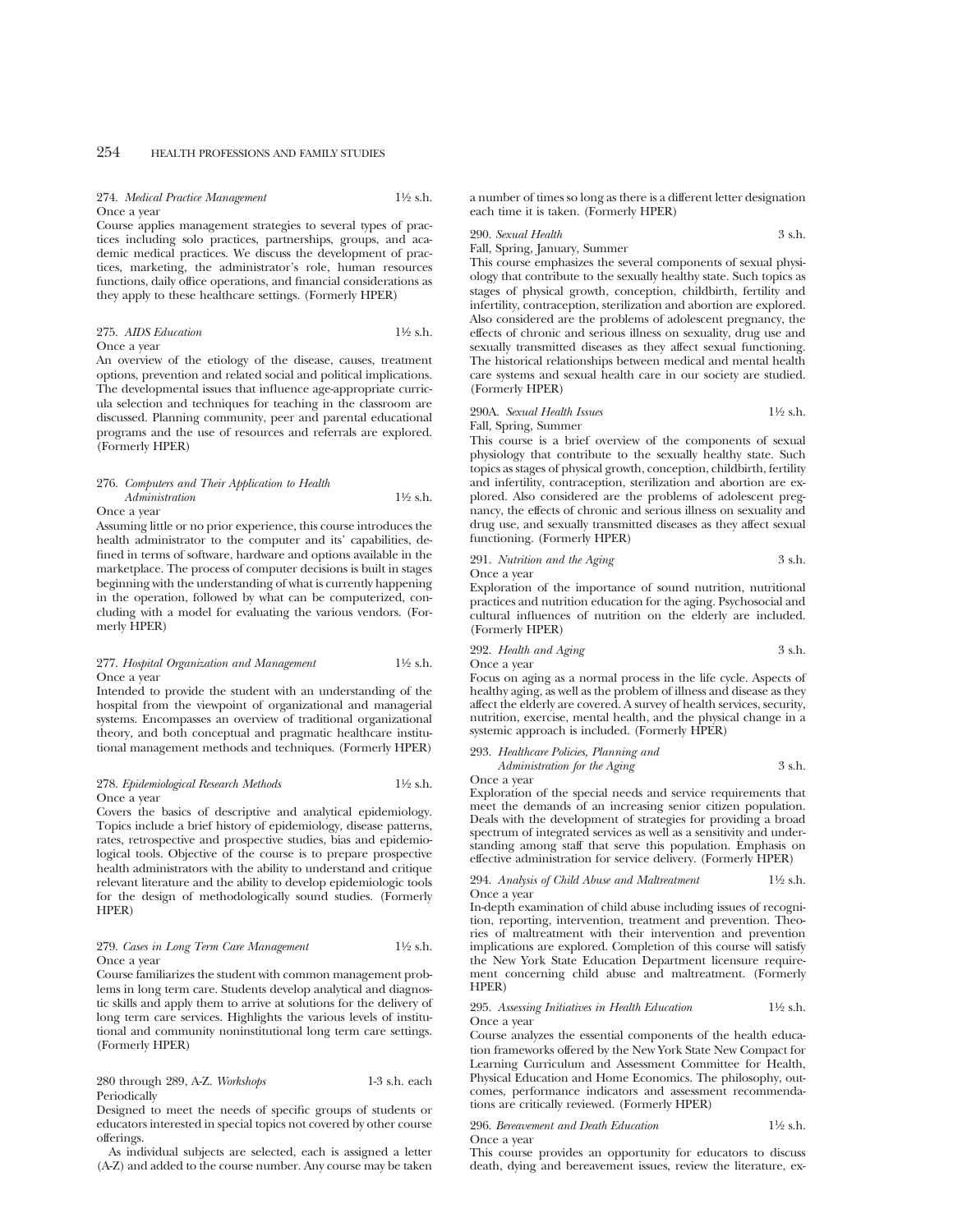plore curricula and develop teaching strategies for K-12 students in the context of health education. (Formerly HPER)

297. *Applications of Management Theory to Healthcare Environments* 3 s.h.

# Fall, Spring

This course focuses on the concepts, methods and issues of management as they are applied to health care organizations and service delivery. In an interactive setting students have the opportunity to explore, question, and develop a knowledge and competence in health care management and organizational theory.

298A. *Healthcare Information Systems I* 11⁄2 s.h. Fall, Spring

Healthcare Information Systems Management is a multi-faceted course. It ecompasses management, medicolegal issues, performance improvement (formerly quality assurance, risk management, health sciences, computer sciences, statistics and business administration). This course prepares and educates the graduate healthcare administration student in the application of management principles for the identification, evaluation and implementation of Healthcare Information Systems.

298B. *Healthcare Information Systems II* 11⁄2 s.h. Fall, Spring

This course is designed to provide an understanding of the role of Information Technology and Management Information Systems in the delivery of health care. Upon completion, students should have a good understanding of how computer systems function to support a hospital, physician practice, an integrated delivery systems or a third party payer.

299. *Healthcare Personnel: Resources, Training and Development* 11⁄2 s.h. Spring

This course reviews recruiting, selecting, training, motivation, leadership and other activities associated with managing personnel unique to healthcare delivery systems. Evaluation of credentials, reimbursement and other issues are considered as will the practical operations necessary to manage the diversity of professional and operations staff.

# **300, 301, 302, will carry the prefix MHAE**

300. *Departmental Seminar* 3 s.h.

Fall, Spring, Summer

Serves an integrative and culminating function with respect to the student's studies and experiences in the School of Education. Emphasis is on themes which cut across traditional course and departmental lines; selected student papers and research may be compiled in year books of health education. Pass/Fail grade only. Prerequisites: matriculation in the department and completion of all required course work in professional education. (Formerly HPER)

**NOTE:** successful completion of MHAE 300 may be offered in place of either the departmental comprehensive examination or the *Master's Essay* in MHAE. This course may not be used to satisfy any part of the basic 33 s.h. requirement for a Master of Science degree in Education.

# 301, 302. *Master's Essay* 3 s.h. each Fall, Spring

Supervision and instruction leading to the completion of the essay. Binding fee payable upon registration in 302. Admission by permission of department. (Formerly HPER)

#### **Courses numbered 310 through 317 carry the prefix PDMC.**

310. *Healthcare Marketing in a Managed Care Environment* 3 s.h. Fall, Spring

The course discusses the application of healthcare marketing principles to managed care environments. Also described are these principles applied to decision making in the healthcare system. Prerequisite: MHAE 255, 255B or special permission of faculty adviser.

311. *Managed Care: Financial Principles* 3 s.h. Fall, Spring

Study of financial principles in managed care environments. Risk, premium development, actuarial methodologies, sources of data for utilization and unit costing, financial incentive options and financial issues in contract negotiation are explored. Also covered are licensing issues in New York State and management information systems for managed care organizations. For students matriculated in the Professional Diploma in the Managed Care Program. Prerequisite: MHAE 255, 255B or equivalent, or permission of adviser.

### 312. *Contracting and Negoiating the Managed*

*Care Environment* 3 s.h.

Fall, Spring The purpose of the course is to give the student a general understanding of managed care principles, and how to apply these principles in the managed care contractual environment. The complex relationships between hospitals, PPO's and HMO's are explored. For students matriculated in the Professional Diploma in the Managed Care Program. Prerequisite: MHAE 255, 255B or equivalent, or permission of adviser.

# 313. *Comparative Healthcare Policy* 3 s.h. Fall, Spring

The course focuses on comparative healthcare policy at the national and international levels. Covered are recent national healthcare reform initiatives both proposed and implemented, H.C.F.A. and the administration of the Medicare program and foreign healthcare policies (e.g., Canada, United Kingdom, Germany, Netherlands) and their applicability to the United States healthcare system. Special attention is paid to adaptability of United States system to a single payor and/or that of managed competition and a managed care model. For students matriculated in the Professional Diploma in the Managed Care Program. Prerequisite: MHAE 255, 255B or equivalent, or permission of adviser.

314. *Case Studies in Managed Health Care* 3 s.h. Fall, Spring

Using the case study method, this course focuses on current examples of managed care models in operation in the United States. Through case examples, the course explores the development, implementation and operations of managed care models, HMO's, PPO's, and integrated systems. Students are able to identify and evaluate the challenges and successes in various managed competition, cost, service population, provider population, institutional structure. Through the use of cases, students are provided with an opportunity to develop their analytic, problem solving and decisionmaking skills. Prerequisite: permission of adviser.

# 315. *Advanced Seminar in Managed Care* 3 s.h. Fall, Spring

This course provides the "capstone" experience for students completing the Professional Diploma in Managed Care. The seminar offers students the opportunity to review and integrate the knowledge they have gained from the courses they have taken in the managed care sequence. Students are required to undertake research that produces a decision paper that addresses a current issue or problem in managed care. Prerequisite: permission of adviser.

# 316. *Managed Care Administrative Residency* 3 s.h. Fall, Spring

This is a guided administrative residency in a managed care environment that focuses on providing the student with an experience in the planning, policy and decision making. The residency requires a student participation commitment of a minimum of 150 hours. The student and the faculty supervisor contracts with an approved preceptor who is the on-site supervisor. The preceptor mentors the student on a regular basis and includes the student in meetings and other professional activities. Prerequisite: permission of adviser.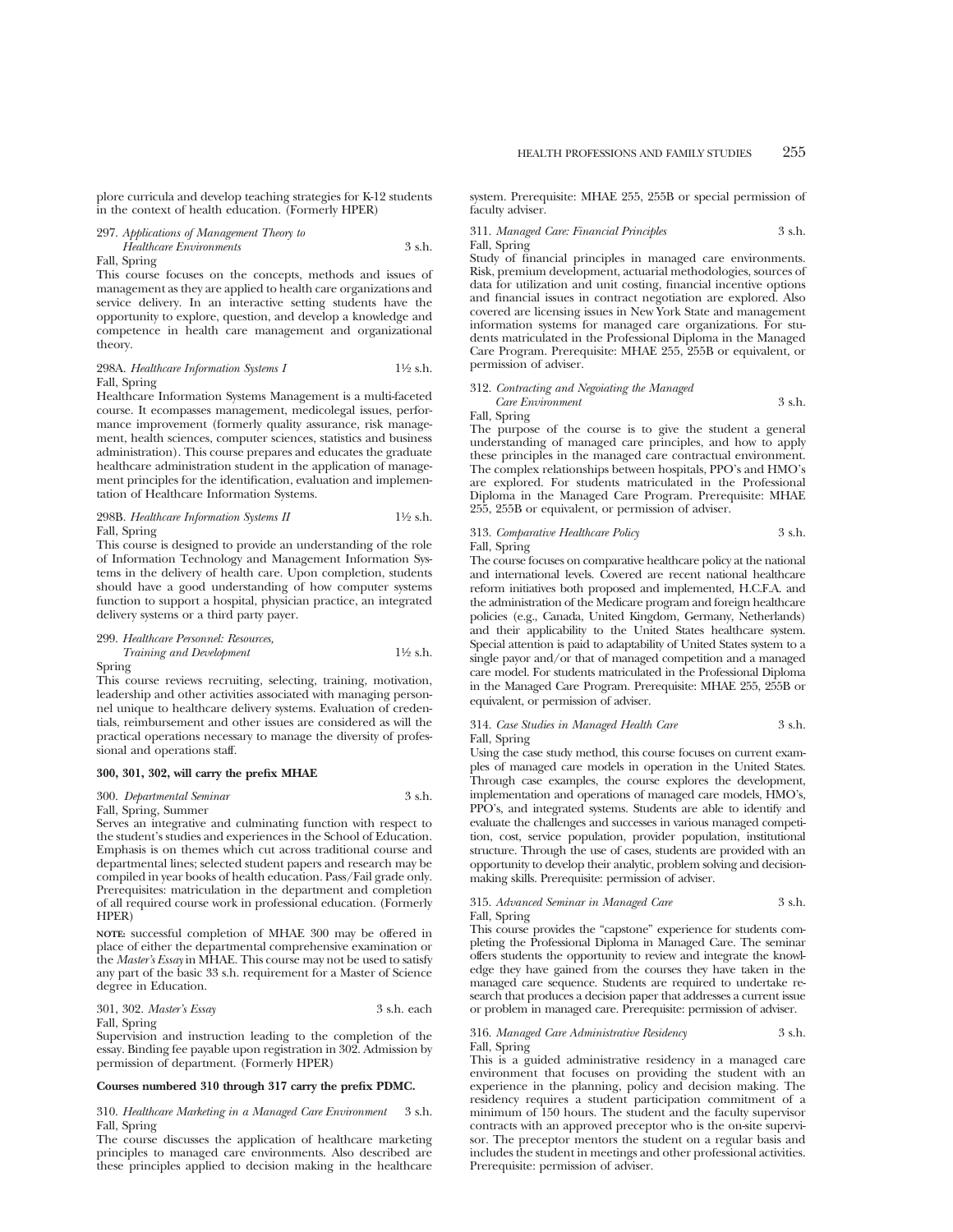317. *Independent Study in Managed Care* 3 s.h. Fall, Spring

Independent inquiry and report on advanced managed care topics. Open only to students matriculated in the Professional Diploma in Managed Care. Prerequisite: permission of supervisor.

# Hebrew, Modern (HEBR)

Administered by the Department of Comparative Literature and Languages. Associate Professor Waysek, *Chairperson*

Assistant Professor Berlinerblau, *Adviser*

**B.A. SPECIALIZATION IN HEBREW:** 24 semester hours in Hebrew beyond HEBR 4, plus six semester hours, chosen under advisement, from all Jewish Studies and the following courses:

| ANTH | 106. Peoples $\mathcal G$ Cultures of the Middle East and North |
|------|-----------------------------------------------------------------|
|      | Africa, 3 s.h.                                                  |
| CLIT | 151. Studies in Literature, 3 s.h.                              |
|      | 39. Mythologies $G$ Literature of the Ancient World,            |

- 3 s.h. ENGL 193. *Classical Influences on Modern Literature: the Bible & Greek & Roman Classics*, 3 s.h.
- 
- LING 101. *Introduction to Linguistics*, 3 s.h. 31. *Jewish History from the Patriarchal Period to the Age of Emancipation*, 3 s.h.
	- 105. *The Ancient Egyptians, Hebrews & Greeks*, 3 s.h.
- JW ST 21. *Jewish Themes in American Literature*, 3 s.h.
- 
- PSC 108. *Politics of the Middle East,* 3 s.h. RELI 12. *Introduction to Western Religious Traditions*, 3 s.h. 15. *Introduction to Eastern Religious Traditions*, 3 s.h.

The adviser may direct the student to take additional courses to provide an integrated program.

See complete B.A. requirements, page 80.

Minor in Hebrew, see page 163.

B.A. Specialization in Jewish Studies, see page 268.

# COURSES

In addition to semester notations next to each course, a selection of courses is offered during the January and Summer sessions. Consult the *January* and *Summer Sessions* bulletins for these schedules.

|      | 1. Elementary Hebrew | 3 s.h. |
|------|----------------------|--------|
| Fall |                      |        |

Fundamentals of grammar and pronunciation. Simple conversational patterns.

| 2. Elementary Hebrew | 3 s.h. |
|----------------------|--------|
| Spring               |        |

Continuation of 1. Selected readings. Prerequisite: HEBR 1 or equivalent.

| 3. Intermediate Hebrew | 3 s.h. |
|------------------------|--------|
| Fall                   |        |

Review of grammar. Reading and translation of prose of average difficulty. Prerequisite: HEBR 2 or equivalent.

4. *Intermediate Hebrew* 3 s.h. Spring

Readings of selected materials and vocalized texts. Prerequisite: HEBR 3 or equivalent.

| 101, 102, 103, 104, 151, 152, 153. |             |
|------------------------------------|-------------|
| Hebrew Language and Literature     | 3 s.h. each |
| One course each semester           |             |

An integrated sequence of courses emphasizing both advanced language skills and literature. This sequence aims at gradually developing the student's proficiency in oral expression, composition (including grammar and syntax) and reading. The individual student's needs, interests and prior experience determine the exact nature, pace and contents of each course. A detailed personal record is maintained to assure the development of each student's skills. Prerequisite: HEBR 4.

To be offered one per semester in a three and one-half year cycle; may be taken in any order.

### 112 through 119. *Hebrew Readings* 1 s.h. each **Periodically**

Readings from masterpieces to keep alive the student's interest in the language and literature. Prerequisite: successful completion of HEBR 4 or equivalent.

199. *Seminar: Problems of Jewish Studies* 3 s.h. Periodically

This course presupposes an extensive background in Hebraica/ Judaica. The subject varies and depends on the special interest of the student.

# History (HIST)

Professor Jackson, *Chairperson*

Professors D'Innocenzo, Eisenberg, Kern; Associate Professors Jeanneney, Walsh, Yohn; Assistant Professors Cheng, Doubleday, Parker, Pugliese.

The Harry H. Wachtel Distinguished Teaching Professorship is held by Professor D'Innocenzo. See page 416.

The study of history is intended to give one a better understanding of oneself and the world. It is also intended to help one to think critically, to evaluate evidence, and to express oneself clearly and cogently. Understanding, thinking, speaking, writing—these are fundamental human skills useful in personal life and in any profession. The history courses listed below are all taught in ways that emphasize and assist student development of these skills.

Students may major in history, take a minor in history or simply enroll in a few courses of special interest. Basic courses in European, American, Asian or African civilization provide useful foundations for studies in many other disciplines. Advanced courses enable the student to get a closer look at the remnants of the past and at how historians go from those remnants—art, buildings, written documents—to conclusions about the past and present.

**B.A. SPECIALIZATION IN HISTORY:** 30 hours in history courses including the following:

- 1) at least 6 hours in European history;
- 2) at least 6 hours in American history;
- 3) at least 6 hours in one or two of the following: Asian, African, Russian or Latin-American history, including at least 3 hours in Asian or African history;
- 4) seminar, ordinarily taken during the junior year.

A grade of  $C-$  or better is required in each course and at least 18 of the 30 hours must be on the advanced level (three-digit courses).

Since history touches on every facet of human experience, majors should also take courses in other areas. Required: 3 hours of philosophy and 12 additional hours chosen from at least three other social sciences (see Academic Organization, page 8). Students are urged to take six hours of advanced courses in the literature of their field of interest. History majors can easily take minors in one of these areas or in another area such as computer science or business.

See complete B.A. requirements, page 80.

**A MINOR IN HISTORY** consists of the successful completion of 18 semester hours in history, under advisement, including no more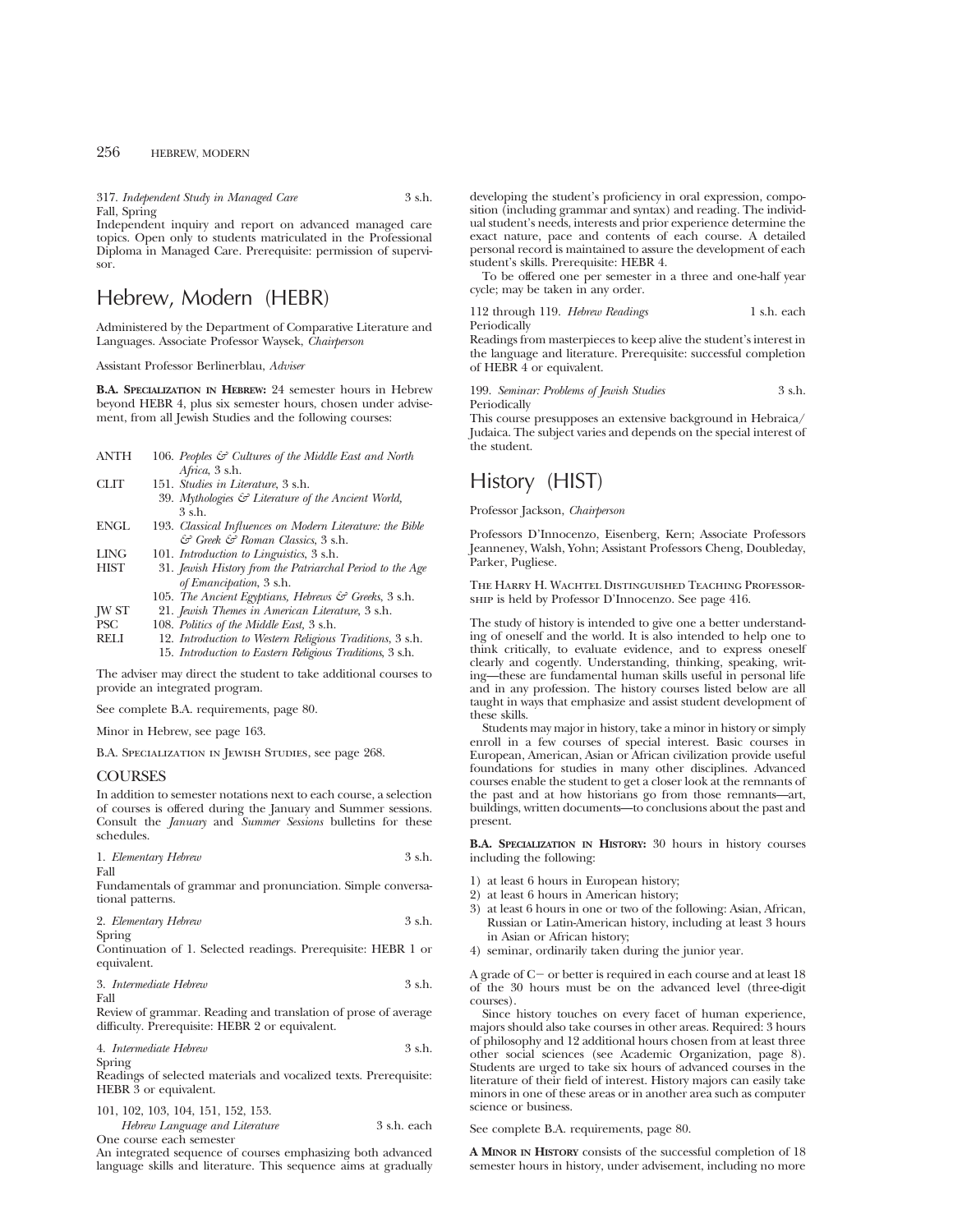than six hours of introductory courses. At least six hours must be in residence.

Teaching of High School Social Studies, see page 355.

PHI ALPHA THETA: an international history honor society, see page 69.

**MASTER OF ARTS IN HISTORY WITH CONCENTRATIONS IN AMERICAN, EUROPEAN, AND PUBLIC HISTORY**\*

# **ADVANCED CERTIFICATE IN PUBLIC HISTORY**\*

# **COURSES**

In addition to semester notations next to each course, a selection of courses is offered during the January and Summer sessions. Consult the *January* and *Summer Sessions* bulletins for these schedules.

# Transferred Courses

The following course numbers are used exclusively to identify courses which Hofstra students have taken elsewhere and for which there are no other Hofstra equivalents:

1A, 1B. Introductory European History, 3 s.h. each 3A, 3B. Introductory American History, 3 s.h. each 101A, 101B. Advanced European History, 3 s.h. each 103A, 103B. Advanced American History, 3 s.h. each

Mini-Courses

| Periodically                            |             |
|-----------------------------------------|-------------|
| 6A through 6Z. Changing Societies       | 1 s.h. each |
| 7A through 7Z. Personalities in History | 1 s.h. each |
| 8A through 8Z. Key Events in History    | 1 s.h. each |

Introductory Courses

| 11. Western Civilization I# | 3 s.h. |
|-----------------------------|--------|
| Fall, Spring                |        |

Formation of the western tradition from classical antiquity, merging Judaic, Greek, Roman and Christian elements, to the derivation of a distinctive and dynamic European offshoots in medieval and early modern times. Topics include Hebraic religion, civilization of the Greek city-states, Roman imperialism and law, the role of Christianity in western life, institutions and ideas of the middle ages and early modern Europe.

# 12. *Western Civilization II* # 3 s.h. Fall, Spring

The rise of the modern west and the crises of the twentieth century: the struggles and contradictions which have led to continuing change in western civilization. Topics include the formation of the state, development of a capitalist economy, impact of technology on social change, development of science and philosophy, rise of industry and the emergence of a masssociety, modern nationalism, imperialism and war. A recurrent theme will be the role of revolution and the attempts to reconstruct society according to various ideal models including socialism, fascism and communism.

13. *American Civilization I* # 3 s.h. Fall

Intensive study of controversial issues from the colonial period through the Civil War. Conflicting points of view are presented in lectures and readings followed by seminar discussions.

14C. *American Civilization II* # 3 s.h. Spring

Intensive study of controversial issues from Reconstruction through the 1960's. Lectures, readings and seminars emphasize interpretive differences. (Formerly 14.)

# 20. *The Present in Historical Perspective* 3 s.h. Periodically

Contemporary problems seen in relation to their historical origins. The content of this course will change to reflect current developments.

29. *American Lives in Historical Perspective* # 3 s.h. Fall, Spring

A biographical approach to pre-twentieth-century America that explores the role of key individuals and/or important families in the development of American society and culture. Persons studied might include: Benjamin Franklin, Thomas Jefferson, John Adams, Stephen A. Douglas, Elizabeth Cady Stanton, John Brown and Harriet Tubman. A familial focus might examine the Mathers, the Byrds, the Adamses, the Beechers, the Jameses, etc. Mutual influence of indivudals on one another and the ways in which they both shape and are shaped by American thought and historical experience, are the central concerns of the course. Where appropriate materials are available, biographical and autobiographical readings are supplemented by films, sound recordings and visits to historical sites.

### 30. *Contemporary American Lives* 3 s.h. Spring

In a biographical approach to historical understanding, the course considers the lives of four to six American men and women, chosen by the instructor to represent important aspects of American society since 1920. In a particular semester the persons studied might include Eleanor Roosevelt, Margaret Sanger, Jackie Robinson, Joseph McCarthy and John Kennedy. Individuals are examined in regard to their interaction with society and one another, in the light not only of biographical and autobiographical reading, but also of sound recordings, films and visits to historical sites.

# 31. *Jewish History from the Patriarchal Period*

*to the Age of Emancipation* 3 s.h. Periodically

Hebrew civilization in ancient and medieval times and its impact on the western world. An analysis of the socioeconomic and cultural development of the Babylonian, Spanish, Franco-German and Eastern European Jewish communities within the context of their contemporary societies.

71. *China and Japan to 1800 #* 3 s.h. Fall

A study of Chinese and Japanese history from ancient times to 1800. Focus is on the formation and evolvement of the Confucian world and its lasting but differing impressions on the political and social institutions of China and Japan. (Formerly *India, China and Japan of Tradition.*)

# 72C. *China and Japan Since 1800 #* 3 s.h.

Spring

An examination of the modern transformations of China and Japan in response to the challenge of the West and the quest of modernity. Emphasis on China's and Japan's contrasting approaches to the redefined problems of state and society, nation formation, cultural orientation and modernization. (Formerly *India, China and Japan in Modern Revolution*; 72.)

# Advanced Courses

(Open to freshmen only with permission.)

100. *Honors Essay* 3 s.h. Fall, Spring

Research and writing of a substantial historical essay, under tutorial supervision. Open only to history majors desiring to

<sup>\*</sup>Applications not accepted in 1999-2000. For further information, contact the History Department. #Core course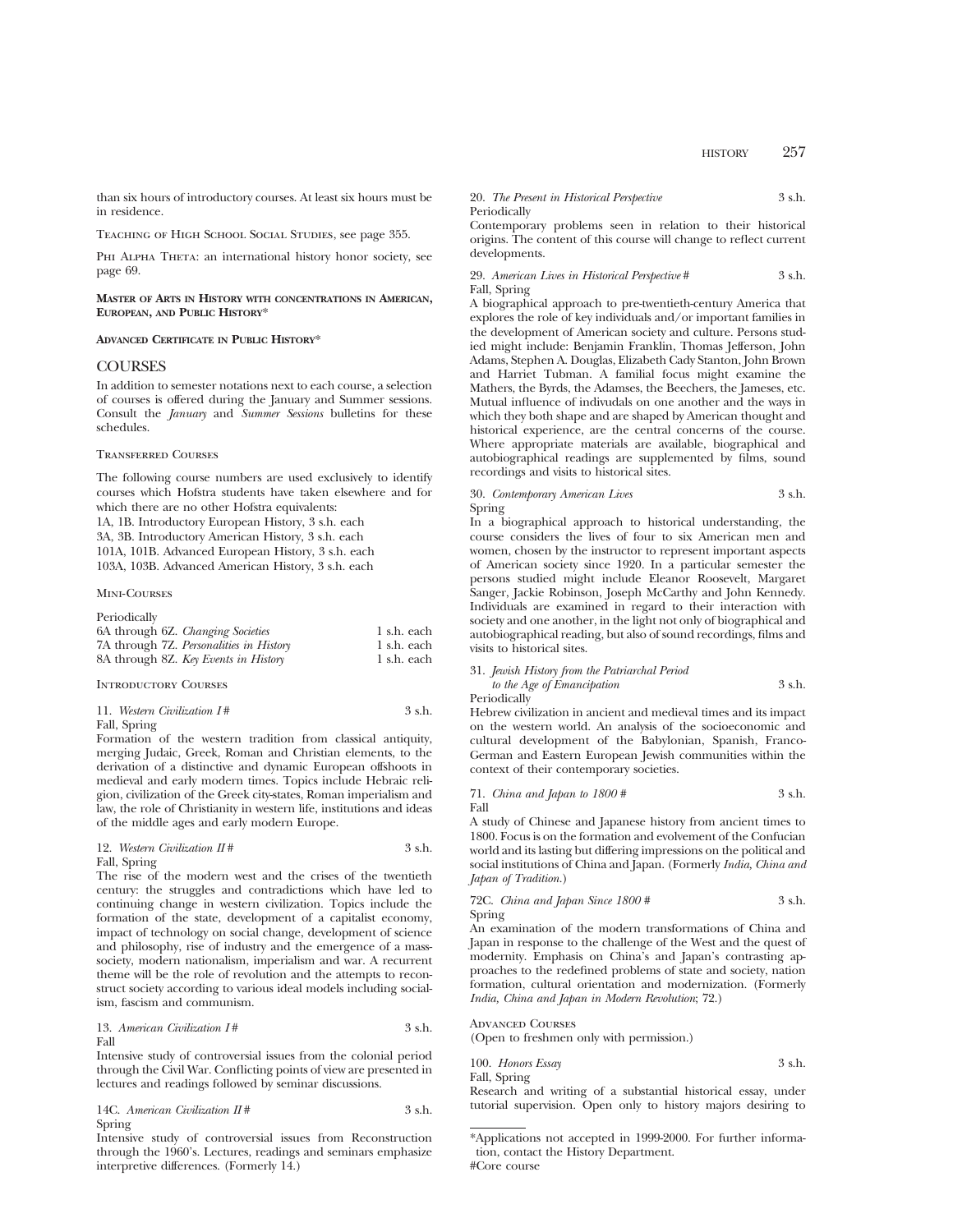graduate with departmental honors. Students should normally start work with their faculty adviser in the semester preceding their registration in HIST 100. Permission prior to registration is required.

### 105. *Ancient Egyptians, Hebrews and Greeks #* 3 s.h. Fall

Myth and religion, epic and tragedy, art and philosophy. Designed to provide an historical background for students of art, drama, literature, archaeology, philosophy or religion, as well as of history. Credit given for this course or New College SH 3, not both.

106. *Hellenistic and Roman Worlds* 3 s.h. Spring

The conquests of Alexander and the spread of Greek culture, the expansion of Rome's control over the ancient world and the creation of the Roman Empire and the eventual acceptance of Christianity by most of the Empire—400 B.C. to 400 A.D.

#### 107. *Medieval Europe, 400 A.D. to 1300 A.D.* 3 s.h. Periodically

Formative period of European culture stressing the incorporation of Christian and classical traditions into European creations. Topics usually include feudal society and chivalric culture, medieval boom, twelfth-century renaissance, papal- imperial struggle, princely and urban government, crusades, heresy.

#### 108. *Renaissance Europe, from St. Louis to Luther* 3 s.h. Periodically

The emergence of a society in which leadership was shifted from clergy to laymen in economy, government, religion, literature and art. Stress is laid on the impact of the Black Death, the rise of religious dissent, the Hundred Years War, the rise of parliamentary institutions and the city states of Renaissance Italy. The evidence of visual arts is drawn on throughout.

### 109. *The Old Regime in Western Europe, 1648-1789* 3 s.h. Periodically

Changing forms of social life under the tensions created by population growth, war, the making of the modern state and the subversion of the old moral order.

112. *The French Revolution and Napoleon* 3 s.h. Periodically

Transformation of European consciousness in the violent years of the first social revolution as France embraced and then abandoned its new belief in freedom and the common man.

113. *Europe, 1800-1848* 3 s.h. Every other year

Romanticism and revolution: the search for beauty and justice in the era of reaction between Napoleon's Empire and the Revolutions of 1848.

# 114. *Europe, 1848-1914* 3 s.h. Every other year

The struggle against the loss of individual identity in a world of big cities, big business and big government. Emphasis on those social changes and cultural achievements which affect our contemporary world.

# 115. *The Afro-American in American History, 1619-1865* 3 s.h.

Every other year

From the African origins of black slavery through emancipation and the Civil War. Emphasis is given to the slave trade, the nature of black society under slavery in both North and South, the relation of the American Revolution to the antislavery movement, and the role of blacks in Abolitionism and the Civil War.

#### 116. *The Afro-American in American History, 1865 to the Present* 3 s.h.

Every other year

Emphasis is given to the end of slavery in the successes and failures of Reconstruction, the nature of black society in the era of national segregation and the changes developing during and after the two World Wars. The struggle for civil, educational, economic and political equality is traced in the context of an emerging diversified black leadership, provided by such figures as Booker T. Washington, W. E. B. DuBois, Marcus Garvey, Malcolm X and Martin Luther King, Jr.

117A. *History of Africa to 1800* # 3 s.h. Every other year

History of Africa from the traditional period to the beginning of the modern era. Emphasis on Bantu migration, precolonial society and the slave trade. Credit given for this course or HIST 117, not both. (Formerly 117, *History of Southern Africa to 1850.*)

118A. *History of Africa, 1800 to the Present* 3 s.h. Every other year

The colonial period, African nationalism, independence and the apartheid system. Credit given for this course or HIST 118, not both. (Formerly 118, *History of Southern Africa, 1850 to the Present.*)

120. *Reformation Europe, from Luther to Richelieu* 3 s.h. Periodically

Religious revolution in Europe furthering the dominance of laymen and the acceptance of the ethical value of secular life. Stress is laid on the Protestant and Catholic religious controversies within the context of these other major developments: the rise and fall of the Hapsburg political ascendancy; the oceanic discoveries and the new colonial empires; scientific breakthroughs from Copernicus to Galileo; the new technology of printing, guns and clocks; the development of Renaissance into Baroque culture.

121. *History of England to 1688* 3 s.h. Periodically

England considered as a sample of the European experience, as a study in the emergence of political unity, as a classic instance of economic modernization, as the creator of a great language, literature and law. Emphasis on the Tudor and Stuart period after 1485.

122. *Modern Britain* 3 s.h.

Periodically Transformation of Britain into a complex, crowded industrial nation, with emphasis on social cultural and political developments which have accompanied this process.

123. *Origins of Modern Law* 3 s.h. Periodically

Roman, Canon, Germanic Customary, Feudal and English Common Law. Moved by the needs of an expanding and evolving society, Europeans of the 11th through 13th centuries created new legal systems. They drew on the legal wisdom of the ancient Romans and on the written and unwritten traditions of the early middle ages. The legal systems they created gave shape and direction to the society of early Europe, still observable in the modern world, especially in Europe and America.

124. *American Way of War: United States Military Experience, 1670 to the Present* 3 s.h. Once a year

American military experience from the perspective of the "new" military history that is focused upon the complex interrelationship of warfare with political, economic and social institutions.

#Core course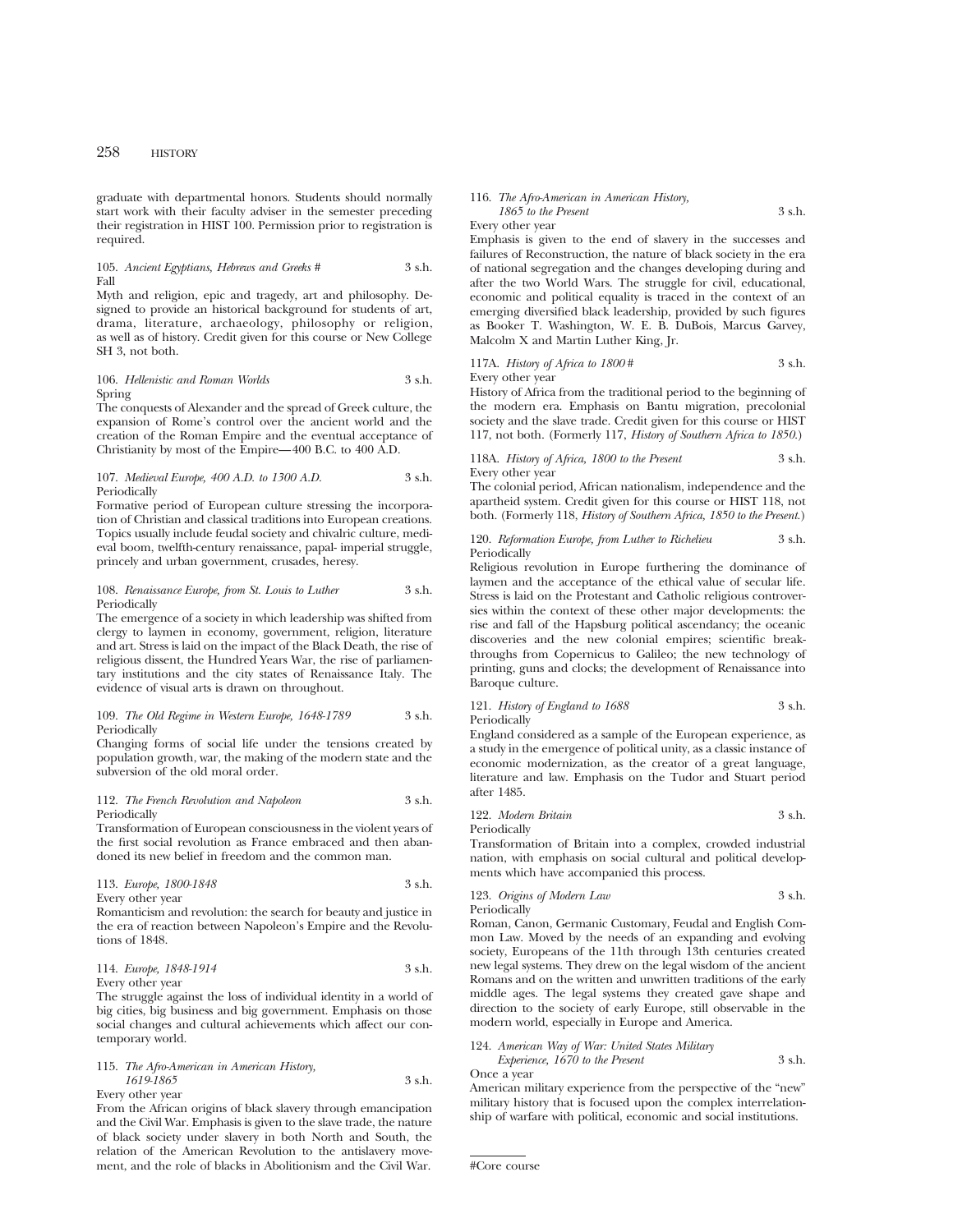| 128, 129. Christian Churches from the New |             |
|-------------------------------------------|-------------|
| <i>Testament Era to the Present</i>       | 3 s.h. each |

Periodically

Efforts of Christians in different eras and cultures to give their faith concrete expression in doctrine, institutions, liturgy and the arts. 129 begins with the Protestant Reformation.

# 131. *Europe, 1914-1939: Nazism, Stalinism and Democracy* 3 s.h. Every other year

Emphasis on the crisis of parliamentary democracies and the disintegration of 19th-century social values. The focus of the course will be on the rise of totalitarian movements.

# 132. *Europe, 1939 to Present: World War, Cold War and Beyond* 3 s.h. Every other year

World War II and the Holocaust, origins and course of the Cold War, the Soviet Union and Eastern Europe from Stalin to Gorbachev. Decolonization and relations with the Third World, American influences and consumerism, European unity and its failings, de Gaulle and "neutralism." The 1968 student uprising and Eurocommunism, decentralization and Soviet control in the Communist bloc, the problems of a European identity.

### 135. *Intellectual History of Europe, Reformation to Enlightenment* 3 s.h. Periodically

Intellectual and cultural formation of modern western consciousness, from the 16th to the 18th century. The nature of the state, the basis of scientific thought as a way of finding order in nature, and the revelation of totalitarian traits in radical religious sects.

# 136. *Intellectual History of Europe, French Revolution to 20th Century* 3 s.h. Periodically

Major beliefs about the significance of human experience.

Intellectual and cultural crystallization of modern European consciousness into the ordering principles of pre-World War I society. The romantic view of nature and the individual, the historicization of western thought and the secular religions of new political and social mass-movements are analyzed. The achievement of a cultural synthesis and the signs of cultural dislocation in pre-World War I life.

# 137. *History of Russia from Its Origins to 1856* 3 s.h. Every other year

A study of such influences as Greek orthodoxy and the Tartar Conquest on the development of Russian society and its institutions. The role of "economic backwardness" and the compulsion toward modernization. The development of the autocracy and the rural peasant-serf style of life. The blossoming of Russian culture in the Age of Enlightenment and the French Revolution up through the Crimean War.

# 138. *Modern Russia: Reform and Revolution from the Russian Empire to Modern Times, 1856 to the Present* 3 s.h. Every other year

Historical roots of Russian society and institutions as transformed by the Great Reforms of the 19th century, the revolutions of the 20th century, the Stalin Era and the reforms of Khrushchev and Gorbachev. Examination of traditional Russian culture and government in the 19th and 20th centuries with an emphasis on continuity and change. Russia is compared and contrasted to the West. One of the themes is the gradual evolution of civil society up to and including the era of perestroika. (Formerly *Russia in the Age of Lenin and Stalin*.)

# 139. *Economic History of Europe* 3 s.h. Periodically

The changing economic framework of European institutions and culture studied in selected pivotal periods such as the 11th-12th, 14-15th and 17th-19th centuries. Prerequisite: ECO 1 or HIST 11, 12; or for seniors, permission of instructor. Same as ECO 139.

140. *Economic History of the United States* 3 s.h. Periodically

Trends and patterns in the production, distribution and consumption of material wealth that mark the economic development of the United States from colonial times to the 20th century. These matters are subjected to economic analysis, but are also seen in relation to changing social and political institutions and moral values. Prerequisite: ECO 1 or HIST 13, 14C, or permission of instructor. Same as ECO 140.

# 142. *Latin America: 1810 to the Present* 3 s.h. Periodically

The transformation of Latin-American society and culture in the crucible of revolution; the struggles of emerging nationhood; social, political, economic and cultural trends in the context of governmental experimentation and the quest for stability. Special attention is given to regional problems of modernization, urbanization, political unrest and revolution.

# 143. *American Colonial History* 3 s.h. Every other year

Interplay of European heritage and frontier environment in the shaping of American institutions. Focus on how English colonies became "American"; political developments examined in the changing social contexts of the times.

144. *American Revolution* 3 s.h. Once a year

Emergence of the United States out of the struggle between the colonies and Great Britain. The "Great Debates" prior to 1776; the Revolution as an internal and external struggle; the origin of political parties; state's rights vs. national government; cultural nationalism. Particular attention will be devoted to assessing the roles of individual leaders.

### 145. *Early 19th-Century America* 3 s.h. Every other year

The evolution of antebellum political, economic and social institutions and their transformation by the forces of geographic expansion and industrialization. Attention is given to the culture of Federalism and Jeffersonianism, the Jacksonian era and the reform impulse, and nationalism and Manifest Destiny.

146. *Late 19th-Century America* 3 s.h.

Every other year

The rise of a modern America in the wake of the Civil War as a result of rapid industrialization, immigration and urbanization. Topics include the Civil War and reconstruction; the Gilded Age; labor organization, socialism and labor violence; urban life and social reform; agricultural unrest and populism.

# 147. *The United States: 1900-1945* 3 s.h.

Once a year Politics and society in America from the turn of the century to 1945. Emphasis on changing political thought and trends in business, labor, family life and popular culture.

### 148. *The United States: 1945 to the Present* 3 s.h. Once a year

Social trends and political thought in the U.S. since World War II. Emphasis on the background of contemporary issues including the impact of the Cold War on American society, development of right and left wing thought, emergence of mass culture and roots of contemporary feminism.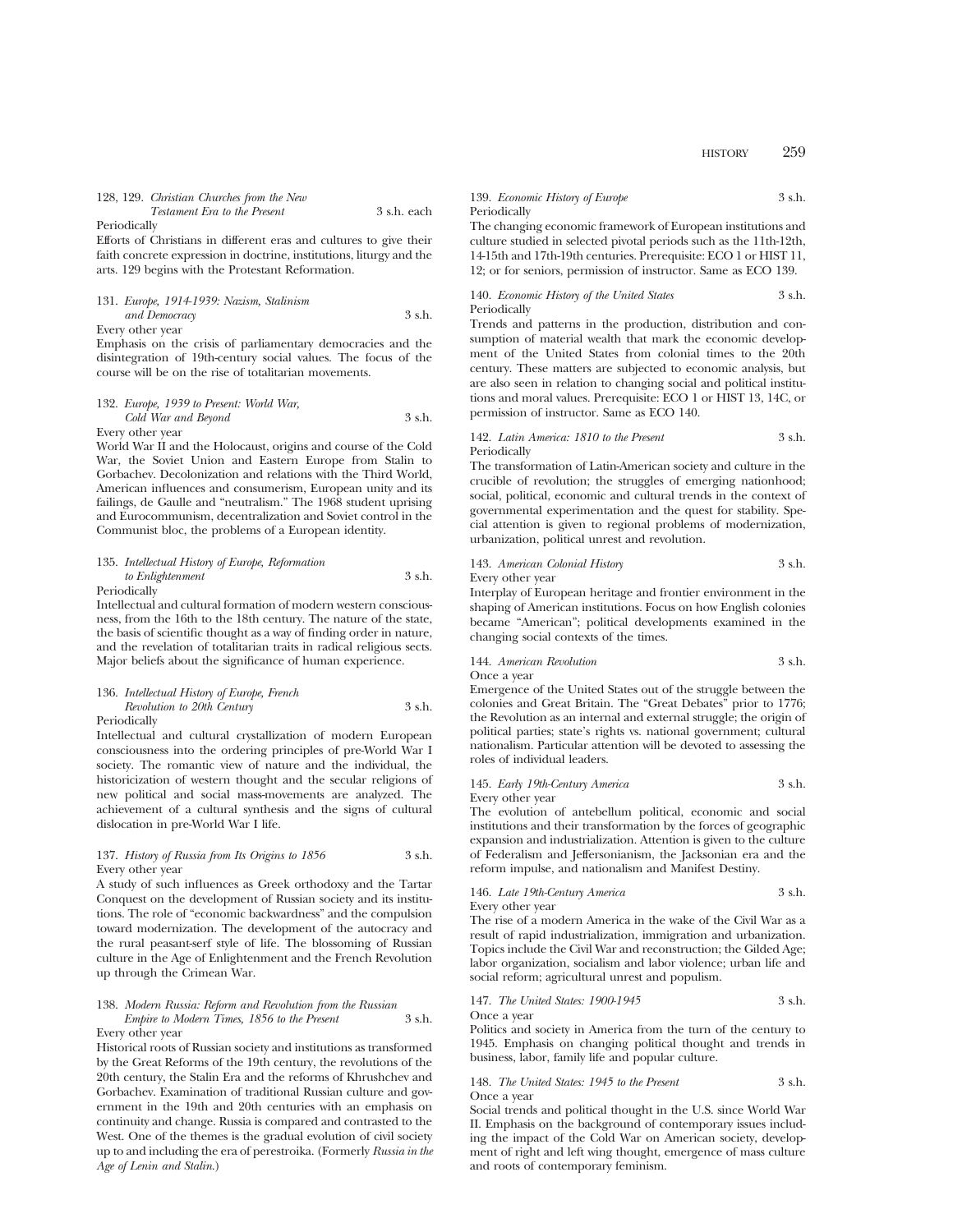149. *Women in America* 3 s.h. Every other year

An introduction to the history of women in the United States, focusing on four interrelated themes: evolving theories of feminism, patterns of women's paid and unpaid work, changes in views of sexuality and movements for political change. Covers the span of American history emphasizing the period from the Civil War to the present. Credit given for this course or HIST 41 or New College SHG 5. (Formerly 41.)

# 151. *Social and Intellectual History of the United States: Colonial Period to 1870* 3 s.h.

Every other year

Origins and development of the major social institutions of American life, evolution of the religious tradition, sources, content and impact of significant American beliefs and ideas. Topics include Puritanism, the Great Awakening, the Enlightenment, the rise of political and cultural nationalism, the impact of technology and early industrialism, the social myth of the "selfmade man."

### 152. *Social and Intellectual History of the United States: 1870 to the Present* 3 s.h. Every other year

Dynamic change in the American environment of modernization, mass production and postindustrial culture. Prominent themes are Pragmatism, Social Darwinism, the Social Gospel Movement, the challenge of organized labor and agrarian unrest, populism, progressivism and liberal reform, existentialism, the changing role of institutions and individuals in contemporary American life.

### 153. *Diplomatic History of the United States: 1776-1914* 3 s.h. **Periodically**

American foreign policy and diplomacy from the Revolution to the beginning of World War I. Emphasis is given to diplomatic aspects of the Revolution, the Federalist Era, Louisiana Purchase, War of 1812, Monroe Doctrine, Civil War and American expansionism in the era of the Spanish-American War and the Panama Canal.

#### 154. *Diplomatic History of the United States: 1914 to the Present* 3 s.h. Periodically

America's changing role in world affairs from the onset of World War I to the contemporary Cold War Era emphasizing the nation's rise to the rank of a major power and the ensuing problems. Particular attention is given to U.S. involvement in two World Wars, Cold War diplomacy, the arms race and disarmament attempts, the Korean War, the Cuban crises, the Vietnam conflict, America's present and probable future role in international affairs.

# 157. *History of Labor in the United States* 3 s.h. Periodically

Work and workers from the colonial period to the present: social and economic forces interacting with changes in technology to shape changes in the structure of work and the work place and in the composition of the work force. Special attention is given to the rise of the labor movement, the emergence of labor leaders such as Samuel Gompers and John L. Lewis, and the impact of contemporary developments on the organization of work.

# 158. *Psychohistory* 3 s.h. Periodically

A biographical account and analysis of several 20th-century world leaders based on biographies and historical studies which make use of a psychological approach as one tool for understanding their character and their role in history.

### 160. *Screening American History* 3 s.h. Periodically

Through the medium of the popular film, this course provides viewpoints into the social and cultural history of Northern America. The images, thematic concerns and ideological presuppositions of selected American films (1890's to present) are examined for evidences of continuity and change in social and cultural attitudes. Students should expect to commit some time beyond the scheduled class hours in order to view some of the longer films that are shown. Class meets twice a week; each class period lasting 120 minutes.

# 162C. *Protest and Reform in American History* # 3 s.h. Periodically

Exploration of the broad theme of social change in American historical experience. Through a consideration of selected aspects of radical and meliorist reform traditions, the dynamics of the interrelationships between individual conscience and social institutions, and the role of personal and collective idealism and commitment in the attempt to redirect cultural traditions and transform social institutions are studied. Movements examined might include: abolitionism, temperance, anti-war movements and pacifism, civil rights and social equality movements, women's rights and feminism, anarchism and socialism, Populism, Progressivism and the New Deal. (Formerly 162.)

# 163. *American Popular and Material Culture* 3 s.h. Periodically

The artifacts and processes of handcraft culture, their transformation by industrialism and mass production and the rise of mass culture in the post-industrial era. Special attention is given to the tools and objects of everyday life, popular amusements and recreations, folklore and popular literature, advertising and the cult of personality, the impact of the mass media, the commercialization of sex and pornography and the video revolution.

# 165. *The American Civil War and Reconstruction* 3 s.h. Periodically

The disruption of the Union, an intensive study of the war, with emphasis upon its nonmilitary aspects, and the restoration and readjustment of the American society after the war.

# 166. *Re-Viewing Vietnam* 3 s.h. Periodically

An historical reconsideration of America's longest, most unpopular, and most divisive war in the context of the impact of Imperialism and Westernization on the traditional societies of Southeast Asia. Since special attention is given to the role of the media in shaping the popular understanding of the war, a television history of the conflict and selected cinematic materials are incorporated into class sessions.

167. *History of New York State* 3 s.h. Periodically

Emphasis is on the 17th-19th century era, with selective examination of later developments in New York history. Attention is paid both to ways in which the State was distinctive and to ways in which it was representative of its region and the nation.

# 169. *Immigrants and American Society* 3 s.h. Once a year

An appraisal of the greatest movement of people in the history of the world. Experiences of immigrants and ethnic adjustments over generations are analyzed from comparative perspectives. Focus primarily on immigration of the 19th and 20th centuries.

<sup>#</sup>Core course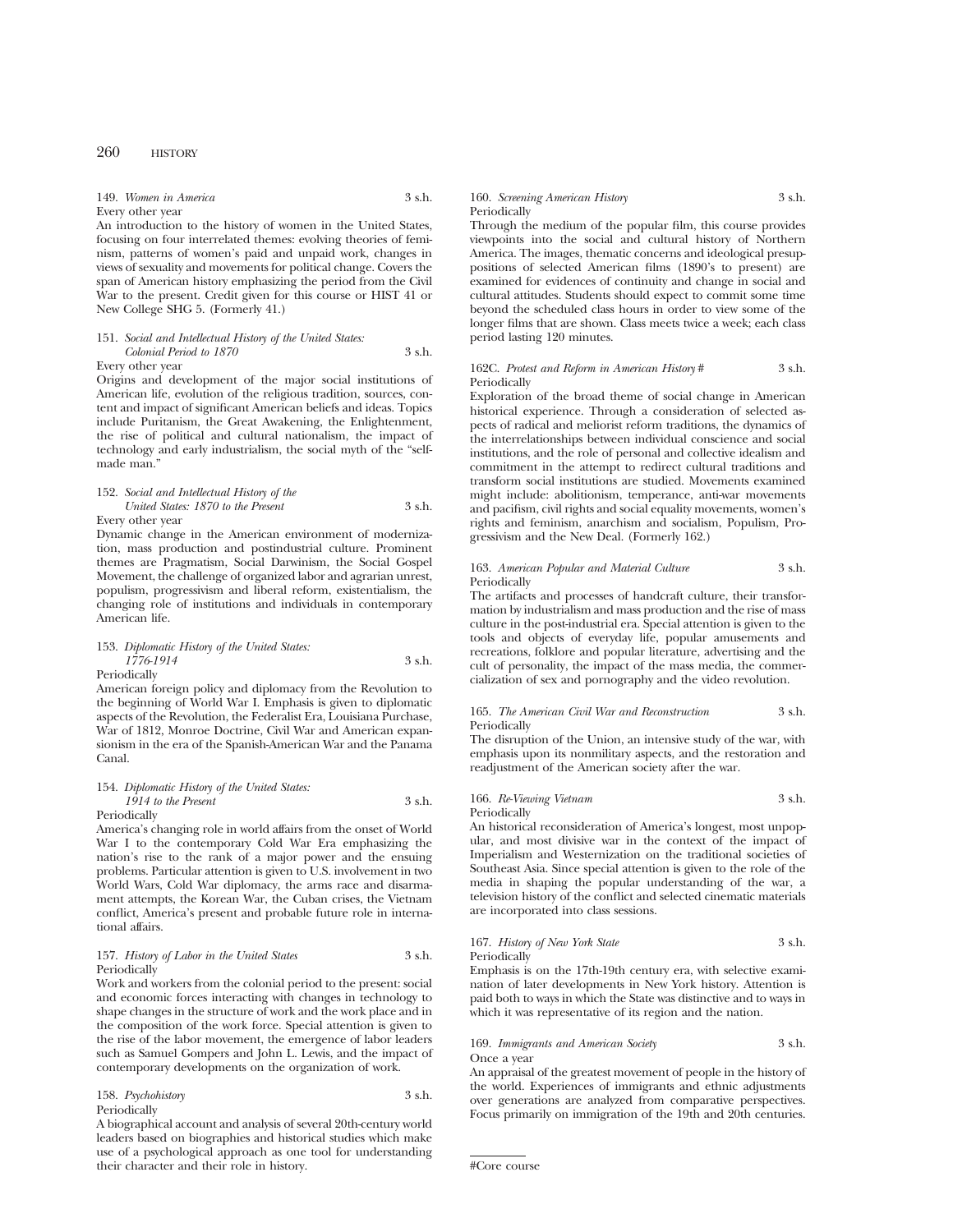| 173. Modern China # | 3 s.h. |
|---------------------|--------|
| Periodically        |        |

An examination of modern Chinese history from the Opium war to the era of Communist revolution with special focus on the interwoven imperatives of reform and revolution in China's encounters with the West and the demands of modernity.

174. *Modern Japan* 3 s.h. Periodically

Political and social history since 1867, with emphasis on the selectivity of and contradictions within the Japanese response to the western challenge, culminating in the post-World War II synthesis. Independent research an option.

### 175. *Confucian China: Origins to the 18th Century* 3 s.h. Periodically

The great stable societies: the Confucian Chinese example in historical perspective. Stress is placed on the emerging interlock of the philosophical, political, familial and technological components of a society distinct from and highly resistant to western civilization.

# 177, 178. *Special Studies in History* 3 s.h. each Periodically

Studies in periods, countries or special themes in history such as the Revolutions of 1848, peasant reform in Russia, changes in values after the first World War, geography as a force in cultural development, or a comparison of the American, French and Russian revolutions. Subjects to be announced yearly.

Seminars: seminars generally are small classes that concentrate attention upon a particular period of history. Students read, reflect upon and write research papers about selected topics, and discuss and defend their views in weekly class meetings. Ordinarily not open to freshmen and sophomores. The seminar meets as a class for two hours per week with one additional hour each week for individual consultation with each student.

| 180. Seminar: British History<br>Periodically                                | 3 s.h.   |
|------------------------------------------------------------------------------|----------|
| 181. Seminar: Medieval Europe,<br>400 A.D. to 1300 A.D.<br>Periodically      | 3 s.h.   |
| 182. Seminar: Early Modern Europe,<br>1300 A.D. to 1600 A.D.<br>Periodically | 3 s.h.   |
| 183. Seminar: Modern European History<br>Periodically                        | $3$ s.h. |
| 184. Seminar: 18th-Century America<br>Periodically                           | $3$ s.h. |
| 185. Seminar: 19th-Century America<br>Periodically                           | 3 s.h.   |
| 186. Seminar: American Society and Thought<br>Periodically                   | 3 s.h.   |
| 187. Seminar: 20th-Century America<br>Periodically                           | $3$ s.h. |
| 196. Seminar: Ancient History<br>Periodically                                | $3$ s.h. |
| <b>READING COURSES</b>                                                       |          |
|                                                                              |          |

192. *Readings in History I* 3 s.h. Fall, Spring

Individualized course designed to fill gaps in the student's knowledge of history. Ordinarily open only to seniors who are exceptionally capable of independent work. Before registering for this course, the prospective student must find a member of the department who will agree in writing to serve as the tutor. This course may not be used to satisfy the department's seminar requirements.

194. *Readings in History II* 3 s.h. Fall, Spring

Individualized course limited to students who have taken 192 and who have secured agreement in writing from a member of the department to serve as tutor for this course. May not be used to satisfy the department's seminar requirements.

### 235. *Studies in Long Island Regional History* 3 s.h. Once a year

Long Island from the native Indian inhabitants and early Dutch and English settlements to present day suburbs, the New York metropolis and exurbs. Variety of topics selected by the instructor. Introduction to methods and sources for local history: family history, artifacts and material culture, and oral history. Students are encouraged to study local subjects in relation to regional and national patterns with attention to both similarities and differences. Open to all graduate students.

**GRADUATE READING COURSES:** these courses are designed to permit students to pursue an individualized plan of reading in subject areas of interest under the guidance of a member of the history faculty. Students prepare a list of suitable readings in consultation with their tutor with whom they will confer periodically about the progress of their work. Limited to those who have attended at least one semester as a matriculated student in the M.A. program in history and has been accepted for a reading course by a member of the department before registration. Students are normally expected to use sources in the language of the area which they are studying.

| 251, 252. Readings in American History<br>Fall, Spring                                                                              | 3 s.h. each |
|-------------------------------------------------------------------------------------------------------------------------------------|-------------|
| 253, 254. Readings in European History<br>Fall, Spring                                                                              | 3 s.h. each |
| 255, 256. Readings in Russian History<br>Fall, Spring                                                                               | 3 s.h. each |
| 291, 292. Special Studies in History<br>Studies in periods, personalities on themes in history. Subjects to<br>be announced yearly. | 3 s.h. each |

# Humanities (HUM)

Administered by the Department of Fine Arts, Art History and Humanities. Professor Infield, *Chairperson*

**MASTER OF ARTS IN HUMANITIES:** this program involves an interdisciplinary approach toward the areas of English, languages, music, drama, art history and fine arts. It is designed for teachers seeking advanced degrees as well as for those who desire a more complete understanding of the humanities.

Admission requirements appear on page 71. The candidate must complete 33 semester hours of courses numbered 200 or above, of which at least 27 hours must be completed at the University.

Professor Masheck, *Coordinator*

#Core course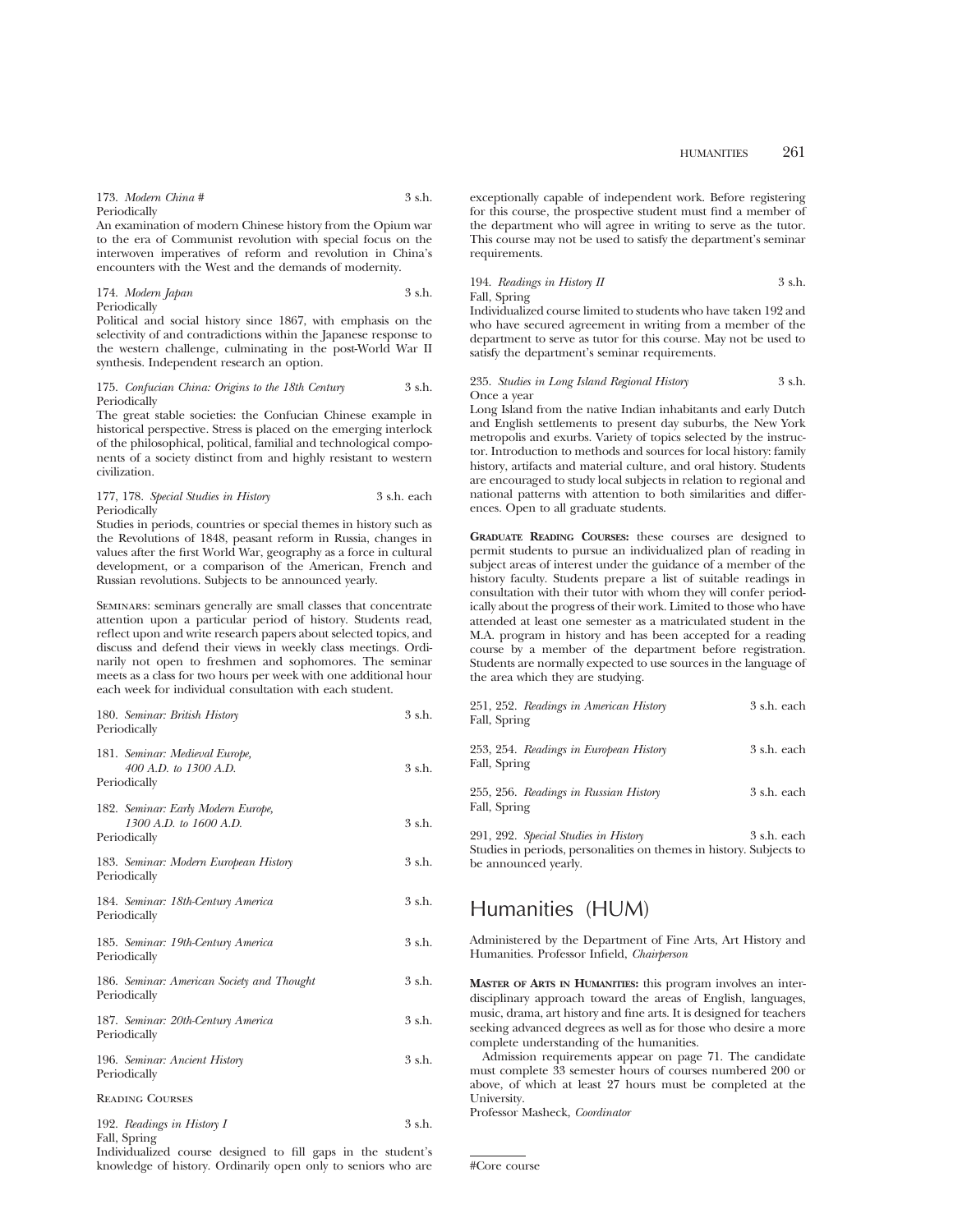The program requirements are as follows:<br>HUM 203. Philosophy of Criticism

203. Philosophy of Criticism

301. *Master's Essay*

one course selected from the HUM 231-234 series

at least 18 credits must be completed in courses taken in the Division of Humanities. (See Academic Organization, page 8)

the remaining credits may be taken in the humanities

only six credits of fine arts studio courses may be applied toward the degree

six credits of electives may be chosen from divisions other than the humanities

See complete graduate information, page 71.

# **COURSES**

In addition to semester notations next to each course, a selection of courses is offered during the January and Summer sessions. Consult the *January* and *Summer Sessions* bulletins for these schedules.

1, 2. *Arts and Artists* 3 s.h. each Periodically

An interdisciplinary introduction to vital issues—especially for any artist—in aesthetics, art theory, history and criticism. Centered in the visual arts, inquiry extends to other arts and beyond. Typical themes include medium; form; style; representation; semeiotics; expressive value; pragmatics of the "art world"; historical contextualism versus an "eternal present"; criticism in theory and practice.

100. *Arts of the Jazz Age* 3 s.h. Periodically

The arts in America during the first quarter of the twentieth century. Emphasis is on the work of writers, musicians, artists and architects who captured the spirit of the country. Development of modern jazz; attention to the foregrounding of jazz of improvisation, arrangement and performance as important for artists and writers as well as musicians.

141. *History of Photography* 3 s.h. Every other year

From the invention of photography, its early processes and emergence as an independent art form. Its development in the 20th century into a dominant social force, and influences on painting, film and television. (Formerly *History of 19th-Century Photography; History of Photography: the 19th and 20th Centuries*.)

142. *Fiction and Film* 3 s.h. Periodically

Selected readings in the novel and analysis of films that have been made from these works.

### 201. *Renaissance Art and Culture* 3 s.h. Periodically

Painting, sculpture and architecture from the late medieval to the Mannerist style, examined in the context of contemporary European culture during the passage from feudalism to capitalism. Religious, philosophical and literary elements in the formation of humanism; artistic diffusion and provincialism; the problem of Mannerism. (Formerly *Arts of the Early Renaissance.*)

202. *Baroque Art and Culture* 3 s.h. Periodically

Painting, sculpture and architecture from about 1600 to the later eighteenth century, in the context of contemporary European culture. Classical and anticlassical currents of the Baroque, the Rococo and the Enlightenment in religious, philosophical, literary and musical, as well as artistic manifestations. (Formerly *Arts of the High Renaissance and Baroque.*)

### 203. *Philosophy of Criticism* 3 s.h. Spring

Problems of significance and value in art and culture; aesthetic and critical inquiry in theory and analytical practice. The course, which takes varying interdisciplinary emphasis is conducted in the form of a colloquium in which significant texts bearing on some principal theme are read and discussed in common, with individual reports. Required of all candidates for the M.A. in Humanities (open to other qualified students with the permission of the humanities graduate coordinator).

207. Art of the 19th Century 3 s.h. Periodically

A survey, mainly of painting, through the main period-styles of neoclassicism, romanticism, realism, naturalism, impressionism and postimpressionism, with attention to parallel developments in contemporary culture and society. Emphasis on French, Spanish, English, and German art, with some attention to graphics (drawing; early lithography and photography).

208. *Art of the 20th Century* 3 s.h. Periodically

A conceptual as well as stylistic overview of the major movements in painting, especially in Europe, since the avant-garde challenges to academic representation of the later 19th century. The formative role of French art and the emergence of rival centers; a crisis of abstraction and figuration between the World Wars; postwar rivalry with America; conceptualism; neoexpressionism; the lingering problem of modernism.

210. *Studies in American Art and Culture Since 1900* 3 s.h. Periodically

Interrelationships between literature and the visual arts in the United States. Representative works of major writers and artists are analyzed against the background of the attitudes, tastes and values of American society. (Formerly *Art in America, 1900 to the Present*.)

# 230. *Modern Photography* 3 s.h. Periodically

The development of photography with emphasis on style. Consideration is given to the interrelationships of photography with the visual arts, film and television—thus: aesthetic affiliations of photography with the other arts. Some direct scrutiny, as far as practicable, of original prints in the Hofstra Museum collection. (Formerly, *20th-Century Photography in America.*)

# 231, 232, 233, 234. *Interdisciplinary Studies in the Humanities* 3 s.h. each 231, 232: Fall; 233, 234: Spring

Analysis of style, significance and milieu in the various arts. While the program seeks to produce a cycle of related general themes, the content of these courses may vary from year to year. 231: antiquity and the classical tradition; 232: alternative traditions (e.g., Germanic expressionism); 233: Modernism and postmodernism; 234: modern architecture and design. May be repeated for credit when topics vary.

251. *Readings* 3 s.h. Fall, Spring

In consultation and under the guidance of a faculty member, students prepare a list of readings on themes in humanities. Students and faculty periodically review readings and research. Limited to those who have attended at least one semester as a matriculated student in the M.A. in Humanities program. Permission of the humanities graduate coordinator required.

# 268. *Internship* 6 s.h. Fall, Spring

Open only to students in the M.A. in Humanities program able to arrange for supervision of work substantially relevant to their studies at a museum, library, art gallery, journal or other appropriate institutional site. Permission of the humanities graduate coordinator as well as of the sponsoring supervisor is required.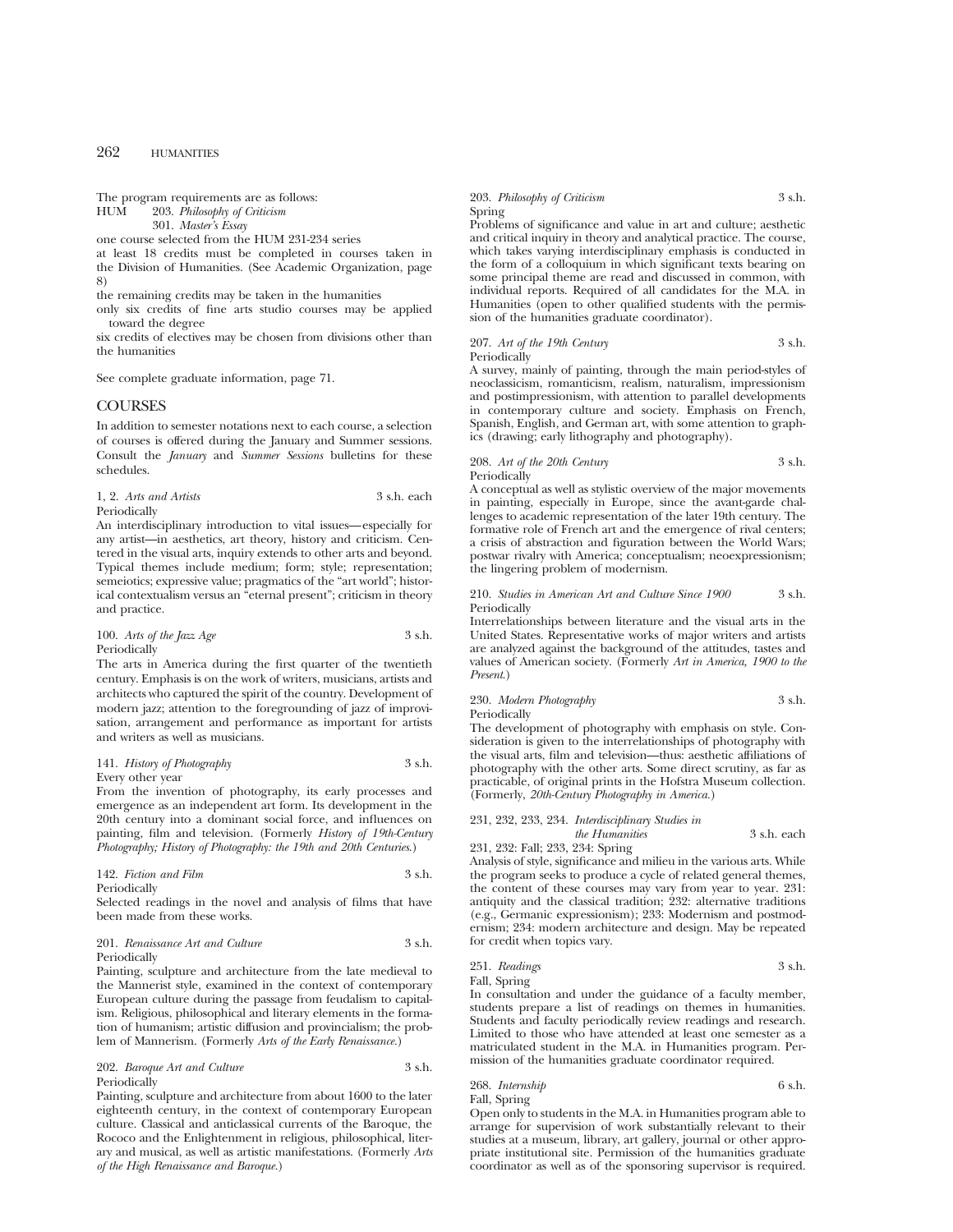The student produces a written report (not a diary or notebook) on the academic significance of his or her activities for evaluation by the sponsor. Pass/Fail grade only.

301. *Master's Essay* 3 s.h. Fall, Spring

Each candidate for the M.A. in Humanities is required to write a substantial master's essay (in addition to course papers) under the supervision of an appropriate adviser. This may consist of a fresh approach to known material, provided the same thoroughness of scholarship and scholarly presentation obtain as for a more traditional research thesis.

# Interdisciplinary Studies at New College

**MASTER OF ARTS PROGRAM (MAP) IN INTERDISCIPLINARY STUDIES:** serves students with a bachelor's degree and a strong undergraduate record who share a commitment to the intellectual and practical dimensions of the liberal arts. Students are assisted in achieving their liberal arts goals through curricula more individualized in response to student needs and interests, more flexible in requirements and more varied in modes of learning than normally found in traditional graduate-level programs. Senior Assistant Dean Johnson, *M.A.P. Administrator*

Components leading to the degree are:

- MAP 200. An Initial Study of research and performance skills at a graduate level through a series of oncampus seminars and a library-research project.
- MAP 201-203. Three learning contracts, individually constructed with the assistance of University faculty members and supervised by professionals either at the University or at an appropriate site. Contracts include library research, field research, apprenticeships, internships, laboratory work, studio participation and course attendance.
- MAP 205. A master's thesis, with the theme or topic approved by the Program's core faculty, a contractual project reflecting the accumulation of research and performance skills from the preceding three contracts. For additional information, consult the New College *Master of Arts Addendum*. See also page 99.

# Interdisciplinary Undergraduate Programs

First Year Program (FYP)

The Hofstra College of Liberal Arts and Sciences offers first-year and upper-class students several interdisciplinary programs that provide academic opportunities not available anywhere else in the curriculum. One of these programs, FYP or First-Year Program, is open to first-year students exclusively.

Each unit in FYP consists of three courses from different departments, offered in a cluster, where the instructors coordinate and integrate the subject matter and style of teaching. Those who enroll in one of these units have the advantage of joining a small community in which students get to know one another and work together throughout the semester. Because students take the same courses, they engage in a close and intimate learning experience. Information about these programs can be obtained from the University Office of Academic Advisement.

Units and courses include the following; (courses may change from semester to semester):

FYP 1. *Principles of Economics* (ECO 1) *American Politics #* (PSC 1) (English) *Composition* (ENGL 1)

- FYP 2. *Introduction to Ethics I#* (PHI 14) *Contemporary Society#* (SOC 4) (English) *Composition* (ENGL 1)
- FYP 3. *American Civilization II#* (HIST 14C) *The American Experience in Context#* (ENGL 52) (English) *Composition* (ENGL 1)
- FYP 4. *Creating America's Culture* # (AMST 1) *Introduction to Film and Television Study* # (AVF 10) (English) *Composition* (ENGL 1)
- FYP 5. *Overview of Computer Science* # (CSC 5) *Introduction to Ethics I*# (PHI 14) (English) *Composition* (ENGL 1)

In contrast to FYP, the following interdisciplinary programs (listed alphabetically in this *Bulletin*) can be chosen for either academic majors or academic minors (see page 80). Courses used for a minor in one of these areas must be outside the student's major field and must be approved by the minor's program director. Minors may also be taken in the Zarb School of Business (see page 103), the School of Communication (see page 114), and in the School of Education and Allied Human Services (see page 118).

Africana Studies\* American Studies\* Asian Studies\* Earth Resources\*\* Ibero-American Studies\* International Affairs† Italian Studies† Jewish Studies\* Liberal Arts\*\* Philosophy of Science† Religious Studies†

# International Affairs

Administered by the Department of Political Science. Professor Landis, *Chairperson*

Assistant Professor of Political Science Burgess, *Adviser*

**MINOR IN INTERNATIONAL AFFAIRS** is an interdisciplinary program consisting of the successful completion of 18 semester hours, with at least six credits taken in residence. At least 12 semester hours must be outside the major. Study of at least one foreign language beyond level 4 is strongly recommended.

A. Required

PSC 135. *International Politics,* 3 s.h.

- B. Six semester hours chosen from the following:<br>FCO 110 *Economics of Latin America* 3 s h
	- ECO 110. *Economics of Latin America,* 3 s.h. 111. *Economic Development in Sub-Saharan Africa,*
		- 3 s.h. 112. *Economic Development of China,* 3 s.h.
		-
		- 114. *Japan's Modern Economy,* 3 s.h.
	- 115. *Economy of Western Europe,* 3 s.h.
	- 116. *Economics of the Middle East,* 3 s.h. PSC 108. *Politics of the Middle East,* 3 s.h.
		- 110. *African Politics #,* 3 s.h.
			- 130. *Latin American and Caribbean Politics,* 3 s.h.
			- 132. *Comparative European Governments,* 3 s.h.
			- 144. *Asian Politics & Government #,* 3 s.h.

†Minor program only.

<sup>#</sup>Core course

<sup>\*</sup>Major and minor programs

<sup>\*\*</sup>Majors only.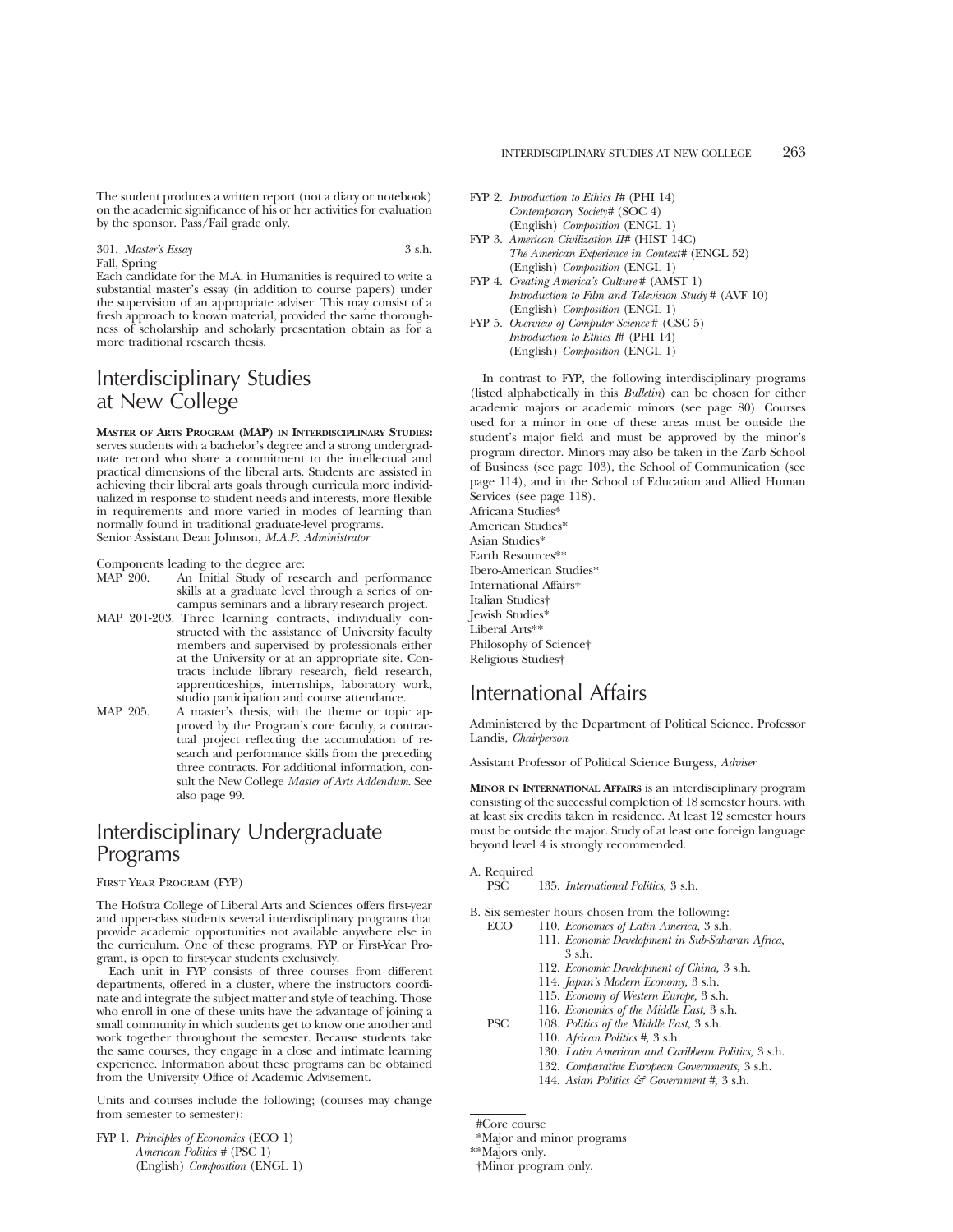- C. Nine semester hours chosen from the courses listed below:<br>
FCO 137. Transnational Enterprise in World Economy.
	- 137. *Transnational Enterprise in World Economy*, 3 s.h.
		- 142. *International Economics,* 3 s.h.
	- GEOG 102. *Population, Resources & Environment,* 3 s.h. 113. *Economic Geography of East &*
		- *Southeast Asia,* 3 s.h.
		- 122. *Western Europe,* 3 s.h.
		- 123. *Eastern Europe and the Republics of the Former Soviet Union,* 3 s.h.
		- 131. *Japan,* 3 s.h.
		- 140. *Geography of Latin America#,* 3 s.h.
	- HIST 118A. *History of Africa, 1800 to the Present,* 3 s.h.
		- 132. *Europe, 1939 to Present: World War, Cold War and Beyond,* 3 s.h.
			- 138. *Modern Russia: Reform & Revolution from the Russian Empire to Modern Times: 1856 to the Present,* 3 s.h.
			- 142. *Latin America: 1810 to the Present,* 3 s.h.
			- 154. *Diplomatic History of the United States: 1914 to the Present,* 3 s.h.
			- 173. *Modern China #,* 3 s.h.
		- 174. *Modern Japan,* 3 s.h.
	- IB 150. *Introduction to International Business,* 3 s.h.
		- 154. *Analysis of the International Environment and Global Business Research,* 3 s.h.
		- 157. A-Z. *Seminar: Special Topics in International Business,* 3 s.h.
		- 160. *African Business,* 3 s.h. **NOTE**: no more than one of the IB 160 series may count toward this minor.
		- 161. *Asian Business,* 3 s.h.
		- 162. *European Business,* 3 s.h.
		- 163. *Latin-American Business,* 3 s.h.
		- 170. *International Marketing,* 3 s.h.
		- 175. *Global Business Policies, Planning and Strategies,* 3 s.h.
	- MASS 101. *Understanding Global Media & News Systems*, 3 s.h.
	- PSC 133. *Politics of the European Union,* 3 s.h.
		- 134. *American Foreign Policy,* 3 s.h.
		- 137. *World Organization & International Law,* 3 s.h.
		- 152. *Seminar: International Politics,* 3 s.h.
		- 192. *Workshop: United States in the United Nations,* 3 s.h.

# International Business (IB)

Administered by the Department of Marketing and International Business. Associate Professor Barak, *Chairperson*

Distinguished Professor Emerita Cohen; Professors Berman, Evans, James, Neelankavil, Sherman; Associate Professors Forman, Lee, Mathur, Moore; Assistant Professors Gao, Sharland, Torres-Baumgarten, Zhang.

**B.B.A. SPECIALIZATION IN INTERNATIONAL BUSINESS**: the core requirements are: IB 150, 154; one of the following four courses: IB 160, 161, 162, or 163; IB 175, FIN 165, MGT 171, and MKT/IB 170. In addition, a three-credit IB elective not part of IB core is required. Only one additional IB 160-level course can be taken as an elective.

See complete B.B.A. requirements, page 102.

Minors in Business, see page 103.

Master of Business Administration Programs, see page 105.

BUSINESS HONOR SOCIETIES, see pages 68, 75.

# **COURSES**

These courses are sometimes offered during January and Summer sessions. Consult the *January* and *Summer Sessions* bulletins for these schedules.

150. *Introduction to International Business* 3 s.h. Fall, Spring

Course focuses on exploring terminology, scope, status and evolving patterns of international business. Specifically, the course addresses the role of social, cultural, political, ethical, technological, environmental and economic factors in the international context; the impact of global forces on businesses at home and abroad; role of governments in promoting and predicting business interests at home and abroad; role of international agencies in the functioning of business; and the interlink between managerial, operational, marketing, and financial functions in doing business abroad. Prerequisite: sophomore class standing or above.

151, 152. *Readings* 1-3 s.h. each Fall, Spring

Assigned readings on a tutorial basis; oral or written reports may be required. Prerequisites: IB 150 and permission of department chairperson.

154. *Analysis of the International Environment and Global Business Research* 3 s.h. Fall, Spring

Techniques, concepts, and analytical tools needed to understand the global business environment and markets. Focus on an overview of international business research; research techniques available; development of skills in gathering and analyzing information; and demonstration of the pitfalls inherent in international research. Prerequisites: junior class standing or above; IB 150 and QM 1.

# 157, A-Z. *Seminar: Special Topics in International*

*Business* 3 s.h. Periodically

An advanced in-depth treatment of special topics. Current topics are explored through a variety of methods, such as lectures, projects and case studies. Prerequisites: IB 150, junior class standing or above, and permission of department chairperson.

As individual subjects are selected, each is assigned a letter (A-Z) which is affixed to the course number. Students may take up to two of these courses to fulfill their major requirements so long as each seminar has a different letter designation.

Business in Foreign Continents

| 160. African Business | 3 s.h. |  |
|-----------------------|--------|--|
| 161. Asian Business   | 3 s.h. |  |

| 162. European Business       | 3 s.h. |
|------------------------------|--------|
| 163. Latin-American Business | 3 s.h. |

Each offered every other year

Intensive study of the unique aspects of doing business in foreign continents. Topics include managing capital sources, assets, pricing and employee compensation; coordinating multinational production and marketing strategy in the context of export and import protectionism and regional integration; conducting relations with central banks, planning agencies, political and economic elites, trade associations and labor unions. Marketing in a heterogeneous socioeconomic environment; organizational design; worker/management relations; building data bases for supporting continental operations. Prerequisites: junior class standing and IB 150.

170. *International Marketing* 3 s.h.

Fall, Spring

Conditions affecting the international marketing position of the United States and other selected countries, development of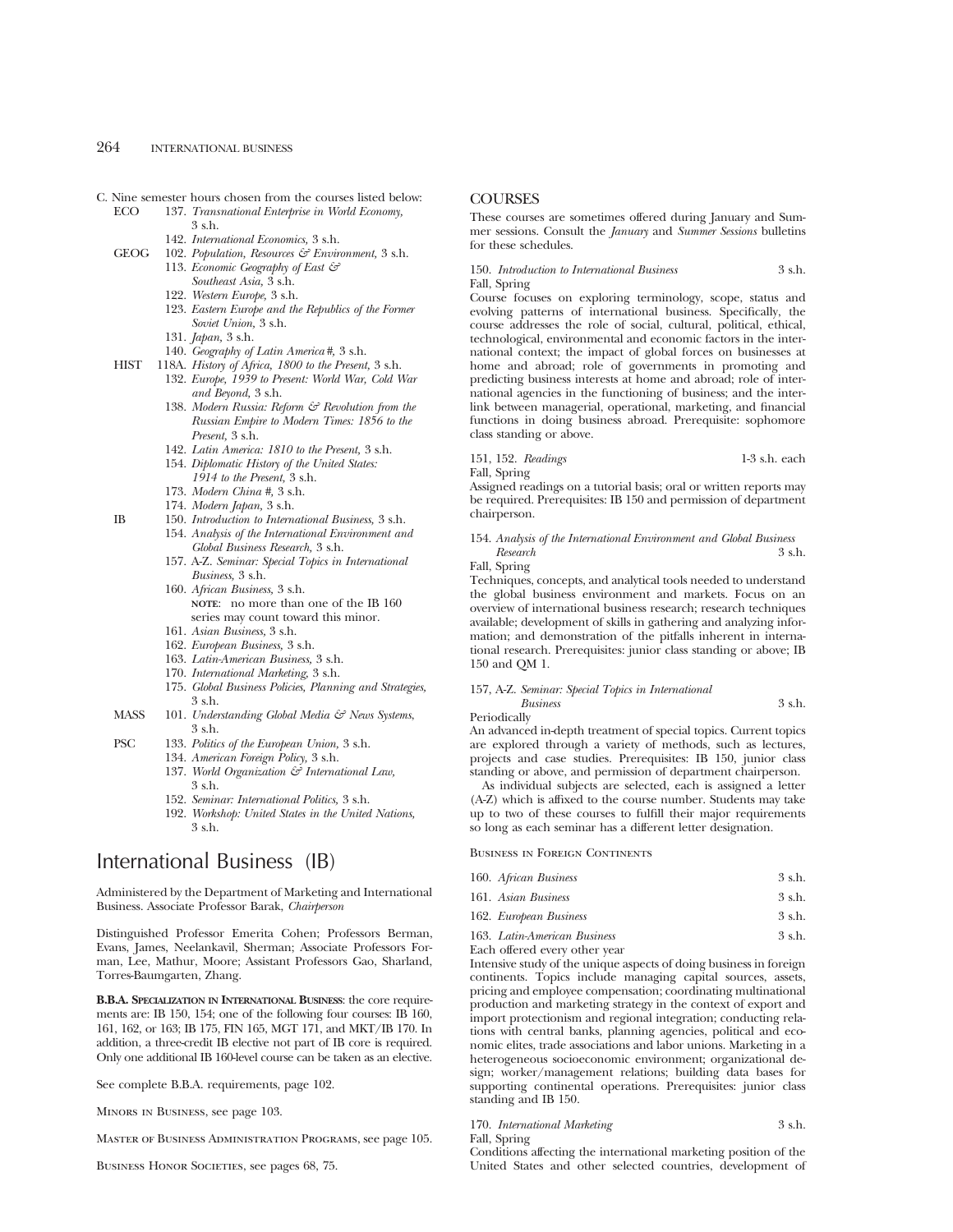multinational marketing policies, trade with developed and developing countries. Foreign market research, channels of international marketing, international advertising media, mechanics and documentation of foreign trade. Organization and management of international marketing intermediaries. Emphasis on case studies and experiential exercises. Prerequisites: MKT 101; junior class standing or above. Same as MKT 170.

### 174. *Business Internship* 1-3 s.h. Fall, Spring

Actual practical experience in an approved setting open to junior and senior international business majors. Students work a minimum of 40 hours for 1 credit or a minimum of 80 hours for 2 credits or a minimum of 120 hours for 3 credits in a structured international business program offered by a for-profit or not-forprofit organization. **NOTE:** Students may take this course only once. Satisfactory completion of this course counts toward general degree requirements but does not satisfy international business major requirements. Prerequisites: permission of department chairperson, a minimum grade point average of 2.5 in international business courses and 2.5 overall, IB 150, junior class standing or above.

#### 175. *Global Business Policies, Planning and Strategies* 3 s.h. Fall, Spring

An integrating course addressing global issues that challenge today's international business people. Focus on learning concepts, techniques, and the process involved in developing business plans and strategic options for global markets. Specifically, the following key areas are covered: how to recognize and evaluate world markets; how to obtain a working knowledge of analytical techniques for strategic business decisions, and how to develop a comprehensive and strategic business plan for the global market. Prerequisites: senior class standing; IB 154, 6 semester hours of additional international business major electives.

# 185. *Internship in International Business* 3 s.h. Fall, Spring

A work-study program open to senior international business majors. Students work a minimum of 120 hours in a structured international business training program offered by a for-profit or not-for-profit organization. Prerequisites: permission of department chairperson, a minimum grade point average of 3.0 in international business courses and 3.0 overall, IB 150, 154. Prerequisite or corequisite: related course in the area of internship. (Students who do not meet these requirements, see IB 174.) (Formerly *Internship.*)

# 190. *Honors Essay* 3 s.h. Fall, Spring

Research for and the writing of a substantial essay in the field of international business. Open only to senior international business majors who are eligible for and desire to graduate with departmental honors and who secure, before registration, written permission of the department chairperson. Prerequisites: a minimum grade-point average of 3.5 in international business and a 3.4 overall, IB 154.

# 210. *Environmental Analysis for International Business*\* 3 s.h. Periodically

An intensive course in the techniques of analyzing the complex aspects of foreign and global business environments. Emphasis on the cultural, political and social characteristics of foreign regions, and how these affect the multinational firm, its operations and decisions. The central focus is on systematic development of skills and tools (e.g., scanning, cultural assessment, forecasting, risk appraisal) that international managers find useful in analyzing environmental conditions, threats and opportunities. Awareness of complexities involved in international business decisions. Prerequisites: MGT 201C, MKT 201.

# 219. *Global Business Decision Making\** 3 s.h. Fall, Spring

Course applies a cross-functional integrative approach to analyzing, formulating and implementing organizational strategy for different sizes and types of organizations in a global setting. Course reviews the concept of global strategy and analyzes the crucial linkages between strategy development and organizational design. Production, marketing, finance, accounting, information technology, and human resources strategies are formulated and implemented in the global context. Other topics include competitive analysis, industry and firm value chain, leadership, financial and market analysis, and organizational structure and culture in the context of technological, ethical and ecological factors affecting international and global organizations. Students assess the effectiveness of different approaches to strategy by using them to examine performance of multinational companies. Prerequisites: 12 s.h. in M.B.A. advanced core courses.

### 257, A-Z. *Seminar: Special Topics in International Business\** 3 s.h.

Periodically

An advanced in-depth treatment of special topics. Current topics are explored through a variety of methods, such as lectures, projects and case studies. Prerequisites: MKT 207 and permission of department chairperson.

As individual subjects are selected, each is assigned a letter (A-Z) which is affixed to the course number. Students may take up to two of these courses to fulfill their major requirements so long as each seminar has a different letter designation.

# 304. *Advanced Research Seminar in International Business\** 3 s.h.

Fall, Spring

(NOTE: IB 306-308 may be offered in place of 304.) Students write an integrative paper on an assigned topic based on secondary research and then formulate a written primary data research design to investigate a specific key issue. They must formulate research questions and hypotheses, construct survey instruments and experimental designs, draft sample plans, outline data handling procedures, and prepare a comprehensive research proposal, furnishing justifications for its theoretical as well as practical significance. An oral presentation of each project is required at the conclusion of the semester. Prerequisites: completion of all core competency courses, 21 s.h. of advanced core courses or above (including QM 210, IB 219†, and at least 6 s.h. of the required 15 s.h. in the area of concentration), and permission of department chairperson.

# 305. *M.B.A. Honors Research Thesis in*

*International Business\** 3-6 s.h. Periodically

Student selects and designs an integrative research project with the approval and guidance of a faculty member in the area of specialization. Student is required to justify the project's significance within a decision-making framework and define the management applications of the research findings. An oral report of the research findings is presented to a faculty committee. With joint permission of the department chairperson and thesis adviser, a student may expand the M.B.A. Honors Research Thesis from 3 to 6 s.h.; the additional 3 s.h. may be counted toward elective requirements in the area of concentration. Prerequisites: minimum cumulative grade point average of 3.5, completion of

<sup>\*</sup>Open only to matriculated Zarb School of Business graduate students and/or M.A. in Health Administration students where appropriate.

<sup>†</sup>Full-time students may take IB 219 as a corequisite.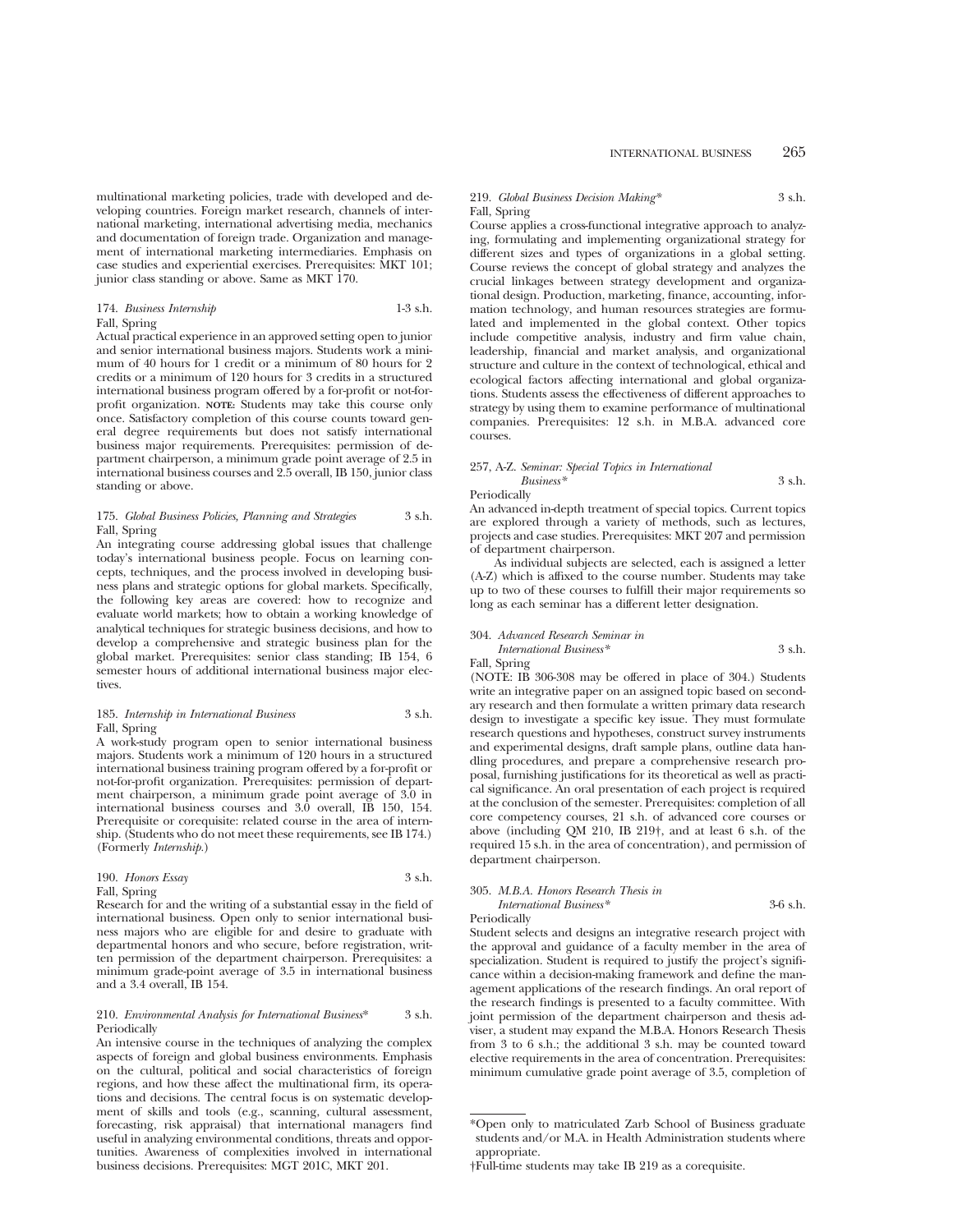all core competency courses, 21 s.h. of advanced core courses or above (including  $OM$  210, IB 219<sup>†</sup>, and at least 6 s.h. of the required 15 s.h. in the area of concentration), and permission of department chairperson.

# 306. *Case Focused Research Seminar in Business\** 3 s.h. Periodically

Emphasis on multiple functional areas that are taught in the Zarb School of Business. A case study approach is utilized in this course, and students are challenged to understand how decisions and policies from different functional areas are integrated within an organization. Students present detailed recommendations toward resolution of complex business problems within an industry or company which must be supported by appropriate documentation of research and analysis. Written and oral reports are required. Prerequisites: completion of all core competency courses, 21 s.h. of advanced core courses or above (including QM 210, IB 219†, and at least 6 s.h. of the required 15 s.h. in the area of concentration), and permission of department chairperson. Same as ACCT 306, BCIS 306, FIN 306, MGT 306, MKT 306.

# 307. *Consulting Research Project\** 3 s.h. Periodically

Under the supervision of an instructor and working singularly or in a small group, students are assigned to a client organization for one semester. The students and the client organization to which they are assigned will identify the client's specific problems and objectives. Students design and complete one or more integrative consulting projects involving various business principles and conduct research. A written consulting report and an oral presentation are made to a faculty committee and the senior management of the organization. Prerequisites: minimum cumulative grade point average of 3.5, completion of all core competency courses, 21 s.h. of advanced core courses or above (including QM 210, IB 219†, and at least 6 s.h. of the required 15 s.h. in the area of concentration), and permission of the senior assistant dean and director of graduate programs and the department chairperson. Same as ACCT 307, BCIS 307, FIN 307, MGT 307, MKT 307.

## 308. *Integrative Business Simulation\** 3 s.h. Periodically

Course utilizes a comprehensive and integrative computer simulation to create a variety of complex multifunctional business problems to which students must respond under varying conditions of uncertainty. A team-based approach to decision making is used in resolving problems created by the computer model. Students are required to provide detailed reports on decisions made and to provide quantitative and qualitative justifications for their decisions. These justifications must be supported through the use of research and must be presented orally and in writing. Prerequisites: completion of all core competency courses, 21 s.h. of advanced core courses or above (including QM 210, IB 219†, and at least 6 s.h. of the required 15 s.h. in the area of concentration), and permission of department chairperson. Same as ACCT 308, BCIS 308, FIN 308, MGT 308, MKT 308. (Formerly *Computer Simulation (Management Game) in International Business.*)

330. *Graduate Internship\** 3 s.h. Fall, Spring

A work-study program open to graduate students who are specializing in international business.

Students work a minimum of 100 hours in the semester for selected business organizations in their area of specialization. A written evaluation of a complex international business decision is prepared by the student at the completion of the course. Most internship opportunities involve some form of monetary remuneration. Prerequisites: all core competency courses or approved equivalents, 24 graduate-level credits with a 3.3 average and permission of department chairperson. (Formerly GBUS 330.)

# Italian (ITAL)

Administered by the Department of Romance Languages and Literatures. Associate Professor Schwab, *Chairperson*

Special Assistant Professor Ferrara, *Adviser*

Literature in Translation courses, see end of Italian course listings.

**B.A. Specialization in Italian:** 24 semester hours beyond ITAL 4, plus 6 semester hours in comparative literature. The adviser may direct additional courses to provide an integrated program.

Credit in a language course cannot be given to a student who has already earned credit for a higher-numbered course in the same language when the course numbers in question indicate level of comprehension and ability in the introductory and intermediate study of that language.

**NOTE:** language laboratory work is required in all modern foreign language courses on the 1, 2, 3, 4, level.

**A Minor in Italian** consists of the successful completion of 18 semester hours in Italian beyond level 2, under advisement, with at least 6 hours in residence.

Summer Study in Italy, see International Study, page 17.

Teaching a Foreign Language in High School, see page 354.

# **COURSES**

In addition to semester notations next to each course, a selection of courses is offered during the January and Summer sessions. Consult the *January* and *Summer Sessions* bulletins for these schedules.

| 1. Elementary Italian | 3 s.h. |
|-----------------------|--------|
| Fall, Spring          |        |

Fundamentals of structure. Oral drill.

| 2. Elementary Italian | 3 s.h. |
|-----------------------|--------|
| Fall, Spring          |        |

Continuation of 1; selected readings. Prerequisite: ITAL 1 or equivalent.

3. *Intermediate Italian* 3 s.h.

Fall, Spring Structural review, readings and conversations on culture. Prerequisite: ITAL 2 or equivalent.

4. *Intermediate Italian* 3 s.h.

Spring

Readings from contemporary authors. Conversational topics. Prerequisite: ITAL 3 or equivalent.

5. *Advanced Reading* 3 s.h. Periodically

Development of the reading skill. While the foreign language, spoken and written is the basis of classwork and written assignments, the course aims at attaining the stage of liberated reading.

13. *Summer Workshop in Italian Language*

```
and Civilization 3-4 s.h.
Summer
```
Given in conjuction with the Hofstra Summer Program in Italy (see International Study, page 17). Conversational topics will be

<sup>\*</sup>Open only to matriculated Zarb School of Business graduate students and/or M.A. in Health Administration students where appropriate.

<sup>†</sup>Full-time students may take IB 219 as a corequisite.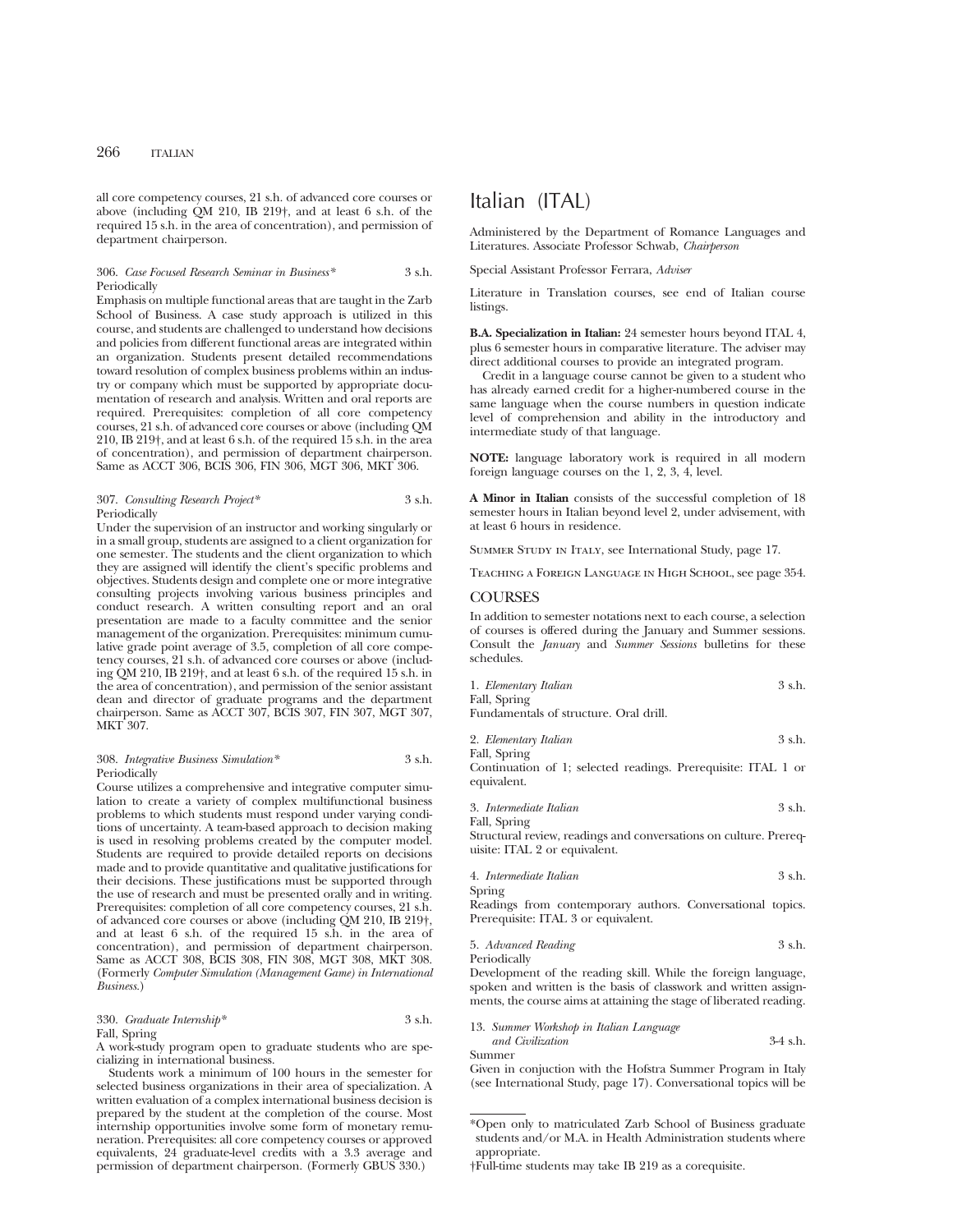supplied by daily contact with Italian life and newspapers. Designed to train students in understanding contemporary Italian usage. Additional work can earn student an additional hour credit. Prerequisite: ITAL 2 or permission of instructor.

# 100. *Honors Essay* 3 s.h. Fall, Spring

Research and writing of a substantial essay in the field of Italian. Open only to senior majors who are eligible for departmental honors and who secure, before registration, written permission of the faculty adviser who will supervise the essay.

*Prerequisites for all courses numbered* 101 *through* 106*: successful completion of* 4 *or permission.*

# 101 through 106. *Advanced Italian Language* 3 s.h. each One course each semester

An integrated sequence of courses, rather than six individual courses, this sequence gradually develops the student's proficiency in the spoken language, in writing (including grammar) and in reading. Text material ranges from simple stories to more sophisticated language and includes culture and civilization topics. The individual student's needs and wishes determine the exact nature of each course. A detailed personal record is maintained to assure the development of each student's skills.

To be offered one per semester in a three-year cycle; may be taken in any order.

108. *Individualized Oral Communication* <sup>1</sup>/<sub>2</sub> s.h. See course description, page 396.

109, 110. *Italian Conversation and Oral Practice* 3 s.h. each Once a year

Intensive training in oral practice and self-expression. Prepared discussion on assigned topics with definite vocabulary preparation, oral reports and oral criticism of Italian literature.

116, 117. *Advanced Readings* 1 s.h. each Periodically

Designed to help the student maintain proficiency in Italian and at the same time enhance the reading facility within the specific field. *Prerequisites for the courses listed below:* 101 *and* 102 *or permission.*

# 151 through 156. *Masterpieces of Italian Literature* 3 s.h. each One course each semester

The primary object is to develop each student's ability in the critical

reading of outstanding authors from the beginning to the present. Readings are chosen according to each student's prior experience and interests. Rather than a chronological approach, with division into literary movements, the student chooses, upon advisement, one or more themes (e.g., the artist and society, literature of social protest, the role of women, the search for identity) which is pursued by reports to the whole class. A detailed personal record of reading progress is maintained to assure the systematic development of each student's facility in literary criticism.

To be offered one per semester in a three-year cycle; may be taken in any order.

# 160. *Translation I* 3 s.h.

Every other year

Analysis and study of techniques and problems inherent to the translation process. Intensive exercises from Italian into English and English into Italian. Journalistic, editorial and literary texts are used.

### **LITERATURE IN TRANSLATION (ITLT):** 40, 68, 69.

40. *Nature, Gender, and Sin in Pre-Modern Italy* # 3 s.h. Once a year

Transformations in the concepts of sin, love, and nature and their implications for the representation of gender in the period from 1250 to 1600. Students study such authors as Vittoria Colonna, Gaspara Stampa, Jacopone da Todi, the *stilnovisti*, Dante, Petrarch, Boccaccio, Castiglione, Machiavelli, Ariosto, and Tasso. (Formerly LIT 67, *Italian Literature of Medieval and Renaissance Periods*.)

68. *Highlights of Italian Literature* 3 s.h.

Every other year

From Marinismo to the present: Goldoni, Foscolo, Manzoni, verismo, Pirandello, Moravia, Buzzati. (Formerly LIT 68.)

#### 69. *Highlights of Italian Dramatic Literature* 3 s.h. Every other year

Emphasis will be on the period of the renovation of comedy and tragedy (II Rinnovamento): Machiavelli, Aretino, Le Academie, Alfieri, Goldoni. (Formerly LIT 69.)

# Italian Studies (IT ST)

Administered by the Department of Romance Languages and Literatures. Associate Professor Schwab, *Chairperson*

Professor D'Acierno and Special Assistant Professor Ferrara, *Codirectors*

**MINOR IN ITALIAN STUDIES:** an interdisciplinary program which explores the richness and variety of Italian culture as it developed in Italy and influenced other societies, notably the United States.

The course of study focuses attention on academic courses offered by various departments as well as on programs such as Summer in Italy, (see International Study, page 17) and Italian Heritage Day.

The program consists of the successful completion of 18 semester hours of required and elective courses listed below and six hours in residence.

A. Required

| HIST  | 6P. Ancient Italy, 1 s.h. or                                                                                 |
|-------|--------------------------------------------------------------------------------------------------------------|
|       | 106. Hellenistic & Roman Worlds, 3 s.h.                                                                      |
|       | 6Q. Christian Italy, 1 s.h.                                                                                  |
|       | 6R. National Italy, 1 s.h.                                                                                   |
| IT ST | 131. Italian Civilization: the Middle Ages to the                                                            |
|       | Renaissance, 3-4 s.h.                                                                                        |
|       | 132. Italian Civilization: the Age of Baroque to the                                                         |
|       | <i>Present</i> , 3-4 s.h.                                                                                    |
|       | B. Electives, 6-9 semester hours chosen from the following:                                                  |
| ANTH  | 132. Contemporary Italy: an Anthropological View,                                                            |
|       | 3 s.h.                                                                                                       |
| АH    | 106. Italian Renaissance Art, 3 s.h.                                                                         |
| CLIT  | 40. Literature of the Emerging Europe, 3 s.h.                                                                |
|       | 161. Renaissance, 3 s.h.                                                                                     |
| HIST  | 6S. The Italian-American Immigrant, 1 s.h.                                                                   |
|       | 106. Hellenistic $\mathcal O$ Roman Worlds, 3 s.h.                                                           |
|       | 108. Renaissance Europe from St. Louis to Luther,                                                            |
|       | 3 s.h.                                                                                                       |
| ITAL  | 4. Intermediate Italian, 3 s.h.                                                                              |
|       | 5. Advanced Reading, 3 s.h.                                                                                  |
|       | 13. Summer Workshop: Italian Language &                                                                      |
|       | <i>Civilizations</i> , 3-4 s.h.                                                                              |
|       | 101 through 106. Advanced Italian Language,                                                                  |
|       | 3 s.h. each                                                                                                  |
|       | 109, 110. Italian Conversation $\mathcal G$ Oral Practice,                                                   |
|       | 3 s.h. each                                                                                                  |
|       | $\blacksquare$<br>$\mathbf{r}$ $\mathbf{r}$ $\mathbf{r}$ $\mathbf{r}$ $\mathbf{r}$ $\mathbf{r}$ $\mathbf{r}$ |

- 116, 117. *Advanced Readings,* 1 s.h. each
- 151 through 156. *Masterpieces of Italian Literature,* 3 s.h. each
- IT LT 68. *Highlights of Italian Literature*, 3 s.h.
	- 141. *Italian Cinema from Neorealism to the Present,* 
		- 3 s.h.
- LAT 4. *Vergil,* 3 s.h.
	- 112 through 117. *Latin Readings,* 1 s.h. each
	- 120. *Lyric & Elegiac Poetry,* 3 s.h.
	- 121. *Roman Drama,* 3 s.h. 122. *Roman Philosophy,* 3 s.h.
	- 123. *Roman Novelists,* 3 s.h.
	- 124. *Roman Historiography,* 3 s.h.

#Core course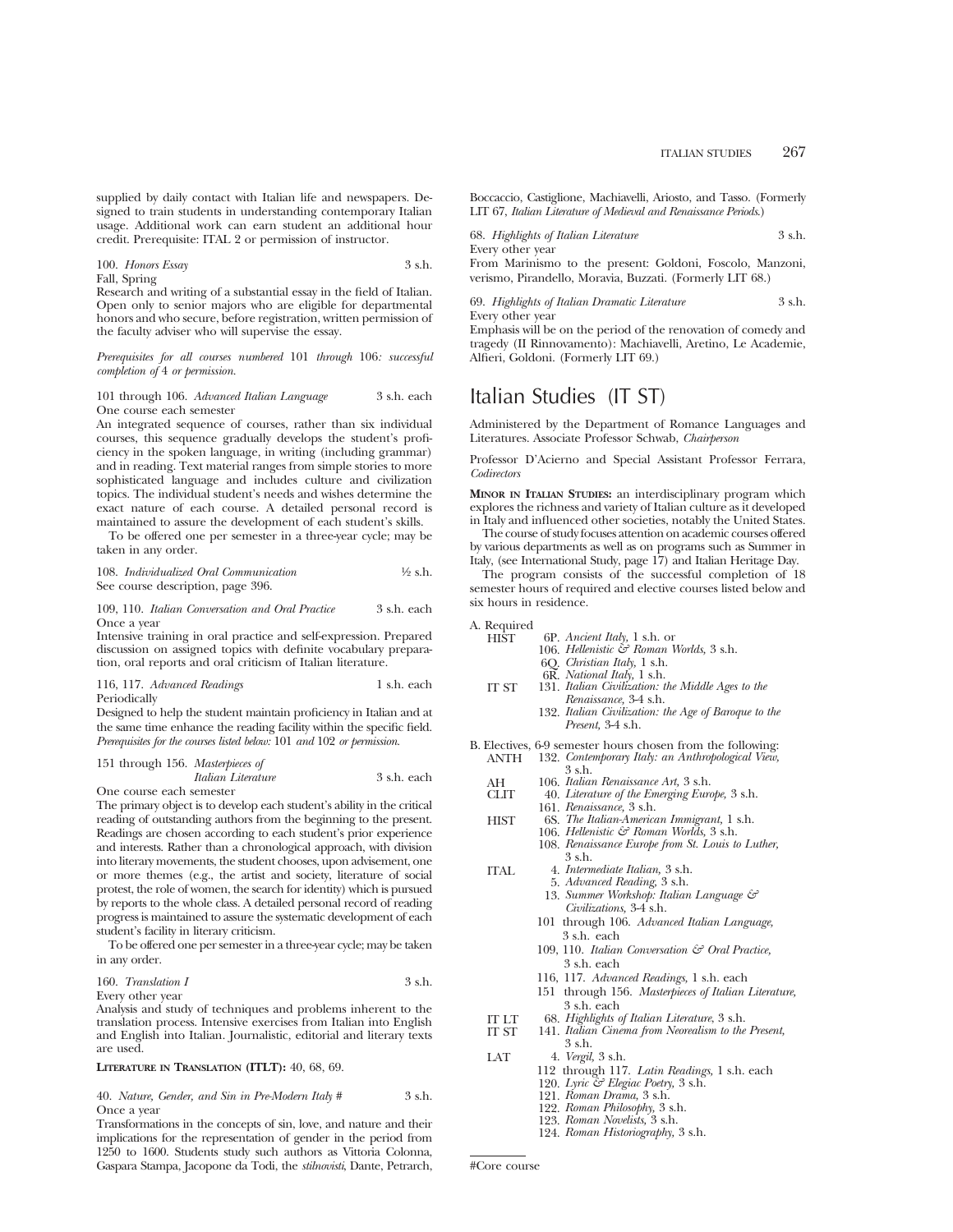|     | 125. Roman Satire, 3 s.h.                                      |  |
|-----|----------------------------------------------------------------|--|
| LIT | 5. Italian Culture $\mathcal G$ Civilization, 3-4 s.h.         |  |
|     | 35. Myth, Literature $\mathcal{F}$ Culture of the Roman World, |  |
|     | 3 s.h.                                                         |  |
|     |                                                                |  |

MUS 129. *Opera,* 3 s.h.

**NOTE:** substitutions for and additions to the courses on this list may be made with the approval of the Italian Studies Advisory Committee.

# **COURSES**

| 131. Italian Civilization: the Middle                           |            |
|-----------------------------------------------------------------|------------|
| Ages to the Renaissance                                         | $3-4$ s.h. |
| See course description, page 396.                               |            |
| 132. Italian Civilization: the Age of Baroque<br>to the Present | $3-4$ s.h. |
| See course description, page 396.                               |            |

141. *Italian Cinema from Neorealism to the Present* 3 s.h. See course description, page 396.

# Japanese (JPAN)

Administered by the Department of Comparative Literature and Languages. Associate Professor Waysek, *Chairperson*

Given only upon sufficient demand.

# **COURSES**

Courses are sometimes offered during January and Summer sessions. Consult the *January* and *Summer Sessions* bulletins for these schedules.

| 1. Elementary Japanese      |  |  | 3 s.h. |
|-----------------------------|--|--|--------|
| Fall                        |  |  |        |
| the company's the company's |  |  |        |

Fundamentals of structure. Oral drill.

| 2. Elementary Japanese                                 | 3 s.h. |
|--------------------------------------------------------|--------|
| Spring                                                 |        |
| Continuation of 1. Prerequisite: JPAN 1 or equivalent. |        |

3. *Intermediate Japanese* 3 s.h. Fall

Continuation of 2. Emphasis on Kogotai (modern colloquial Japanese). Readings and translation of material of average difficulty. Prerequisite: JPAN 2 or equivalent.

4. *Intermediate Japanese* 3 s.h. Spring

Introduction to Bungotai (modern literary Japanese). Brief survey of Japanese culture. Prerequisite: JPAN 3 or equivalent.

# Jewish Studies (JW ST)

Administered by the Department of Comparative Literature and Languages. Associate Professor Waysek, *Chairperson*

Assistant Professor Berlinerblau, *Adviser*

For related Literature in Translation courses, see page 273.

**B.A. SPECIALIZATION IN JEWISH STUDIES:** three semester hours in Hebrew beyond HEBR 4; 15 semester hours chosen from the following: JW ST 10, 13, 15, 16, 19, 140 (*Senior Seminar: Jewish Studies,* 3 s.h.), 155; LIT 20, 24. In addition the student will select, under advisement, 12 semester hours from the pertinent courses given by other departments as listed under the B.A. Specialization in Hebrew, page 163.

See complete B.A. requirements, page 80.

**A MINOR IN JEWISH STUDIES** consists of the successful completion of 18 semester hours in this department, under advisement, with at least six hours in residence.

# **COURSES**

Courses are sometimes offered during January and Summer sessions. Consult the *January* and *Summer Sessions* bulletins for these schedules.

10. *The Bible: Ancient and Modern Perspectives* # 3 s.h. Every other year

Various genres of biblical literature and teachings are studied against the background of contemporary Near Eastern civilizations and in light of the findings of modern biblical research and archaeology.

# 13, 14. *The Bible and Its Interpretation*

*through the Ages* 3 s.h. each Every other year

A comparative literary study of the various interpretations of the Bible with special reference to the Septuaginta, Aramaic Targumim and the commentaries that are based on the rabbinic tradition.

| 15, 16. Foundations of Jewish |             |
|-------------------------------|-------------|
| <i>Tradition and Culture</i>  | 3 s.h. each |
| Once a year                   |             |

The Jewish heritage in terms of its beliefs, laws and folkways as reflected in classical and modern Hebrew literature.

|  | 19. Post-Biblical Literature | 3 s.h. |
|--|------------------------------|--------|
|--|------------------------------|--------|

Every other year

Selections from post-Biblical works in prose and poetry. Readings from medieval, philosophical, mystical and ethical writings with special reference to Judah Halevi and Maimonides.

21. *Jewish Themes in American Literature* 3 s.h. Periodically

An examination of Old Testament themes in American literature and an assessment of the distinctive values and assumptions of historical Judaism, which have been introduced into American literature by Jewish-American writers of the 20th century. The origin and development of literary stereotypes are explored. Prerequisite: one semester of American history or American literature. (Formerly *Hebraic Values in American Culture and Literature.*)

| 30. Literature of the Holocaust # | 3 s.h. |
|-----------------------------------|--------|
| See course description, page 396. |        |

100. *Honors Essay* 3 s.h. Fall, Spring

Research and writing of a substantial essay in the field of Jewish Studies. Open only to senior majors who are eligible for departmental honors and who secure, before registration, written permission of the faculty adviser who will supervise the essay.

101. *Special Topics in Jewish Studies* 3 s.h. Once a year

Designed to treat special subjects or themes dealing with some major spiritual, political and social issues facing the Jewish people. The subject is chosen at the discretion of the department but with the students' interest in view. Such themes as the dynamics of rabbinic Judaism; philosophy of ancient Israel; foundations of Jewish mysticism, etc., are considered. This course may be repeated when topics vary.

115. *Special Topics in Jewish Studies* 1 s.h. Periodically

Designed to treat special subjects or themes dealing with some major spiritual, political and social issues facing the Jewish

#Core course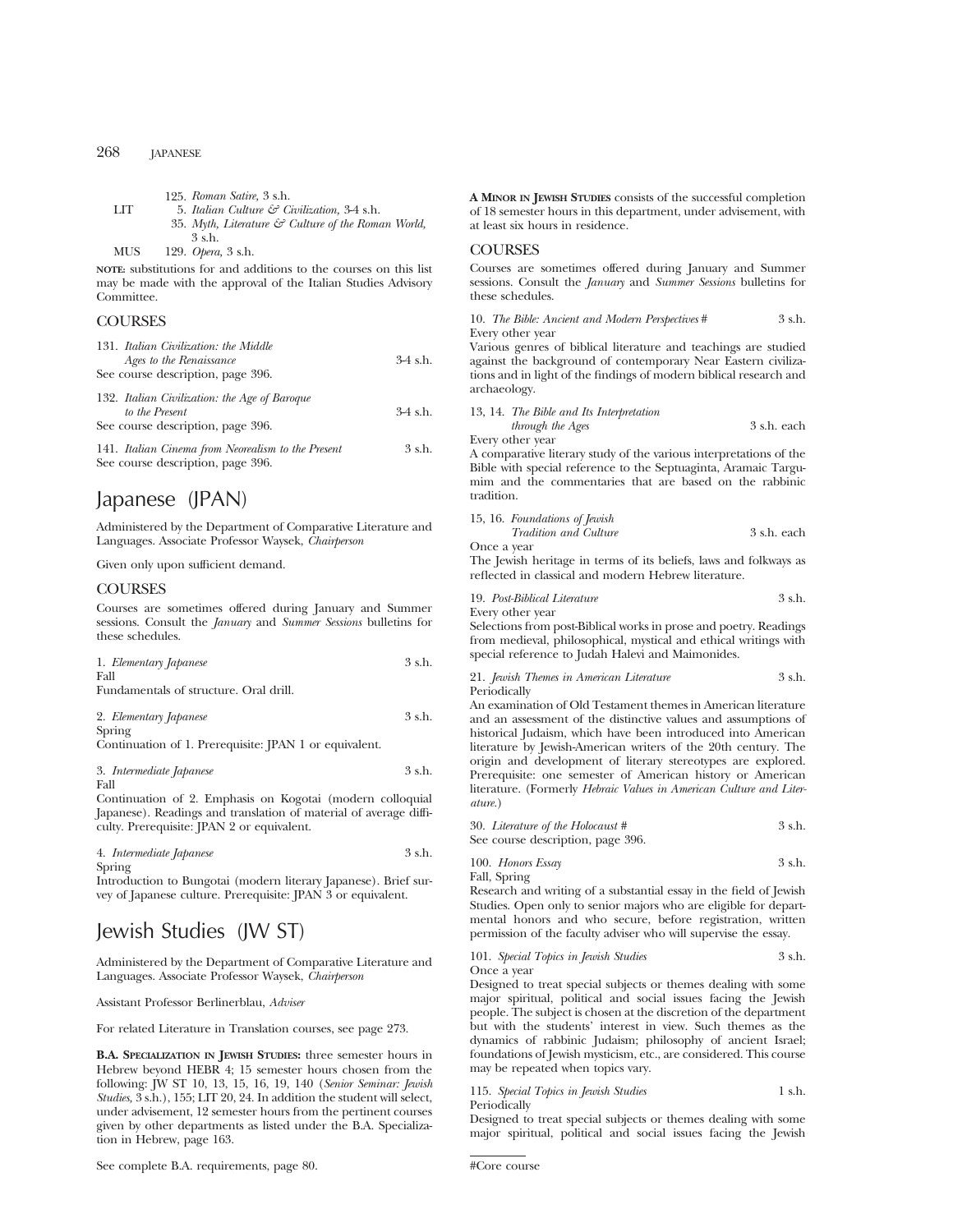people. The subject is chosen at the discretion of the department but with the students' interest in view. Such themes as women in Jewish tradition, The Book of Splendor, etc., are considered. This course may be repeated when topics vary.

140. *Senior Seminar: Jewish Studies* 3 s.h. Periodically

Concentration on a particular topic of interest and small group discussions leading to a required essay on a topic chosen by the student.

155. *Judaism and Islam: Jews and Arabs* 3 s.h. Every other year

Dynamics of the relationship between Islam and Judaism. Arab-Israeli conflict viewed against the multidimensional aspect of the Jewish existence in the Middle East.

# 156. *The Golden Age of Jewish Culture and Literature* 3 s.h. Every other year

Introduction to various genres of literature of the Jewish Golden Age in Spain. Readings from works of poetry, prose, ethics, philosophy, Jewish law and responsa. Emphasis on the writings of Saadya, Halevi, Idn Gabirol, Ibn Ezra, Maimonides and Karo. The historical development and its interplay with contemporary Arabic literature and Islamic civilization.

# Journalism (JRNL)

Administered by the Department of Journalism and Mass Media Studies

### Professor Rubenstein, *Chairperson*

Professor Greene; Associate Professor Knowlton; Assistant Professors Frisina, Hey.

Candidates for graduation from the School of Communication with the degree of Bachelor of Arts must fulfill the B.A. requirements as listed under the School of Communication on page 104. In addition, students majoring in Journalism must complete the program requirements listed below plus a liberal arts minor from one of the following: any minor in the College of Liberal Arts and Sciences, or the Department of Speech Communication and Rhetorical Studies. The minor must consist of 18 semester hours as defined by that discipline, of which at least 6 hours must be taken in residence.

**(NOTE:** Major and minor fields will be listed on the student's record. Only courses acceptable for the major may be applied toward the minor, and only with grades of  $C-$  or better.  $Pass/D+/D/Fail credit will be given toward an academic minor$ for courses offered only on this basis.)

Journalism majors transferring to Hofstra may bring no more than six journalism credits from other schools for use in satisfying journalism major requirements at Hofstra. These six credits are subject to the approval of the Department of Journalism and Mass Media Studies of the School of Communication. Transfer credits are approved only for those courses meeting the department's curriculum requirements and course standards.

All department majors must have a minimum grade point average of 2.5.

### **B.A. MAJOR IN PRINT JOURNALISM:** 36 s.h.

- 27 s.h.—SCO 2, JRNL 1, 11, 13, 15, 53, 72 or 50, 170, and MASS 104
- 6 s.h.—chosen under advisement from JRNL 50, 54, 56, 58, and 72
- 3 s.h.—chosen under advisement from JRNL 20, MASS 112, JRNL 180-189, A-Z, and JRNL 199

30 s.h.—SCO 2, JRNL 1, 11, 13, 15, 16, 17, 170, AVF 26, and MASS 104

6 s.h.—chosen under advisement from JRNL 20, 21, 58, 72, 76, 180-189, A-Z, and 199

Under advisement, Journalism students will take SCO 1, 3, and 4. **NOTE:** For students interested in majoring in combined specializations, inquiry should be made in the School of Communication Dean's office, Room 318, Dempster Hall.

For additional programs offered in the Department of Journalism and Mass Media Studies, see page 286.

**A MINOR IN JOURNALISM** consists of the successful completion of 18 semester hours in journalism, with at least 15 semester hours in residence, under advisement and with the approval of the adviser. Only 3 s.h. (one course) in Journalism will be accepted as transfer credit for a minor in Journalism.

# **COURSES**

In addition to semester notations next to each course, a selection of courses is offered during January and Summer sessions. Consult the *January* and *Summer Sessions* bulletins for these schedules.

| 1. Ethics and Principles of the American |        |
|------------------------------------------|--------|
| News Media                               | 3 s.h. |

Fall, Spring

An examination of the fundamental ethical principles of reporting, editing, and presenting news and other information essential to democratic self-government. Students need not arrive at the same set of moral principles, but they are encouraged to develop the moral reasoning and acuity necessary to arrive at a coherent and consistent moral framework. The course involves extensive use of case studies in addition to primary and secondary readings in the history, principles and practices of the American news media. (Formerly *Historical and Ethical Principles of the American News Media*.)

11. *News Writing and Reporting* 3 s.h. Fall, Spring

Defining news and its importance in a democratic society; structure of news-gathering process; the elements of news; introduction to basic news reporting and writing for print and broadcast; use of the Internet as a reporting and research tool; accuracy and fairness as journalistic imperatives. Outside community research and reporting time is required. Prerequisites: ENGL 1-2, SCO 2, JRNL 1. (Formerly COMM 76; *Elements of Journalism.)*

13. *Advanced News Writing and Reporting* 3 s.h. Fall, Spring

Theory and development of news stories, with special emphasis on interviewing, observation, document research, source development, and other standard reporting techniques. Students cover community beats and report and write news stories from these beats. The course concentrates on public affairs reporting and features field visits to criminal courts, in-class press conferences with government officials, and on-the-scene coverage of governmental meetings. Students are also versed in the theory, history, and use of Freedom of Information laws, shield protection laws, and open meeting laws, and are introduced to libel and invasion of privacy statutes. Outside community research and reporting time is required. Prerequisites: JRNL 11, PSC 1. (Formerly COMM 77; *Intermediate Journalism*.)

15. *Broadcast News I* 3 s.h. Fall, Spring

Introduction to news reporting and writing for radio and television; differing imperatives of broadcast and print journalism; equipment familiarity; the broadcast newsroom use of pictures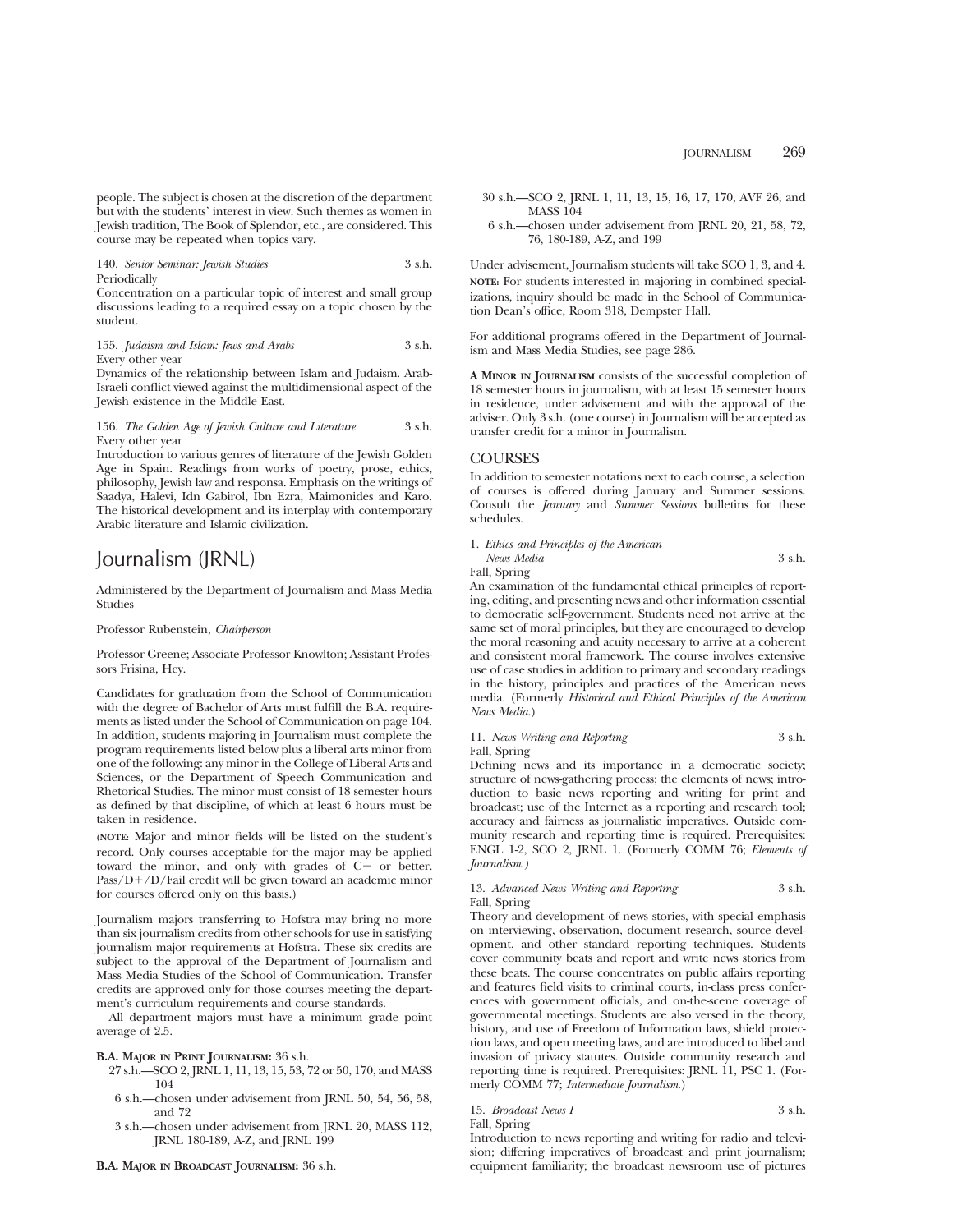and sound to convey news reports; emphasis on writing on time; structure of the broadcast news package. Outside community research and reporting time is required. Prerequisite/ corequisite: JRNL 13. No liberal arts credit. (Formerly COMM 78; *Broadcast Journalism*.)

16. *Broadcast News II* 3 s.h. See course description, page 400.

17. *Broadcast News III* 3 s.h. Fall, Spring

This course emphasizes interview techniques, the series, and short documentary news formats for radio and television and the writing and production of the film story for television news. Professional and ethical issues for the electronic journalist are considered. Outside community research and reporting time is required. Prerequisite: JRNL 16. (Formerly COMM 193, *Advanced Broadcast Journalism; Intermediate Broadcast Journalism; Advanced Broadcast News*.)

# 20. *Survey of News Issues* 3 s.h. Periodically

An examination of six to ten important, current news stories regional, national and international—their contexts, the issues involved, and how these stories are being pursued, developed, and presented by newspapers, radio, TV, online, and other mainstream news sources. A critical assessment of the various approaches to these stories provides the focus to evaluate the various factors influencing news handling, writing, editing, and play. Outside community research and reporting time is required. Prerequisite for Journalism majors: JRNL 15 or permission of chairperson. Same as MASS 20. (Formerly COMM 80: *Survey of the News Media*.)

### 21. *Critical View of Broadcast Media* 3 s.h. Fall, Spring

Critical survey of the electronic media. Broadcast regulations and access, politics, news and investigative reporting, advertising and audience measurement, sex and violence, television drama, children's and public broadcasting are discussed and analyzed. Current issues and the electronic media's approach to them are also discussed. Outside community research and reporting time is required. Prerequisite: JRNL 15 or permission of chairperson. (Formerly COMM 9, *Critical View of the Electronic Media: Television, Cable and Radio; Critical View of Electronic Media*.)

### 50. *Feature and Magazine Writing* 3 s.h. Fall, Spring

Writing and report of feature news stories for print with special emphasis on stories intended for magazine publication. First section of a two-segment magazine writing sequence. This course may be substituted for JRNL 72. Outside community research and reporting time is required. Prerequisite or corequisite: JRNL 13. (Formerly COMM 186; *Feature Writing*.)

53. *Copy Editing* 3 s.h. See course description, page 400.

# 54. *Advanced Feature and Magazine Writing* 3 s.h. Once a year

Workshop experience in the preparation of material for periodical publication from concept to final appearance in print. Each student will conceive, write and edit publishable nonfiction articles on a variety of topics. Prerequisite: JRNL 13 and 50. (Formerly COMM 188; *Magazine Writing and Editing*.)

56. *Desktop Publishing* 3 s.h. See course description, page 400.

58. *Editorial and Review Writing* 3 s.h. Fall

The theory and practice of writing opinion and criticism. Examination of the work of leading editorial writers and critics.

Emphasis is placed on the reporting and writing required to marshal evidence to build a cogent and convincing case. Requires several evening assignments of cultural events. Outside community research and reporting time is required. Prerequisite: JRNL 13. (Formerly COMM 102, *Critical Practices in the Communication Arts; Review Writing.*)

# 60. *Fundamentals of Public Relations* 3 s.h. Periodically

Focusing on public information from two viewpoints—the communicator's and the receiver's—this course explores the dissemination of public information and its effect on contemporary culture. Lectures, discussions, and practical projects provide, from social and ethical perspectives, firsthand experience in the analysis of public information and media employed. Seminarworkshop includes student evaluation of case studies and guest lectures. Outside community research and reporting time is required. Prerequisites: JRNL 11, 13. Same as MASS 60. (Formerly COMM 190; *Public Information and Public Response.*)

| 63. Public Relations Copywriting  | 3 s.h. |
|-----------------------------------|--------|
| See course description, page 400. |        |

# 72. *Investigative and Depth Reporting* 3 s.h. Spring

An introduction to investigative reporting and reporting in depth also known as explanatory reporting. Students study the role of investigative and public service reporting in the context of modern democracy. They learn advanced reporting techniques, compilation and analysis of data, and how to write and package longer stories and series for newspapers and magazines. Some material is presented in lecture, but much of the course involves individual, team, and classroom projects. By permission only. Prerequisite: JRNL 15.

76. *Advanced Broadcast Journalism* 3 s.h. See course description, page 400.

# 150, 151. *Independent Study/Readings in*

*Mass Media Studies* 1-3 s.h. each Fall, Spring, Summer

Individualized projects in mass media including historical, critical and analytical studies. Open only to juniors and seniors in the Department of Journalism and Mass Media Studies who secure, before registration, written permission of the instructor who will supervise the study. May be repeated up to 6 s.h. in different subject areas. Prerequisite: permission of department chairperson. (Formerly COMM 110, *Readings in Communications.*)

170, 171. *Internships* 1-3 s.h. each

Fall, Spring, Summer An internship program that affords students an opportunity to apply their classroom experience in an appropriate professional work setting. Students must work a requisite number of hours and complete a paper relevant to their work experience. Periodic meetings with supervising faculty are required. Prerequisites: must have completed or is taking JRNL 13; junior class standing, successful completion of 21 credits in major, and permission of adviser.

#### 180-189, A-Z. *Special Topics* 1-4 s.h. each Periodically

Designed to meet the needs of individual and specific groups of students interested in special topics not covered by other course offerings.

As individual subjects are selected, each is assigned a letter (A-Z) and added to the course number. Any course may be taken a number of times as long as there is a different letter designation each time it is taken.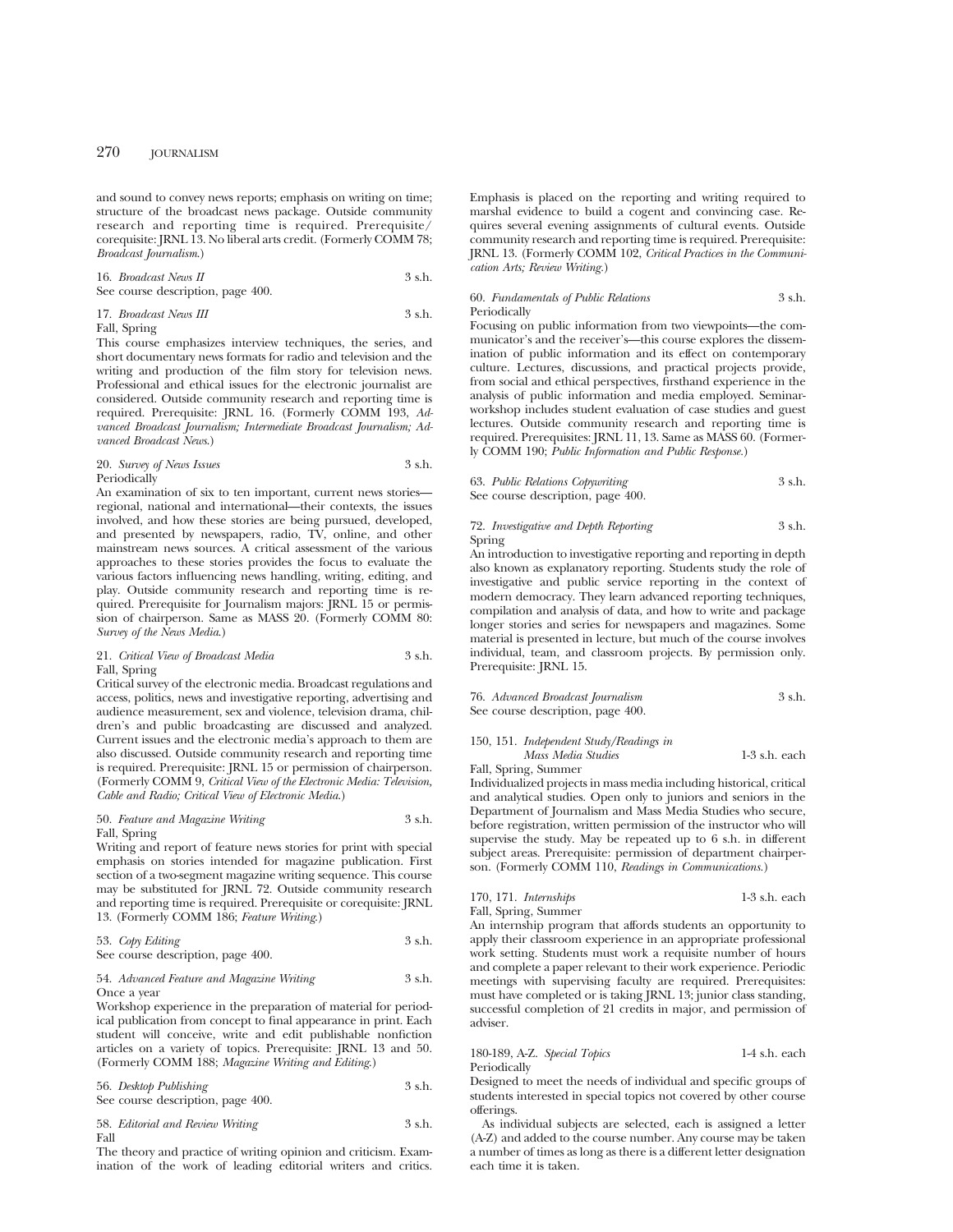Not all *Special Topics* courses in Journalism are for liberal arts credit.

199. *Departmental Honors* 3 s.h. Fall, Spring

Research in and the writing of a significant publishable paper on a subject approved by the supervising professor. Open only to seniors in the Department of Journalism and Mass Media Studies who desire to graduate with departmental honors and who secure, before registration, written permission of the instructor who will supervise the essay or project. Cumulative grade point average must conform with departmental honors as defined on page 68 under eligibility requirements. (Formerly COMM 199.)

# Languages, Foreign

SEE PAGE 162.

# Latin (LAT)

Administered by the Department of Comparative Literature and Languages. Associate Professor Waysek, *Chairperson*

Major and minor requirements in Latin, see page 163.

For Latin Literature in Translation courses, see page 273.

# **COURSES**

Courses are sometimes offered during January and Summer sessions. Consult the *January* and *Summer Sessions* bulletins for these schedules.

|  | 1, 2. Elementary Latin | 3 s.h. each |  |
|--|------------------------|-------------|--|
|  | $1:$ Fall; $2:$ Spring |             |  |

The elements of grammar and syntax. Selected readings. Latin as a source for English vocabulary.

### 2A. *Intensive Elementary Latin* 6 s.h. Summer

Intensive exposure to the fundamentals of elementary Latin; will be covered in one semester. No credit for both this course and 1 and/or 2.

| 3. Latin Prose | 3 s.h. |
|----------------|--------|
| Fall           |        |

Review of grammar and syntax. Readings in Cicero and other prose writers. Rome as a republic.

| 4. Vergil | 3 s.h. |
|-----------|--------|
| Spring    |        |

Introduction to Latin poetry. Vergil's *Aeneid.* Rome at the time of the Empire.

| 100. Honors Essay | 3 s.h. |
|-------------------|--------|
| Fall, Spring      |        |

Research and writing of a substantial essay in the field of Latin. Open only to senior majors who are eligible for departmental honors and who secure, before registration, written permission of the faculty adviser who will supervise the essay.

*Prerequisite for the courses listed below:* 4 *or equivalent.*

112 through 117. *Latin Readings* 1 s.h. each Periodically

Readings from masterpieces to maintain the student's interest and proficiency in the language and literature.

118, 119. *Prose Composition I, II* 1 s.h. each Periodically

Fundamentals of syntax and style. Translation of continuous passages into Latin.

| 120. Lyric and Elegiac Poetry                             | 3 s.h. |
|-----------------------------------------------------------|--------|
| Periodically                                              |        |
| Poetry of Catullus, Horace, Tibullus and Propertius.      |        |
| 121. Roman Drama                                          | 3 s.h. |
| Periodically                                              |        |
| Reading of selected plays of Plautus, Terence and Seneca. |        |
|                                                           |        |

122. *Roman Philosophy* 3 s.h. Periodically

Main currents in Roman philosophical thought during the Republic and Empire. Selections from Lucretius, Cicero and Seneca.

| 123. Roman Novelists | 3 s.h. |
|----------------------|--------|
| Periodically         |        |

Examination of the style and form of Petronius' *Cena Trimalchionis* and Apuleius' *The Golden Ass.* Influence on the development of the novel.

| 124. Roman Historiography | 3 s.h. |
|---------------------------|--------|
| Periodically              |        |

Development of Roman historical writing. Analysis of the style and attitudes of Caesar, Sallust, Livy and Tacitus.

| 125. Roman Satire              | 3 s.h. |
|--------------------------------|--------|
| Periodically                   |        |
| Satires of Horace and Juvenal. |        |

# Law, School of

SEE PAGE 195.

# Liberal Arts and Sciences, College of

SEE PAGE 79.

# Liberal Arts Colloquia (LA)

Administered by the Dean and the curriculum committees of Hofstra College of Liberal Arts and Sciences.

These courses present topics which span numerous disciplines or have substantial contemporary interest.

15. *Multidisciplinary Regional Study* 3 s.h. Periodically

A particular nation or region, for example Canada or the West Indies, presented for introductory study in a variety of approaches drawn from the disciplines of the social sciences and humanities. Emphasis on the present century. Reserved for nations or regions not already the focus of Hofstra programs. Particular subject for each offering announced in advance.

| 20, 21. Liberal Arts Colloquium | 1 s.h. each |
|---------------------------------|-------------|
| Periodically                    |             |

Play-readings, panel discussions, films, guest-lectures, museum studies, etc.  $Pass/D+/D/Fall\ grade\ only.$ 

110. *Peer Teaching* 3 s.h. Fall, Spring

Open only to very highly qualified students. Preparation to enable students to teach a 1- or 2-semester hour course in a subject in which the student is especially qualified. The student must obtain the approval of a faculty member who is willing to act as supervisor and also approval of the department. The planning for this course must begin a full semester in advance.

# Liberal Arts Major

Administered by the Dean of Hofstra College of Liberal Arts and Sciences.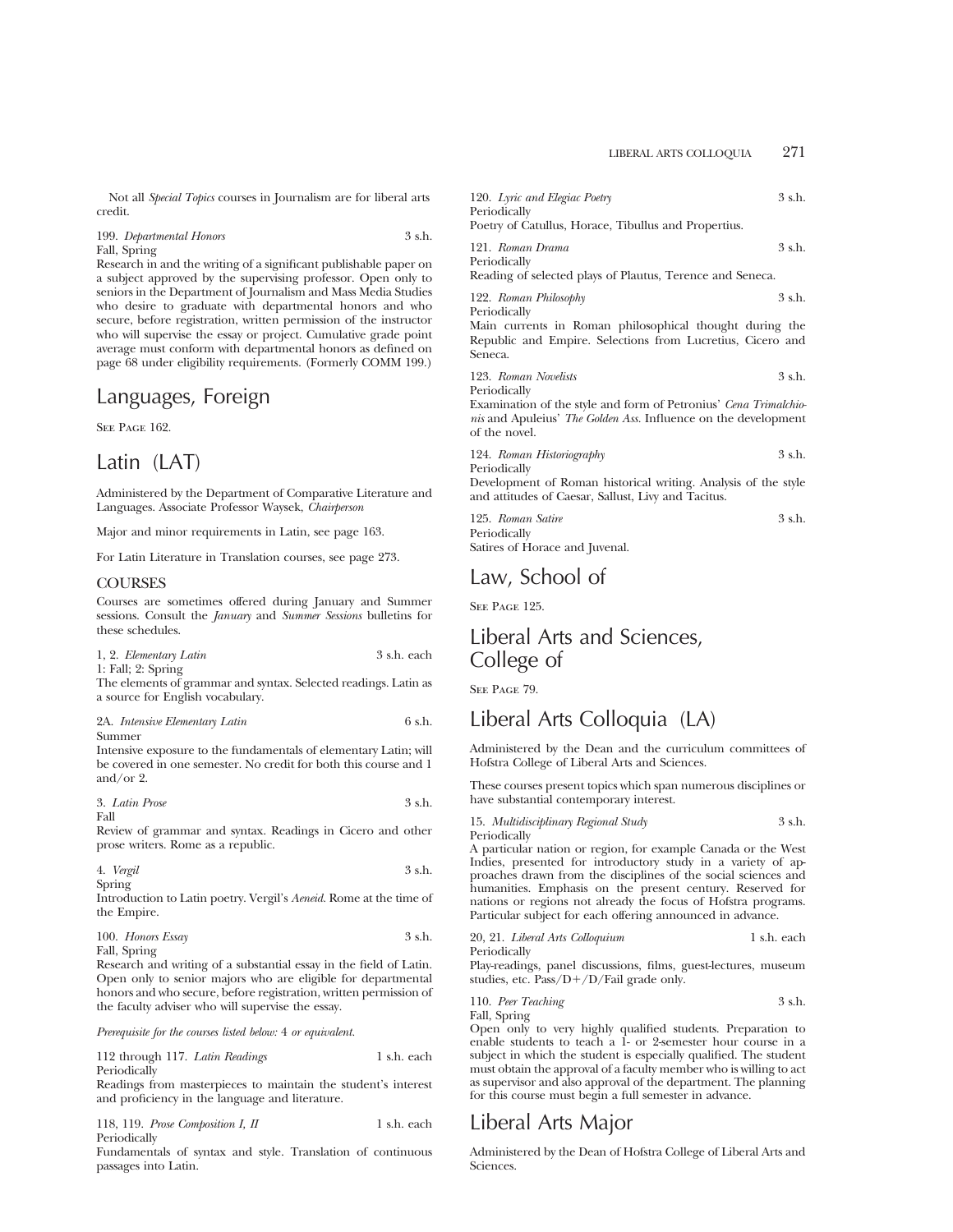**B.A. SPECIALIZATION IN LIBERAL ARTS**: designed for students who wish to pursue studies in several areas rather than concentrate in one discipline. It offers more options than the traditional major for students with diverse interests.

The student chooses three areas of concentration from the departments and programs in the College of Liberal Arts and Sciences. The areas of concentration may be chosen from the same or from different divisions.

The major consists of at least 60 credits in the three areas of concentration in nonintroductory courses for which liberal arts credit is given, with a minimum of 18 credits in each of the three areas. Only courses permitted for the major or minor may be applied to the Liberal Arts major. In departments that require eight or more credits of introductory courses as a prerequisite for all further courses, only 15 credits above the introductory level are required, but the total of 60 credits still applies. (A list of introductory-level courses, which do not count toward this major, is available in the Office of the Dean of Hofstra College.)

At least six semester hours in each of the three areas of concentration must be completed in residence at Hofstra.

Candidates for this degree may take no more than one course among all three areas of study on a  $Pass/D+/D/Fall$  basis, not counting those courses normally given on the  $Pass/D+/D/Fall$ basis.

Students who wish to elect this major should apply to the Office of the Dean of the College, preferably no later than the sophomore year.

Transcripts will read Bachelor of Arts in Liberal Arts with the three areas of study listed.

See complete B.A. requirements, page 80.

# Linguistics (LING)

Administered by the Department of Comparative Literature and Languages. Associate Professor Waysek, *Chairperson*

Professor Leonard, *Adviser*

Minor in Linguistics, see page 163.

**MASTER OF ARTS IN APPLIED LINGUISTICS** (TESL): this program is designed to broaden the theoretical and practical base of people involved in all aspects of working with adult or college- level non-native speakers of English including teaching, materials development and publishing or related areas. The program shares a common core of courses with the M.S. in Ed. program leading to primary and secondary school certification in TESL for New York State.

For further information, contact Assistant Professor Greaney, English Language Program.

#### Admission Requirements

- 1) A bachelor's degree from an accredited institution with a background in linguistics and a major in TESL, English, a foreign language, linguistics, reading or other related area;
- 2) Proficiency in English including reading, writing, and speaking;
- 3) 12 semester hours of foreign language study including at least 6 hours at the 100-level or equivalent;
- 4) A letter of recommendation from a college instructor and an interview with the coordinator of the master's program;
- 5) If the student's background shows deficiencies in foreign language study or linguistics, admission will be conditional until deficiencies are made up by taking some undergraduate courses without graduate credit, as specified by the adviser.

#### Degree Requirements

- 1) The completion of a minimum of 36 semester hours, of which a total of 30 must be taken in the primary courses and linguistic track;
- 2) Completion of a supervised research project in conjunction with the LING 299 seminar course.

PROGRAM REQUIREMENTS

1) Primary Courses

- A. Methodological component, 9 s.h.<br>CT 266 The Learner in the Scho
	- CT 266. *The Learner in the School* 267. Teaching English to Adolescent & Adult Speak*ers of Other Languages*
	- READ 239. *Psycholinguistic Foundations for Reading & Writing Instruction*
- B. Linguistic component, 9 s.h.
	- ENGL 203. *Approaches to English Grammar*
	- LING 210. *Second Language Acquisition*
	- SPCH 209. *Developmental Psycholinguistics*

#### 2) Applied linguistics track, 12 s.h.

- LING 212. *Workshop: English Language Program* 262. *Applied Linguisitics* 299. *Seminar: Applied Linguistics*
- SPAN 213. *Development of Social & Psychological Bilingual Trends in the United States*
- 3) Recommended electives, 6 s.h., to be chosen under advisement, according to student's interests:
	- RES 241. *Testing & Evaluation of Bilingual Students*
	- ELED 246. Methods & Materials for Bilingual Teaching of Read*ing in a Bicultural Setting*
		- 247. *Social Studies & Communication Arts for Bilingual/Bicultural Children*
		- 248. Methods & Materials for Bilingual Teaching of Math*ematics & Science*
	- READ 223. *Advanced Reading Instruction for Teachers of Bilingual Children & Adolescents*
		- 255. *Psychological Foundations of Reading & Writing Instruction*
		- 256. *Psycholinguistics, Sociolinguistics, & the Processes of Reading & Writing*
	- SPAN 212. *Contrastive Bilingualism*
		- 214. *Bilingualism in Perspective*

and appropriate 200-level courses chosen from English, Comparative Literature, French, etc.

See complete graduate information, page 71.

# COURSES

Courses are sometimes offered during January and Summer sessions. Consult the *January* and *Summer Sessions* bulletins for these schedules.

|             |  | 7. The History of Chinese Calligraphy and Language | 3 s.h. |
|-------------|--|----------------------------------------------------|--------|
| Once a vear |  |                                                    |        |

The nature and evolution of the Chinese language and written characters.

| 10. Elementary Esperanto                     | $3$ s.h. |
|----------------------------------------------|----------|
| Periodically                                 |          |
| Fundamentals of structure. Oral drill.       |          |
| 71. Language and Society in Africa, Asia and |          |

*Latin America #* 3 s.h. See course description, page 396

|  | эсс course aescription, page ээо. |  |  |
|--|-----------------------------------|--|--|
|  |                                   |  |  |

# 101. *Introduction to Linguistics* 3 s.h. Fall, Spring

Principles of general linguistics. Essentials of phonology, morphology, syntax and semantics. Language change and language diversity. Language, culture and language universals. Credit given for this course or New College SLB 1/HGB 1.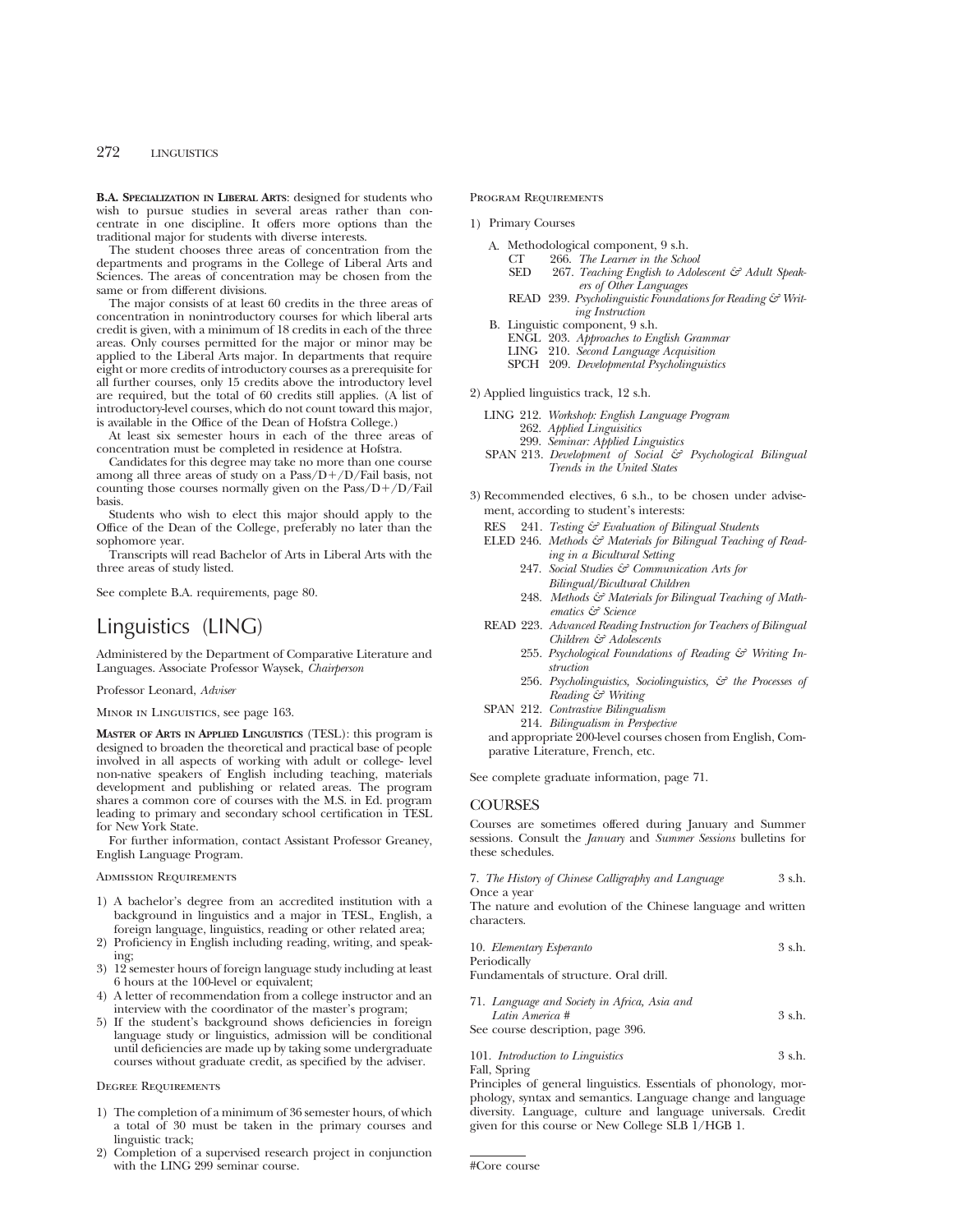| 103. The Classical Roots of English Words | 3 s.h. |
|-------------------------------------------|--------|
| See course description, page 396.         |        |
|                                           |        |

| 111. Scientific Terminology and Etymology | 3 s.h. |
|-------------------------------------------|--------|
| See course description, page 397.         |        |

#### 125. *Natural Languages vs Programming Languages* 3 s.h. Periodically

Formal definition of language and the concept of grammar as they apply to both natural and programming languages. The syntax of English and how it might be handled in computer programs. Prerequisite: CSC 120.

# 151. *Phonology* 3 s.h. Periodically

An introduction to structural phonemics and generative phonology with emphasis on: a) distinctive oppositions and their relevance for signaling differences, and b) phonological rules and their implications.

152. *Syntax* 3 s.h. Periodically

An introduction to the analysis of sentence structure, with emphasis on current theoretical approaches to various problems. The concentration is on English although other languages are attempted.

### 161. *Historical Linguistics* 3 s.h. Periodically

Introduction to the principles and methods of historical and comparative linguistics with emphasis on the Indo-European languages. Theories of phonological, grammatical and semantic evolution.

# 162. *Applied Linguistics* 3 s.h. Periodically

Theories of linguistics applied to anthropology, sociology, neurology, literature and education. Focus on areas of ethnic interaction such as teaching English to speakers of other languages (TESL). Prerequisite: LING 101, ENGL 103 or permission of instructor.

171. *Sociolinguistics* 3 s.h. Once a year

Relations between language and society; investigation of the linguistic correlates of social behavior as well as the influence of society on the nature of language. Prerequisite: LING 101.

181. *Special Studies in Linguistics* 1-3 s.h. Periodically

Directed investigation of topics in any of the various subfields of linguistics such as phonological rules and representations, syntactic change, semantics, language and social/psychological behavior, and artificial intelligence and natural language processing. Subjects to be announced yearly. May be repeated when topics vary.

# 190. *Formal Grammars* 3 s.h. Periodically

Natural language as a formal system. Various types of grammars: finite state, context-free and transformational grammars. These systems are studied from the algebraic, automata and the rewriting rule points of view. Prerequisite: a total of 6 s.h. from linguistics, mathematics or computer science courses.

210. *Second Language Acquisition* 3 s.h. Once a year

Designed to familiarize students with current issues in second language acquisition. The course examines the linguistic, psychological and sociocultural processes that relate to second language acquisition. The relevance of such findings for classroom teachers is explored.

212. *Workshop: English Language Program* 3 s.h. Every other year

Field experience in the tutorial component of the English Language Program and classroom observations. Overview of the various methods and materials used in teaching English as a second language to college students.

262. *Applied Linguistics* 3 s.h. Every other year

Application of current linguistic theory to problems in the teaching and learning of language. Topics include varieties, contrastive studies, the learner's language, the syllabus and pedagogic grammars, evaluation and testing and computer assisted language instruction.

299. *Seminar: Applied Linguistics* 3 s.h. Every other year

Reading and analysis of research literature in applied linguistics. Individual supervised research and discussions of investigations undertaken by students in their areas of specialization. Prerequisite: 15 s.h. in linguistics or related areas in 200-level courses.

# Literacy Studies

The following areas are administered by this department and listed independently: Reading, and Writing. Professor Taylor, *Coordinator*

# Literature in Translation (LIT)

Administered by the Department of Comparative Literature and Languages. Associate Professor Waysek, *Chairperson*

# **COURSES**

In addition to semester notations next to each course, several courses are offered during the January and Summer sessions. Consult the *January* and *Summer Sessions* bulletins for these schedules.

Literature in Translation courses are given in English.

```
5. Italian Culture and Civilization 3-4 s.h.
```
Once a year

Given in conjunction with the Hofstra Summer Program in Italy (see International Study, page 17). Readings in history and literature pertaining to the specific Italian surroundings in which the student will live. Additional work can earn student an additional hour of credit.

|  |  | 20. Modern Hebrew Literature |  | 3 s.h. |  |  |
|--|--|------------------------------|--|--------|--|--|
|--|--|------------------------------|--|--------|--|--|

Once a year

The period of Enlightenment (Haskalah): Hassidism, Hebrew Renaissance, contemporary essays, poetry, short stories, novels. Readings from the works of Bialik, Ahad Ha-am, Agnon and Hazaz.

| 24. Israeli Literature | 3 s.h. |
|------------------------|--------|
|------------------------|--------|

Once a year Fiction, essays, poetry, literary criticism.

| 26. Yiddish Literature | 3 s.h. |
|------------------------|--------|
| Once a year            |        |

Fiction, essays, poetry, literary criticism. Hassidic tales and humor

31. *Myth, Literature and Culture of the Greek World* 3 s.h. Periodically

Greek epic, lyric and dramatic poetry, with emphasis on the cultural and historical life of Greece from the Mycenean period through the age of Alexander.

35. *Myth, Literature and Culture of the Roman World* 3 s.h. Periodically

Roman drama, epic, lyric, satire and the novel, with emphasis on the major events and figures of the late Republic and early Empire.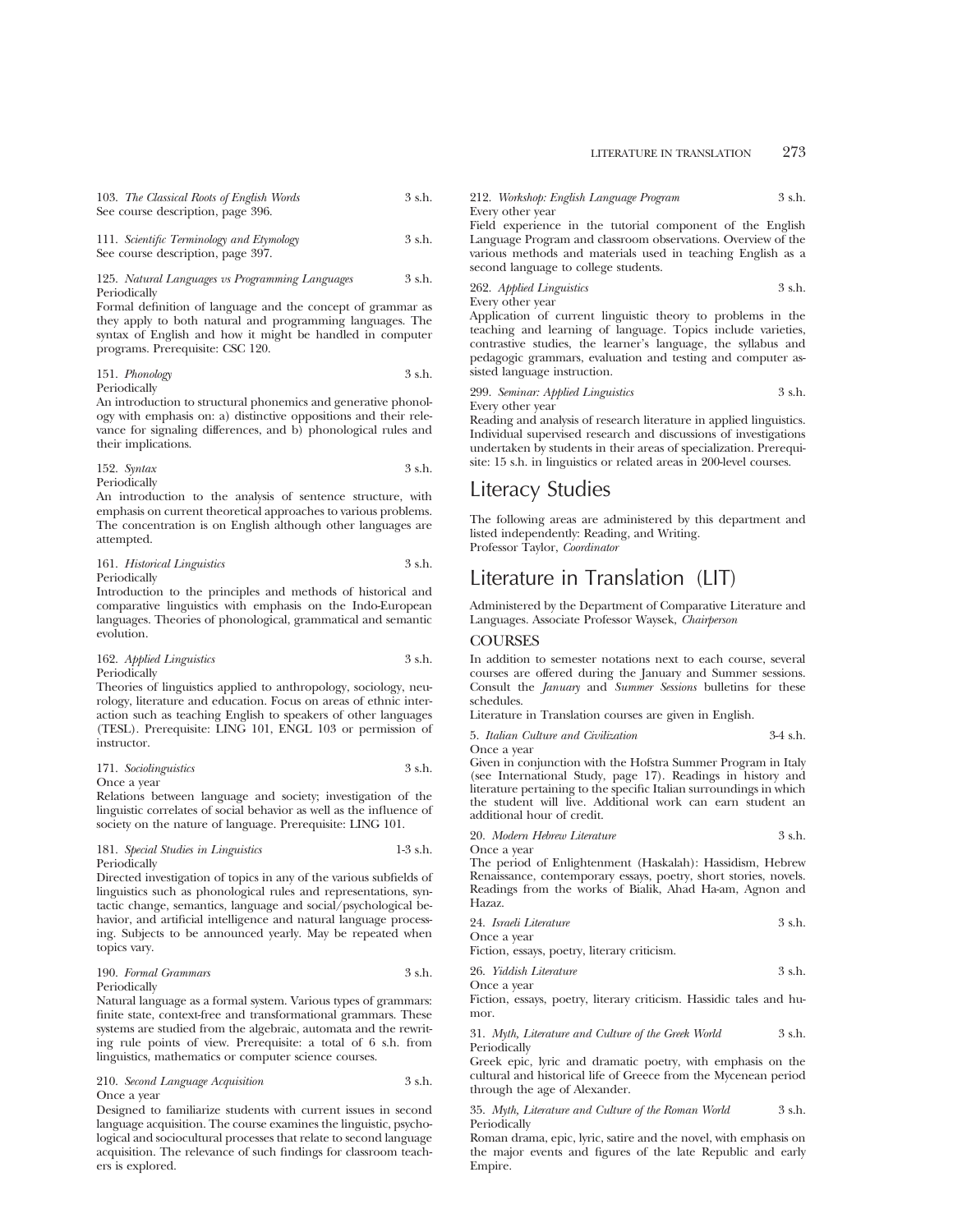Descriptions for French Literature and Translation courses (administered by the Department of Romance Languages and Literatures) appear under French on page 235.

| FRLT | 41. Me, Myself, and I: Autobiographical Expressions      |             |
|------|----------------------------------------------------------|-------------|
|      | from the French#                                         | 3 s.h.      |
|      | 42. Heroines Exotic and Erotic: Romantic Women           |             |
|      | in 19th-Century French Narrative Prose#                  | 3 s.h.      |
|      | 43. Decolonizing the Mind: Contemporary                  |             |
|      | Literature from Africa, Southeast Asia, and              |             |
|      | the Caribbean #                                          | 3 s.h.      |
|      | 44. Major Works of French Literature to 1800             | 3 s.h.      |
|      | 45. Major Works of French Literature Since               |             |
|      | 1800                                                     | 3 s.h.      |
|      | 46. Sex, Gender $\mathcal{C}$ Love in 20th-Century       |             |
|      | French Prose #                                           | 3 s.h.      |
|      | 47. French Literature $\mathcal{C}$ the World of Music # | 3 s.h.      |
|      | 48. The Knightly Heritage in French Literature #         | 3 s.h.      |
|      | 49. Irony in Modern French Literature #                  | 3 s.h.      |
|      | 60. Modern French Feminist Thought                       | 3 s.h.      |
|      | 120, 121. Special Topics in French                       |             |
|      | Literature & Civilization                                | 3 s.h. each |
|      |                                                          |             |

Descriptions for Italian Literature and Translation courses (administered by the Department of Romance Languages and Literatures) appear under Italian on page 267.

| <b>ITLT</b> | 67. Italian Literature of Medieval and        |        |
|-------------|-----------------------------------------------|--------|
|             | Renaissance Periods                           | 3 s.h. |
|             | 68. Highlights of Italian Literature          | 3 s.h. |
|             | 69. Highlights of Italian Dramatic Literature | 3 s.h. |

Descriptions for Spanish Literature in Translation courses (administered by the Department of Romance Languages and Literatures) appear under Spanish on page 370.

| <b>SPLT</b> | 51. Don Quixote & the Modern Novel #                           | 3 s.h.      |
|-------------|----------------------------------------------------------------|-------------|
|             | 52. Interpreting the Hispanic Legacy #                         | 3 s.h.      |
|             | 53. Early Spanish-American Heritage                            | 3 s.h.      |
|             | 54. 19th- and 20th-Century Latin-American                      |             |
|             | Literature                                                     | 3 s.h.      |
|             | 55. 20th-Century Spanish Outlook                               | 3 s.h.      |
|             | 56. Spain Since the Civil War                                  | 3 s.h.      |
|             | 57. Gender & Culture: Women Through the Lens                   |             |
|             | of Spanish Female Writers #                                    | 3 s.h.      |
|             | $70$ Descript and $H_{\rm{sc}}$ $F_{\rm{kin}}$ $T_{\rm{heat}}$ | $1 \circ h$ |

70. *Brecht and His Epic Theater* 1 s.h. Periodically

International influence of Brecht's plays and stage technique. Development of Brecht from anarchist to Marxist.

74. *Romanticism and Realism in German Literature* 3 s.h. Three-year cycle; courses 74-78, one course each semester The late 18th and 19th centuries: Sturm und Drang, romanticism and realism. Goethe, Schiller, Kleist, Hoffmann, Fontane and other representative writers.

75. *German Literature of the 20th Century: the First Fifty Years* 3 s.h.

Three-year cycle; courses 74-78, one course each semester The individual versus society in peace and war. Hermann Hesse, Thomas Mann, Erich Maria Remarque, Alfred Doeblin, Wolfgang Borchert and other representative writers.

76. *The Romantic Mind* 3 s.h. Three-year cycle; courses 74-78, one course each semester An investigation of the literature, philosophy, music, visual arts and social mores of German Romanticism, which more than any other movement influenced and shaped the German mind

throughout the 19th and 20th centuries.

### 77. *The 20th Century: from the Establishment of the Two German States to the Present* 3 s.h.

Three-year cycle; courses 74-78, one course each semester An exploration of the literature of the two Germanys. Stefan Heym, Johannes Bobrowsky, Wolf Biermann, Siegfried Lenz, Christa Wolf, Hermann Kant, Guenter Grass, Heinrich Boell.

| 78. Contemporary German Literature and |        |
|----------------------------------------|--------|
| Film as Mirrors of Social Life         | 3 s.h. |

Three-year cycle; courses 74-78, one course each semester A study of the present German cultural scene through the writings of major contemporary authors and the films of leading German directors.

80. *Chinese Literature in Translation* 3 s.h. Periodically

Survey course: from the ancient Book of Songs through Zen experience to the contemporary experiments of communist writers. Readings will be grouped around special topics such as love and death, nature and women.

### 85. *Oriental Literature in Translation* 3 s.h. Periodically

Reading and discussion of major works which have helped shape the view of man, the human condition and disciplines of selfcultivation in one of the following cultures: the Islamic world, India, Japan.

| 89. Beauty and Sadness in Japanese Literature<br>and Culture #      | 3 s.h. |
|---------------------------------------------------------------------|--------|
| See course description, page 397.                                   |        |
| 90. Modern Arabic Literature #<br>See course description, page 397. | 3 s.h. |

98, 99. *Russian Literature in Translation* 3 s.h. each Once a year

Literature of the 19th and 20th centuries reflecting the political and cultural background of the period. No credit toward major in Russian.

190. *Special Studies in Nonlisted Literatures* 3-4 s.h. Periodically

Readings in translation in some of the lesser known literatures such as Icelandic, Yugoslav, Dutch, Polish. Open only to juniors, seniors and graduate students.

# Managed Care

See Health Professions and Family Studies

# Management and General Business

Management courses are listed below.

General Business courses are listed alphabetically.

Associate Professor Charnov, *Chairperson*

Professors Lazarus, Montana, Sonfield; Associate Professors Blonder, Comer, Farid, Flynn, Gao, Smith, Wahba; Assistant Professors Buda, Ferguson, Stock.

The Robert F. Dall Distinguished Professorship in Business is held by Professor Sonfield. See page 414.

#Core course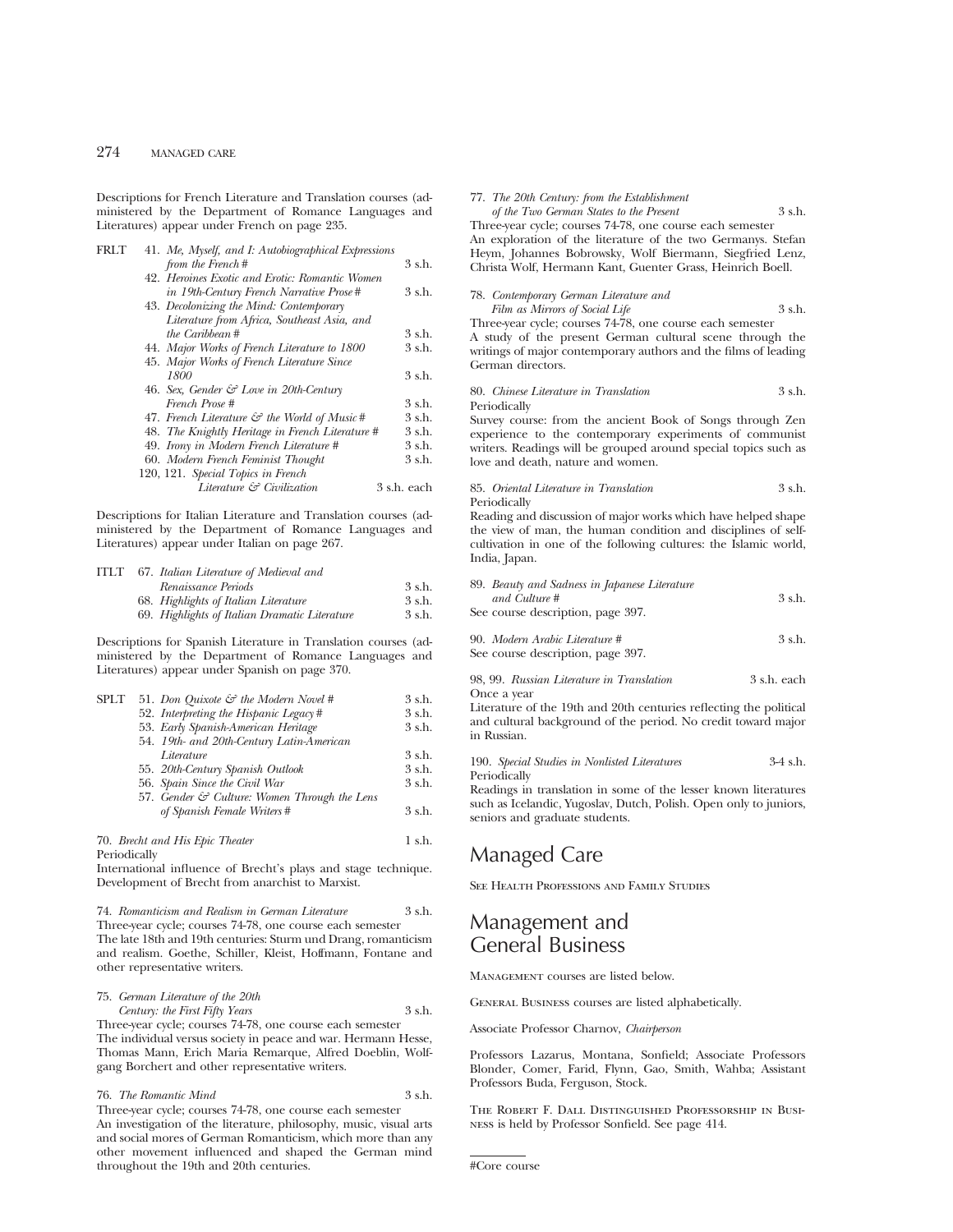The Mel Weitz Distinguished Professorship in Business is held by Professor Lazarus. See page 416.

# Management (MGT)

Administered by the Department of Management and General Business. Associate Professor Charnov, *Chairperson*

**B.B.A. SPECIALIZATION IN MANAGEMENT:** (All specializations must have prior approval of adviser.) Any six three-credit undergraduate elective courses in management and/or general business (except GBUS 1 and 180) based on the student's specified concentration.

See complete B.B.A. requirements, page 102.

**A MINOR IN MANAGEMENT** consists of the successful completion of a minimum of 18 semester hours of course work with grades of C - or better, *under faculty advisement in the Department of Management and General Business,* with at least 6 semester hours in residence. The requirements are: MGT 101 and five additional three-credit management courses. A completed minor in management will be listed on the student's transcript.

**A MINOR IN HUMAN RESOURCES MANAGEMENT** consists of the successful completion of a minimum of 18 semester hours of course work with grades of C- or better, *under faculty advisement in the Department of Management and General Business*, with at least 6 semester hours in residence. The requirements are: MGT 101, 121, and 130; as well as *three* of the following courses: MGT 118, 122, 171, 172, 175, and 179 or other MGT courses under advisement. A completed minor in human resources management will be listed on the student's transcript.

### *No School of Business courses may be taken on a Pass/D+/D/Fail basis.*

Nonbusiness majors may choose either of these minors.

No student pursuing a bachelor's degree other than a Bachelor of Business Administration degree, may complete more than 30 semester hours of School of Business course work without permission of the School of Business Dean's Office. The student must have the appropriate form approved and filed with the major and minor departments.

*All minors must be declared at the Office of Financial and Academic Records.*

Master of Business Administration Programs, see page 105.

BUSINESS HONOR SOCIETIES, see pages 68, 75.

# **COURSES**

In addition to semester notations next to each course, several courses are offered during the January and Summer sessions. Consult the *January* and *Summer Sessions* bulletins for these schedules.

# 47. *Personal Career Planning* 3 s.h. Periodically

Conceptual and experiential learning are combined to provide a focused process for career planning and decision making. Students assess their individual values, skills, strengths, aptitudes, interests, and styles of behavior in order to develop appropriate career goals; and learn the job search strategies of preparing resumes, interviewing, writing letters of application and follow up, evaluating job offers, and selecting an organization. Participants engage in a process of career life planning applicable to all stages of life and career. Cannot be used toward major or minor credit.

# 101. *Introduction to Management* 3 s.h. Fall, Spring

A comprehensive analysis of the functions and processes of management in profit and not-for-profit organizations. Classical and contemporary theories of organizational behavior and design; ethical, political, global, social and environmental considerations. Prerequisite: sophomore class standing or above.

# 110. *Introduction to Operations Management* 3 s.h. Fall, Spring

Management of the operations function of an organization. Operations system design, capacity planning, job scheduling, inventory control, project planning, technological issues, and total quality management. Social, environmental, ethical, and international considerations. Prerequisites: MGT 101, BCIS 10, junior class standing or above. (Formerly *Advanced Concepts of Management.*)

# 114. *Management Systems* 3 s.h. Once a year

The organization is examined as a total system, and the role of information and computers are explored to facilitate decision making in planning, control and operations. Prerequisites: MGT 101, BCIS 10; junior class standing or above.

|   |                   | 118. Litigation and Alternate Dispute |  |
|---|-------------------|---------------------------------------|--|
|   | <b>Resolution</b> | 3 s.h.                                |  |
| _ |                   |                                       |  |

Periodically

A consideration of domestic and international litigation, negotiation, mediation, fact-finding, arbitration, and recently developed variations of the foregoing. Emphasis on the extent to which these various methods of dispute resolution can be developed and controlled by the disputing parties themselves and/or by the courts. Historical development of ADR and emerging ethical issues are considered. Prerequisite: BLAW 20. Same as BLAW 118.

```
121. Human Resources Management 3 s.h.
Fall, Spring
```
Human resources function as it relates to industrial, service, and not-for-profit organizations: selection and placement of workers, supervision, wage and salary administration, union-management relations, management development. Prerequisites: MGT 101; junior class standing or above. (*Formerly Personnel Administration.*)

122. *Advanced Topics of Organizational Recruitment and Selection* 3 s.h.

Once a year

Foundations of recruitment and selection of individuals in organizations. Emphasis on effective management and business practices. Recruitment methods including planning, analysis of internal and external labor markets, applicant screening, interviewing, and evaluation. Ethical and diversity-related aspects of staffing and downsizing in national and multinational corporations. EEO considerations, job descriptions, job analysis, personnel testing, internal selection, placement, reliability and validity, and utility of selection practices. Prerequisites: MGT 121 and junior class standing or above.

# 127. *Work Analysis—Time and Motion Study*

*and Job Evaluation* 3 s.h. Once a year

Factors and techniques affecting utilization of human effort, principles of motion economy, time study, performance rating, ratio delay studies, techniques of job analysis, evaluation, specifications and description; motivation and job enlargement techniques. Prerequisites: MGT 110, QM 1.

# 130. *Human Relations in Organizations* 3 s.h. Fall, Spring

Formal and informal organization; theories of leadership and motivation, interpersonal communication, participation, coun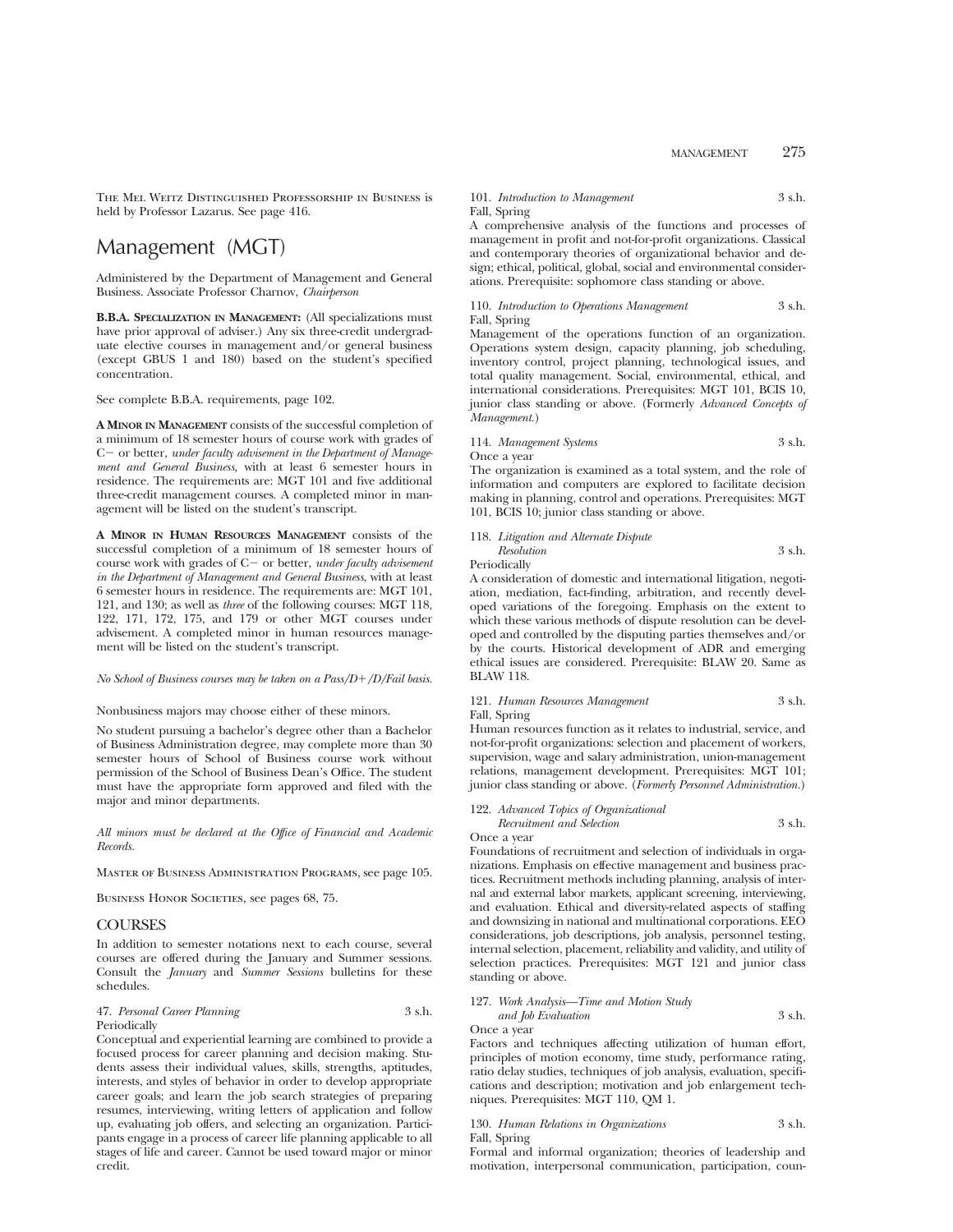seling and morale. Prerequisites: MGT 101; junior class standing or above.

142. *Production Management* 3 s.h. Once a year

Methods of planning, routing, scheduling and controlling industrial production processes; demand forecasting and inventory control; and the design of production management control systems. Students design production systems and use them to manage production operations in a computer simulated manufacturing environment. Prerequisites: MGT 110, QM 1, BCIS 10. QM 122 suggested as corequisite or prerequisite.

### 145. *Purchasing Management* 3 s.h. Fall, Spring

Analysis of the activities and mechanics of purchasing and materials management. Emphasis on buy-make decisions in the private and public sector, single vs. multiple sourcing, competitive bidding vs. negotiations, the logistics of delivery systems, purchasing ethics and vendor relations, international purchasing, ISO 9000 and computerized inventory systems. Prerequisite: MGT 110. (Formerly 155, *Purchasing.*)

#### 150, 151. *Field Research in an Industrial Society* 3 s.h. each Periodically

Field trip to study production processes, distribution, organization and interpersonal relationships in business. Examination of the role of management, labor unions, trade associations and government agencies in the solution of business and community problems. Prerequisite: MGT 110.

# 152, 153. *Readings* 1-3 s.h. each Periodically

Assigned readings on a tutorial basis; oral or written reports may be required. Prerequisites: MGT 110 and permission of department chairperson.

#### 157, A-Z. *Seminar: Special Topics in Management* 3 s.h. Periodically

An advanced in-depth treatment of special topics. Current topics are explored through a variety of methods, such as lectures, projects and case studies. Prerequisites: MGT 101, junior class standing or above, and permission of department chairperson.

As individual subjects are selected, each is assigned a letter (A-Z) which is affixed to the course number. Students may take up to two of these courses to fulfill their major requirements so long as each seminar has a different letter designation.

# 160. *Managing Nonprofit Organizations* 3 s.h. Once a year

Development of skills useful in the management of nonprofit institutions. With the use of lectures, cases, films, role-playing and selected readings, students develop and demonstrate their competency to deal with and institute change in such organizations as government agencies, hospitals and universities. Presents a management system for achieving results in managing nonprofit organizations, not isolated management tools. Prerequisites: MGT 101 and junior class standing or above. (Formerly *Public Management*.)

# 171. *Problems in International Management:*

# *Strategy Formulation and Business Negotiation* 3 s.h. Fall, Spring

Analysis and practice of intrafirm and external negotiating processes involved in implementing multinational corporate objectives, strategies and tactics. Uses negotiation simulation technique based on intensive student interaction within the context of actual business case situations. Focus on international business strategy models, negotiating tactics and negotiating processes related to international investment, cartel and joint-venture management, sales, purchasing, labor-management relations, govern-

mental policy formulation and pressures from nationalist, consumer and environmentalist groups. Prerequisites: MGT 101 and junior class standing or above.

# 172. *Collective Bargaining* 3 s.h. Fall, Spring

Labor-management negotiations; the evolution of the modern labor contract, labor law analysis, grievance procedures, techniques of conciliation, mediation and arbitration. Prerequisites: MGT 101 and junior class standing or above.

174. *Business Internship* 1-3 s.h. Fall, Spring

Actual practical experience in an approved setting open to junior and senior management majors. Students work a minimum of 40 hours for 1 credit or a minimum of 80 hours for 2 credits or a minimum of 120 hours for 3 credits in a structured management program offered by a for-profit or not-for-profit organization. **NOTE:** Students may take this course only once. Satisfactory completion of this course counts toward general degree requirements but does not satisfy management major requirements. Prerequisites: permission of department chairperson, a minimum grade point average of 2.5 in management courses and 2.5 overall, MGT 110, junior class standing or above.

# 175. *Management of Change and Innovation in Organizations* 3 s.h. Once a year

Presents theoretical and managerial approaches to the successful management of change and innovation, primarily within the context of technological and service-based organizations. Major theories, trends and research findings related to the management of change and of innovation are explored. Prerequisites: MGT 101 and junior class standing or above.

# 179. *Managerial Skills: Assessment and Development* 3 s.h. Fall, Spring

Course focuses on assessing skills and developing cognitive insights and behaviors necessary for building competence in different roles required for managing organizations in a complex dynamic global environment. Experiential and group learning activities are emphasized to assess and enhance students' capacities to set and achieve goals, communicate, delegate, motivate, manage conflict, and build a team of diverse subordinates. Prerequisites: MGT 101 and junior class standing or above. (Formerly *Managerial Skill Development*.)

| 184. Deterministic Models in Operations Research | 3 s.h. |
|--------------------------------------------------|--------|
| Periodically                                     |        |
| Same as QM 184.                                  |        |

# 185. *Internship in Management* 3 s.h. Fall, Spring

A work-study program open to senior management majors. Students work a minimum of 120 hours in a structured management training program offered by a for-profit or not-for-profit organization. Prerequisites: permission of department chairperson, a minimum grade-point average of 3.0 in management courses and 3.0 overall, MGT 110. Corequisite: related course in the area of internship. (Students who do not meet these requirements, see MGT 174.) (Formerly *Internship.*)

190. *Honors Essay* 3 s.h. Fall, Spring

Research for and the writing of substantial essay in the field of management. Open only to senior management majors who are eligible for and desire to graduate with departmental honors and who secure, before registration, written permission of the department chairperson. Prerequisites: a minimum grade-point average of 3.5 in management and 3.4 overall.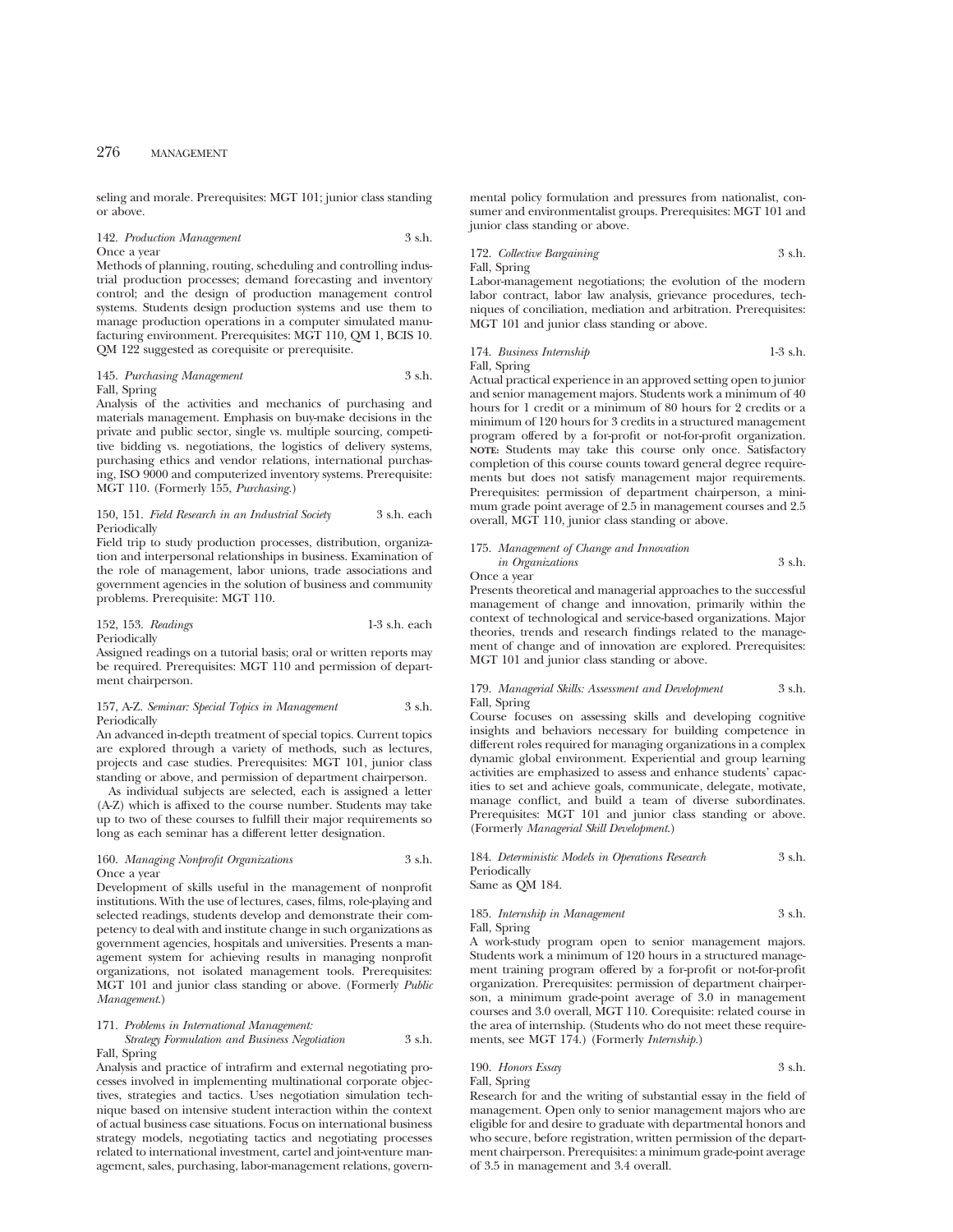### 201C. *Operations, Technology and Quality Management\** 3 s.h.

# Fall, Spring

Examination of how manufacturing and service processes utilize human resources, technology, equipment, materials, information and capital to create goods and services. Operations systems, objectives and incentives, production management, inventory management, quality management and management of operations to meet special market needs in a global economy are covered, as well as the influence of new technology on organizational efficiency and growth. (Formerly 201, *Introduction to Administration;* 201A, *Introduction to Production and Operations Management.*)

### 202. *Innovative Management of Contemporary Organizations\** 3 s.h.

#### Fall, Spring

An empowering, interactive workshop in which management assumptions are questioned, hypothesis-testing research is designed and research findings are applied for the prevention or solution of current and possible future problems facing organizations. Course builds a sense of community within teams and with the rest of the class in a cooperative, win-win environment; explores ethical issues related to globalization, diversity and the environment; and exercises participants' competence to innovate and to institute constructive change. Topics include leadership, communication, decision making, trust, management by objectives, meetings and time management, organization principles and structure, motivation and contingency planning, all applicable to business and not-for-profit organizations. Prerequisite: MGT 201C or approved equivalent. (Formerly *Organization Theory.*)

# 204. *Individual and Group Behavior in Organizations\** 3 s.h. Once a year

Intensive analysis of interfaces between individuals, groups, and organizational processes and systems. Foundation theories and current research findings. Topics include personality, perception and attitude formation; motivation, stress, and rewards; intergroup dynamics, stereotyping, and demographic diversity; effect of organizational politics, leadership and decision making. Global perspectives and experiential learning emphasized. Prerequisite: MGT 202.

### 205. *Current Problems in Managing Nonprofit Organizations\** 3 s.h.

# Once a year

Applications of management techniques, concepts, and research findings to the solution of current problems faced by administrators in government agencies, hospitals, colleges, labor unions, charitable and religious institutions and associations. Similarities and differences in the administration of profit and nonprofit organizations are explored. Prerequisite: MGT 202. (Formerly *Current Problems in Public Management.*)

# 206. *Evaluation and Accountability of Public Management Programs*\* 3 s.h.

#### Periodically

Review of the Federal Office of Management and Budget, Congressional Budget Office and General Accounting Office (GAO) systems of program evaluation. Study to determine the techniques of standards formulation to rate program achievement and operations efficiency and to develop the skills and knowledge to measure and ascertain program impact. Prerequisite: MGT 202.

# 208. *Training and Development*\* 3 s.h. Once a year

Concepts, principles and conditions of learning as applied to the training, education and development of human resources in profit and nonprofit organizations. Train-the-trainer instruction is provided for developing and implementing practical programs used in these organizations including needs analyses, program design, subject matter, resources, facilities, materials, evaluation and follow-up. Prerequisite: MGT 202. (Formerly *Employee Training and Development.*)

# 209. *Management Communication*\* 3 s.h. Periodically

Examine communication in business organizations and nonprofit institutions by in-depth study of interpersonal communication, communication in small groups and organizationwide communication. Consideration is given to models and theories of the role of communication systems in the formulation of management policies relative to internal and external relationships. Prerequisite: MGT 202.

# 210. *Human Resources Management*\* 3 s.h. Once a year

In-depth examination of the activities involved in the management of the human resources function. Models for thinking, analyzing and managing these activities are studied in theory and for practical application in organizations. Prerequisite: MGT 202. (Formerly *Advanced Personnel Management.*)

# 211. *Production Planning and Control*\* 3 s.h. Periodically

Production and operations management decision problems using current analytical techniques. Topics include design decisions, production functions, facility location and layout, capacity decisions, work and human resource input, inventory management, scheduling, allocation, quality control. Prerequisites: QM 210, MGT 202.

### 212. *Executive Leadership Skills\** 3 s.h. Periodically

An intensive experiential forum for examining, assessing, and developing practical and personal executive leadership skills. Participants are guided in linking cognitive models of "people skill" techniques, awareness exercises of personal skill proficiency and intensive skill improvement workshops. Topics include personal problem-solving skills, motivating others, communicating supportively, gaining power and influence, managing stress, bridging multicultural differences in the workplace. Prerequisite: MGT 202.

#### 214. *Ethics, Environmental Responsibility and*

# *Sociopolitical Diversity in Business Organizations\** 3 s.h. Fall, Spring

A cross-functional integrative approach to the exploration of the political and social foundations of the development of organizations and the ethical duties of managers in a multinational business environment. A consideration of the serious social responsibilities borne by leaders for ensuring the welfare of customers, suppliers, employees, communities, and the natural environment; meeting environmental regulations; using technology responsibly; and developing an appreciation for cultural and ethnic diversity in the workplace. Prerequisites: completion of core competency courses or approved equivalents.

#### 215. *Multinational Business Management*\* 3 s.h. Once a year

Analysis of fundamental concepts and decision processes. Emphasis on operational and behavioral distinctions with view toward developing international planning specialization and regional adaptation skills in the student. Examination of trade patterns and partners, especially the European Economic Community. Prerequisites: MGT 202, MKT 207.

<sup>\*</sup>Open only to matriculated Zarb School of Business graduate students and/or M.A. in Health Administration students where appropriate.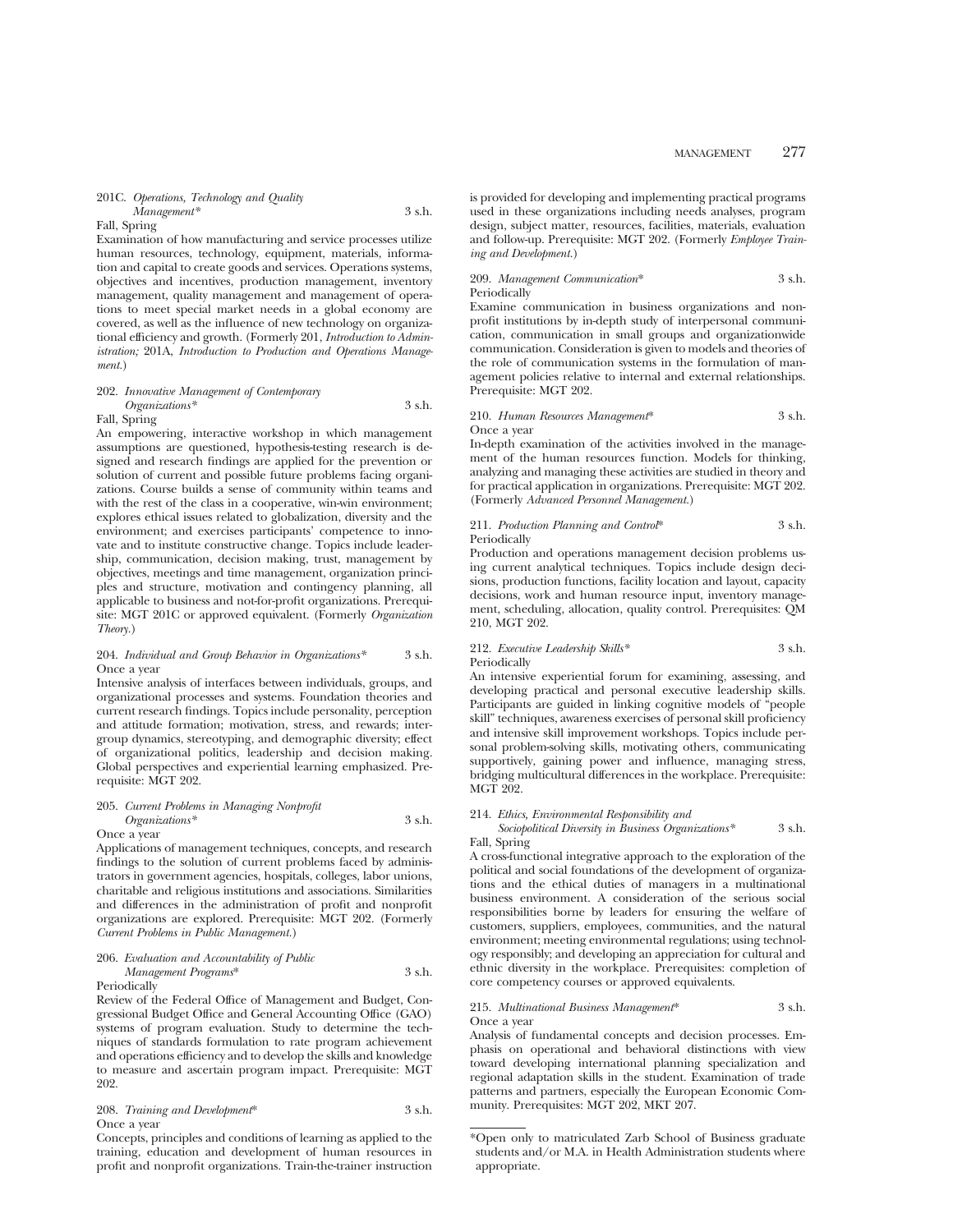216. *Strategic Planning*\* 3 s.h. Once a year

An introduction to the strategic planning process and an insight into its nature. Background for line managers who will do such planning, staff who will aid in the process and others interested in understanding present and future corporate performance. As the components of the organization are increasingly integrated into an effective strategic management system, creative strategic planning becomes a major management tool for (1) formulation and implementation of corporate strategy, (2) discovery and development of opportunity and growth, and (3) avoidance of confrontations with society over unintended impacts from the corporate operations. Prerequisites: MGT 202, FIN 202.

217. *Developing Leadership and Communication Skills\** 3 s.h.

Fall, Spring

A cross-functional integrative approach for examining, assessing, and developing practical and personal leadership skills in an experiential forum. Participants are guided in linking cognitive models of "people skill" techniques, awareness exercises of personal skill proficiency, and skill improvement workshops. Topics include personal problem-solving skills, motivating others, communicating supportively, negotiating, gaining power and influence, managing stress, and bridging multicultural differences in the workplace. Prerequisite: MGT 201C or approved equivalent.

# 220. *Organizational Development and Change*\* 3 s.h. Once a year

Examines planned approaches to organizational change as an ongoing, interactive process. Topics include introduction to organization development, theory and concepts underlying organization development, goal setting, planning, research findings dealing with the results of OD interventions, OD approaches in different types of organizations and consultant- client relationships. Prerequisite: MGT 202.

### 257, A-Z. *Seminar: Special Topics in Management\** 3 s.h. **Periodically**

An advanced in-depth treatment of special topics. Current topics are explored through a variety of methods, such as lectures, projects and case studies. Prerequisites: MGT 202 and permission of department chairperson.

As individual subjects are selected, each is assigned a letter (A-Z) which is affixed to the course number. Students may take up to two of these courses to fulfill their major requirements so long as each seminar has a different letter designation.

262. *Seminar in Business Management*\* 3 s.h. Periodically

Analysis of problems of top management. Discussions and written reports based on individual student research. Prerequisites: MGT 202 and permission of department chairperson.

274. *Labor Relations and the Law*\* 3 s.h.

Once a year

Federal and state labor legislation affecting wages and conditions of all employees unionized or not, management's interest in constructive employee relations within the frame of the Labor Management Relations Act, dispute settlement techniques. Prerequisite: MGT 202.

275. *Alternatives to Litigation*\* 3 s.h. Periodically

Nature and sources of conflicts amenable to alternative dispute resolution techniques. Examination of the techniques of negotiations, conciliation, mediation, fact-finding, med-arb and arbitration; fashioning procedures for handling recurring conflicts in particular business organizations and settings. Emphasis on developing skills and understandings needed to effectively resolve disputes normally handled in civil litigation. Students engage in mock problem situations. Prerequisite: MGT 202.

### 304. *Advanced Research Seminar in Management\** 3 s.h. Fall, Spring

(NOTE: MGT 306-308 may be offered in place of 304.) Students write an integrative paper on an assigned topic based on secondary research and then formulate a written primary data research design to investigate a specific key issue. They must formulate research questions and hypotheses, construct survey instruments and experimental designs, draft sample plans, outline data handling procedures, and prepare a comprehensive research proposal, furnishing justifications for its theoretical as well as practical significance. An oral presentation of each project is required at the conclusion of the semester. Prerequisites: completion of all core competency courses, 21 s.h. of advanced core courses or above (including QM 210, IB 219†, and at least 6 s.h. of the required 15 s.h. in the area of concentration), and permission of the department chairperson.

#### 305. *M.B.A. Honors Research Thesis in Management\** 3-6 s.h. Periodically

Student selects and designs an integrative research project with the approval and guidance of a faculty member in the area of specialization. Student is required to justify the project's significance within a decision-making framework and define the management applications of the research findings. An oral report of the research findings is presented to a faculty committee. With joint permission of the department chairperson and thesis adviser, a student may expand the M.B.A. Honors Research Thesis from 3 to 6 s.h.; the additional 3 s.h. may be counted toward elective requirements in the area of concentration. Prerequisites: minimum cumulative grade point average of 3.5, completion of all core competency courses, 21 s.h. of advanced core courses or above (including QM 210, IB 219†, and at least 6 s.h. of the required 15 s.h. in the area of concentration), and permission of department chairperson.

## 306. *Case Focused Research Seminar in Business\** 3 s.h. Periodically

Emphasis on multiple functional areas that are taught in the Zarb School of Business. A case study approach is utilized in this course, and students are challenged to understand how decisions and policies from different functional areas are integrated within an organization. Students present detailed recommendations toward resolution of complex business problems within an industry or company which must be supported by appropriate documentation of research and analysis. Written and oral reports are required. Prerequisites: completion of all core competency courses, 21 s.h. of advanced core courses or above (including QM 210, IB 219†, and at least 6 s.h. of the required 15 s.h. in the area of concentration), and permission of department chairperson. Same as ACCT 306, BCIS 306, FIN 306, IB 306, MKT 306.

307. *Consulting Research Project\** 3 s.h. Periodically

Under the supervision of an instructor and working singularly or in a small group, students are assigned to a client organization for one semester. The students and the client organization to which they are assigned will identify the client's specific problems and objectives. Students design and complete one or more integrative consulting projects involving various business principles and conduct research. A written consulting report and an oral presentation are made to a faculty committee and the senior management of the organization. Prerequisites: minimum cumulative grade point average of 3.5, completion of all core competency courses, 21 s.h. of advanced core courses or above (includ-

<sup>\*</sup>Open only to matriculated Zarb School of Business graduate students and/or M.A. in Health Administration students where appropriate.

<sup>†</sup>Full-time students may take IB 219 as a corequisite.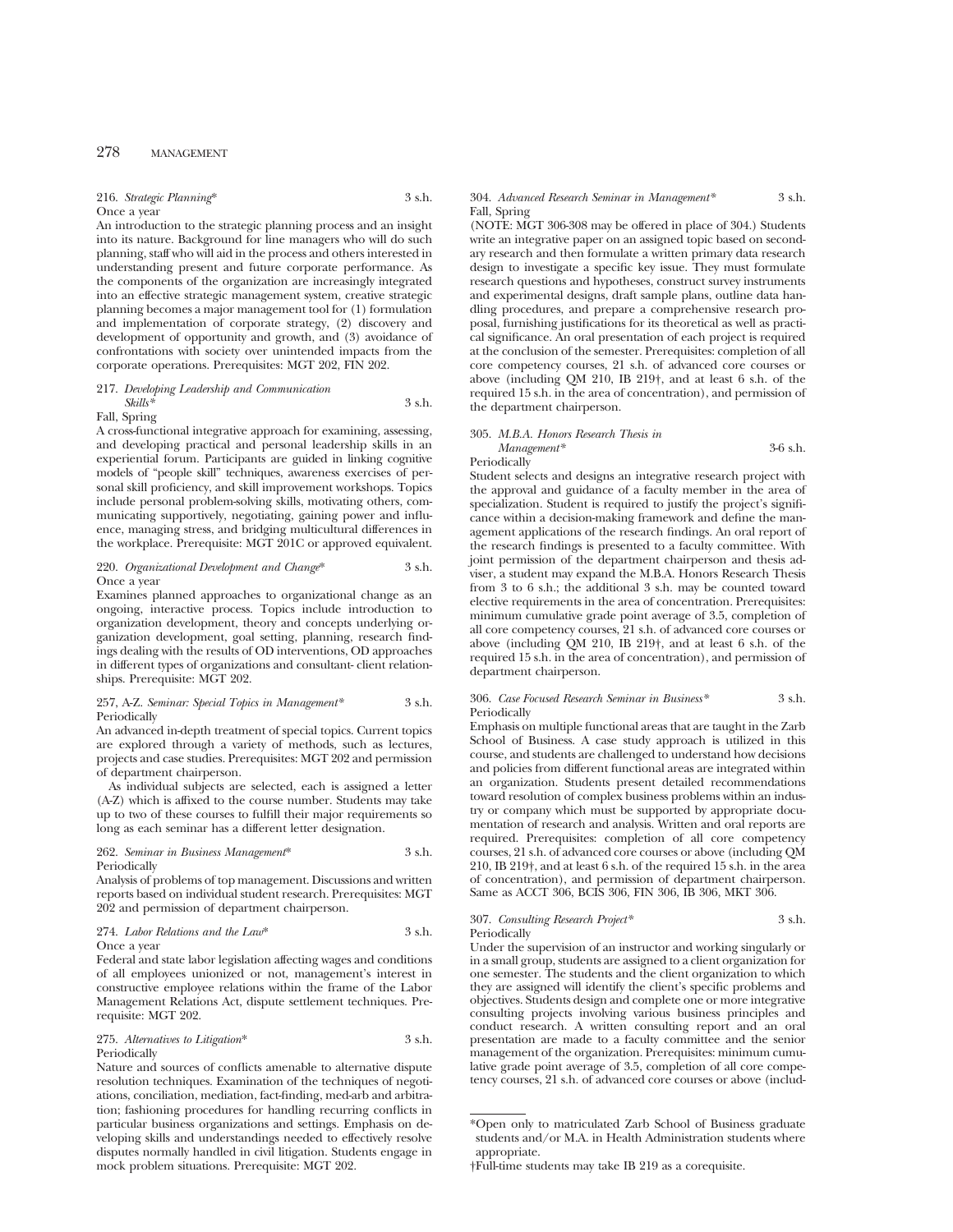308. *Integrative Business Simulation\** 3 s.h. **Periodically** 

Course utilizes a comprehensive and integrative computer simulation to create a variety of complex multifunctional business problems to which students must respond under varying conditions of uncertainty. A team-based approach to decision making is used in resolving problems created by the computer model. Students are required to provide detailed reports on decisions made and to provide quantitative and qualitative justifications for their decisions. These justifications must be supported through the use of research and must be presented orally and in writing. Prerequisites: completion of all core competency courses, 21 s.h. of advanced core courses or above (including QM 210, IB 219†, and at least 6 s.h. of the required 15 s.h. in the area of concentration), and permission of department chairperson. Same as ACCT 308, BCIS 308, FIN 308, IB 308, MKT 308. (Formerly *Computer Simulation (Management Game) in Management.*)

330. *Graduate Internship\** 3 s.h. Fall, Spring

A work-study program open to graduate students who are specializing in management.

Students work a minimum of 100 hours in the semester for selected business organizations. A written evaluation of a complex managerial decision is prepared by the student at the completion of the course. Most internship opportunities involve some form of monetary remuneration. Prerequisites: all core competency courses or approved equivalents, 24 graduate-level credits with a 3.3 average and permission of department chairperson. (Formerly GBUS 330.)

401. *Operations Management\*\** 2 s.h. Periodically

An examination of the processes organizations use to transform resources into high quality goods and services that satisfy consumers. Techniques for designing production and operation systems that are efficient as well as effective are included.

### 402. *Managing Contemporary Organizations\*\** 4 s.h. Periodically

Issues of organizational behavior and design in all types of corporations, nonprofit institutions, and governmental agencies are discussed. Emphasis is placed on motivational systems, intragroup and intergroup communications, power relationships, and the management of change. The effects of cultural diversity on organizational dynamics are also considered.

# Marketing and International Business

Marketing courses are listed below.

INTERNATIONAL BUSINESS courses are listed alphabetically.

Associate Professor Barak, *Chairperson*

Distinguished Professor Emerita Cohen; Professors Berman, Evans, James, Neelankavil, Sherman; Associate Professors Forman, Lee, Mathur, Moore; Assistant Professors Gao, Sharland, Torres-Baumgarten, Zhang.

The Walter H. "Bud" Miller Distinguished Professorship in Business is held by Professor Berman. See page 415.

The RMI Distinguished Professorship in Business is held by Professor Evans. See page 415.

# Marketing (MKT)

Administered by the Department of Marketing and International Business. Associate Professor Barak, *Chairperson*

**B.B.A. SPECIALIZATION IN MARKETING:** (All specializations must have prior approval of adviser.) The requirements are: MKT 124, 144, 175; and four additional three-credit courses in marketing (may include GBUS 170).

See complete B.B.A. requirements, page 102.

**A MINOR IN MARKETING** consists of the successful completion of a minimum of 18 semester hours of course work with grades of  $C$ or better, *under faculty advisement in the Department of Marketing and International Business,* with at least 9 semester hours in residence.

The requirements for a *marketing minor who is a major in another business area* are: MKT 101, 124, 175 and three additional courses chosen from the following: MKT 131, 135, 140, 141, 144, 149, 157, A-Z, 168, 169, 170, 172; IB 150; GBUS 170. See course listings for prerequisites.

Nonbusiness majors may also choose a marketing minor. The requirements for a *marketing minor who is a nonbusiness major* are: MKT 101, 124, and four additional courses chosen from the following: MKT 131, 135, 140, 141, 144, 149, 157, A-Z, 168, 169, 170, 172, 175; IB 150; GBUS 170. See course listings for prerequisites.

A completed minor in marketing will be listed on the student's transcript.

*No School of Business courses may be taken on a Pass/D+/D/Fail basis.* 

No student pursuing a bachelor's degree other than a Bachelor of Business Administration degree may complete more than 30 semester hours of School of Business course work without permission of the School of Business Dean's Office. The student must have the appropriate form approved by and filed with the major and minor departments.

*All minors must be declared at the Office of Financial and Academic Records.*

Master of Business Administration Programs, see page 105.

BUSINESS HONOR SOCIETIES, see pages 68, 75.

# **COURSES**

In addition to semester notations next to each course, several courses are offered during the January and Summer sessions. Consult the *January* and *Summer Sessions* bulletins for these schedules.

| 101. Principles of Marketing | 3 s.h. |
|------------------------------|--------|
| Fall, Spring                 |        |

An intensive analysis of the concepts, structure and operation of the domestic and international marketing system, the development and evaluation of marketing plans, industrial and final consumers, product planning, agencies and functions of distribution, promotion and publicity, pricing, legislation, ethics, social responsibility and environmental issues. Prerequisite: sophomore class standing or above.

<sup>\*</sup>Open only to matriculated Zarb School of Business graduate students and/or M.A. in Health Administration students where appropriate.

<sup>\*\*</sup>Open only to matriculated Zarb School of Business E.M.B.A. students.

<sup>†</sup>Full-time students may take IB 219 as a corequisite.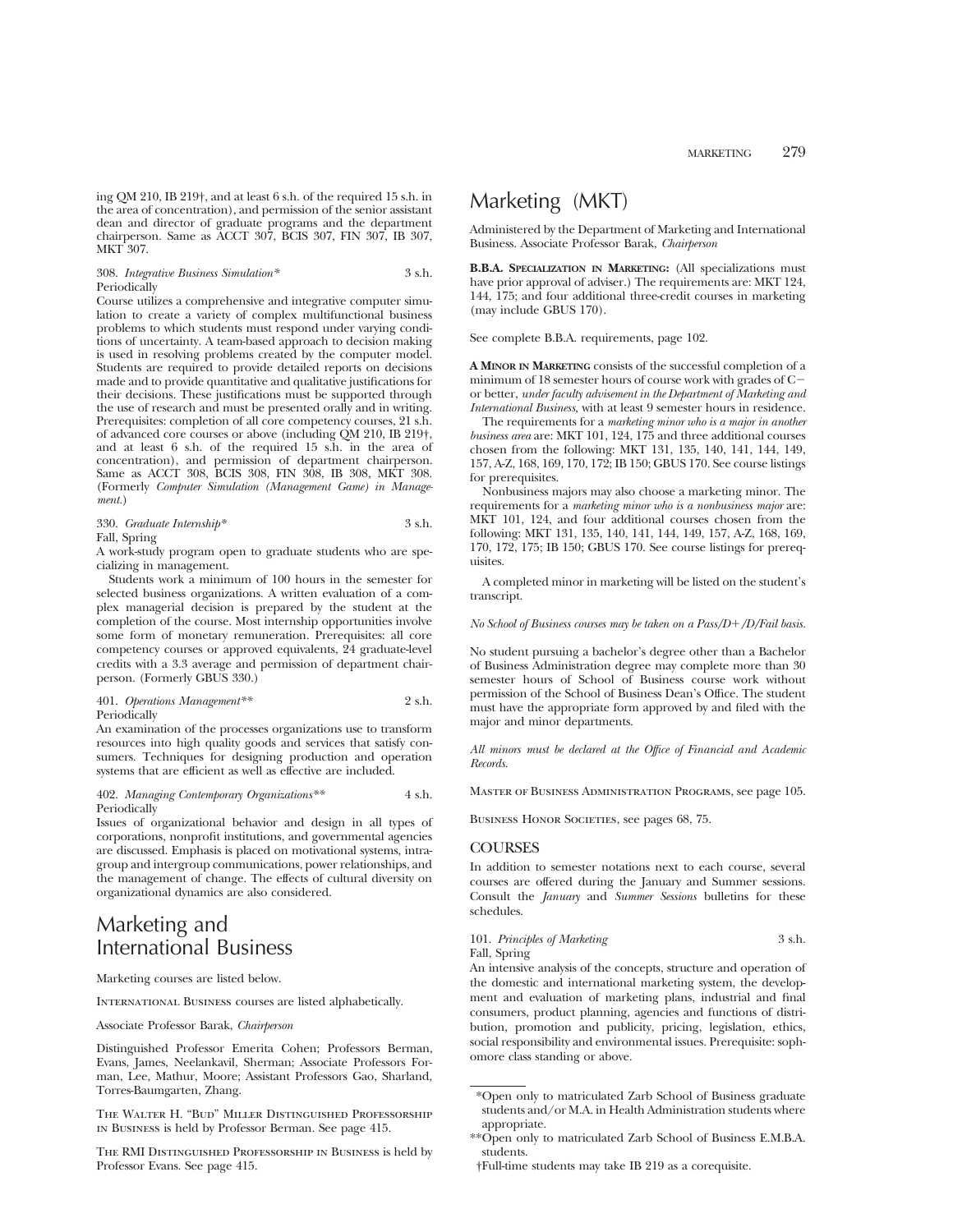124. *Consumer Behavior* 3 s.h. Fall, Spring

An examination and analysis of the theories and concepts that contribute to successful domestic and international marketing approaches. Explores consumer issues concerning the acquisition, consumption, and disposition of goods, services and ideas both domestically and from a cross-cultural perspective. Topics include segmentation, perception, motivation, and decision making. Examines ethical practices on behalf of business and consumers. Prerequisites: MKT 101 and junior class standing or above. (Formerly *Behavioral Science in Marketing*.)

# 131. *Principles of Advertising* 3 s.h. Fall, Spring

Design and evaluation of advertising strategies based upon knowledge of consumer demand, advertising methods, mechanics and institutions with emphasis on media selection, copy selection, budgetary planning, legal and ethical constraints and research to determine advertising effectiveness. Prerequisites: MKT 101 and junior class standing or above.

# 135. *Foundations of Direct Marketing* 3 s.h. Fall, Spring

An examination of the concepts, strategies and applications involved in direct marketing. Topics include the scope of direct marketing, launching direct marketing programs, planning and market segmentation, developing and managing products and services, promotion and multimedia plans, creativity production, pricing, customer service, and responses and performance measures. Analysis includes both industrial and final consumer direct marketing. Prerequisites: MKT 101 and junior class standing or above.

### 140. *Sales Management* 3 s.h. Fall, Spring

Organization, administration and evaluation of the sales function within the firm. Selection, training, motivation, performance evaluation, and compensation of the sales force. Effective selling and the relationship of sales to other marketing functions. Ethical issues and international perspectives within the sales context. Prerequisites: MKT 101 and junior class standing or above.

# 141. *Retail Management* 3 s.h. Fall, Spring

Examination of the framework of retailing, retail institutions, strategic retail planning, trade-area and site-selection analysis, retail organizations, merchandise planning and management, service retailing, store image, promotion, pricing, retail audit and retailing in the future. Prerequisites: MKT 101 and junior class standing or above.

# 144. *Marketing Research* 3 s.h. Fall, Spring

Design and implementation of market research investigations to help solve conceptual and operational marketing problems. Topics include development of research proposals, sources of primary and secondary data, questionnaire construction, sampling considerations, application of statistical analysis including computer-based techniques, and report writing. Prerequisites: MKT 124, QM 122.

# 149. *Public Relations* 3 s.h. Fall, Spring

Objectives and methods of communication between the firm and its publics, i.e., stockholders, employees, consumers, general public. The role of social, political, ethical and ecological considerations in formulating public relations policy. Prerequisites: MKT 101 and junior class standing or above.

# Fall, Spring

151. *Readings* 1-3 s.h. each

Assigned readings on a tutorial basis; oral or written reports may be required. Prerequisites: MKT 101, junior class standing or above, and permission of department chairperson.

# 157, A-Z. *Seminar: Special Topics in Marketing* 3 s.h. Periodically

An advanced in-depth treatment of special topics. Current topics are explored through a variety of methods, such as lectures, projects and case studies. Prerequisites: MKT 101, junior class standing or above, and permission of department chairperson.

As individual subjects are selected, each is assigned a letter (A-Z) which is affixed to the course number. Students may take up to two of these courses to fulfill their major requirements so long as each seminar has a different letter designation.

# 168. *Business-to-Business Marketing* 3 s.h. Periodically

A managerial approach to marketing decision making in an industrial market. Topics include vendor and value analysis, inventory control, sales forecasting, industrial market planning, market auditing, sales-force planning and channel management. Prerequisites: MKT 101 and junior class standing or above. (Formerly *Industrial Marketing*.)

### 169. *Marketing of Services* 3 s.h. Periodically

This course focuses on the difference between goods and services and the impact of these differences on marketing of services. Topics include service quality, customer service/satisfaction, ethical issues in marketing of services, and marketing of services internationally. Prerequisites: MKT 101, junior class standing or above.

# 170. *International Marketing* 3 s.h. Fall, Spring

Conditions affecting the international marketing position of the United States and other selected countries, development of multinational marketing policies, trade with developed and developing countries. Foreign market research, channels of international marketing, international advertising media, mechanics and documentation of foreign trade. Organization and management of international marketing intermediaries. Emphasis on case studies and experiential exercises. Prerequisites: MKT 101; junior class standing or above. Same as IB 170.

### 172. *Export/Import Marketing* 3 s.h. Periodically

Intensive study of all of the aspects of export-import marketing. Topics covered include marketing strategy, company resources to support export-import operations, export marketing research, evaluation of governmental incentives and barriers to trade, establishment of distribution policies, evaluating transportation alternatives, evaluating financing alternatives, maritime and credit insurance programs, export/import documentation and electronic data interchange, product adaptation, pricing tactics and strategy, promotion approaches, after sales service, finding service and product suppliers, organizational considerations of the export-import business, and ethical issues which arise in arranging transactions, complying with government regulations, and shipping goods. Prerequisites: MKT 101, IB 150, and junior class standing or above.

# 174. *Business Internship* 1-3 s.h. Fall, Spring

Actual practical experience in an approved setting open to junior and senior marketing majors. Students work a minimum of 40 hours for 1 credit or a minimum of 80 hours for 2 credits or a minimum of 120 hours for 3 credits in a structured marketing program offered by a for-profit or not-for-profit organization.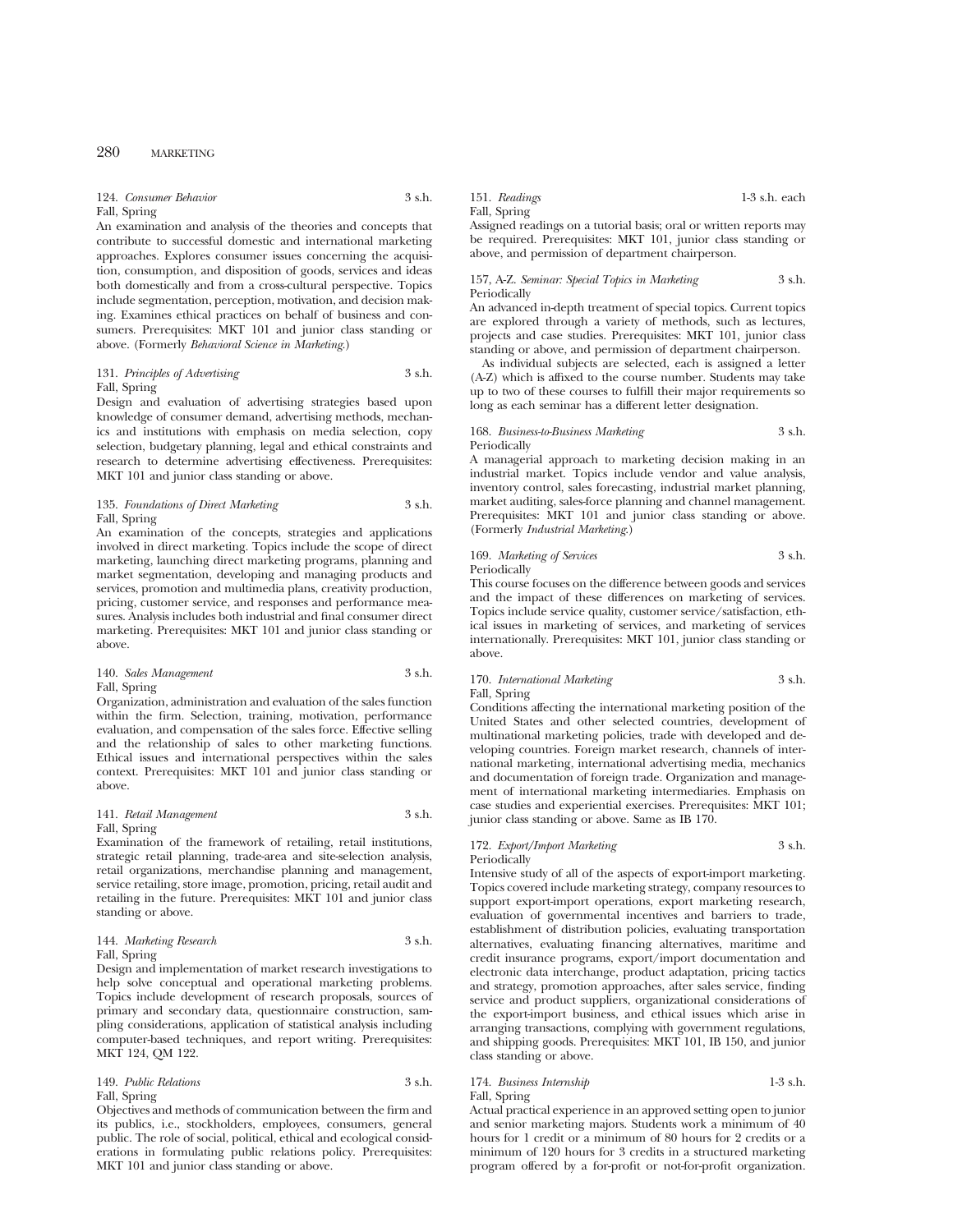**NOTE:** Students may take this course only once. Satisfactory completion of this course counts toward general degree requirements but does not satisfy marketing major requirements. Prerequisites: permission of department chairperson, a minimum grade point average of 2.5 in marketing courses and 2.5 overall, MKT 101, junior class standing or above.

# 175. *Marketing Planning and Product Strategies* 3 s.h. Fall, Spring

Examination of the environment in which the firm operates and the impact of these conditions on marketing strategy decisions. Student's analytical skills and decision-making abilities in marketing are enhanced through a combination of high level reading assignments, class discussions and participation, term projects and/or assignments, and written examinations. Prerequisites: MKT 101, 124, senior class standing, and 6 additional semester hours of marketing electives.

# 185. *Internship in Marketing* 3 s.h. Fall, Spring

A work-study program open to senior marketing majors. Students work a minimum of 120 hours in a structured marketing training program offered by a for-profit or not-for- profit organization. Prerequisites: permission of department chairperson, a minimum grade point average of 3.0 in marketing courses, and 3.0 overall, MKT 124. Corequisite: related course in the area of internship. (Students who do not meet these requirements, see MKT 174.) (Formerly *Internship.*)

# 190. *Honors Essay* 3 s.h. Fall, Spring

Research for and the writing of a substantial essay in the field of marketing. Open only to senior marketing majors who are eligible for and desire to graduate with departmental honors and who secure, before registration, written permission of the department chairperson. Prerequisites: a minimum grade-point average of 3.5 in marketing and 3.4 overall, MKT 124.

### 201. *Marketing Principles and Concepts\** 3 s.h. Fall, Spring

Intensive coverage of the theory and practice of marketing. Topics include marketing strategy determination, the role of market research, consumer behavior, marketing and the law, consumerism, social and ethical responsibility of marketers, environmental considerations in marketing decision making, international marketing, as well as product, promotion, pricing, distribution, and channel policy. (Formerly *Survey of Marketing.*)

# 207. *Marketing Management\** 3 s.h. Fall, Spring

Managerial decisions in the marketing area and approaches to making those decisions. Included are identification of opportunities and threats in a global environment; ethical and environmental considerations in marketing; analytical techniques in developing, implementing and controlling marketing plans; integration and coordination of the planning process with other functions; and market plan auditing. Prerequisite: MKT 201 or approved equivalent. (Formerly *Management of the Marketing Process.*)

# 211. *Advertising Management*\* 3 s.h. Periodically

Appraising the promotional opportunity, selecting the target market, media selection and strategy, developing and evaluating advertising messages, social and ethical considerations. Prerequisite: MKT 207.

212. *Strategic Marketing of Services\** 3 s.h. Periodically

A specialized course dealing with the strategic decision making for marketing of services. The course deals with the special

nature of services and their marketing implications. Topics include strategic analysis of services, service quality and standardization, issues related to customer satisfaction, industrialization of services, use of technology in service delivery, ethical considerations, and service marketing in global markets. Applications of these concepts to specific industries (e.g., health care, hospitality) are also discussed. Prerequisite: MKT 207.

# 220. *International Marketing*\* 3 s.h.

Once a year

Organizing and managing international marketing operations. Stresses concepts, terminology, institutions and trends. Comparative analysis of consumer and institutional behavior in selected industrial and nonindustrial countries. Emphasizes data sources and cross-cultural research methodology. Examines organizational models, North-South dialogue, protectionism, commodity trading, marketing consortia, East-West trade, regional integration, development of under-sea resources and socioeconomic impact of multinational marketing. Prerequisite: MKT 207.

# 221. *Distribution Management*\* 3 s.h. Periodically

Analysis and management of distribution systems for products and services. Evaluation of objectives and functions of manufacturers, wholesalers, retailers and consumers. Stresses systems analysis, historical evolution of U.S. distribution system, channel power, control and conflict, physical distribution, distribution costs and international comparisons of marketing systems. Socioeconomic costs and benefits of public and private distribution systems emphasized. Prerequisite: MKT 207.

# 230. *Pricing Theory and Practice*\* 3 s.h. Periodically

A managerial approach to pricing decisions. Topics include a legal and ethical environment of pricing decisions; demand curve estimation; psychological pricing; demand, cost and competitive approaches to pricing; decision model in pricing models and decisions by channel members. Prerequisite: MKT 207.

#### 240. *Advanced Sales Management*\* 3 s.h. Periodically

An analytical and quantitative course in managing sales. Topics include complex organizational structures, recruitment and motivation techniques, sales forecasting methods, budgeting, quotas, territory allocation and management, marketing models, compensation packages, expense accounts, sales and cost analysis, and the legal environment. Prerequisites: MKT 207, QM 210.

# 245. *Research for Marketing Decisions*\* 3 s.h.

Periodically

Principles, procedures and techniques of defining and solving marketing problems; research designs and analytical methods; statistical techniques in market research. Prerequisites: MKT 207, QM 210.

# 247. *Consumer Behavior*\* 3 s.h.

Periodically

A survey of the role of psychology, sociology and economic-based theories in the explanation of consumer decision making. Topics include perception; learning; presearch, search and use processes; postpurchase behavior; and brand loyalty. Emphasis on marketing strategy implications. Prerequisite: MKT 207.

### 249. *Product Innovation and Planning*\* 3 s.h. Once a year

Product policy and strategy as the keystone of corporate planning. The product planning and development sequence: search

<sup>\*</sup>Open only to matriculated Zarb School of Business graduate students and/or M.A. in Health Administration students where appropriate.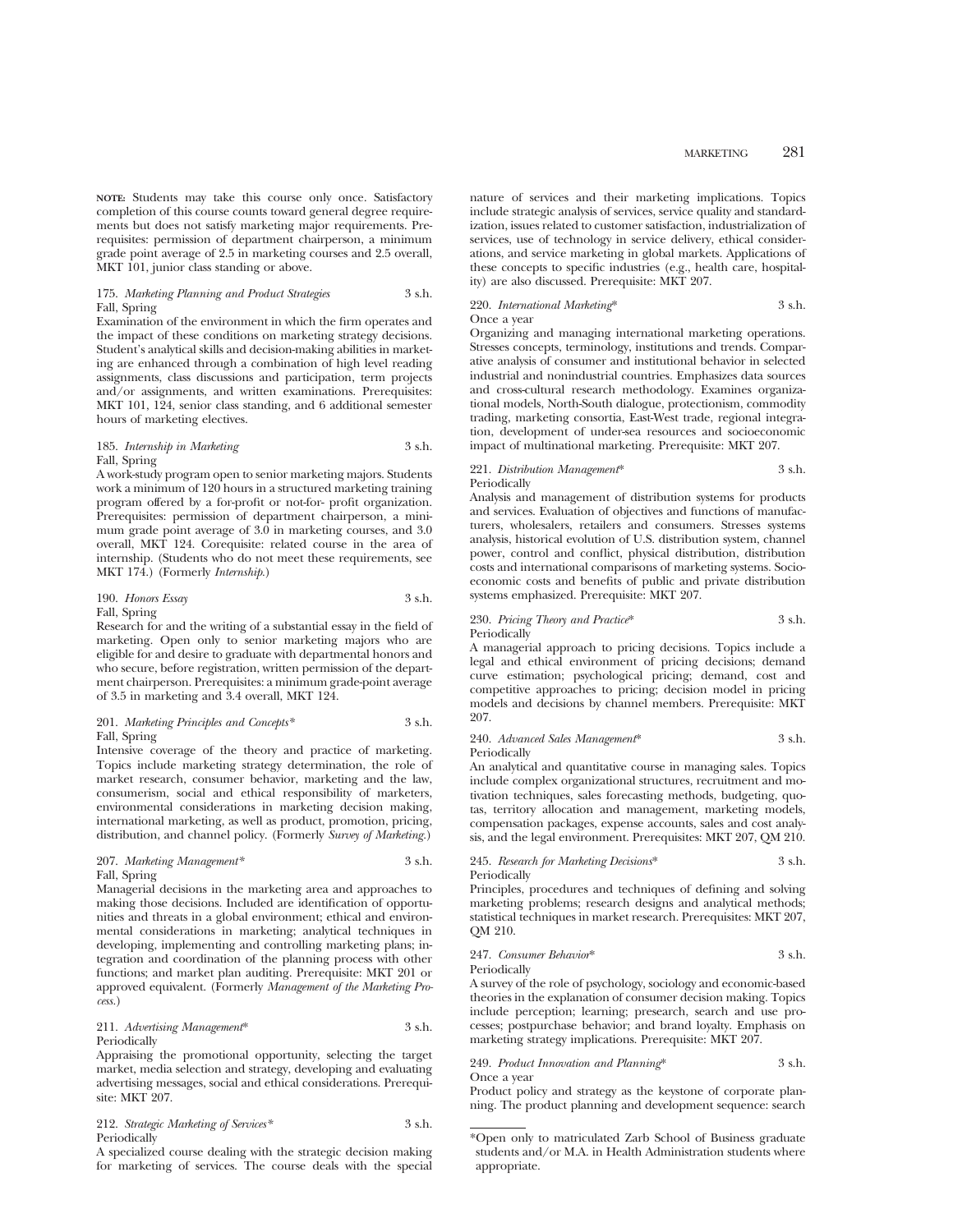for opportunity, screening, economic evaluation, development of product, development of marketing plan testing, commercialization. Organization of the product planning function. Prerequisite: MKT 207.

# 250. *Healthcare Marketing* 3 s.h. Periodically

An introductory marketing course for healthcare professionals, such as administrators dealing with the elderly who need to understand their markets. This course examines the healthcare environment directed towards the needs of the aging. Emphasis is on how to develop effective programs to meet the needs of this market. Specific areas examined include the changing health and medical marketing environment, the elderly as a viable market, new product development, pricing, promotional planning, channels of distribution, decision making of healthcare services and future trends for this market. Open only to students matriculated in the Gerontology Program. Not for M.B.A. degree credit.

### 257, A-Z. *Seminar: Special Topics in Marketing\** 3 s.h. Periodically

An advanced in-depth treatment of special topics. Current topics are explored through a variety of methods, such as lectures, projects and case studies. Prerequisites: MKT 207 and permission of department chairperson.

As individual subjects are selected, each is assigned a letter (A-Z) which is affixed to the course number. Students may take up to two of these courses to fulfill their major requirements so long as each seminar has a different letter designation.

#### 270. *Marketing Problems Seminar*\* 3 s.h. Periodically

A systematic examination of marketing planning and analysis. Includes decision-making problems and projects, analysis of contemporary marketing policies and issues, and the integration of institutional and quantitative information. Prerequisite: MKT 207.

# 275. *Strategic Planning in Marketing\** 3 s.h. Periodically

A thorough examination of strategic planning in marketing—the process by which sustainable customer-driven competitive advantages are achieved over time by building relationships, offerings, timing, and resources. Particular emphasis placed on planning, integrating, implementing, and analyzing marketing strategies; the context of strategic marketing management within a firm; alternative strategic approaches to marketing; such marketing models as Profit Impact of Marketing Strategy (PIMS); the value chain; benchmarking; customer satisfaction; strategic marketing audits; the global context of strategic marketing; ethical dimensions of marketing strategies; and other key concepts. Individual and group assignments, including a computer simulation. Prerequisite: MKT 207.

### 280. *Advanced Marketing Research\** 3 s.h. Periodically

Course covers advanced techniques of marketing research. Topics include analysis of qualitative data, complex experimental design, advanced sampling, interpretation of multivariate data for marketing decision making, marketing information systems. Prerequisites: MKT 245, QM 250.

### 304. *Advanced Research Seminar in Marketing\** 3 s.h. Fall, Spring

(NOTE: MKT 306-308 may be offered in place of 304.) Students write an integrative paper on an assigned topic based on secondary research and then formulate a written primary data research design to investigate a specific key issue. They must formulate research questions and hypotheses, construct survey instruments and experimental designs, draft sample plans, outline data handling procedures, and prepare a comprehensive research proposal, furnishing justifications for its theoretical as well as practical significance. An oral presentation of each project is required at the conclusion of the semester. Prerequisites: completion of all core competency courses, 21 s.h. of advanced core courses or above (including QM 210, IB 219†, and at least 6 s.h. of the required 15 s.h. in the area of concentration), and permission of department chairperson.

#### 305. *M.B.A. Honors Research Thesis in Marketing\** 3-6 s.h. Periodically

Student selects and designs an integrative research project with the approval and guidance of a faculty member in the area of specialization. Student is required to justify the project's significance within a decision-making framework and define the management applications of the research findings. An oral report of the research findings is presented to a faculty committee. With joint permission of the department chairperson and thesis adviser, a student may expand the M.B.A. Honors Research Thesis from 3 to 6 s.h.; the additional 3 s.h. may be counted toward elective requirements in the areas of concentration. Prerequisites: minimum cumulative grade point average of 3.5, completion of all core competency courses, 21 s.h. of advanced core courses or above (including QM 210, IB 219†, and at least 6 s.h. of the required 15 s.h. in the area of concentration), and permission of department chairperson.

#### 306. *Case Focused Research Seminar in Business\** 3 s.h. Periodically

Emphasis on multiple functional areas that are taught in the Zarb School of Business. A case study approach is utilized in this course, and students are challenged to understand how decisions and policies from different functional areas are integrated within an organization. Students present detailed recommendations toward resolution of complex business problems within an industry or company which must be supported by appropriate documentation of research and analysis. Written and oral reports are required. Prerequisites: completion of all core competency courses, 21 s.h. of advanced core courses or above (including QM 210, IB 219†, and at least 6 s.h. of the required 15 s.h. in the area of concentration), and permission of department chairperson. Same as ACCT 306, BCIS 306, FIN 306, IB 306, MGT 306.

# 307. *Consulting Research Project\** 3 s.h. Periodically

Under the supervision of an instructor and working singularly or in a small group, students are assigned to a client organization for one semester. The students and the client organization to which they are assigned will identify the client's specific problems and objectives. Students design and complete one or more integrative consulting projects involving various business principles and conduct research. A written consulting report and an oral presentation are made to a faculty committee and the senior management of the organization. Prerequisites: minimum cumulative grade point average of 3.5, completion of all core competency courses, 21 s.h. of advanced core courses or above (including QM 210, IB 219†, and at least 6 s.h. of the required 15 s.h. in the area of concentration), and permission of the senior assistant dean and director of graduate programs and the department chairperson. Same as ACCT 307, BCIS 307, FIN 307, IB 307, MGT 307.

### 308. *Integrative Business Simulation\** 3 s.h. Periodically

Course utilizes a comprehensive and integrative computer simulation to create a variety of complex multifunctional business problems to which students must respond under varying condi-

<sup>\*</sup>Open only to matriculated Zarb School of Business graduate students and/or M.A. in Health Administration students where appropriate.

<sup>†</sup>Full-time students may take IB 219 as a corequisite.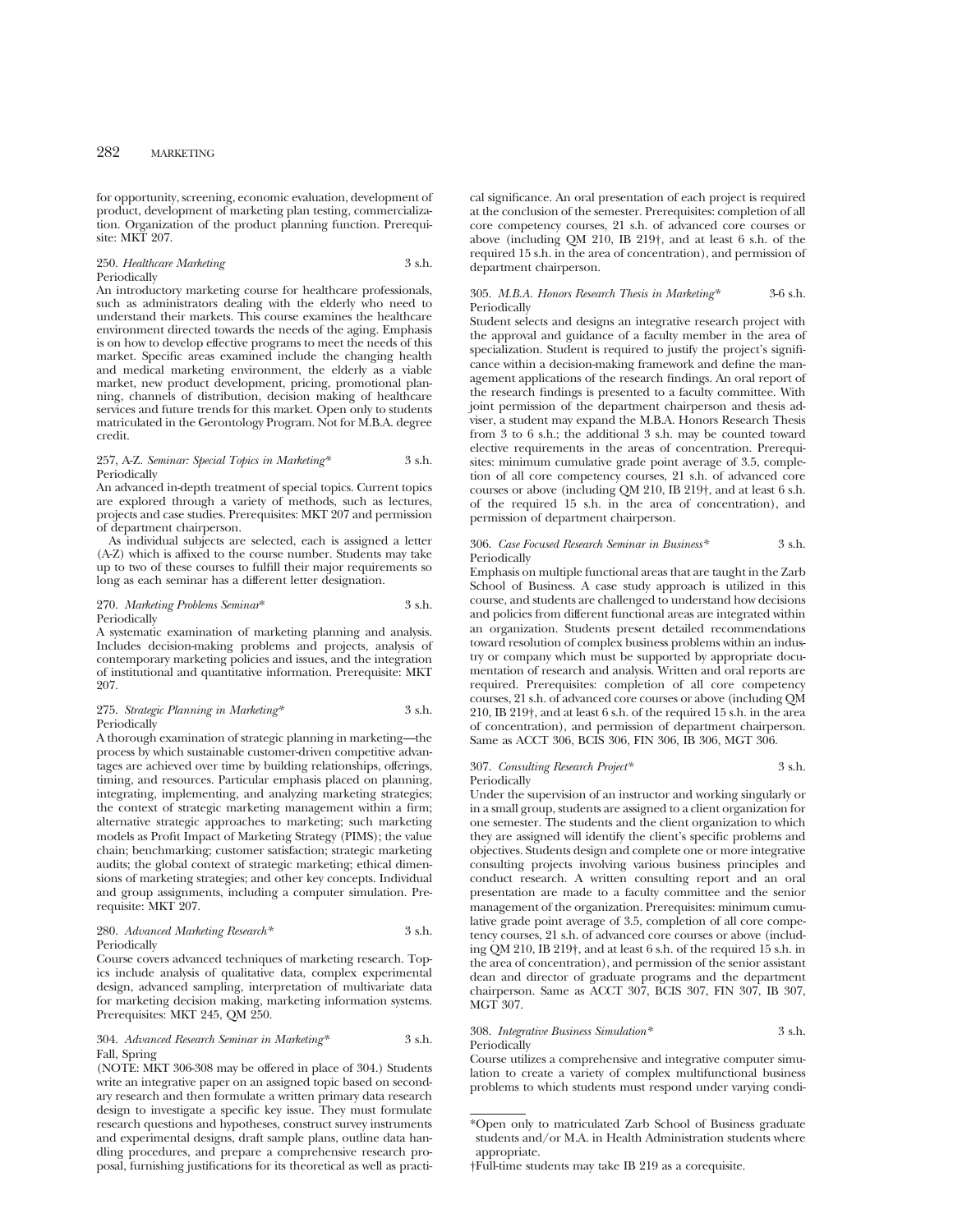tions of uncertainty. A team-based approach to decision making is used in resolving problems created by the computer model. Students are required to provide detailed reports on decisions made and to provide quantitative and qualitative justifications for their decisions. These justifications must be supported through the use of research and must be presented orally and in writing. Prerequisites: completion of all core competency courses, 21 s.h. of advanced core courses or above (including QM 210, IB 219†, and at least 6 s.h. of the required 15 s.h. in the area of concentration), and permission of department chairperson. Same as ACCT 308, BCIS 308, FIN 308, IB 308, MGT 308. (Formerly *Computer Simulation (Management Game) in Marketing.*)

# 330. *Graduate Internship\** 3 s.h.

Fall, Spring

A work-study program open to graduate students who are specializing in marketing.

Students work a minimum of 100 hours in the semester for selected business organizations in their area of specialization. A written evaluation of a complex marketing decision is prepared by the student at the completion of the course. Most internship opportunities involve some form of monetary remuneration. Prerequisites: all core competency courses or approved equivalents, 24 graduate-level credits with a 3.3 average and permission of department chairperson. (Formerly GBUS 330.)

# 401. *Marketing Analysis and Management\*\** 4 s.h. **Periodically**

Major focus on the role and functions of marketing in modern society, strategic planning and marketing and the types of marketing decisions made by executives. Topical coverage includes the broad scope of marketing; the development of strategic marketing plans; marketing information systems; marketing in a global context; ethical, societal, and environmental considerations; consumer behavior and market segmentation; tactical decisions relating to products, pricing, distribution, and promotion; the integration and coordination of marketing planning with other functional areas; and marketing audits.

# Marriage and Family Therapy (MFT)

Administered by the Department of Health Professions and Family Studies. Professor Weinstein, *Chairperson*

Professor Atwood, *Program Coordinator and Adviser*

# MASTER OF ARTS: MARRIAGE AND FAMILY THERAPY AND PROFESSIONAL DIPLOMA IN MARRIAGE AND FAMILY THERAPY CERTIFICATE IN FAMILY THERAPY ADVANCED CERTIFICATE IN SEX COUNSELING

The M.A. program in Marriage and Family Therapy provides the skills necessary to function as a marriage and family therapist. Marriage and family therapy is one of the fastest growing mental health fields and focuses on the emotional life of the family unit rather than the individual client. The program at Hofstra combines classroom instruction with intensive field experience and includes individual supervision in a field setting. The program, which was approved by the New York State Education Department in 1982, has been designed in accordance with the guidelines of the American Association for Marriage and Family Therapy.

The Professional Diploma in Marriage and Family Therapy provides the student with a diploma beyond the master's level. This program is available to experienced practitioners who, at the time of application, are currently employed in therapy activities.

The Professional Diploma is awarded after a candidate has completed individualized program of study. Candidates for this diploma may transfer a maximum of 30 semester hours of courses on the graduate level taken at Hofstra or elsewhere if they satisfy the program requirements. All candidates are interviewed by a faculty member to assess depth of knowledge and practice skills.

# Master of Arts: Marriage and Family **THERAPY**

# Admission Requirements

- 1. Bachelor's degree from an accredited institution.
- 2. Graduate record examination scores of 450 on the verbal and 900 on the combined verbal and numerical tests.
- 3. Letters of recommendation.
- 4. Personal interview with a faculty member.

# Degree Completion

The program may be completed on a part or full-time basis with courses offered during the fall, spring and summer sessions. The program requires 61 credits of graduate study in addition to the prerequisites listed below. The degree is awarded after successful completion of course work and a comprehensive examination.

#### Prerequisite Requirements

**NOTE:** students may satisfy any or all of the prerequisites listed below by having completed courses in these areas as part of their undergraduate program at an accredited institution or by completing them at Hofstra. Prerequisite courses do not carry graduate degree credit toward this program and may be satisfied with 100-level courses.

**Prerequisites** 

- 1) one course from *each* of the following areas, 9 s.h.: child psychology adolescent psychology personality theory 2) additional courses, as needed, selected under advisement,
- from the following areas, 9 s.h.: sociology anthropology

psychology

PROGRAM OF STUDY

- *Sem. Hrs.* A. Personality, Behavior and Counseling 18 COUN 223. *Theories & Principles of Counseling,* 6 s.h. 279. *Human Sexuality & Counseling,* 3 s.h.
	- MFT 204. *Family Life Cycle Development*, 3 s.h.
	- PSY 206. *Theories of Personality,* 3 s.h.
		- 216. *Behavior & Personality-Normal & Abnormal,* 3 s.h.
- B. Family Development and Counseling 22
	- MFT 205. *Historical & Sociocultural Aspects of Family Development & Theory,* 3 s.h.
		- 238. *Couple Therapy,* 4 s.h.
		- 239. *Families In Transition,* 3 s.h.
		- 266. *Family Therapy,* 4 s.h.
		- 267, 268. *Seminar: Diagnosis, Assessment*
		- *& Intervention in Marriage & Family Therapy,* 4 s.h. each

<sup>\*</sup>Open only to matriculated Zarb School of Business graduate students and/or M.A. in Health Administration students where appropriate.

<sup>\*\*</sup>Open only to matriculated Zarb School of Business E.M.B.A. students.

<sup>†</sup>Full-time students may take IB 219 as a corequisite.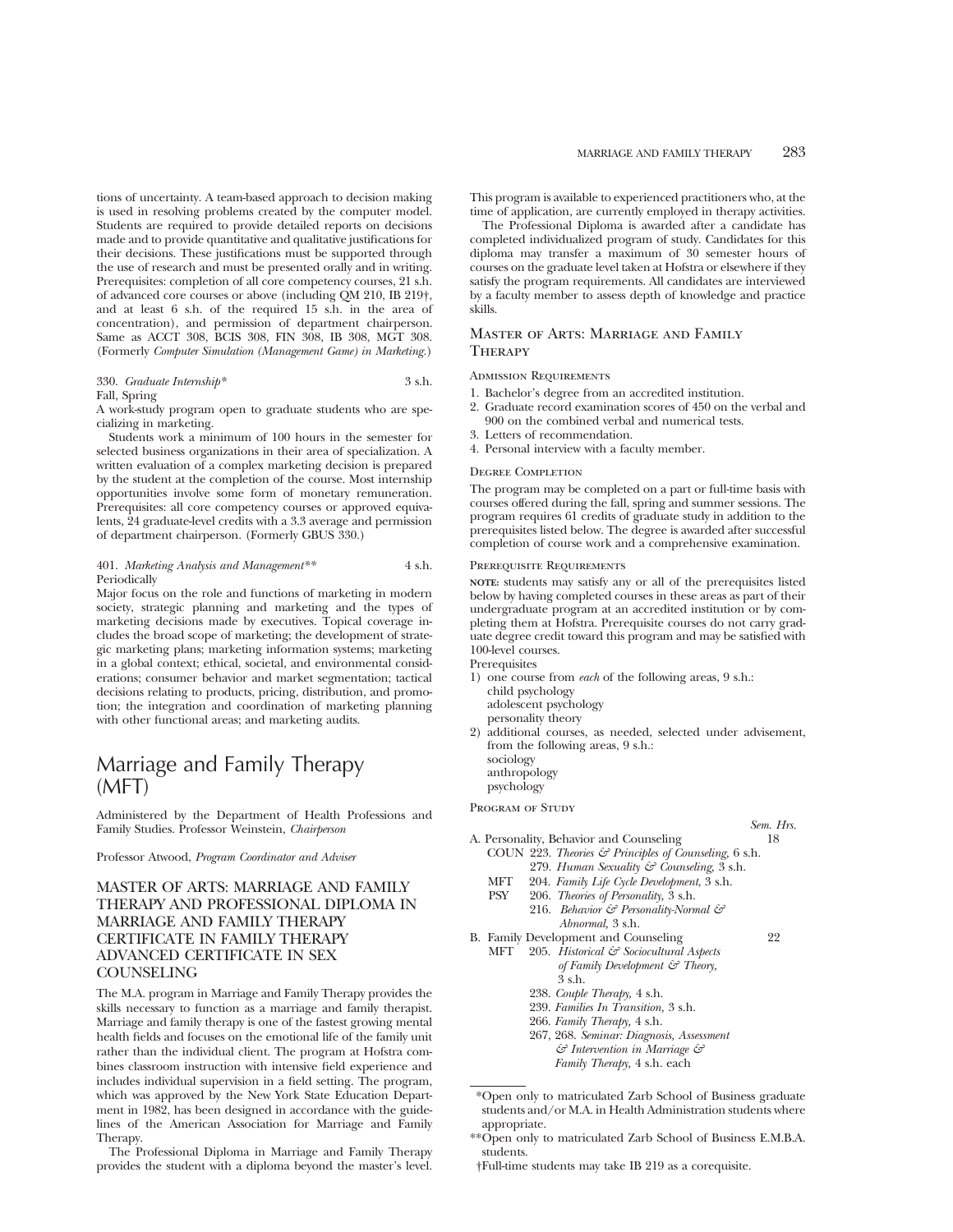| C. Supervised Clinical Practice                      | 19 |
|------------------------------------------------------|----|
| 269, 270. Practicum in Marriage &<br>MFT             |    |
| Family Therapy, 3 s.h. each                          |    |
| 298, 299. Individual Supervision in                  |    |
| Marriage & Family Therapy,                           |    |
| 3 s.h. each                                          |    |
| D. Research Methodology                              | 3  |
| 258. Understanding Research Method-<br>RES           |    |
| $\omega$ logy, 3 s.h.                                |    |
| E. Electives, two 3-credit courses or 4 mini-courses |    |
| $(1.5 \text{ s.h.}$ each) chosen under advisement.   | 6  |
|                                                      |    |

# Professional Diploma in Marriage and Family **THERAPY**

#### Admission Requirements

- 1. Master's degree in counseling or a related field.
- 2. Three current letters of recommendation from someone who has knowledge of your counseling skills.
- 3. A detailed resume of professional, clinical and related experiences.
- 4. A statement of professional goals and objectives (all to be typed).

# PROGRAM COMPLETION

The program may be completed on a part or full-time basis with courses offered during the fall, January, spring and summer sessions. The degree is awarded after successful completion of course work.

The following program is a guide for those individuals who already hold a master's degree in counseling or a related area from Hofstra or another accredited institution and where 30 credits have already been accepted. For those individuals who need to make up additional course work, the remaining credits are to be taken in the area of counseling, psychology, sociology or a related social science area, under advisement.

| PROGRAM OF STUDY                                    | Sem. Hrs. |
|-----------------------------------------------------|-----------|
| A. Required Courses                                 | 18        |
| MFT 205. Historical & Sociocultural Aspects         |           |
| of Family Development $\mathcal{C}$ Theory,         |           |
| $3$ s h                                             |           |
| 238. Couple Therapy, 4 s.h.                         |           |
| 239. Families in Transition, 3 s.h.                 |           |
| 266. Family Therapy, 4 s.h.                         |           |
| 268. Seminar: Diagnosis, Assessment &               |           |
| Intervention in Marriage & Family                   |           |
| Therapy, 4 s.h.                                     |           |
| <b>B.</b> Supervised Clinical Practice              | 6         |
| MFT 269 or 270. Practicum in Marriage $\mathcal{C}$ |           |
| <i>Family Therapy</i> , 3 s.h. each                 |           |
| 298. Individual Supervision in                      |           |
| Marriage $\mathcal G$ Family Therapy,               |           |
| 3 s.h.                                              |           |
| C. Electives, two 3-credit or four (1.5 s.h.) mini- |           |
| courses                                             | 6         |

See complete graduate information, page 71.

# POST-MASTER'S DEGREE STUDY

Satisfactory completion of the program will be recognized with the awarding of a certificate by Hofstra University.\*

Application for admission is made to the Graduate Admissions Office. An interview by a member of the department is required. Family Therapy

| Required |                                                    |    |
|----------|----------------------------------------------------|----|
|          | MFT 266. Family Therapy                            |    |
|          | 267, 268. Seminar: Diagnosis, Assessment           |    |
|          | $\mathcal G$ Intervention in Marriage $\mathcal G$ |    |
|          | Family Therapy                                     | 8  |
|          | 269. Practicum in Marriage & Family                |    |
|          | Therapy                                            | 3  |
|          |                                                    | 15 |
|          |                                                    |    |

*Sem. Hrs.*

# Advanced Certificate in

#### Sex Counseling

The certificate program in sex counseling is intended for counselors, psychologists, social workers and other mental health professionals who wish to broaden their knowledge base into the area of sex counseling. Students are required to complete 19 credits of classroom instruction which include 3 credits of supervised internship. The 19 semester-hour program is described below.

Admission Requirements:

- 1. Master's degree in counseling or allied field.
- 2. Three letters of recommendation.
- 3. Personal interview with a faculty member.
- 4. A detailed resume of professional, clinical and related experiences.
- 5. A statement of professional goals and objectives (all to be typed).

#### Program Completion

This program may be completed on a part or full-time basis with courses offered during the fall, January, spring and summer sessions. The program requires 19 credits of graduate study. The certificate is awarded after successful completion of course work.

### PREREQUISITE REQUIREMENTS

In addition to an evaluation of the student's general background in psychology, each student must have completed the following prerequisites or their equivalent.

**NOTE:** although undergraduate courses may be used to fulfill a prerequisite requirement, no graduate credit will be given for these courses toward this program.

|                     | 1) COUN 223. Theories & Principles of Counseling, 6 s.h.,  |                 |
|---------------------|------------------------------------------------------------|-----------------|
|                     | or equivalent                                              |                 |
|                     | 2) two of the following courses, or their equivalent:      |                 |
| IS-                 | 241. Values in Sexuality (New College course), 3 s.h.      |                 |
| PSY                 | 85. Psychological Aspects of Human Sexual Behavior,        |                 |
|                     | $3$ s.h.                                                   |                 |
|                     | 88. Theories & Practice of Interviewing, 3 s.h.            |                 |
| SOC                 | 160. Sociology of Sex Roles, 3 s.h.                        |                 |
|                     | 171. Intimate Human Behavior, 3 s.h.                       |                 |
| PROGRAM OF STUDY    |                                                            |                 |
|                     |                                                            | Sem. Hrs.<br>16 |
| A. Required courses |                                                            |                 |
|                     | COUN 279. Human Sexuality $\mathcal{C}$ Counseling, 3 s.h. |                 |
|                     | 294. Internship: Counseling, 3 s.h.                        |                 |
|                     | MHAE 290. Sexual Health, 3 s.h.                            |                 |
|                     | MFT 238. Couple Therapy, 4 s.h.                            |                 |
| PSY                 | 285. Sexual Behavior $\mathcal{C}$ The Treatment           |                 |
|                     | of Sexual Disorders, 3 s.h.                                |                 |

B. Elective, one course chosen under advisement 3

19

# **COURSES**

30

In addition to semester notations next to each course, a selection of courses is offered during January and Summer sessions.

<sup>\*</sup>Since this is not a degree program, it may not be used toward permanent certification by persons who hold provisional teaching certificates.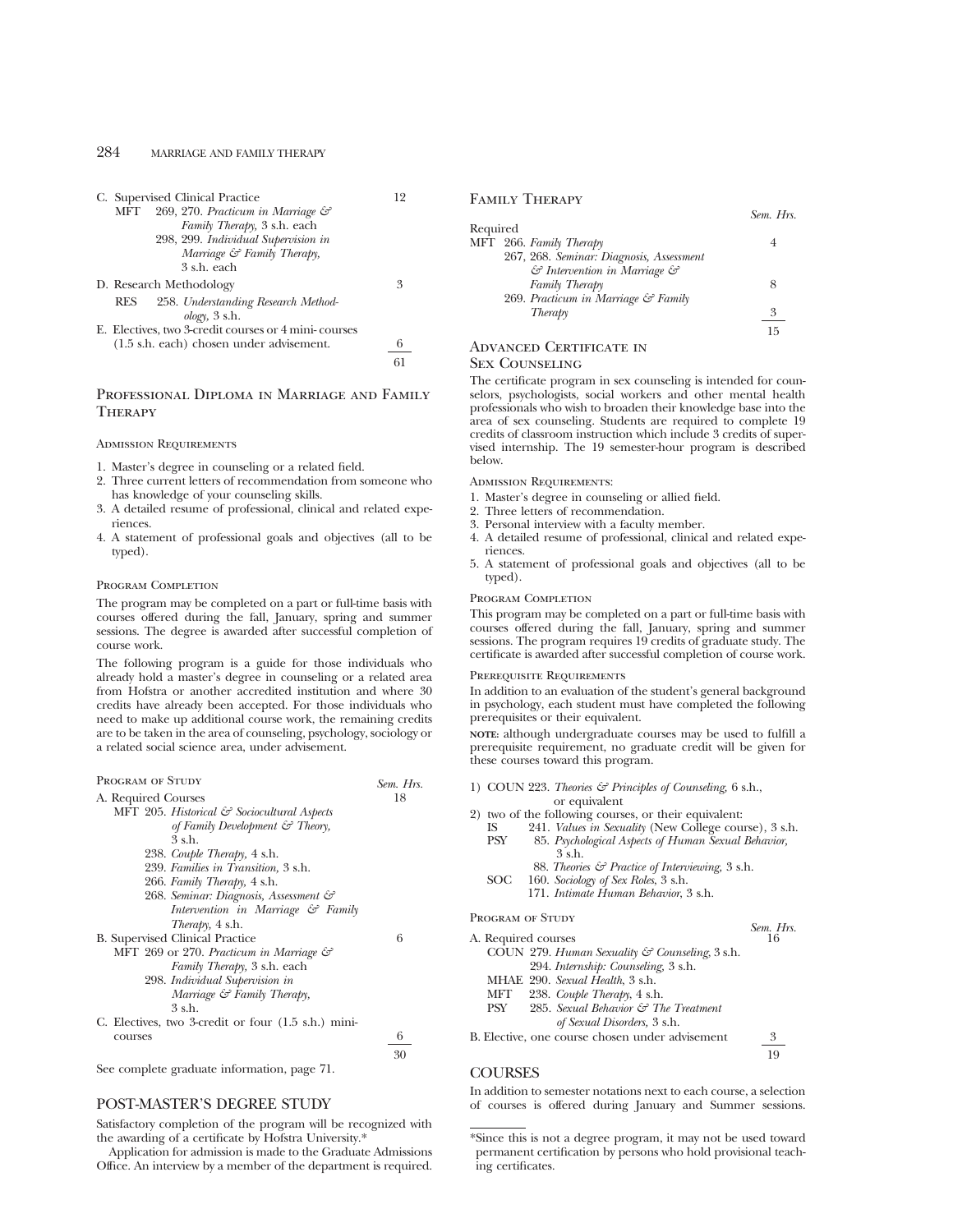Consult the *January* and *Summer Sessions* bulletins for these schedules.

204. *Family Life Cycle Development* 3 s.h. Periodically

Eight stages of family-life cycle are examined at three different levels of analysis: individual, systemic and relational ethical. Major psychological tasks of each stage are presented with an examination of the potential problems. Family dysfunctions at each stage are considered from a systemic point of view as compared to other, more individually-oriented theories such as behaviorism, psychodynamic and developmental theories. (Formerly MFC; CPRE.)

205. *Historical and Sociocultural Aspects of Family Development and Theory* 3 s.h.

Fall

Study of the institution of family and marriage from the 18th century to the present with emphasis on the effect of differing social and economic conditions on the written and implied marital contract, and their relation to current theories of marriage and family therapy. (Formerly MFC; CPRE.)

# 232. *Family Therapy With Children of Divorce* 11⁄2 s.h. Once a year

Teaches therapists how to counsel parents about various problems their children may have during separation and divorce. Focus on how to counsel children who are going through the divorcing process. Discussion of the various denial processes a child may use, feelings of abandonment a child may experience when his/her parents are separating or divorcing and the therapeutic techniques associated with each. (Formerly MFC, *Family Counseling With Children of Divorce*; CPRE.)

## 233. *Therapy With Families in Crisis: a Clinical Approach* 3 s.h. Once a year

Explores various symptoms of families in crisis who are seen in a clinical setting. Major theoretical approaches are examined, along with intervention strategies for helping these families. Some family crises explored are suicide, child or spouse abuse, rape, natural and accidental disaster, illness, relationship dissolution and death. (Formerly MFC, *Counseling Families in Crisis: a Clinical Approach*; CPRE.)

# 233A. *Therapy With Families in Crisis: a Clinical Approach* 11⁄2 s.h.

Once a year

Provides non-Marriage and Family Therapy majors with information on crisis counseling in various situations such as suicide, child or spouse abuse, rape, natural or unnatural disasters, illness, relationship dissolution, domestic violence, and death. The course educates the student about recognizing the symptomology of each situation; provides information on initial steps to be taken and gives them guidelines for appropriate referral sources. Credit given for this course or MFT 233, not both. (Formerly MFC, *Counseling Families in Crisis: A Clinical Approach*.)

# 234. *Brief Family Therapy* 3 s.h. Once a year

Focus is on the potency and efficacy of brief family therapy as a therapeutic model which promotes change in families who have become stabilized around the maintenance of a symptom or a problem in one or more of its members. (Formerly MFC, *Brief Family Counseling*; CPRE.)

236. *Family Therapy and Ethnicity* 3 s.h. Spring

Ethnicity relates family process to the broader context in which it evolves. Coming to terms with ethnicity for therapists is necessary in order to gain a perspective on the relativity of our belief systems. Cultural groups vary in the emphasis they place on different transitions. Different groups vary as to what behaviors they see as problematic as well as solutions to problems. Describes the difference between various groups with regard to problems typically presented in therapy. Specific interventions are discussed with the primary goal being to help therapists understand people's behavior in an ethnic context. (Formerly MFC, *Family Counseling and Ethnicity*; CPRE.)

# 238. *Couple Therapy* 4 s.h. Fall

Comprehensive and thorough couple therapy workshop. Through the use of role playing, videotape, lectures and demonstrations, students are exposed to relevant theories of couple therapy. Focus is on interviewing, assessment of interactional dynamics and intervention. Topics covered are: creation of positive expectancies and exchanges, cognitive restructuring, contingency contracting and marriage enrichment. Treatment strategies are examined for a variety of problem areas such as sexual dysfunctions, child-rearing problems, partner abuse (emotional and physical), jealousy and conflicts regarding affiliation and independence. Prerequisite: COUN 223 or permission of the program coordinator. (Formerly MFC, *Couple Counseling*; CPRE.)

# 239. *Families in Transition* 3 s.h. Spring, Summer

Separating, divorcing and families suffering a loss through death of a member are the focus of this course. Relevant theories of separation and divorce are considered, along with incidences and sociocultural information. Emotional responses, identity change, responses of children and family structural changes are discussed, with the appropriate treatment approaches. Also considered are familial grief responses and short-term crisis intervention with families. (Formerly MFC; CPRE.)

# 240. *Family Therapy and Chemical Dependency* 3 s.h. Once a year

This course provides an overview of chemical dependency and its systemic effect upon family roles and functions. It provides a bio-psycho-social model of understanding of addiction in adolescence and adulthood and its concomitant family codependency issues. Students learn about planned intervention, relapse prevention, 12-step recovery, and alternative clinical management strategies of short/long-term systemic family treatment goals.

251, 252. *Readings* 2-3 s.h. each

Fall, Spring, Summer Directed readings on topics of interest to the student. Prerequisite: permission of instructor.

# 260. *Sexual Issues in Marriage and Family Therapy* 3 s.h. Spring

This course is separated into three sections in the field of sexuality issues on marital and family therapy. 1) Describes the history of sex research and sex therapy, developing a historical context for the contemporary field of sex therapy, along with a consideration of the methodological problems inherent in this type of research. 2) It defines the common sexual issues and sexual dysfunctions seen by marriage and family therapists. In so doing, it presents a thorough, detailed investigation of the basic traditional therapeutic models for the treatment of such problems. 3) And most importantly, the course explores the systemic basis of sexual issues placing them in a relational, interpersonal context, and describes systemic assessment, diagnosis, and treatment. In so doing, the possibility of combining of the fields of sexual and marital therapy is examined. Prerequisites: MFC 266 and either an undergraduate course in Human Sexuality or COUN 279 and permission of the adviser.

266. *Family Therapy* 4 s.h. Fall, Summer

Course includes an intense examination of theories, rationale, assumptions, goals and interventive strategies used in family treatment. Students are introduced to concepts and techniques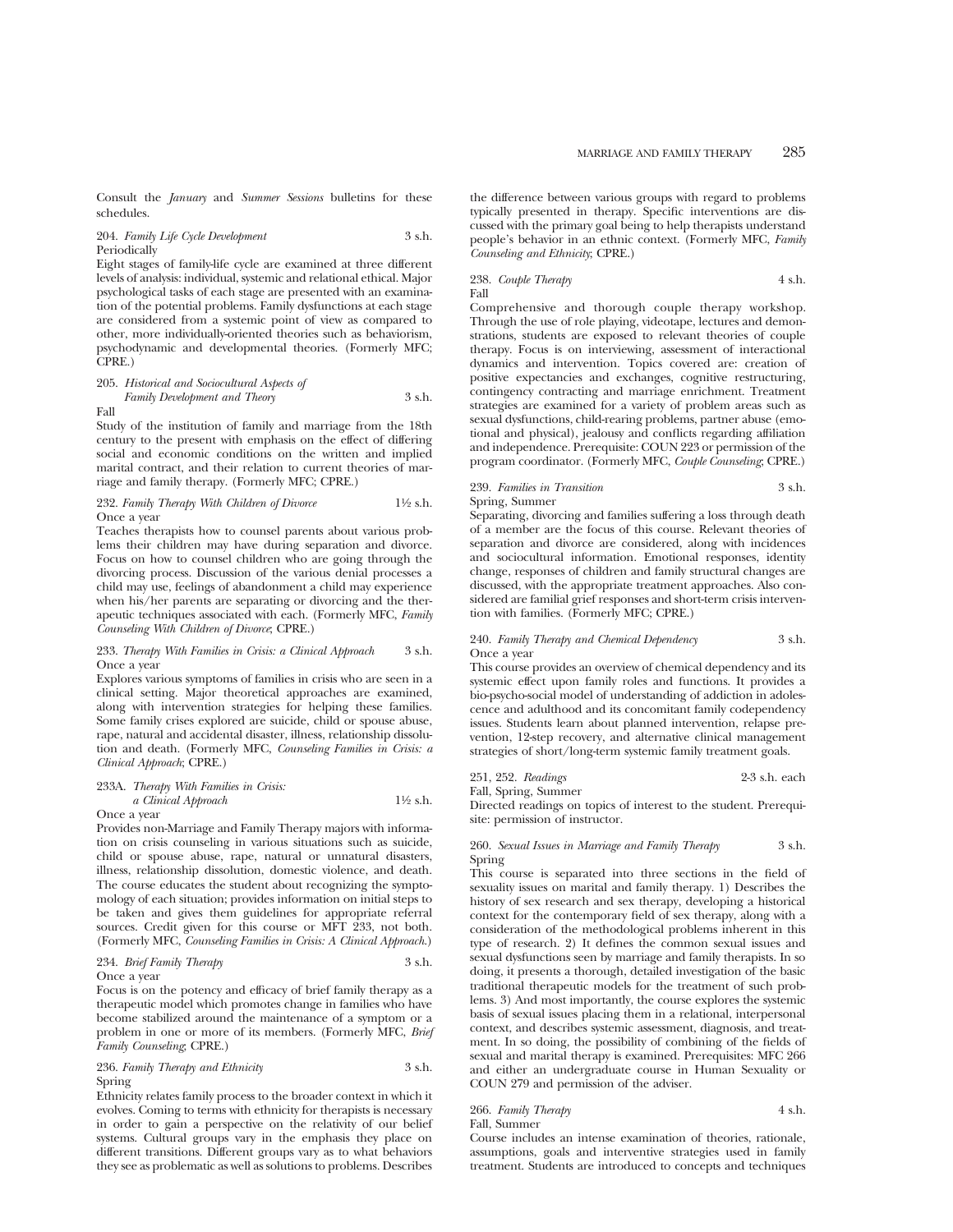of the family approach to therapy through family roleplaying, videotapes, readings and demonstrations. Prerequisite: COUN 223 or permission. (Formerly MFC, *Family Counseling*; CPRE.)

267, 268. *Seminar: Diagnosis, Assessment and Intervention in Marriage and Family Therapy* 4 s.h. each Fall, Spring

Intense and thorough examination of diagnosis, assessment and treatment strategies from each of the major schools of family therapy. Demonstrations of various assessment techniques such as the genogram, eco-map and sculpting. Various types of dysfunctional family systems are presented and analyzed. Treatment strategies explored. Therapeutic-alliance patterns, destructive interactions and distracting subgroups are examined. Prerequisites: MFT 238, 266 or permission. (Formerly MFC, *Seminar: Diagnosis, Assessment and Intervention in Marriage and Family Counseling*; CPRE.)

# 269, 270. *Practicum in Marriage and*

*Family Therapy* 3 s.h. each

Practice in marriage and family therapy. Classroom presentation of case material. Through student involvement in role playing, videotapes and demonstrations of frequently observed marriage and family problems, clinical techniques, strategies and interventions used to deal with specific problems are presented and explored. Prerequisites: MFT 267, 268 or permission. (Formerly MFC, *Practicum in Marriage and Family Counseling*; CPRE.)

280 through 289, A-Z. *Workshops* 1-4 s.h. each Periodically

Designed to meet the needs of specific groups of students or educators.

As individual subjects are selected, each is assigned a letter (A-Z) and added to the course number. Any course may be taken a number of times so long as there is a different letter designation each time it is taken. (Formerly MFC.)

# 298, 299. *Individual Supervision in Marriage and*

*Family Therapy* 3 s.h. each Fall, Spring

Fall, Spring

Practice in marriage and family therapy in a social agency. Fieldwork supervision is provided by an agency staff member approved by the University. The student is supervised on a weekly basis by a faculty member. Assignment is determined by the student's interest and readiness. A minimum of 300 hours is required. Prerequisites: MFT 267, 268. (Formerly MFC, *Individual Supervision in Marriage and Family Counseling*; CPRE.)

# 311. *Family Therapy With the Single-Parent Family System* 1<sup>1/2</sup> s.h.

Periodically

Study of the phenomena of the single, custodial-parent family system, how it has evolved, how this family differs in function and structure from the traditional two-parent family. The unique qualities and problems of the single-parent family are examined in relation to family roles, alliances, interactional patterns and therapeutic interventions. (Formerly MFC, *Family Counseling with the Single-Parent Family System*; CPRE.)

### 312. *Family Therapy With Psychosomatic Families* 3 s.h. Periodically

Course presents the treatment of psychosomatic families as done in the Structural, Strategic and the Milan Systemic Schools. Similarities and differences in the approaches are examined, along with an examination of attempts to do verifiable research. Prerequisite: MFT 266 or permission of instructor. (Formerly MFC; CPRE.)

# Mass Media Studies (MASS)

Administered by the Department of Journalism and Mass Media **Studies** 

Professor Rubenstein, *Chairperson*

Assistant Professor Hey.

Candidates for graduation from the School of Communication with the degree of Bachelor of Arts must fulfill the B.A. requirements as listed under the School of Communication on page 104. In addition, students majoring in Mass Media Studies must complete the program requirements listed below *plus* a liberal arts minor from one of the following: any minor in the College of Liberal Arts and Sciences or the Department of Speech Communication and Rhetorical Studies. The minor must consist of 18 semester hours as defined by that discipline, of which at least 6 hours must be taken in residence.

**(NOTE:** Major and minor fields will be listed on the student's record. Only courses acceptable for the major may be applied toward the minor, and only with grades of  $C<sup>2</sup>$  or better.  $Pass/D+/D/Fail credit will be given toward an academic major$ and minor for courses offered only on this basis.)

# **B.A. MAJOR IN MASS MEDIA STUDIES:** 36 s.h.

- 12 s.h.—SCO 1, 2, 3, 4
- 15 s.h.—MASS 11, 20, 101, 104, 112, 120; JRNL 21, 60
- 9 s.h.—Chosen under advisement

For additional programs offered in the Department of Journalism and Mass Media Studies, see page 269.

**A MINOR IN MASS MEDIA STUDIES** consists of the successful completion of 18 semester hours in mass media studies with at least 12 semester hours in residence, under advisement and with the approval of the adviser.

All department majors must have a minimum GPA of 2.5.

# **COURSES**

In addition to semester notations next to each course, a selection of courses is offered during January and Summer sessions. Consult the *January* and *Summer Sessions* bulletins for these schedules.

# 11. *Mass Communications in Contemporary Society* 3 s.h. Fall, Spring

An intensive study of various tested theories and modes of analysis. Analyzes the functions, nature, and content of the media and the social, political and economic impact of modern communication technologies. Examines the effects of media on our political, legal, economic, social, and value systems. The emphasis is on ideas, relationships and issues. Prerequisite: SCO 2. (Formerly COMM 100.)

20. *Survey of News Issues* 3 s.h. Periodically

An examination of six to ten important, current news stories regional, national and international—their contexts, the issues involved, and how these stories are being pursued, developed, and presented by newspapers, radio, TV, online, and other mainstream news sources. A critical assessment of the various approaches to these stories provides the focus to evaluate the various factors influencing news handling, writing, editing, and play. Outside community research and reporting time is required. Prerequisite for Journalism majors: JRNL 15, or permission of chairperson. Same as JRNL 20. (Formerly COMM 80; *Survey of the News Media*.)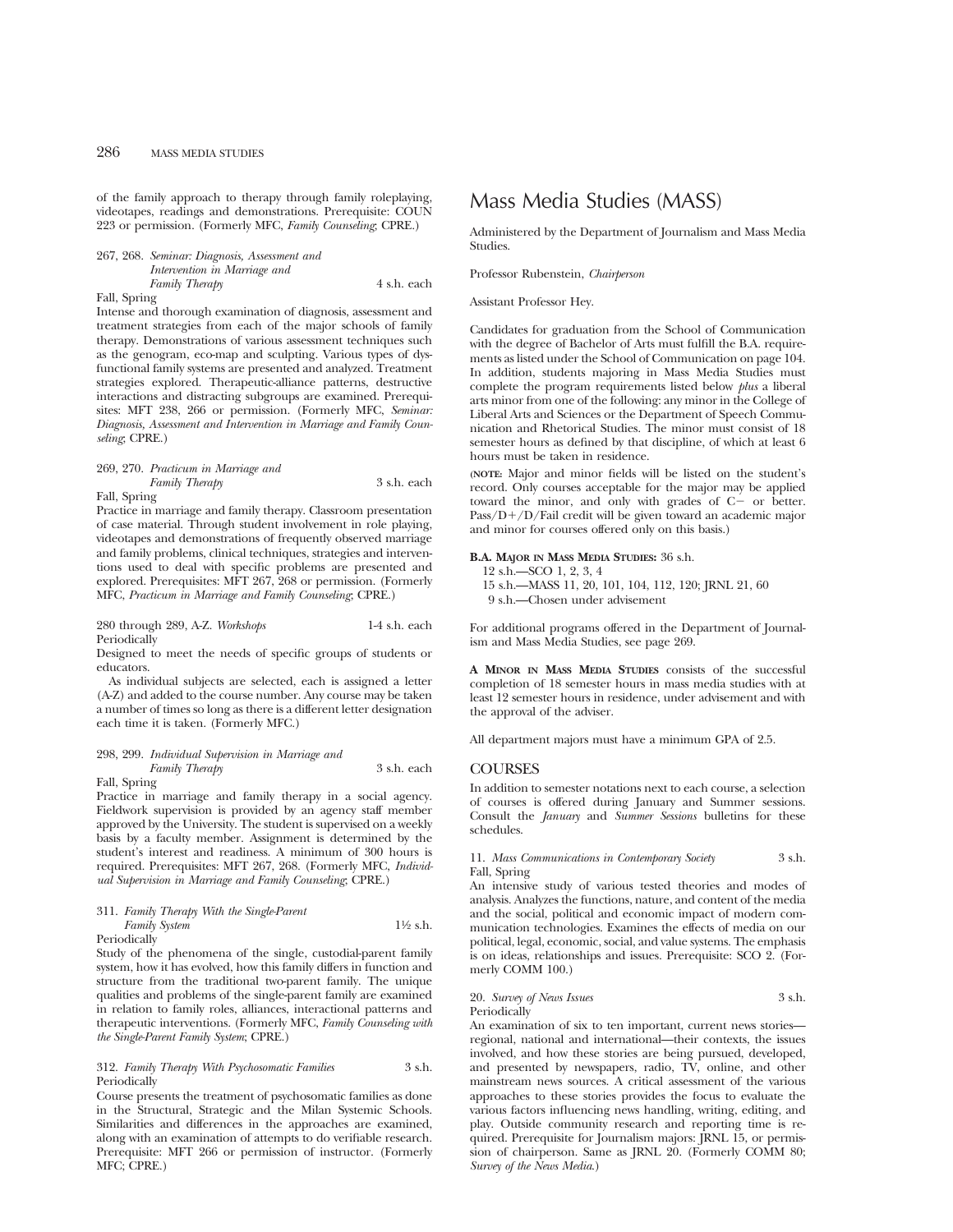101. *Understanding Global Media and News Systems* 3 s.h. Once a year

Focuses on the mass media, global news flows, problems of international journalism and challenges to press freedoms. The course is designed to enhance understanding of intercultural dynamics and their relationship to the media systems of other countries and to international communication in general. Prerequisites: MASS 11 and PSC 1, or permission of instructor. (Formerly COMM 101, *International Communication and Cultural Exchange; Global Communication and Cultural Exchange.*)

104. *Media and the Law* 3 s.h. Fall, Spring

This course is designed to acquaint the student with censorship issues and the way in which the United States Supreme Court has dealt with these cases. Sample cases will be analyzed with a view to understanding the evolution of certain attitudes and policies regarding freedom of speech and press in the United States. Controversial subjects, such as prior restraint, obscenity, public access to the media, invasion of privacy, libel, etc., will be discussed. Prerequisite: MASS 11 or permission of instructor. Prerequisite for Journalism majors: JRNL 15. (Formerly *Censorship and the Media;* COMM 104, *Censorship and Communications.*)

109. *The Mass Media, Politics and Policy Making* 3 s.h. See course description, page 400.

| 112. Surveying Public Opinion: Introduction |        |
|---------------------------------------------|--------|
| to Public Opinion Research                  | 3 s.h. |

Once a year

Introduction to the subject of commercial, social and political opinion research; methodologies and their pitfalls; uses of public opinion studies; relationship between such studies and their influence in the marketplace of ideas, services and products. Other topics include effect of the polling phenomenon on the press and how news is created out of polling results. Prerequisites: MASS 11 and PSC 1, or permission of instructor. (Formerly COMM 107.)

# 120. *Research in Mass Media Studies* 3 s.h. Fall, Spring

Written and oral reports on selected topics concerning major issues relating to the functions and influence of mass communications. Comprehensive studies of areas not covered or only briefly touched in preceding courses. Open only to juniors and seniors. Prerequisite: MASS 11. (Formerly COMM 105, *Research Seminar in Communication Problems*.)

#### 150, 151. *Independent Study/Readings in Mass Media Studies* 1-3 s.h. each

Fall, Spring, Summer Individualized projects in mass media including historical, critical and analytical studies. Open only to juniors and seniors in the Department of Journalism and Mass Media Studies who secure, before registration, written permission of the instructor who will supervise the study. May be repeated up to 6 s.h. in different subject areas. Prerequisite: permission of department chairperson. (Formerly COMM 110, *Readings in Communications.*)

# 170, 171. *Internships* 1-3 s.h. each

Fall, Spring, Summer

Application of theory and classroom training in an appropriate professional setting. Students must complete a minimum of 120 hours and fulfill other requirements as designated by the sponsoring professor. Prerequisites: majors with junior standing and permission of adviser.

180-189, A-Z. *Special Topics* 1-4 s.h. each Periodically

Designed to meet the needs of individual and specific groups of students interested in special topics not covered by other course offerings.

As individual subjects are selected, each is assigned a letter (A-Z) and added to the course number. Any course may be taken a number of times as long as there is a different letter designation each time it is taken.

199. *Departmental Honors* 3 s.h. Fall, Spring

Students research and write a significant scholarly paper. Open only to seniors in the Department of Journalism and Mass Media Studies who desire to graduate with departmental honors and who secure, before registration, written permission of the instructor who will supervise the essay or project. Cumulative grade point average must conform with departmental honors as defined on page 68 under eligibility requirements. (Formerly COMM 199.)

# Master's Programs

SEE PAGE 72.

# Mathematics (MATH)

# Professor Ostling, *Chairperson*

Professors Bumcrot, Costenoble, Grassi, Greenwell, Hastings, Knee, Waner, Weiss, Wu; Associate Professors Akbik, Bhargava, Bohannon, Eswarathasan, Frangos, Michaels, Orr, Vassalotti; Assistant Professors Elston, Lockhart, Seabold, Slome, Steiner.

The mathematics major or minor can be an entry to many fields. Recent graduates with majors in mathematics have gone on to careers in industry, medicine and law as well as in school and university teaching and actuarial science. The department offers a wide range of courses in order that students be adequately prepared for the career or future study of their choice. Students should develop a plan of studies in consultation with an adviser in the mathematics department as early as possible in their undergraduate program. Although guidelines cannot replace professional advice, here are a few guidelines.

The Department offers the following programs:

- B.A. in Mathematics
- B.S. in Mathematics with a choice of seven options:
	- Mathematics: for students with a strong interest in mathematics, an option for those interested in careers requiring graduate education in mathematics.
	- Actuarial Science: for students interested in actuarial science and related careers. Prepares the student for the first examinations adminstered by the Society of Actuaries, and thus begins the path toward Fellowship in the Society of Actuaries.
	- Applied Mathematics: for students with a strong interest in applied mathematics, an excellent option for those interested in careers requring graduate education in applied mathematics or the sciences.
	- Four options for students with a strong interest in the following sciences: Chemistry, Computer Science, Engineering, Physics.
- B.S. in Computer Science and Mathematics (jointly with the Department of Computer Science)

M.A. in Mathematics

M.S. in Applied Mathematics

All of the undergraduate mathematics major programs have a common foundation: three semesters of calculus (MATH 19, 20, and 29), advanced Engineering Mathematics I (MATH 143), and linear algebra (MATH 135A). Majors should complete these courses by the end of their sophomore year. The mathematics minor also has three semesters of calculus courses as a foundation.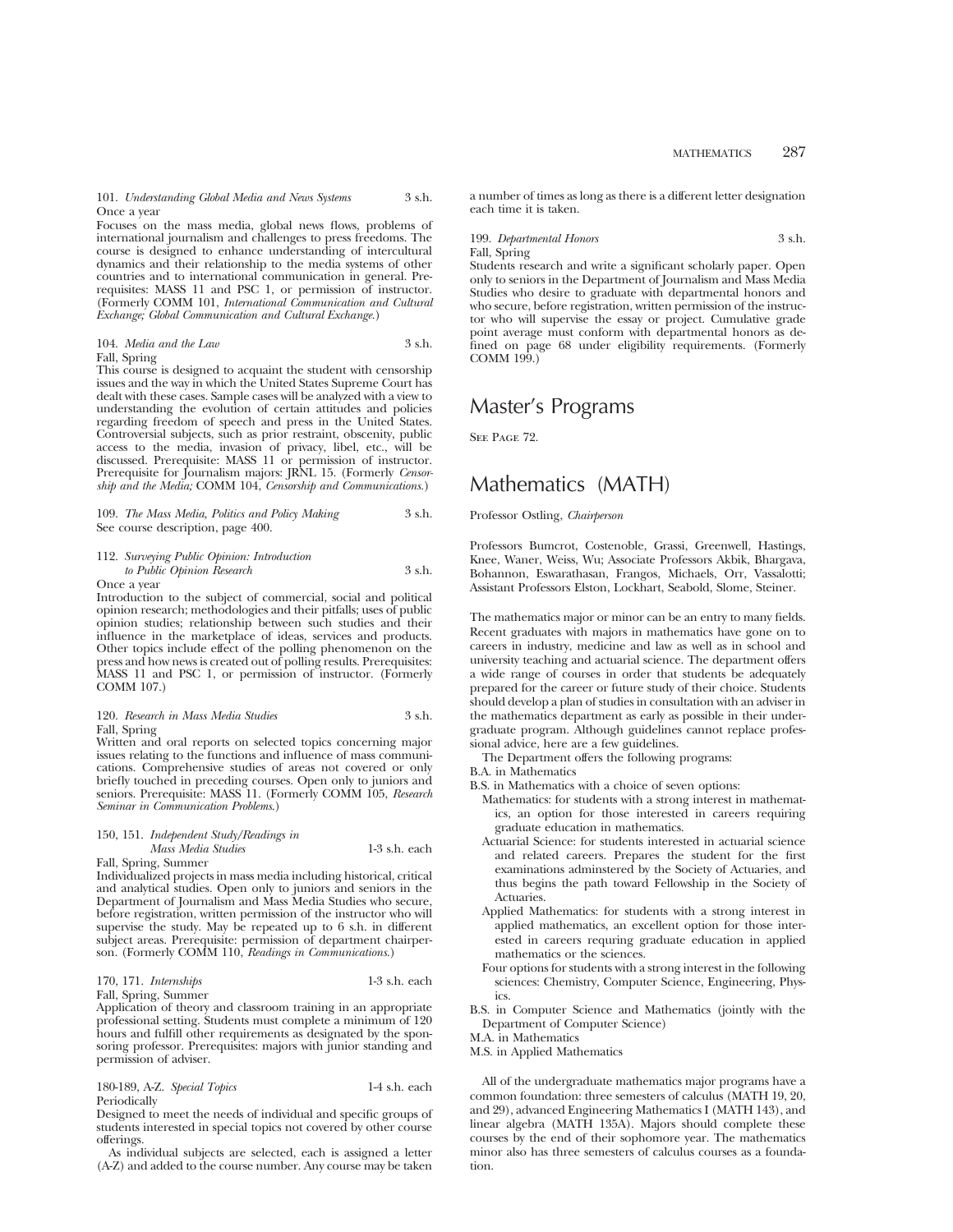In addition, students should satisfy University requirements early in their careers, especially science and foreign language. Taking a mathematically-oriented science course (physics is especially recommended for B.S. students) in parallel with the calculus sequence will enhance student performance in both areas. Students interested in careers in actuarial science, applied mathematics, science or industry should also take some computer science courses under advisement.

Students interested in actuarial science should take the statistics sequence, MATH 137 & 138, in their junior year and take MATH 103 as early as possible. With appropriate study and advice, they may be able to complete several actuarial examinations before graduation. Summer internships in actuarial science are widely available for students with good records through the junior year. Professor Ostling and Associate Professor Frangos advise actuarial students.

Students seeking careers in elementary and secondary education should consult the Department of Curriculum and Teaching in the School of Education to be advised on the education sequence that culminates with student teaching. Students seeking careers in elementary education should also consult the mathematics department chairperson as early as possible. Professor Whitton of the Department of Curriculum and Teaching acts as adviser with Department of Mathematics advisers for these students.

Careers such as college teaching and advanced industrial research require the Ph.D. degree. Our best students frequently qualify for fellowships for Ph.D. study. Students seeking these careers are encouraged to obtain research and science experience early in their careers. Many internships are available for well qualified students after their junior year. Interested students should see the chairperson of the mathematics department during their junior year.

Students seeking careers in medicine or law should consult University advisers in these areas. Premedical students should take a one-year sequence in each of the following: biology, general chemistry, organic chemistry and physics.

**B.A. SPECIALIZATION IN MATHEMATICS:** mathematics courses including MATH 135A, 143, 145, 171, 146 or 172, 3 additional hours in intermediate or advanced mathematics numbered 100 or above, and 9 additional hours in advanced mathematics numbered 110 or above, chosen under advisement. At least six semester hours chosen from the category of natural sciences core courses as listed on page 82. Mathematics majors are advised to take at least one course in computer science.

All mathematics courses presented toward the fulfillment of the degree must be completed with a minimum grade of  $C-$ .

See complete B.A. requirements, page 80.

**B.S. SPECIALIZATION IN MATHEMATICS:** candidates for graduation must fulfill the following requirements:

- 1. The successful completion of at least 124 semester hours and a cumulative grade-point average of 2.0 in work completed at Hofstra.
- 2. At least 62 semester hours of liberal arts courses. At least 55 of these credits must be completed in courses other than mathematics.
- 3. There are two requirements that must ordinarily be completed in residence at Hofstra: 15 semester hours in the major field of specialization and the last 30 semester hours. The 15 semester hours need not be included within the last 30 hours.
- 4. The following general requirements: ENGL 1-2\*

Humanities electives, 6 s.h. of core courses including 3 semester hours from the appreciation and analysis category, and 3 semester hours from the creative participation category Foreign language (same as for B.A., see page 80) Social science electives, 6 s.h. of core courses including 3 semester hours from behavioral sciences, and 3 semester hours from history and philosophy

Natural science electives, excluding mathematics and computer science, 6 s.h.

(For listing of core courses, see page 82.)

- 5. The successful completion of all mathematics courses required for the B.A. in Mathematics including MATH 135A, 143, 145, 171 and 146 or 172, 3 additional hours in intermediate or advanced mathematics numbered 100 or above, and 9 additional hours in advanced mathematics numbered 110 or above, chosen under advisement.
- 6. The successful completion of one of the options listed below. It is the intent of the science options to allow students interested in the applications of mathematics to develop that interest.

**Mathematics Option:** completion of 9 additional hours of advanced mathematics courses, chosen under advisement.

**Actuarial Science Option:** completion of 9 additional hours of advanced mathematics courses including at least two courses selected from MATH 137 & 138, 147, 181, or 188. Students are strongly recommended to include MATH 103 and 172 in their programs.

**Applied Mathematics Option:** completion of 9 additional hours of advanced mathematics, including within the program at least four courses selected from MATH 137 & 138, 141 & 142, 147, 163, 165, or 166. Demonstrated ability in computer applications, a requirement which may be met by MATH 147, CSC 16, or an appropriate project within another mathematics class.

**Chemistry Option\*\*:** completion of CHEM 3A & 4A, 3B & 4B, 141-142.

**Computer Science Option:** completion of CSC 15, 16, and three courses selected from CSC 110, 111, 112, 120.

**Engineering Option\*\*:** completion of PHYS 11A, 11B, 12A, 12B, and at least 9 hours of ENGG with MATH 131 as a prerequisite or corequisite.

**Physics Option\*\*:** completion of PHYS 11A, 11B, 12A, 12B, plus 2 courses selected from PHYS 104, 118, 140. All mathematics courses and all advanced courses in other areas presented toward the fulfillment of the B.S. in Mathematics must be completed with a minimum grade of C-.

**B.S. SPECIALIZATION IN COMPUTER SCIENCE AND MATHEMATICS**: candidates for graduation with this dual major must fulfill the following requirements:

- 1. The successful completion of at least 134 semester hours and a cumulative grade point average of at least 2.0 in work completed at Hofstra.
- 2. At least 40 semester hours must be completed in the liberal arts excluding courses in computer science or mathematics.
- 3. There are three requirements that must ordinarily be completed in residence at Hofstra: 15 semester hours in computer science, 15 semester hours in mathematics, and the last 30 hours. The computer science and mathematics hours need not be included within the last 30 hours.
- 4. The following general requirements:
- ENGL 1-2; (If the ENGL 1-2 requirements is fulfilled by passing the placement examination, 3 semester hours in literature or literature in translation must be taken with adviser's approval. See University Degree Requirements, page 65.)
- 5. 6 s.h. Humanities core (3 hours in appreciation and analysis (literature), 3 hours in creative participation).
- 6. 6 s.h. Social Science core (3 hours in History and Philosophy, 3 hours in Behavioral Social Sciences).
- 7. 3 s.h. Cross-Cultural core.

<sup>\*</sup>See University Degree Requirements, page 65.

<sup>\*\*</sup>Completion of this option automatically fulfills the natural science requirements (in 4 above).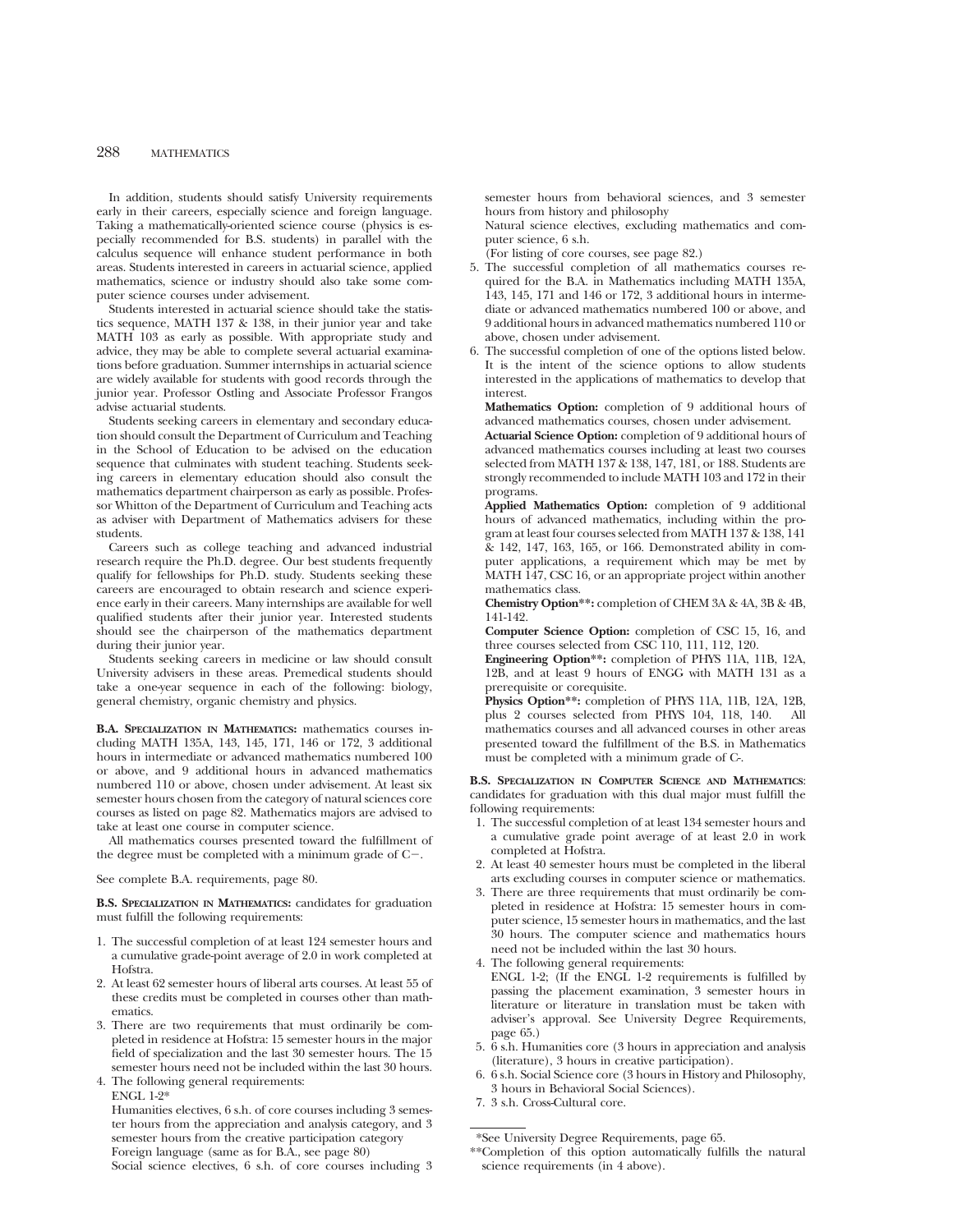- 8. 3 s.h. Humanities and/or Social Science (not limited to core).
- 9. Foreign language: completion of level 2, or placement beyond level 2.
- 10. CSC 14, 15, 16, 110, 110A, 112, 120, 123, 132, 161, 163, 190 and 12 semester hours in computer science electives numbered higher than 100.
- 11. MATH 19, 20, 29, 135A, 143, 145, 171, 146 or 172. Additionally, 3 semester hours in intermediate or advanced mathematics numbered 110 or above, and 6 semester hours in advanced mathematics numbered 110 or above, chosen under advisement of the department of mathematics.
- 12. CSC 185 or MATH 137
- 13. CSC 102 or MATH 147
- 14. Natural Science requirements: 12 semester hours in natural sciences to include *either* PHYS 11A-12A (with 11B, 12B laboratories) *or* CHEM 3A-4A (with 3B-4B laboratories). All natural science electives must be acceptable towards majors in their respective departments.
- 15. A grade of  $C-$  or better in all courses required for the major.

Teaching of High School Mathematics, see page 354.

**A MINOR IN MATHEMATICS** consists of the successful completion of 18 semester hours including MATH 19, 20 and 29; 3 credits of intermediate or advanced mathematics courses numbered 100 or above; 3 credits of advanced mathematics courses numbered 110 or above. At least six hours must be in residence.

Kappa Mu Epsilon: a national mathematics honor society, see page 69.

**MASTER OF ARTS IN MATHEMATICS:** designed for students with interests in a broad spectrum of mathematics and its applications, as well as the natural sciences mathematically-oriented components of the social sciences, and mathematics education.

# Admission Requirements

Applicants must hold a baccalaureate degree from an accredited institution with a strong background in mathematics including *Linear Algebra* (MATH 135A) and *Advanced Calculus* (MATH 171), and at least two additional courses in advanced mathematics. Motivated students with less mathematical background will be considered for provisional admission.

Degree Requirements

A total of 30 semester hours of courses distributed as follows:

- 1. At least 18 semester hours of 200-level mathematics courses including the following:
	- a) MATH 211 and 221;
	- b) any two of MATH 202, 203, 223, 241, 261;
	- c) at least one of MATH 212, 222, 242, 262, 267
- 2. The remaining credits, subject to the approval of the coordinator of the program, may be chosen from any of the following: biology, computer science, business, or other appropriate graduate areas.
- 3. Completion of an oral comprehensive examination or a master's thesis including an oral defense (in which case, MATH 301 may be counted as part of requirement 2 above).

See complete graduate information, page 71.

**MASTER OF SCIENCE IN APPLIED MATHEMATICS:** this program is designed to meet the needs of those individuals who seek to initiate or enhance a career in applied mathematics in industry. It is also appropriate for students who may wish to seek the Ph.D. degree.

# ADMISSION REQUIREMENTS

Applicants must hold a baccalaureate degree from an accredited institution, with a strong background in mathematics which includes *Differential Equations* (MATH 131), *Linear Algebra* (MATH 135A) and *Advanced Calculus* (MATH 171). Students who are not mathematics majors but who have a strong mathematical background are encouraged to apply.

# Degree Requirements

- 1. Thirty-three semester hours of 200-level courses of which at least 24 must be in mathematics. The remaining credits, subject to the approval of the coordinator of the program, may be chosen from biology, computer science, economics, finance or other appropriate graduate areas.
- 2. Satisfactory completion of MATH 211, 221, 241, 261; at least one course chosen from MATH 212, 222 or 242, and at least one course chosen from MATH 223, 262 or 267.
- 3. At least one course in computer programming or equivalent proficiency as determined by the department.
- 4. Completion of a master's thesis, requiring approval of two departmental readers and an oral defense.

See complete graduate information, page 71.

# **COURSES**

In addition to semester notations next to each course, several courses are offered during the January and Summer sessions. Consult the *January* and *Summer Sessions* bulletins for these schedules.

**NOTE**: without the consent of the department, a student may not take a prerequisite of a completed course. Credit will not be granted for any two courses which are wholly or partly equivalent to each other.

# **INTRODUCTORY UNDERGRADUATE COURSES**

|     | 3A. Discovering Mathematics |  |  |  | 2 s.h. |  |
|-----|-----------------------------|--|--|--|--------|--|
| --- |                             |  |  |  |        |  |

| 3B. Discovering Mathematics | 1 s.h. |
|-----------------------------|--------|
| Periodically                |        |

These courses, which must be taken concurrently, are open to all students. Designed to overcome mathematical anxiety and to develop mathematical skills. Topics include the nature of mathematical systems, logic and reasoning through an analysis of verbal problems, transfinite arithmetic, ordinary arithmetic, statistics, topology, and number theory. Does not fulfill the mathematics distribution requirements. Pass/ $D+/D/Fail$  grade only. No degree credit for either 3A or 3B.

| 4A. Intermediate Algebra | 2 s.h. |  |
|--------------------------|--------|--|
|                          |        |  |

|      | 4B. Intermediate Algebra | 1 s.h. |
|------|--------------------------|--------|
| ____ |                          |        |

Fall, Spring

These courses, which must be taken concurrently, cover arithmetic properties of real numbers; algebra of fractions and polynomials; exponents, roots and radicals; solution of first and second degree equations and applications, functions and their graphs. No degree credit for 4A.

### 8. *Elementary Mathematical Statistics* 3 s.h. Fall, Spring

Frequency distributions, averages, graphical representations, moments, measures of disperson, types of distribution, curve fitting and correlation theory. Prerequisite: intermediate algebra with ability to use logarithms and exponents. Credit given for this course or BIO 100 or QM 1 or PSY 140 or SOC 139 or New College S 91 or QTB 2.

# 9. *Linear Mathematics and Matrices* # 3 s.h.

Fall, Spring

Matrix Algebra, systems of linear equations, linear programming, Markov processes, and game theory. Applications to business and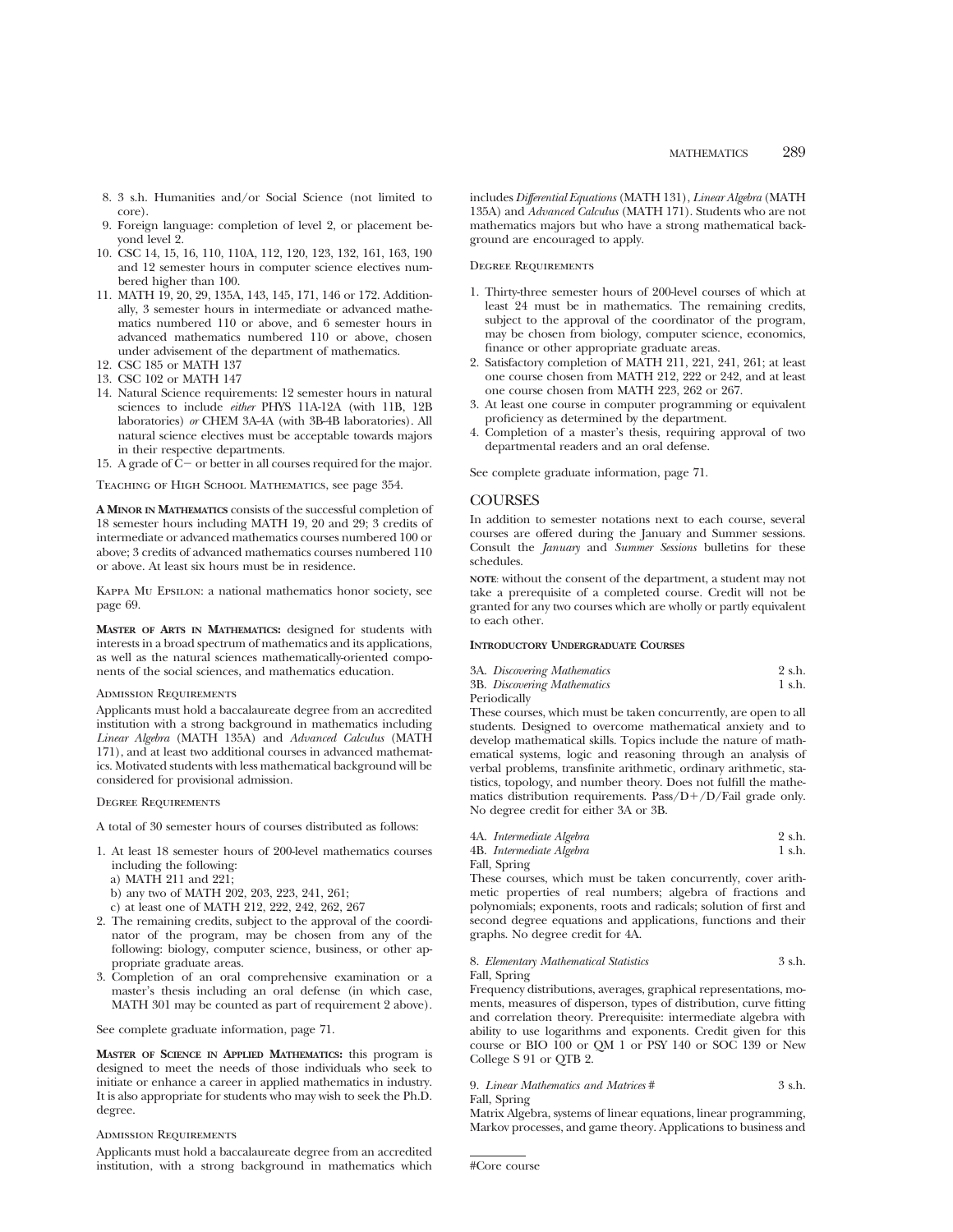the biological and social sciences are included. Prerequisite: either level 9 placement on the mathematics department placement examination or MATH 4A and 4B. (Formerly *Finite Mathematics; Linear Mathematics and Precalculus*.)

# 10. *Basic Calculus* # 3 s.h. Periodically

Functions, analytic geometry of the plane, limits, differentiation and integration. Applications to business and the biological and social sciences are included. May not be taken after MATH 19. For those interested in continuing with calculus, see MATH 19B. Prerequisite: either MATH 9, or level 10 placement on the mathematics department placement examination. Credit given for this course or MATH 10E, not both.

# 10E. *Basic Calculus with Applications* # 4 s.h. Fall, Spring

Limits, differentiation, integration and applications to business and the biological and social sciences. No credit for mathematics or physics majors. May not be taken after MATH 19. For those interested in continuing with calculus, see MATH 19B. Prerequisite: either MATH 9, or level 10 placement on the mathematics department placement examination. Credit given for this course or MATH 10, not both. (Formerly *Basic Calculus with Review and Applications*.)

# 12. *Mathematical Excursions* # 3. s.h. Fall, Spring

A serious study of a limited number of topics designed to give the student a more than superficial, though elementary, appreciation of mathematics from the working mathematician's point of view. Some typical topics: algebraic systems, finite geometries, number theory, infinity, games and puzzles. Prerequisite: a willingness to explore mathematical ideas; also level 12 placement on the mathematics department placement examination, or successful completion of MATH 4A and 4B. Credit given for this course or MATH 16, not both.

# 15. *Elementary Set Theory, Logic and Probability* # 3 s.h. Fall, Spring

Sets, logic, probability. Prerequisite: Level 15 placement on mathematics department placement examination, or successful completion of MATH 4A and 4B.

#### 16. *Explorations in Mathematics* # 3 s.h. Periodically

Designed for students majoring in areas other than mathematics or science. This course uses a problem-solving approach for exploring the development of the real number system (including the properties of a field), number theory (including modular arithmetic), and geometry. Optional topics include probability and statistics. Prerequisite: two years of high school mathematics or permission of instructor. It is recommended that elementary education majors take this course prior to taking ELED 128. Credit given for this course or MATH 12, not both. (Formerly *Number Systems and Algebraic Structure.*)

# **PRECALCULUS AND CALCULUS COURSE SEQUENCES**

Placement of students in precalculus and calculus courses is determined by the Department of Mathematics. Some students may be required to take 11 (*Precalculus*) before continuing with 19 (*Analytic Geometry and Calculus I*). The sequence 19, 20, 29 represents an integrated approach to the differential and integral calculus of functions of one and several variables, including applications and some theory.

11. *Precalculus* 4 s.h. Fall, Spring

Review of topics in intermediate algebra and trigonometry in addition to certain topics in advanced algebra and advanced trigonometry. A knowledge of the material in this course is necessary for analytic geometry and calculus. Prerequisites: acceptable preparation in intermediate algebra and trigonometry.

19. *Analytic Geometry and Calculus I #* 4 s.h. Fall, Spring

Limits, derivatives, techniques of differentiation, curve sketching, applications of the derivative, integrals, applications of the integral, trigonometric functions. Meets five hours each week. Prerequisite: MATH 11 with a grade of  $C-$  or better or departmental placement. Credit given for MATH 19 or New College NMB 1 *or* QTB 3. Students wishing credit for both MATH 10 or 10E and MATH 19 must receive prior permission from the department chairperson. See MATH 10E. (Formerly 19 & 20, *Analytic Geometry and Calculus I and II.*)

# 20. *Analytic Geometry and Calculus II* #  $4 \text{ s.h.}$ Fall, Spring

Exponential, logarithmic, and inverse trigonometric functions, introduction to linear differential equations, techniques of integration, improper integrals, parametric equations, polar coordinates, infinite sequences and series. Meets five hours each week. Prerequisite: MATH 19 with a grade of  $C-$  or better, or both MATH 10E and 19B, each with a grade of  $C-$  or better. (Formerly 19 & 20, *Analytic Geometry and Calculus I and II.*)

| 19B. Bridge to Calculus II        | 1 s.h. |
|-----------------------------------|--------|
| See course description, page 397. |        |

#### 19C. *Computing Supplement to Calculus* 1 s.h. Periodically

Numerical aspects of introductory calculus are studied with the aid of computers. Topics may include a brief introduction to computers and programming, numerical differentiation and integration, locating zeros of functions, graphing functions, approximating functions and symbolic calculations by computers. No computing experience is necessary. Prerequisite: MATH 10E or 19.

29. *Analytic Geometry and Calculus III* # 4 s.h.

Fall, Spring

Three-dimensional analytic geometry, elementary vector analysis, partial derivatives, mutiple integrals. Prerequisite: MATH 20 with a grade of  $C-$  or better.

### **INTERMEDIATE UNDERGRADUATE COURSES**

| 101. Logic in Mathematics | 2 s.h. |
|---------------------------|--------|
| Periodically              |        |

Basic logical processes in mathematical practice; informal analysis of mathematical language and its abuses; nature of proof, proof procedures and problem-solving. Prerequisite: MATH 20.

103. *Applications of Calculus to Actuarial Problems* 2 s.h. Once a year

Preparation for the first part of the examinations given by the Society of Actuaries. Corequisite: MATH 29 or permission of instructor.

107. *Mathematical Problem Solving* 1 s.h. Periodically

Techniques and principles for solving mathematical problems. May be taken more than once for credit. Prerequisite or corequisite: MATH 29.

#### **ADVANCED UNDERGRADUATE COURSES**

| 119. Mathematics of Computer Graphics | 3 s.h. |
|---------------------------------------|--------|
| Periodically                          |        |

Mathematical techniques for computer graphics studied in terms of the underlying mathematical principles. Includes two and three-dimensional geometry, projections, perspective, curvilinear

```
#Core course
```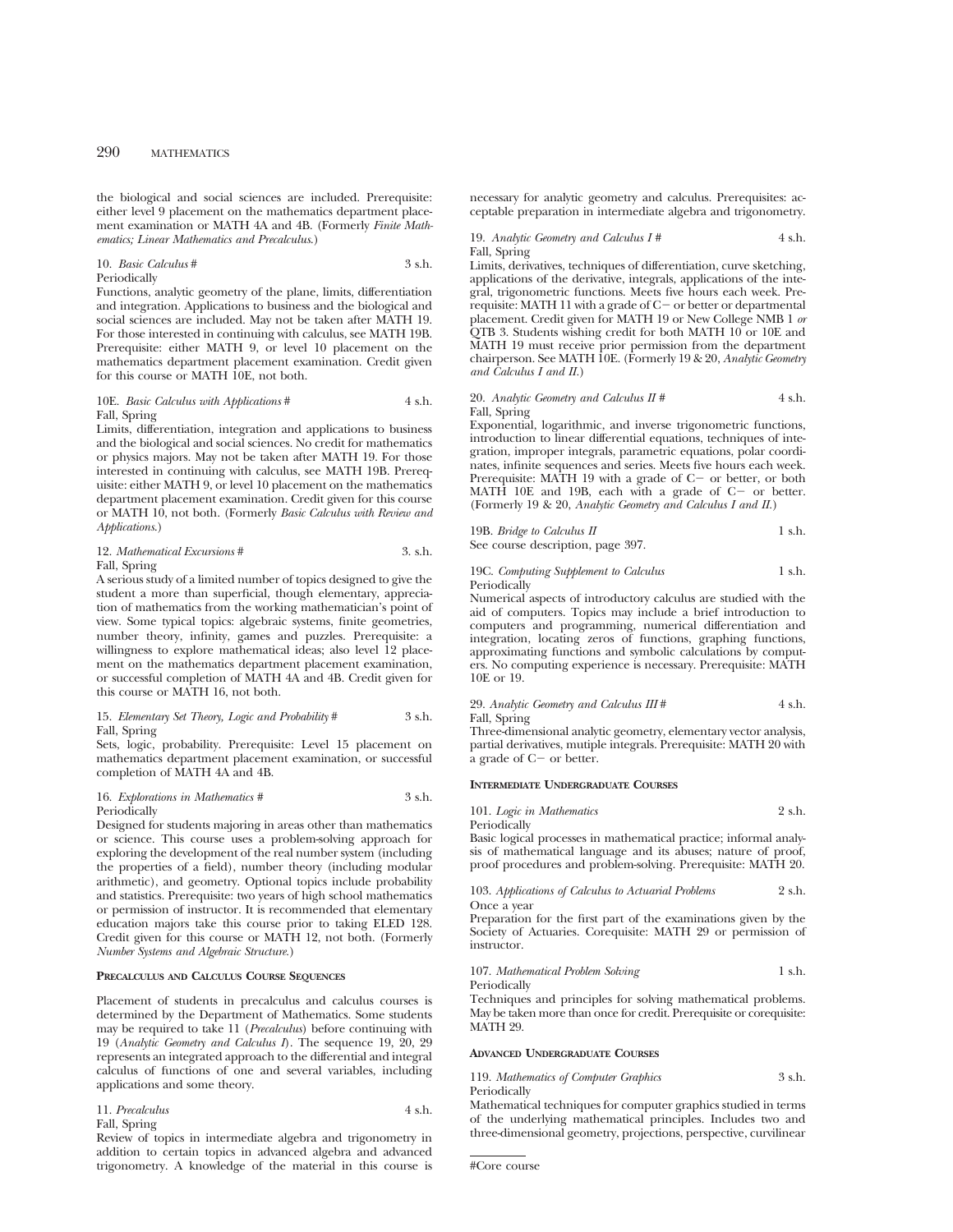projections, fractals, irregular surfaces. Prerequisites: MATH 29 and CSC 15 or permission.

131. *Elementary Differential Equations* 3 s.h. Fall, Spring

Methods for the solution of elementary types of ordinary differential equations with geometrical, physical and chemical applications. Prerequisite: MATH 29 or equivalent.

133. *Geometry* 3 s.h. Fall

Foundations of Euclidean and non-Euclidean geometry. Axioms and models. Topics include triangles and circles, geometric transformations, projective and hyperbolic geometries. Use of geometry software. Prerequisite: MATH 29 or equivalent. (Formerly *Euclidean Geometry*.)

# 134. *Topics in Geometry* 3 s.h.

Every other year

An in-depth study of one or more topics from Euclidean, non-Euclidean or differential geometry. Prerequisite: MATH 135A. Note: this course can be taken without MATH 133. (Formerly *Non-Euclidean Geometry*.)

| 135A. Linear Algebra | 4 s.h. |
|----------------------|--------|
| Fall, Spring         |        |

Systems of linear equations, matrices, vector spaces, linear transformations, scalar products. Topics selected from determinants, game theory, graph theory, linear programming, Markov chains. Applications to one or more of curve fitting, economics, genetics, population distribution, production and assignment problems. Prerequisite or corequisite: MATH 29 or department permission.

136. *Theory of Numbers* 3 s.h. Every other year

Properties of integers, congruences, diophantine equations, algebraic number fields. Prerequisite: MATH 29 or equivalent.

# 137 & 138. *Mathematical Probability and Statistics* 3 s.h. each 137: Fall; 138: Spring

Discrete and continuous probability distributions, characteristics of distributions, sampling theory, estimation, hypothesis testing, correlation, regression and other topics. Prerequisite or corequisite: MATH 29.

## 141 & 142. *Applied Finite Mathematics* 3 s.h. Periodically

Applications of finite mathematical models to problems in the social sciences, business, ecology and computer science. Techniques of counting, network flows, design of experiments, graphs and diagraphs, Markov chains, game theory and decision making. Prerequisites: MATH 29 and 135A.

### 143. *Engineering Mathematics I* 3 s.h. Fall, Spring

Systems of linear equations, row operations, Gauss Jordan reduction, matrix algebra, inversion, determinants and Cramer's rule, algebra of the complex plane, polar representation and DeMoivre's theorem, the complex exponential and logarithmic functions, solutions of linear ODE's, Fourier Series, PDE's, and the solution of the heat and wave equations by Fourier Series. Prerequisite or corequisite: MATH 29 or higher. (Formerly MATH 143 & 144.)

# 144. *Engineering Mathematics II* 3 s.h. Fall, Spring

Vector and scalar fields, parametric curves and surfaces, the volume and surface differential forms, theorems of Green, Gauss, Stokes, review of the complex plane and complex functions, theory of limits, analytic functions, Cauchy-Riemann equations, potential theory, conformal mappings, applications to fluid flow and electric field theory, review of Fourier series, theory of Fourier Transforms, application to PDE's and acoustics, Fast Fourier transforms and applications, Gamma, Bessel, and Legendre functions, Hermite polynomials, and a selection of applications. Prerequisite: MATH 143. (Formerly MATH 143 & 144.)

145 & 146. *Higher Algebra* 3 s.h. each 145: Fall; 146: Spring

Abstract algebraic structures including groups, rings and fields and their application to the study of number systems, polynomial rings and solvability of equations. Prerequisite: MATH 135A.

147. *Numerical Methods* 3 s.h.

Fall, Spring

Same as ENGG 101 and CSC 102. Prerequisite: CSC 15 or ENGG 10. Corequisite: MATH 131.

151 & 152. *Special Problems in Higher*

*Mathematics* 1-3 s.h. each 151: Fall; 152: Spring

Independent and advanced nature in a field of mathematics. Topics vary from year to year. Prerequisite: permission of department chairperson.

155. *History of Mathematics* 3 s.h. Every other year

Development of mathematical ideas and symbolism. Prerequisite: MATH 29 or permission of instructor.

163. *Intermediate Ordinary and Partial Differential Equations* 3 s.h. Every other year

Simple existence and uniqueness theorems, linear equations, power series and numerical solutions, eigenvalue problems, classical equations. Boundary value problems in partial differential equations, generalized Fourier series, transform methods. Green's functions, initial value problems. Prerequisite: MATH 131.

### 165, 166. *Mathematical Modelling* 3 s.h. each Periodically

An introductory course including the following topics. 165: Differential and difference equations as models, population growth models, linear systems and matrix models, Markov models. 166: Random-walk and diffusion models, analytic versus simulation models, introduction to hypothesis testing, selected topics from the literature. Prerequisites: MATH 131 and ability to program in BASIC, FORTRAN or PL/1.

167. *Elementary Topology* 3 s.h. Every other year

Basic properties of sets and mappings in euclidean space such as continuity, compactness, connectedness. Metric spaces. Topological spaces and metrizability. The fundamental group functor. Prerequisite: MATH 29.

# 171 & 172. *Advanced Calculus* 3 s.h. each 171: Fall; 172: Spring

Topics more advanced than those of the beginning calculus sequences. Stress is placed on limits, continuity, uniform continuity, uniform convergence, implicit function theory, line integrals, series, partial differential, multiple integrals and Fourier series. Prerequisite: MATH 135A. Prerequisite for 172: MATH 131.

# 173. *Theory of Functions of a Complex Variable* 3 s.h. Every other year

Complex numbers and the geometry of the complex plane: analytic, harmonic and other functions; power series, analytic continuation; mappings and applications. Prerequisite or corequisite: MATH 135A, 171.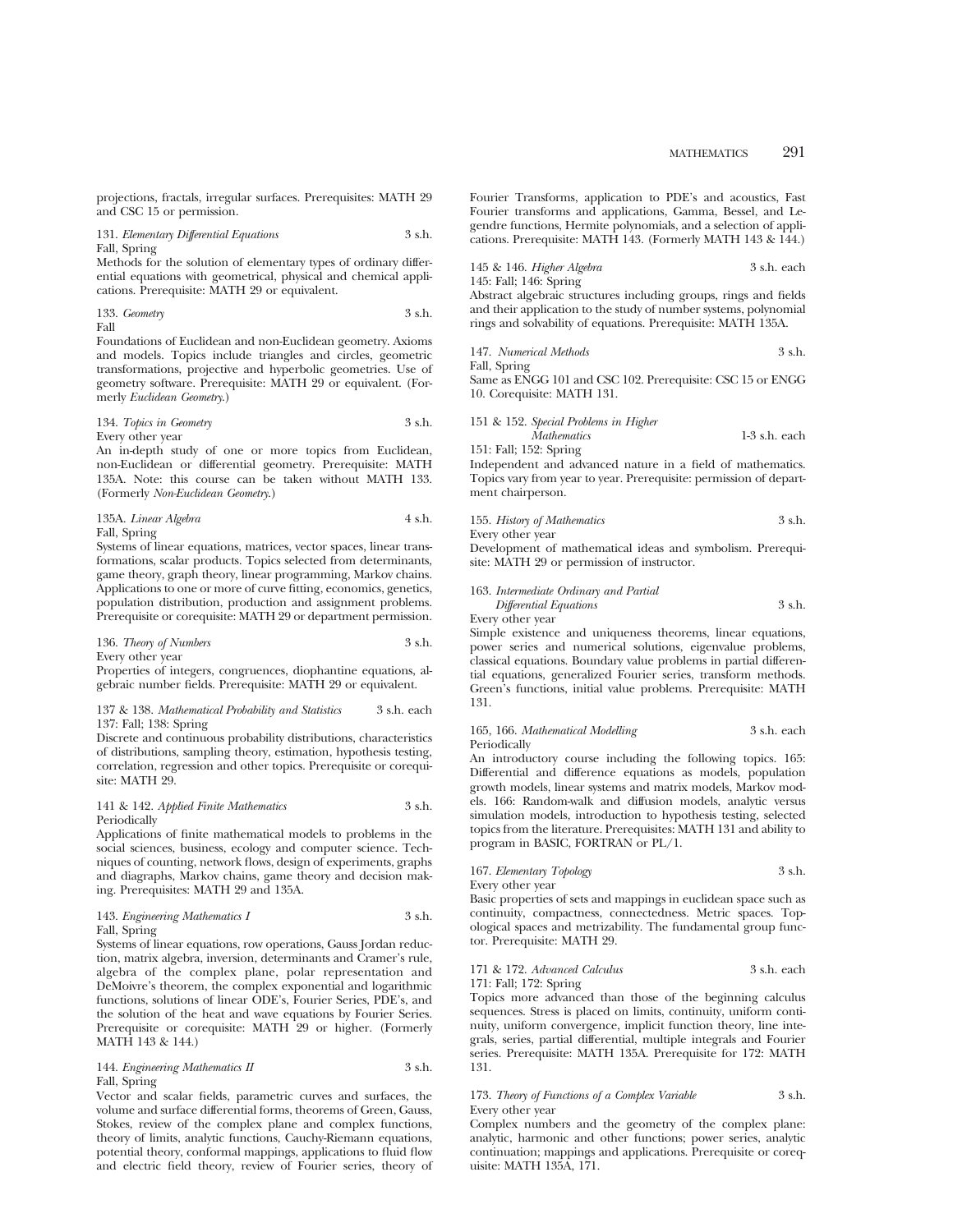181. *Multivariate Analysis* 3 s.h. Periodically

An introduction to statistical analysis with applications to quantitative business methods and other areas. Factor analysis and analysis of variance are among the important techniques studied. Prerequisite or corequisite: MATH 138.

188. *Operations Research Optimization Techniques* 3 s.h. Periodically

Same as ENGG 188. Prerequisite: ENGG 185 or MATH 137. Recommend taking CSC 187 prior to taking this course.

190. *Departmental Honors* 3 s.h. See course description, page 397.

## 191. *Introduction to Set Theory* 3 s.h. Periodically

Naive and axiomatic set theory as a foundation for mathematics; ordinal and cardinal numbers; well-ordering and the principle of choice; glimpses of results on consistency and independence. Prerequisite: MATH 135A or 101.

| 198, 199, A-Z. Special Studies in Mathematics | 3 s.h. each |
|-----------------------------------------------|-------------|
| See course description, page 397.             |             |

# Graduate Courses

It is expected that students taking graduate courses will have taken courses equivalent to MATH 135A, 145, 171 & 172. Undergraduates wishing to take graduate courses must first obtain permission from the chairperson of the department.

| 202. Mathematical Logic | 3 s.h. |
|-------------------------|--------|
| Periodically            |        |

The propositional calculus: truth tables and axiomatizations. First order theories: completeness theorem, formal number theory, Goedel's incompleteness theorem. Same as CSC 201A. Prerequisite: MATH 145.

| 203. Topology | 3 s.h. |
|---------------|--------|
| Periodically  |        |

Topological spaces, convergence and completeness, separation axioms, homeomorphisms, metric spaces, compactness. Prerequisite: MATH 172 or permission of instructor.

211. *Linear Algebra* 3 s.h. Every other year

Review of matrices and linear equations, solution of linear equations, applications, vector spaces and linear transformations, eigenvalues and geometry, canonical forms, linear machines. Prerequisites: MATH 131, 135A.

| 212. Applied Algebra | 3 s.h. |
|----------------------|--------|
| Every other year     |        |

Finite state machines, relations and graphs, rings and Boolean algebras with applications, semigroups, groups and coding theory, linear machines, finite fields and algebraic coding theory. Prerequisite: MATH 211.

### 221, 222. *Analysis I, II* 3 s.h. each Every other year

Analysis of functions of one and several variables with an introduction to functional analysis.

221: Euclidean space, differentiation and integration, vectorvalued functions of several variables and applicable integration techniques. 222: Hilbert spaces, linear and convex programming, linear operators and semigroups, introduction to optimal control theory. Prerequisites: MATH 131, 135A, 171.

| 223. Complex Analysis | 3 s.h. |
|-----------------------|--------|
| Periodically          |        |

Formal power series, analytic functions, analytic continuation, complex integration and applications to evaluation of integrals,

conformal mappings, flows and boundary conditions, polynomials and finding zeros. Prerequisite: MATH 171 or permission of instructor.

241. *Probability* 3 s.h. Every other year

Graduate introduction to the basic concepts of probability theory aimed towards later applications. Review of needed set theory, counting principles, discrete and continuous probability, random variables, expectations, moment generating functions, distributions, central limit theorem. Prerequisites: MATH 131, 135A, 171.

242. *Statistics* 3 s.h. Every other year

Applications of probability theory, inference, Bayesian techniques, hypothesis testing, regression, design of experiments, robustness, computer programs and packages, applications tailored to student interest. Prerequisites: MATH 241, or 131, 135A, 137 & 138 and 171.

251 & 252. *Independent Reading* 1-4 s.h. each 251: Fall; 252: Spring

Independent study course, under the guidance of a member of the department.

$$
254. Seminar \t\t 3 s.h.
$$

Periodically

Introduction to the literature of mathematical research. Prerequisite: consent of department.

261. *Ordinary Differential Equations* 3 s.h. Every other year

Solutions to first and second-order equations, linear differential equations, transforms, systems, stability. Emphasis on interplay between theory and numerical methods. Prerequisites: MATH 131, 135A, 171.

262. *Partial Differential Equations* 3 s.h. Every other year

Existence of solutions, basic techniques, Hilbert space and transform techniques, classification of equations, the Cauchy and Dirichlet problems, properties of solutions. Prerequisite: MATH 261 or permission of instructor.

265. *Numerical Methods I: Analysis* 3 s.h. Periodically

Floating-point arithmetic. Finite-difference calculus. Polynomial, inverse, spline interpolation. Approximation: least- squares, polynomial, Chebyshev, rational functions. Numerical integration and differentiation. Solution of nonlinear equations. Solution of ordinary differential equations. Same as CSC 265. Prerequisite: CSC 102 or ENGG 101 or MATH 147.

267. *Optimal Control Theory* 3 s.h. Every other year

Discussion of the maximum principle, maximum principle for nonautonomous systems, fixed time problems, system of variational equations and adjoining systems, linear time optimal processes, maximum principle and calculus of variations. Problems of Lagrange, optimal processes with restricted phase coordinates. Prerequisite: MATH 261.

# 271, 272. *Mathematical Models in the*

*Natural Sciences* 3 s.h. each

Every other year

271: types of models, differential and difference equations as models: population growth models, linear systems and matrix models, Markov models.

272: random-walk and diffusion models, analytic versus simulation models; statistical hypothesis testing; selected topics from the literature. Prerequisites: MATH 131, 171 and ability to program in BASIC, FORTRAN or PL/1.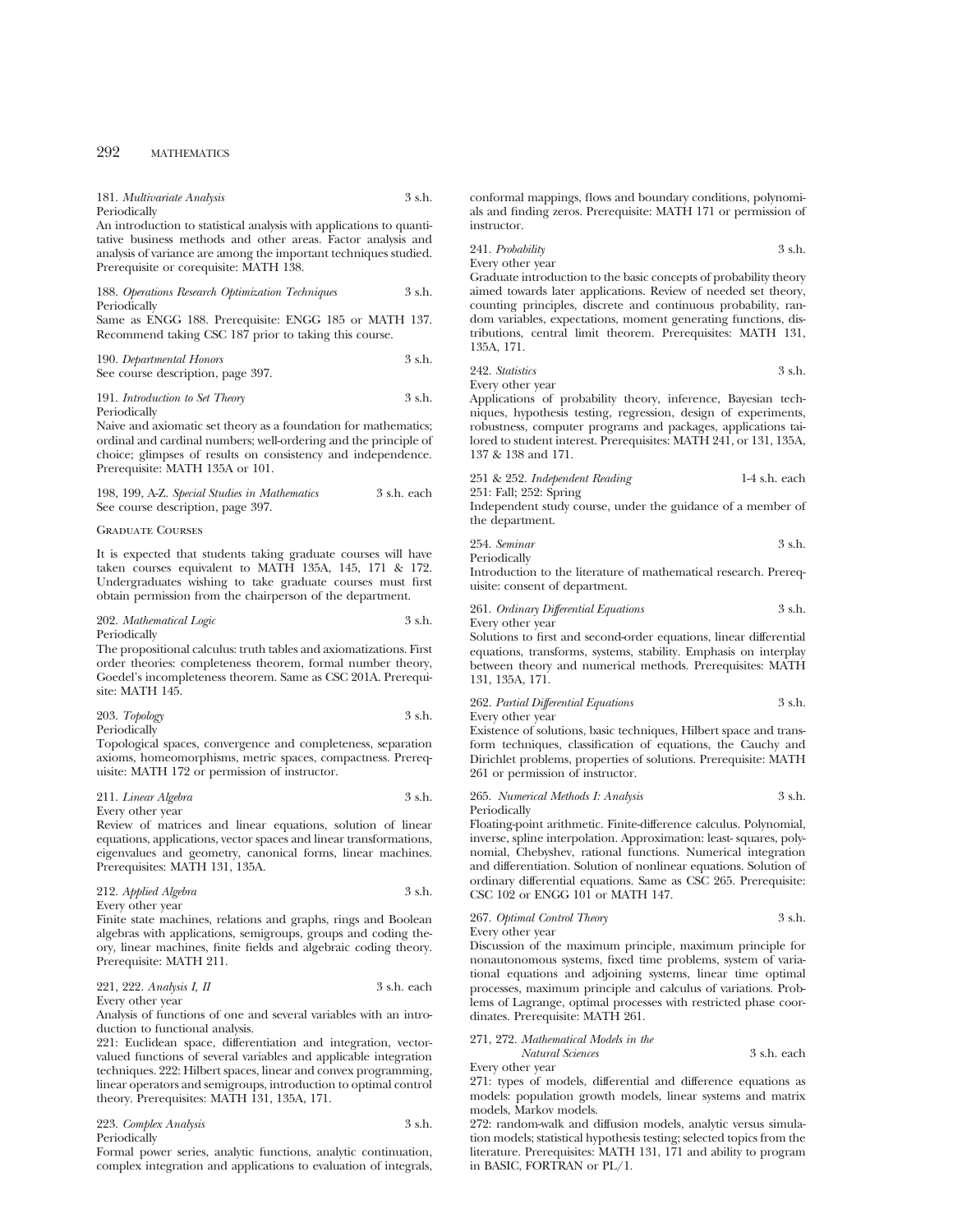**NOTE:** courses numbered 280-288 carry no credit toward the M.A. in Mathematics.

# 280, A-Z. *Workshop: Pre-College Mathematics* 1-3 s.h. each Once a year

Intended for middle and secondary school teachers with a desire to strengthen their command of current and emerging mathematics curricula, for example, as put forward in the *National Council of Teachers of Mathematics Standards.* Topics taken from probability and statistics, number theory, geometry and graph theory, discrete mathematics, problem solving, the human dimension in mathematics, mathematics through computers, mathematical systems and the mathematics of change. Prerequisite: permission of department. No credit toward M.A. in Mathematics or M.S. in Applied Mathematics.

As individual subjects are selected, each is assigned a letter (A-Z) and added to the course number. Any course may be taken a number of times so long as there is a different letter designation each time it is taken. (Formerly 280, *Workshop: Integrated Mathematics Sequence.*)

# 285. *History of Ancient and Medieval Mathematics* 1 s.h. Once a year

Mathematics from the dawning of human intelligence through the discoveries of the Renaissance. Designed for participants in a Hofstra teacher enhancement program or by permission of department. No credit toward M.A. in Mathematics or M.S. in Applied Mathematics.

# 286. *Development of Modern Mathematics* 2 s.h. Once a year

Mathematics from the 17th century to modern times. Applications to the classroom. Designed for participants in a Hofstra teacher enhancement program or by permission of department. No credit toward M.A. in Mathematics or M.S. in Applied Mathematics.

### 287. *Problem Solving Through Computers and Calculators* 3 s.h. Once a year

Problem-solving heuristics, estimation, discovery and pattern recognition via programming languages (e.g. BASIC, Pascal and Logo), spreadsheets, interactive software and hand-held calculators. Applications to the classroom. Designed for participants in a Hofstra teacher enhancement program or by permission of department. No credit toward M.A. in Mathematics or M.S. in Applied Mathematics. (Formerly *Problem Solving Through Pascal.*)

# 288. *Finite Mathematics and the Computer* 3 s.h. Once a year

Finite mathematical bases of computing including binary arithmetic, elementary combinatorics, etc. A calculus based probability and statistics segment in which students write programs in Pascal and are introduced to statistics software. Monte Carlo methods random number generating algorithms, regression. Applications to the secondary school classroom. Open only to participants of the Teacher Training Institute or by permission of department chairperson. No credit toward M.A. in Mathematics. Prerequisites: MATH 287 or knowledge of Pascal and departmental permission.

## 298, 299, A-Z. *Advanced Topics* 2 or 3 s.h. each Periodically

Subjects to be announced. Prerequisite: MATH 172 or permission of instructor.

As individual subjects are selected, each is assigned a letter (A-Z) and added to the course number. Any course may be taken a number of times so long as there is a different letter designation each time it is taken.

# Meteorology (METR)

Administered by the Department of Physics. Associate Professor Edwards, *Chairperson*

# Staff

# 1, 2. *Physical Meteorology and Climatology* 3 s.h. each Fall, Spring

Conditions pertinent to weather phenomena and climate. Analysis of factors that enter into weather and climate; study of world-wide patterns: past, present and probable for the future.

# Military Science (MS)

Professor Henderson, *Chairperson*

Assistant Professors Barone, Nevarez, Stallings.

The Hofstra Army Reserve Officer's Training Corps (ROTC) program qualifies students for appointment as an officer of the United States Army, Army Reserve or Army National Guard. Students attend military science classes during their regular course of studies. Students develop maturity, responsibility and dependability while earning the Gold Bar of an Army Second Lieutenant.

Army ROTC offers two different programs to all qualified college and university students. The traditional four-year program gives students the opportunity to take ROTC courses in each of their four years of college. The two-year program is available for any students who did not take ROTC during their first two years of college.

The four-year program consists of the Basic Course (MS 1A, 1B, 2A, 2B) and the Advanced Course (MS 3A, 3B, Advanced Camp, 4A, 4B). The Basic Course is open to all Hofstra students. It consists of training in leadership, management, military skills and physical fitness. Students learn to apply these skills in and outside the classroom. In addition, a variety of outside social and professional enrichment activities are available. ROTC textbooks, uniforms, and other essential materials for the Basic Course are furnished to the students. Sophomores who did not take 1A and 1B may compress 1A and 2A and 1B and 2B to complete the Basic Course. *There is no military obligation for enrolling in the Basic ROTC Course.*

After they have completed the Basic Course, students who have demonstrated the potential to become an officer and who have met the physical and scholastic standards are eligible to enroll in the Advanced Course. The Advanced Course is usually taken during the final two years of college. It includes instruction in management, tactics, ethics and further leadership development. Textbooks and uniforms in the Advanced Course are also furnished to students.

During the summer between their junior and senior years of college, Advanced Course cadets attend a paid five-week training session called Advanced Camp. Advanced Camp gives cadets the chance to practice what they have learned in the classroom, and introduces them to Army life "in the field."

The two-year program is designed for students who did not take ROTC during their first two years of school or students entering a two-year post-graduate course of study. To enter the two-year program, students must first attend a paid six-week Basic Camp, normally held during the summer between their sophomore and junior years of college. After they have successfully completed Basic Camp, students who meet all the necessary enrollment requirements are enrolled in the Advanced Course.

Active Army veterans, members of the National Guard, and the Reserves may qualify for credit for the Basic Course and be enrolled into the Advanced Course.

To receive full semester credit for the Advanced Course and Advanced Camp (12 semester hours) a student must be commis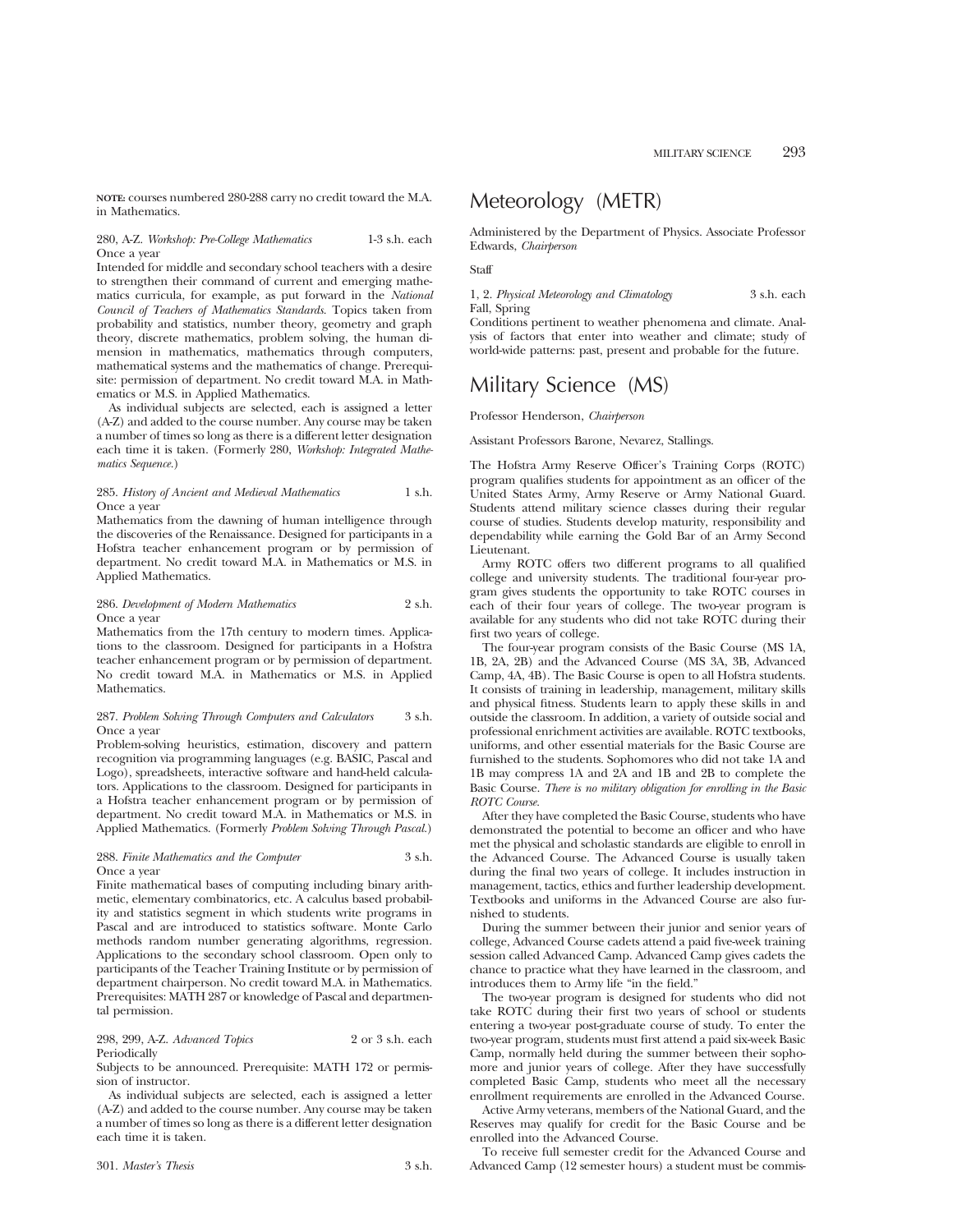sioned as a Second Lieutenant in the Army upon course completion. Partial credit may be awarded at the chairperson's discretion if the student fails to complete the Advanced Course.

**NOTE:** all basic Military Science courses include the appropriate number of class hours, plus a required leadership laboratory and additional classes in physical training each week. A field trip of approximately three days provides practical experience in small organization leadership. All students are expected to attend the leadership laboratory, physical training and the field trip.

# ARMY ROTC SCHOLARSHIP PROGRAM

The Army Reserve Officers' Training Corp (ROTC) Scholarships offer assistance to meet the rising costs of school. Scholarships are awarded for two, three, and four years, strictly on merit to the most outstanding students who apply as follows:

- —Tuition and mandatory educational fees up to \$16,000. —A specific amount for miscellaneous fees such as laboratory, student activity, transcript and graduation fees.
- —A flat rate for textbooks, classroom supplies and equipment (approximately \$225 per semester).
- —An allowance of \$150 a month each school year the award is in effect.

Like other organizations, the Army is oriented towards technological advancement.

Scholarship preference is given to students seeking degrees in engineering or the physical sciences.

For further information write or call the Hofstra University Military Science Department, 104 Roosevelt Hall, Hempstead, New York 11549-1090, (516) 463-5648 or FAX (516) 463-4937.

Credit Toward A Liberal Arts Degree

MS 1A, 1B and 2A, 2B, totaling two semester hours credit, are designated nonliberal arts credits. These credits are acceptable toward a baccalaureate degree if they fall within the total nonliberal arts credits allowed for that degree. MS 3A, 3B, Summer Camp, and MS 4A, 4B total 12 semester hours credit. These credits are acceptable toward a degree as determined by advisement with the department chairperson.

#### ARMY COMMISSIONING REQUIREMENTS

In order to be commissioned as a Second Lieutenant, students must satisfactorily complete the Basic Course, Advanced Course and Advanced Camp or their equivalents. Students must also receive their college degree and ensure they have taken an approved course in written composition, human behavior, military history, computer fundamentals and mathematical reasoning. Cadets must be recommended for a commission by the department chairperson.

# **COURSES**

Basic Course

# 1A. *Introduction to the United States Army* 1/2 s.h. Fall

Course offers an in-depth look at the organization and mission of the United States Army. An introduction to the basic techniques of leadership in small organizations is provided, as well as an introduction to military skills. No liberal arts credit.

1B. *Foundations of Leadership* 1/2 s.h. Spring

Course continues the discussion of effective leadership. Leadership and basic ethical principles are discussed. An introduction to military skills is provided by instruction in first aid and land navigation. No liberal arts credit.

#### 2A. *Leadership Principles* <sup>1</sup>/2 s.h. Fall

Course continues the discussion of effective leadership through a study of personal skills and historical examples. Emphasizes the principles of war as a tool of analysis. Continues instruction in the basic military skills of first aid, communications and land navigation. No liberal arts credit.

# 2B. *Requirements of the Junior Officer* 1/2 s.h. Spring

Course examines the fundamental requirements of the decisionmaking process as it relates to the Junior Officer. The ability to supervise and motivate the small organization is examined. No liberal arts credit.

### BASIC CAMP

Basic Camp Training is used to give students who were not enrolled in the Basic Course (MS 1A, 1B, 2A, or 2B) an opportunity to receive placement credit to enter the Advanced Course. This is a voluntary six-week camp conducted at Fort Knox, Kentucky. The Basic Camp gives the student an in- depth look at the organization of the United States Army. Students receive instruction in basic military skills and leadership techniques. Successful completion of Basic Camp allows the sudent to enroll in the Advanced Course.

Advanced Course

# 3A. *Advanced Camp Preparation* 3 s.h. Fall

Course examines in detail the leadership and military skills necessary to succeed at Advanced Camp. The leadership and military skills learned in the Basic Course are thoroughly reviewed. Emphasis on planning and controlling a small organization. Leadership laboratories, field trips and a written essay in military history are required. Prerequisites: MS 1A, 1B, 2A, 2B, or Basic Camp or the approval of department chairperson.

# 3B. *Advanced Camp Preparation II* 3 s.h. Spring

Course examines the problems associated with situational ethics and control of the small organization. Continues to develop the leadership and military skills necessary to succeed at Advanced Camp. Throughout this semester the students are required to draft and develop correspondence, conduct oral presentations and prepare management programs which they will develop, conduct and evaluate. Leadership laboratories, field trips and precamp are required. Prerequisites: MS 1A, 1B, 2A, 2B, or Basic Camp and 3A or approval of department chairperson.

# ADVANCED CAMP

Advanced camp training gives the student an understanding of the practical aspects of Army life and supplements the theoretical work given during the school year. This is a five-week camp conducted at Fort Lewis, Washington. Successful completion of the Advanced Camp is a commissioning prerequisite. Subjects covered include practical exercises in the following:

leadership weapons qualification land navigation infantry tactics and techniques drill, parades and ceremonies physical training

Training is intensive in character, and methods are the same as followed in training units under field conditions. Emphasis on the development of leadership and individual confidence as may be required of any officer regardless of branch.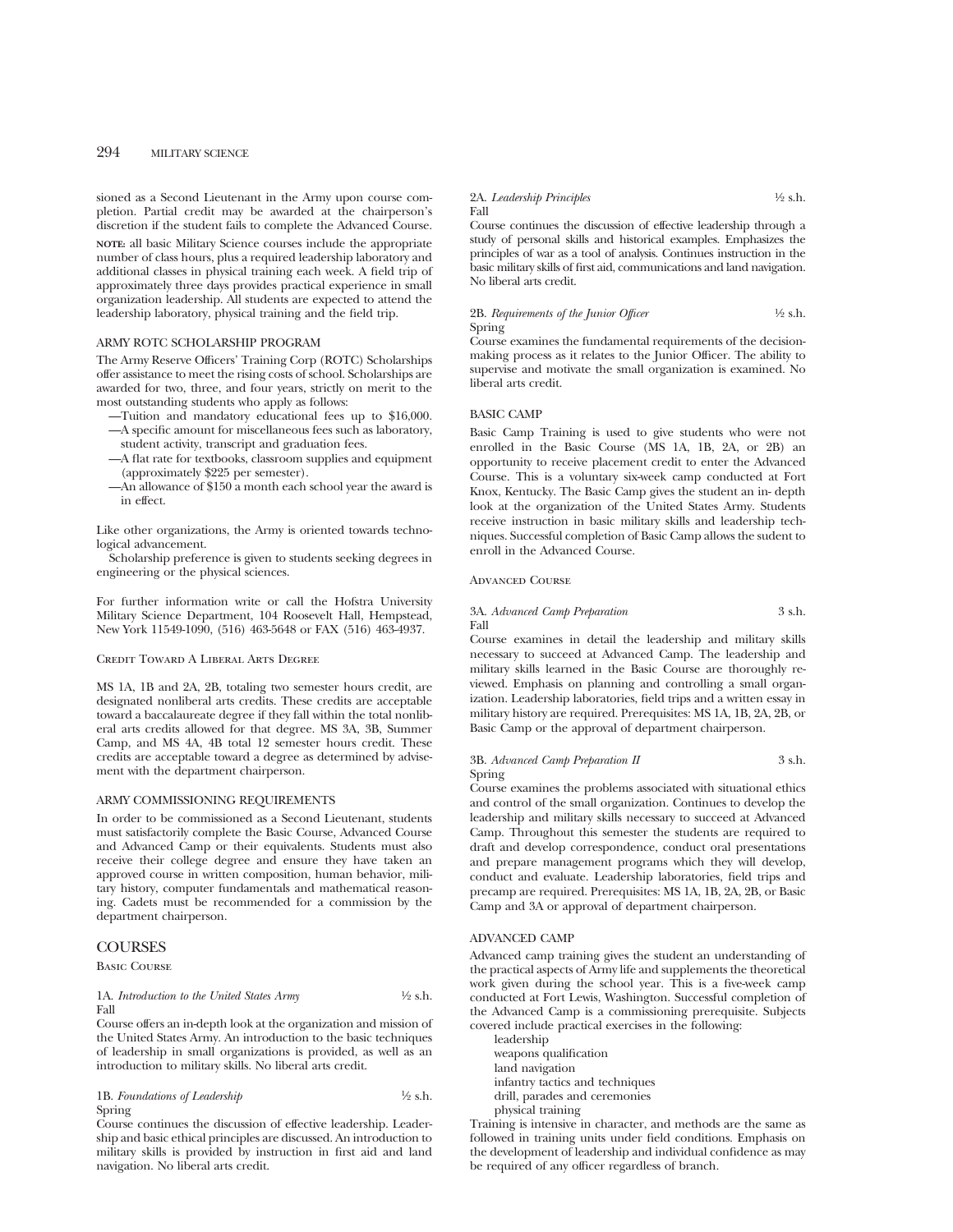4A. *Organizational Command* 3 s.h. Fall

Responsibilities of command at the organizational level. Provides detailed fundamentals of training, supply and personnel management techniques within large organizations. Emphasis on application and evaluation of command and staff relationships. Leadership laboratories and field trips are required. Prerequisites: MS 1A, 1B, 2A, 2B, or Basic Camp, 3A, 3B, and Advanced Camp or the approval of department chairperson.

4B. *Organizational Effectiveness* 3 s.h. Spring

Ethical standards are discussed as the guide for effective leadership. Applications of leadership dimensions are taught. They fall into six catagories: communications (written, oral, oral presentation); personal motivational behavior; interpersonal behavior (influence); administrative skills (planning and organization, delegation); and decision-making skills (problem analysis, decisiveness, judgment). Leadership laboratories, field trips and a written essay on professional ethics are required. Prerequisites: MS 1A, 1B, 2A, 2B, or Basic Camp, 3A, 3B, 4A and Advanced Camp or the approval of department chairperson.

# Minors

SEE PAGE 80; also individual departments.

# Modern Greek (MGRK)

Administered by the Department of Comparative Literature and Languages. Associate Professor Waysek, *Chairperson*

Major and minor requirements in Greek, see page 163.

Greek Literature in Translation courses, see page 273.

| 1 & 2. Modern Greek               | 3 s.h. each |
|-----------------------------------|-------------|
| See course description, page 396. |             |

# Music (MUS)

Professor Deutsch, *Chairperson*

Professor Hettrick; Associate Professors Boonshaft, Cinnamon, Lalama, Ulrich; Assistant Professors Anson-Cartwright, Carter, Wagar.

Acceptance by the Music Department requires an audition in the candidate's principal area of performance, and completion of placement tests in music theory and ear training prior to enrollment.

**B.A. SPECIALIZATION IN MUSIC:** 40 to 44 semester hours of music courses as follows: MUS 48, 61 & 62 or 61A & 62A, 63-64, 69 or 69A, 70A, 71-72, 143, 144.

- 3 semester hours, as advised, from the following: MUS 21, 22, 23;
- 3 semester hours, as advised, chosen from MUS 20 or in a 100-level music course;
- 4 semester hours of Private Instruction (P); MUS 35 & 35A, if required;

The humanities requirement may *not* be fulfilled by additional music courses.

See complete B.A. requirements, page 80.

**B.S. SPECIALIZATION IN MUSIC:** candidates for graduation must fulfill the following requirements:

- 1. The successful completion of at least 128 semester hours and a cumulative grade-point average of 2.0 in work completed at Hofstra.
- 2. At least 65 hours must be completed in liberal arts courses with no fewer than 40 outside the Department of Music.
- 3. There are two requirements that must ordinarily be completed in residence at Hofstra: 15 semester hours in the major field of specialization and the last 30 semester hours. The 15 semester hours need not be included within the last 30 hours. 4. The following general requirements:
	- *Sem. Hrs.* ENGL 1-2\* 6<br>Humanities electives (excluding music) 6 Humanities electives (excluding music) 6 3 semester hours must be in a core appreciation and analysis course. (For listing of core courses, see page 82.) Social science electives 6 all music majors must take 3 semester hours in behavioral sciences and 3 semester hours in history and philosophy core courses, *except* that 1) music education majors take PSY 1 plus 3 semester hours in a history and philosophy core course and 2) music merchandising majors must take ECO 1, 2 as their social science requirement. Natural science core course 3<br>Mathematics/computer science core course 3 Mathematics/computer science core course Foreign language (fulfillment of B.A. language requirement, see page 80.)
- 5. The fulfillment of the following major requirements: 62-78 hours of music courses as follows: all music requirements for B.A. Specialization in Music including MUS 20, plus 154, and 133 or 169. The completion of the courses in *one* of the following concentrations:

A. Performance

14 hours of music performance (advanced private instruction) with senior recital; at least 6, but not more than 12, hours of music elective courses, as advised. Piano performance students must take MUS 142 and 171.

B. Theory/Composition

MUS 107, 108, 157, 165 or 166, 169; six hours of advanced private instruction; six hours of advanced theory courses as advised; 6-8 hours of music elective courses.

- C. History/Literature 18 additional hours in music history/literature courses as advised; independent study in music bibliography; MUS 193.
- D. Music Merchandising 2 semesters of basic skills (MUS 31-38A), under advisement. (MUS 30 to be taken once with basic skills, no credit given.) MUS 154, 190, 191; 133 or 169 may be substituted for by 3 hours of music electives, under advisement. Business courses: ACCT 1, QM 1, MKT 101, 124, 131 or 141, MGT 101, FIN 101. The social science requirement is ECO 1, 2.
- E. Jazz and Commercial Music MUS 105A, 105B, 107, 122, 157, 159, 160A, 160B; 6 semester hours of *Advanced Private Instruction* (101C-122C).

B.S. in Education—Specialization in Music Education, see page 354.

**A MINOR IN MUSIC** consists of the successful completion of 18 semester hours in music, with at least six hours in residence,

<sup>\*</sup>See University Degree Requirements, page 65.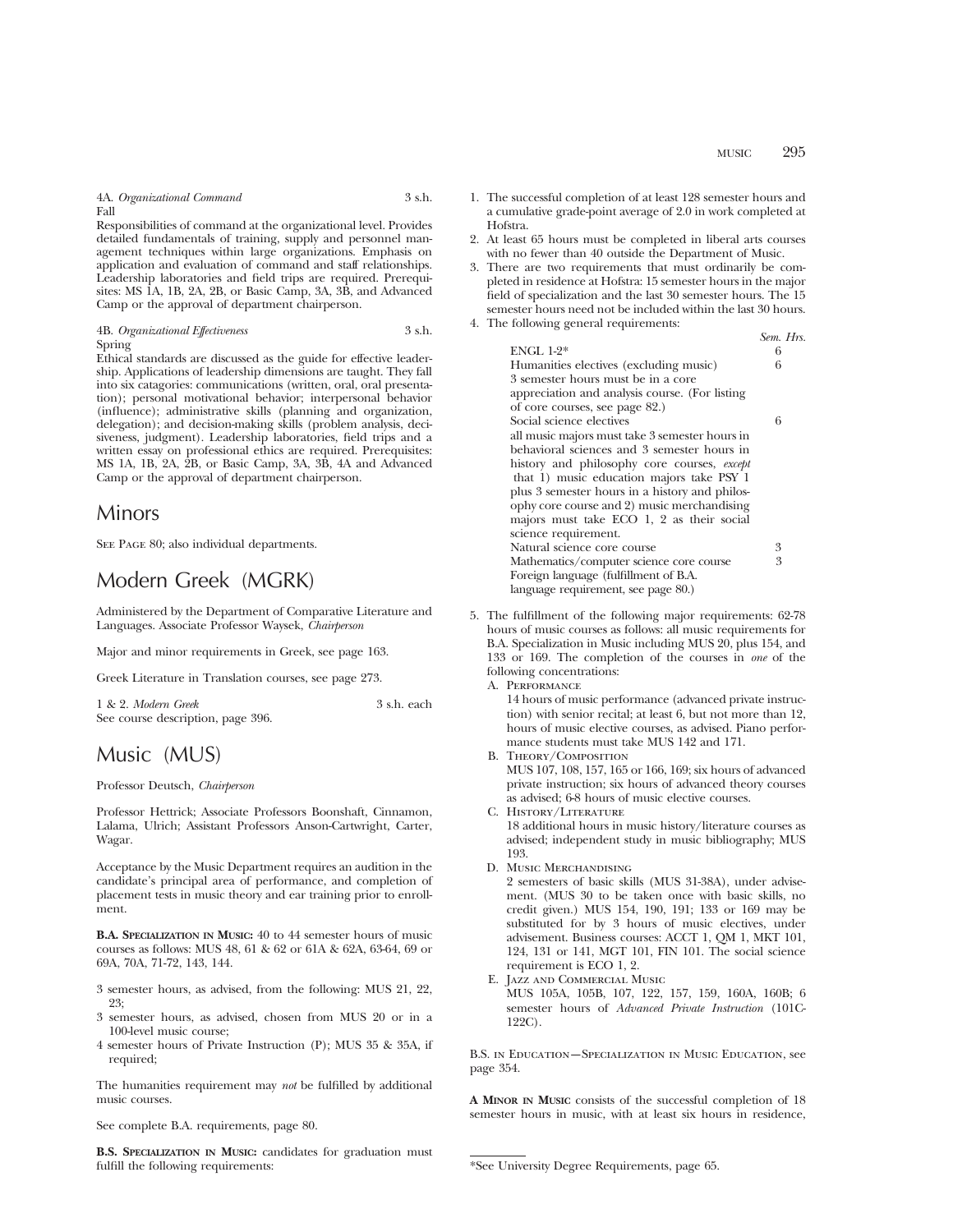under advisement by the chairperson of the Music Department. Students may select any music course *except* MUS 1, 3, 100, 153, 154, 165, 166, 169, 172.

**NOTES**

- 1. Students who intend to enroll in MUS 61 or 61A and/or 69 or 69A or 70A must take a departmental entrance examination in rudiments, elements of theory and aural perception before registering. A remedial course may be recommended.
- 2. Students are assigned to MUS 61A in place of 61 and/or MUS 69A in place of 69 by departmental advisement based on the entrance examination in aural perception. Credit will not be granted for both 61 and 61A, 62 and 62A or MUS 69 and 69A.
- 3. Students without previous keyboard experience should enroll in MUS 35 and 35A during the freshman year.
- 4. *Ensemble* (MUS 20), *University Band* (MUS 21), *University Symphony Orchestra* (MUS 22), *University Mixed Chorus* (MUS 23) and *University Wind Ensemble* (MUS 24) are organized for participation by the general student body, for credit or as cocurricular activities, as well as by music majors. Open to all qualified students by audition; students desiring credit must register in advance. (Credit of 1⁄2 s.h. per semester is on a Pass/D+/D/Fail basis only.) *No more than 6 semester hours may be applied to any degree*.
- 5. All music majors must take *Ensemble* (MUS 20), under faculty advisement, for six semesters for a total of 3 s.h. All music majors must also participate every semester, under advisement, in *University Band* (MUS 21), *University Symphony Orchestra* (MUS 22), *University Mixed Chorus* (MUS 23), or *University Wind Ensemble* (MUS 24) with six semesters taken for credit for a total of 3 s.h. Candidates for the B.S. in Education (Music Education) degree who are band or orchestra instrumentalists are also required to participate for four semesters (either with or without credit) in one or more of the following choral organizations: *University Mixed Chorus* (MUS 23), *Chamber Singers,* or the *Collegium Musicum* chorus.
- 6. All music majors must consult with the Music Department regarding Private Instruction (P) and must enroll in the course of their major performance area during the freshman and sophomore years. A special fee (see page 27) in addition to the semester-hour tuition will be charged for P and is nonrefundable.
- 7. No more than 4 semester hours in P may be applied to the B.A. or B.S. in Education degree.
- 8. Music courses numbered 30 through 39A, 101C-122C, 101D-120D, 122D, 107, 108, 160A, 160B, 172, 190 and 191 may not be applied toward liberal arts credit. Students will be enrolled in the appropriate courses only after consultation with an adviser.

Nonmajor—the following courses are suited for the nonmajor:

Music appreciation and literature: MUS 1, 3, 48, 105A, 122, 123, 127, 128, 129, 130, 133, 134, 135, 136, 140, 142, 146, 157, 158.

Performance: MUS 20, 21, 22, 23 (see Note 4).

Basic Skills: MUS 31 through 38A, 173, 174 (these courses are designed for students without background or experience in the specific performance area; see Note 8).

PI KAPPA LAMBDA: a national music honor society, see page 70.

# **COURSES**

In addition to semester notations next to each course, a selection of courses is offered during January and Summer sessions. Consult the *January* and *Summer Sessions* bulletins for these schedules.

### 1. *Introduction to Music* # (for nonmajors) 3 s.h. Fall, Spring

The elements of music. Emphasis on basic theory, chord structure, melody line, form and stylistic devices. Attendance at concerts and recitals may be required.

3. *Music Appreciation* # (for nonmajors) 3 s.h. Fall, Spring

A fundamental approach to the development of music listening skills through a study of representative musical masterpieces and of the principal genres, forms and styles of Western music. Independent listening and attendance at concerts required.

20. *Ensemble* # 
$$
\frac{1}{2}
$$
 s.h. Fall, Spring

Special projects in music designed to give qualified students an opportunity to study performance techniques and to increase knowledge in the chamber literature of their instrument. Includes Collegium Musicum, Opera Theatre, Jazz Ensemble and Chamber Singers. Credit on  $Pass/D+/D/Fall$  basis only. See Note 4 and Musical Organizations, page 25.

21. University Band # 
$$
\frac{1}{2}
$$
 s.h.

Fall, Spring

Band plays at concerts, commencements and special events. Through practice and performance of band literature, students broaden their musical experience and raise the level of proficiency. Credit on Pass/ $\overline{D}$ +/D/Fail basis only. See Notes 4, 5.

# 22. *University Symphony Orchestra* # 1⁄2 s.h. Fall, Spring

Orchestra plays a range of literature, both classic and contemporary, and performs at concerts, assemblies and special affairs. Open to students, faculty and staff of the University, and to members of the community. Prerequisite: permission of instructor. Credit on Pass/D+/D/Fail basis only. See Notes 4, 5.

# 23. *University Mixed Chorus* #  $\frac{1}{2}$  s.h.

Fall, Spring

Chorus sings at assemblies, concerts, commencements and similar campus activities. Designed to provide significant musical experience for all participants. Credit on  $Pass/D+/D/Fail$  basis only. See Notes 4, 5.

24. *University Wind Ensemble* #  $\frac{1}{2}$  s.h. Fall, Spring

A traditional wind ensemble of 35-38 players representing the finest woodwind, brass, and percussion performers at the University. The Ensemble consists of one or two performers on a part, playing music from various periods designed to be performed by a wind ensemble. The Ensemble offers performances on and off campus. Prerequisite: permission of instructor. Credit on Pass/  $D+/D/Fail$  basis only.

*For courses numbered* 30 *through* 39A*, see Note 8*.

$$
30. \ Conducting {\it Ensemble} \hskip 2 cm 1 s.h. \\ Fall
$$

The practical application of conducting skills and rehearsal procedures for students enrolled in MUS 107, *Orchestral Conducting*. The ensemble is to consist of students who are registered for one of the following courses: 31, 32, 33, 34. Must be taken concurrently with 107 for the first time, but 30 may be required for more than one semester. No liberal arts credit.

**NOTE**: students enrolled in 31, 32, 33, 34 must participate in the required laboratory session, MUS 30.

**NOTE**: students without previous keyboard experience should enroll in 35 & 35A during the freshman year.

<sup>#</sup>Core course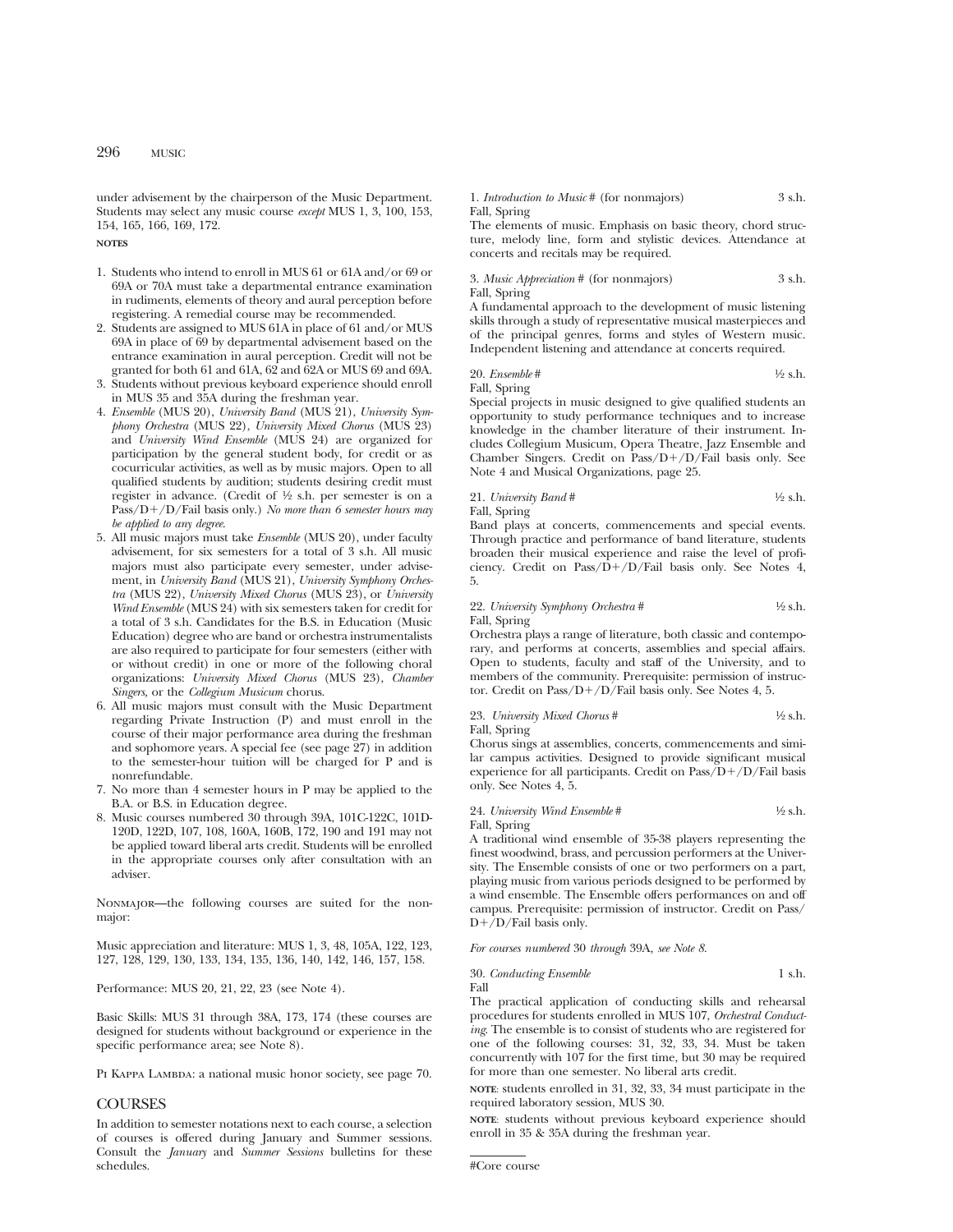| 31. String Class<br>Fall, Spring<br>No liberal arts credit.                                                                                                                                           | 1 s.h.      | 2 s.h.<br>69. Music Fundamentals and Species Counterpoint<br>Fall<br>The first required course for all music majors that should be                                                                                                                                                                                                                                                                                |
|-------------------------------------------------------------------------------------------------------------------------------------------------------------------------------------------------------|-------------|-------------------------------------------------------------------------------------------------------------------------------------------------------------------------------------------------------------------------------------------------------------------------------------------------------------------------------------------------------------------------------------------------------------------|
| Prerequisite: ability to read music.<br>32. Percussion Class<br>Fall, Spring<br>No liberal arts credit.<br>Prerequisite: ability to read music.                                                       | 1 s.h.      | taken concurrently with 61 or 61A. It is organized in two parts: 1)<br>an intensive and comprehensive survey of the fundamentals of<br>music theory and notation; 2) training in the writing and analysis<br>of two-part species counterpoint in the manner of Fux. Emphasis<br>on the development of a general understanding of fundamental<br>principles of music theory and notation, and on the principles of |
| 33. Woodwind Class<br>Fall, Spring<br>No liberal arts credit.<br>Prerequisite: ability to read music.                                                                                                 | 1 s.h.      | voice leading and melodic structure that are most useful in the<br>study of tonal harmony. Enrollment limited to music majors or<br>prospective music majors. May not be taken on a $\text{Pass}/\text{D}+/\text{D}/$<br>Fail basis.                                                                                                                                                                              |
| 34. Brass Class<br>Fall, Spring<br>No liberal arts credit.                                                                                                                                            | 1 s.h.      | 3 s.h.<br>69A. Music and Species Counterpoint<br>See course description, page 397.                                                                                                                                                                                                                                                                                                                                |
| Prerequisite: ability to read music.                                                                                                                                                                  |             | 3 s.h.<br>70A. Introduction to Harmony and Analysis<br>Spring                                                                                                                                                                                                                                                                                                                                                     |
| 35 & 35A. Piano Class<br>Fall, Spring<br>No liberal arts credit.<br>Prerequisite: ability to read music.                                                                                              | 1 s.h. each | Eighteenth- and 19th-century harmony from written and analyt-<br>ical perspectives, beginning with a review of rudiments and<br>continuing through the study of fundamentals of diatonic har-<br>mony. Includes one hour per week of keyboard harmony that                                                                                                                                                        |
| 36 & 36A. Voice Class<br>Fall, Spring<br>No liberal arts credit.<br>Prerequisite: ability to read music.                                                                                              | 1 s.h. each | concentrates on drill at the keyboard designed to obtain a<br>working performance familiarity with the materials presented in<br>written and analytical phases of the course. Should be taken<br>concurrently with 62 or 62A. See Note 1.                                                                                                                                                                         |
| 37A. Recorder Class                                                                                                                                                                                   | $1$ s.h.    | 4 s.h. each<br>71-72. <i>Harmony</i><br>Once a year                                                                                                                                                                                                                                                                                                                                                               |
| Spring<br>No liberal arts credit.<br>Prerequisite: ability to read music.                                                                                                                             |             | Eighteenth- and 19th-century harmony through 7th chords,<br>extended dominants, chromaticism and modulation. Students<br>should register for 63 and 71 in the same semester and 64 and 72                                                                                                                                                                                                                         |
| 38A. Guitar Class<br>Fall, Spring<br>No liberal arts credit.                                                                                                                                          | 1 s.h.      | in the following semester. Prerequisite: MUS 70A. Credit given<br>for these courses or 71A-72A and 73-74.                                                                                                                                                                                                                                                                                                         |
| Prerequisite: ability to read music.                                                                                                                                                                  |             | 3 s.h. each<br>71A-72A. Harmony<br>Once a year                                                                                                                                                                                                                                                                                                                                                                    |
| 39A. Singing for the Theater<br>Once a year                                                                                                                                                           | 2 s.h.      | Eighteenth- and 19th-century harmony through 7th chords,<br>extended dominants, chromaticism and modulation. Students                                                                                                                                                                                                                                                                                             |
| Development of the voice as a musical instrument for use in the<br>theater. Open to music or drama students. Prerequisite: permis-<br>sion of instructor. No liberal arts credit.                     |             | should register for 63 and 71A in the same semester and 64 and<br>72A in the following semester. Prerequisites: MUS 70A, 73 and<br>74, or approval of department chairperson. Credit given for these<br>courses or 71-72.                                                                                                                                                                                         |
| 48. Musical Styles and Structures<br>Fall, Spring                                                                                                                                                     | 3 s.h.      | 2 s.h. each<br>73-74. Keyboard Harmony                                                                                                                                                                                                                                                                                                                                                                            |
| A survey of the elements of music, the main formal structures and<br>the principal musical genres found in the various style periods of<br>Western music.                                             |             | Periodically<br>Training in basic musicianship through use of the keyboard,<br>paralleling the work of Harmony and Advanced Eartraining. Pre-                                                                                                                                                                                                                                                                     |
| 61 & 62. Elementary Eartraining                                                                                                                                                                       | 2 s.h. each | requisite: MUS 35A. Credit given for these courses or 71-72.                                                                                                                                                                                                                                                                                                                                                      |
| Once a year<br>Melodic and harmonic dictation, sightsinging and rhythmic<br>training. See Notes 1, 2.                                                                                                 |             | 3 s.h.<br>100. Honors Essay<br>Fall, Spring<br>The research for and the completion of a substantial essay in the                                                                                                                                                                                                                                                                                                  |
| 61A & 62A. Elementary Eartraining                                                                                                                                                                     | 3 s.h. each | field of music. Open only to senior music majors who are eligible<br>for and desire to graduate with departmental honors and who                                                                                                                                                                                                                                                                                  |
| Once a year<br>Melodic and harmonic dictation, sightsinging and rhythmic<br>training. See Notes 1, 2.                                                                                                 |             | secure, before registration, written permission of the instructor<br>who will supervise the essay.                                                                                                                                                                                                                                                                                                                |
| 63-64. Advanced Eartraining<br>Once a year                                                                                                                                                            | 2 s.h. each | 105A. Jazz Improvisation I<br>3 s.h.<br>Periodically                                                                                                                                                                                                                                                                                                                                                              |
| Sightsinging, dictation, rhythm and aural harmony paralleling<br>the work in <i>Harmony</i> . Students should register for 63 and 71 in<br>the same semester and 64 and 72 in the following semester. |             | An introduction to the techniques of jazz improvising through a<br>study of chords, scales and various jazz styles. Performance is<br>required. Prerequisite: MUS 72 or permission of instructor.                                                                                                                                                                                                                 |
| Prerequisite: MUS 62 or 62A.                                                                                                                                                                          |             | 3 s.h.<br>105B. Jazz Improvisation II                                                                                                                                                                                                                                                                                                                                                                             |
| 68. Introduction to Jazz<br>Spring<br>A fundamental analysis of the jazz style with a strong emphasis on                                                                                              | 3 s.h.      | Spring<br>Advanced techniques in jazz improvisation through the study of<br>scales, chords and various jazz styles including current practices.                                                                                                                                                                                                                                                                   |

Performance is required. Prerequisite: MUS 105A or permission

of instructor.

its recorded performance practice and basic theoretical founda-

tions.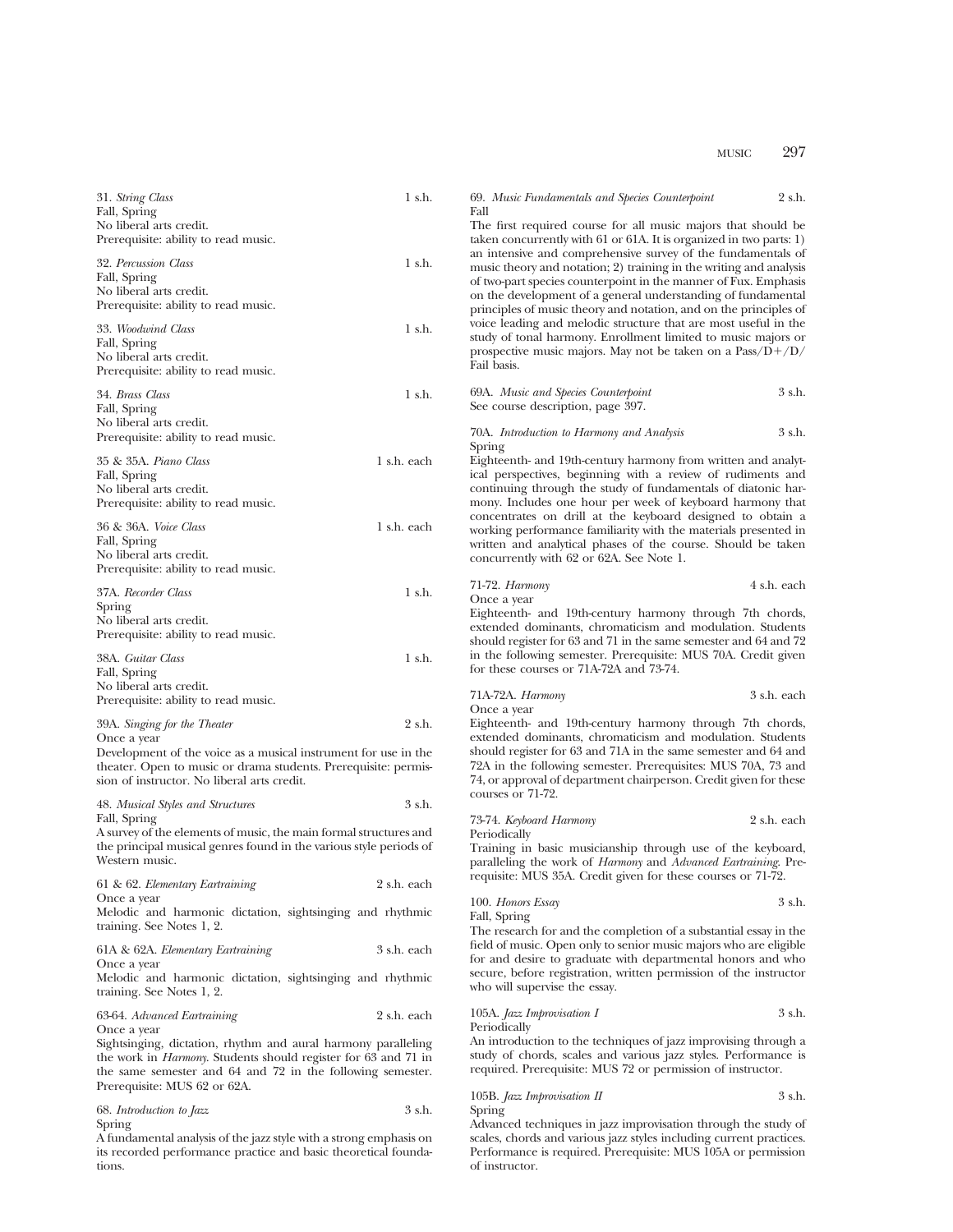| 107. Orchestral Conducting<br>Fall                                                                                          | 2 s.h. |
|-----------------------------------------------------------------------------------------------------------------------------|--------|
| Prerequisite: MUS 72. Education students should enroll in 30<br>concurrently with 107. See Note 8. No liberal arts credit.  |        |
| 108. Choral Conducting<br>Spring                                                                                            | 2 s.h. |
| Prerequisite: MUS 72. Education students should enroll in 172<br>concurrently with 108. See Note 8. No liberal arts credit. |        |
| 122. History of Jazz                                                                                                        | 3 s.h. |
| Once a year                                                                                                                 |        |
| Jazz and its social influences from the New Orleans period to the                                                           |        |
| present; emphasis on the relation between jazz and other types of                                                           |        |
| music.                                                                                                                      |        |

| 123. Music for the Theater | 3 s.h. |
|----------------------------|--------|
| Periodically               |        |

Techniques and styles of music composed for the theater including Broadway musicals, American opera, ballet and other media.

| 127. Beethoven |  | 3 s.h. |
|----------------|--|--------|
| Periodically   |  |        |
| $\mathbf{r}$   |  |        |

Beethoven as man and musician.

| 128. Wagner  | 3 s.h. |
|--------------|--------|
| Periodically |        |

Wagner as man and musician; his background and influence on music in the late 19th and early 20th centuries.

| 129. Opera | 3 s.h. |
|------------|--------|
|            |        |

Every other year

An historical survey of opera with particular emphasis on works in the standard repertory. Attendance at performances may be required.

| 130. Symphonic Literature # | 3 s.h. |
|-----------------------------|--------|
| Once a year                 |        |

The chronological development of the symphony orchestra and its literature from the classical to contemporary period. Attendance at concerts is required. Recommend taking MUS 1 or 3 prior to this course.

## 133. *20th-Century Music* 3 s.h. Every other year

Principal developments from impressionism and expressionism to totally organized music, electronic music and music of chance. Emphasis is on classic works composed between the two World Wars. Attendance at concerts may be required.

134. *American Music* 3 s.h. Every other year

America's contribution from the colonial period to the present: Negro spirituals, work songs, jazz and mountain ballad; music of Gershwin, Ives, Copland, Gould, Rodgers, etc.

135. *Introduction to Electronic Music* # 3 s.h. Spring

Impact of electrical and electronic technology on the aesthetic, cultural and creative aspects of serious music in the twentieth century from the Teleharmonium of 1897 to today's synthesizers, computers and digital recordings.

| 136. Folk Music | 3 s.h. |
|-----------------|--------|
| Periodically    |        |

Folk music of many nations; its contribution to the life of the people and to other types of music.

# 140. *History of Musical Instruments* 3 s.h. Periodically

Survey of the development of musical instruments as objects of visual beauty, as practical tools for the performance of music and as creators of musical styles.

| 142. Piano Literature                                            | 2 s.h. |
|------------------------------------------------------------------|--------|
| Fall                                                             |        |
| Introduction to the major works in the piano repertoire from the |        |

Introduction to the major works in the piano repertoire from the Baroque period through classical, romantic and contemporary pieces. Prerequisite: MUS 72 or permission of instructor.

143, 144. *History of Music* 3 s.h. each 143: Fall; 144: Spring

An intensive chronological study of musical developments in western civilization up to the 20th century. Prerequisite: MUS 48 or permission of instructor.

| 146. Early Music for Modern Musicians | 3 s.h. |
|---------------------------------------|--------|
| Periodically                          |        |

A study of the mensural and tablature notation of music of the Middle Ages, Renaissance and early Baroque along with performance practices and modern editorial procedures.

147. *Choral Music and the Vocal Ensemble* 3 s.h. Periodically

Vocal music from Renaissance to present day, with emphasis on significant works for chorus and chamber ensembles.

| 151, 152. Special Studies in Music | $1-3$ s.h. each |  |
|------------------------------------|-----------------|--|
| 151: Fall; 152: Spring             |                 |  |

Designed to treat special subjects or projects in the areas of music theory, literature or performance. Permission of department chairperson required.

153. *18th-Century Counterpoint* 3 s.h. Fall

Contrapuntal practices as found in the instrumental polyphony of the late Baroque period. Prerequisite: MUS 72.

154. *Form Analysis* 3 s.h. Fall

Inner structure and content. Analysis of melody and of all major forms through study of scores for various media. Prerequisite: MUS 72 or permission of instructor.

157. *Fundamentals of Electronic Music Techniques* 3 s.h. Fall

The techniques of analog sound synthesis, digital/analog hybrid synthesis, FM synthesis, Musical Instrument Digital Interfacing (MIDI) and multi-track recording are explored through creative exercises. Prerequisites: MUS 64, 72 or permission of instructor.

158. *Advanced Electronic Music Techniques* 3 s.h. Spring

Computer-aided composition and orchestration, algorithmic composition, FM synthesis programming, digital sampling, MIDI sequencing and printing techniques are explored through performance and original creative work. Prerequisite: MUS 157 or permission of instructor.

159. *Song Writing* 3 s.h. Spring

The techniques of song writing. Analyzing music and lyrics of current and standard popular songs and composing original material in various styles. Prerequisite: MUS 72 or permission of instructor.

160A. *Elementary Jazz and Contemporary Scoring* 3 s.h. Fall

Arranging and scoring for the basic rhythm section, small groups and sections. Counterpoint as applied to the jazz idiom. Prerequisite: MUS 72 or permission of instructor.

160B. *Advanced Jazz and Contemporary Scoring* 3 s.h. See course description, page 397.

```
#Core course
```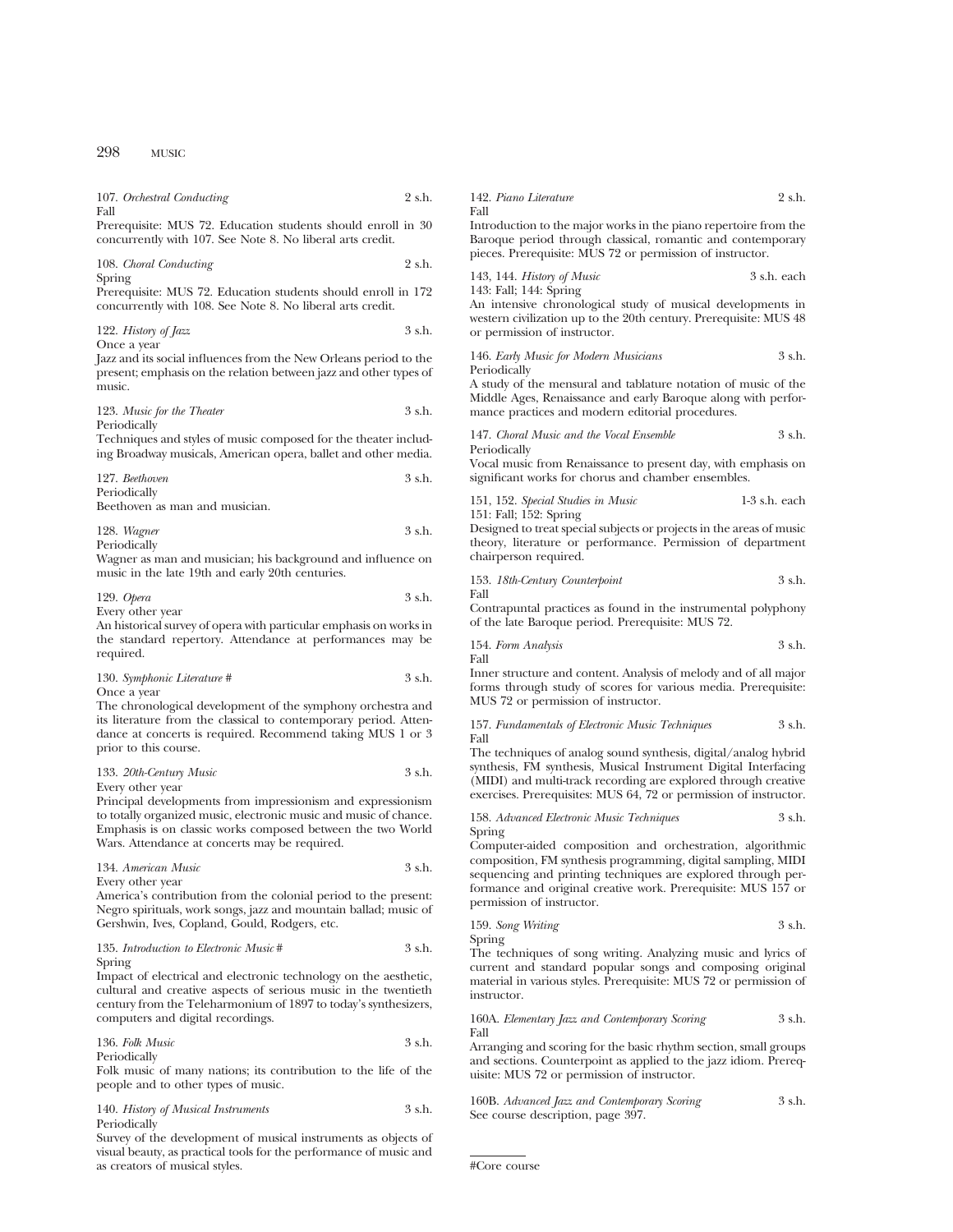| 165. Scoring for Band | 3 s.h. |
|-----------------------|--------|
| Spring                |        |

Principles of arranging for wind ensembles including the symphonic band. Prerequisite: MUS 153.

166. *Orchestration* 3 s.h. Spring

Analysis and application of techniques used in scoring for chamber ensembles and orchestra. Prerequisite: MUS 153.

169. *Contemporary Musical Practice* 3 s.h. Spring

Analysis and application of 20th-century techniques of melody, harmony, counterpoint and orchestration to new formal concepts. Prerequisite: MUS 154.

171. *The Art of Piano Teaching* 2 s.h. Spring

The methods of teaching beginning and intermediate piano. A presentation of skills and techniques is combined with a thorough examination and analysis of educational keyboard literature. Prerequisite: permission of instructor.

172. *Choral and Instrumental Methods* 3 s.h. Spring

Choral and instrumental techniques, organization and administration of public school choral and instrumental organizations. Education students should enroll in 172 concurrently with 108. See Note 8. No liberal arts credit.

173. *Basic Theory and Practice of Audio Recording* 3 s.h. Fall

Fundamental course in sound recording processes including principles and techniques in utilization of audiotape record sound mixing, microphone use; manual and electronic editing; tape duplication and transcription. No liberal arts credit.

# 174. *Advanced Theory and Practice of Audio Recording* 3 s.h. Spring

Advanced course in sound recording processes including basic recording techniques, single flow, mike replacement, and acoustic practices. Live recording sessions are required. No liberal arts credit.

| 175. Vocal Pedagogy               | 2 s.h. |
|-----------------------------------|--------|
| See course description, page 397. |        |

### 190. *The Music Industry* 3 s.h. Once a year

A seminar course introducing concepts of publishing, musical instrument retailing and wholesaling, music markets, music management and the commercial music industry. Music merchandising majors should be in their senior year. Prerequisite: GBUS 1. No liberal arts credit.

# 191. *Music Merchandising Field Study* 3 s.h. Spring

Directed observation of active participation in an internship position within a selected area of the music industry. The student reports at least one day (eight hours) per week to the place of business. Evaluation and direction are given by both the employer and instructor. Prerequisites: MUS 190 and approval of the Coordinator of Music Merchandising. Pass/ $D+/D$ /Fail grade only. No liberal arts credit.

# 193. *Seminar: Music History/Literature* 3 s.h. Periodically

Special projects in various areas of music history and literature. Writing will be stressed. Prerequisites: MUS 143, 144 and a course (or study) in music bibliography, or permission of instructor.

|      | 201. Introduction to Graduate Study in Music |  | 3 s.h. |
|------|----------------------------------------------|--|--------|
| Fall |                                              |  |        |

Projects in the bibliography of music, stressing research methods and writing skills.

220. *Words and Music* 3 s.h.

Periodically The interaction between words and music. An historical study of musical texts from primitive examples through Gregorian Chant, troubadors, opera, lieder and popular song.

221. *University Band* 1 s.h. Fall, Spring

Performs at concerts, commencements and special events. Term paper required. Prerequisite: permission of instructor.

222. *University Symphony Orchestra* 1 s.h. Fall, Spring

Performs at concerts, assemblies and special events. Term paper required. Prerequisite: permission of instructor.

223. *University Chorus* 1 s.h. Fall, Spring

Performs at concerts, assemblies, commencements and similar campus activities. Term paper required. Prerequisite: permission of instructor.

232. *Advanced Analysis and Composition* 3 s.h. Fall, Spring

Analysis of major forms through study of scores for orchestra and chamber ensembles. Composition in small forms. Prerequisite: MUS 154 or equivalent.

242. *Advanced Orchestration* 3 s.h. Fall, Spring

Analysis and application of techniques used in scoring for orchestra, band and chamber ensembles. Prerequisites: MUS 165, 166, or equivalent.

251, 252. *Advanced Special Studies* 1-3 s.h. each In-depth investigations and reports on advanced musical topics in such areas as music theory, history, literature, performance or education adapted to the program of the student. Permission of department chairperson required. May not be taken on a Pass/ Fail basis.

262. *Instrumental Conducting: Techniques and Methodology* 3 s.h. Summer

Offers an opportunity for those trained in any conducting method to explore basic and advanced conducting techniques through group and individual training and technical exercises using the "Proactive Conducting Method." This method, developed by Dr. Peter Boonshaft, is designed to provide greater control while achieving extremely musical results. Credit given for this course or MUS 273D, not both. (Formerly MUS 273D)

#### 263. *Wind Literature and Rehearsal Techniques* 3 s.h. Every other summer

Details the study of wind composers and their works of various levels and styles, and how to study and research information about a work. Other topics include rehearsal techniques, score study, the teaching of ensemble performance skills, repertoire lists, and the critical evaluation of ensemble performance. Credit given for this course or MUS 273F, not both. (Formerly MUS 273F)

#### 264. *Advanced Instrumental Conducting and Rehearsal Techniques* 3 s.h.

Every other summer

Offers an opportunity to explore, through class study and the use of a laboratory wind ensemble, advanced conducting techniques,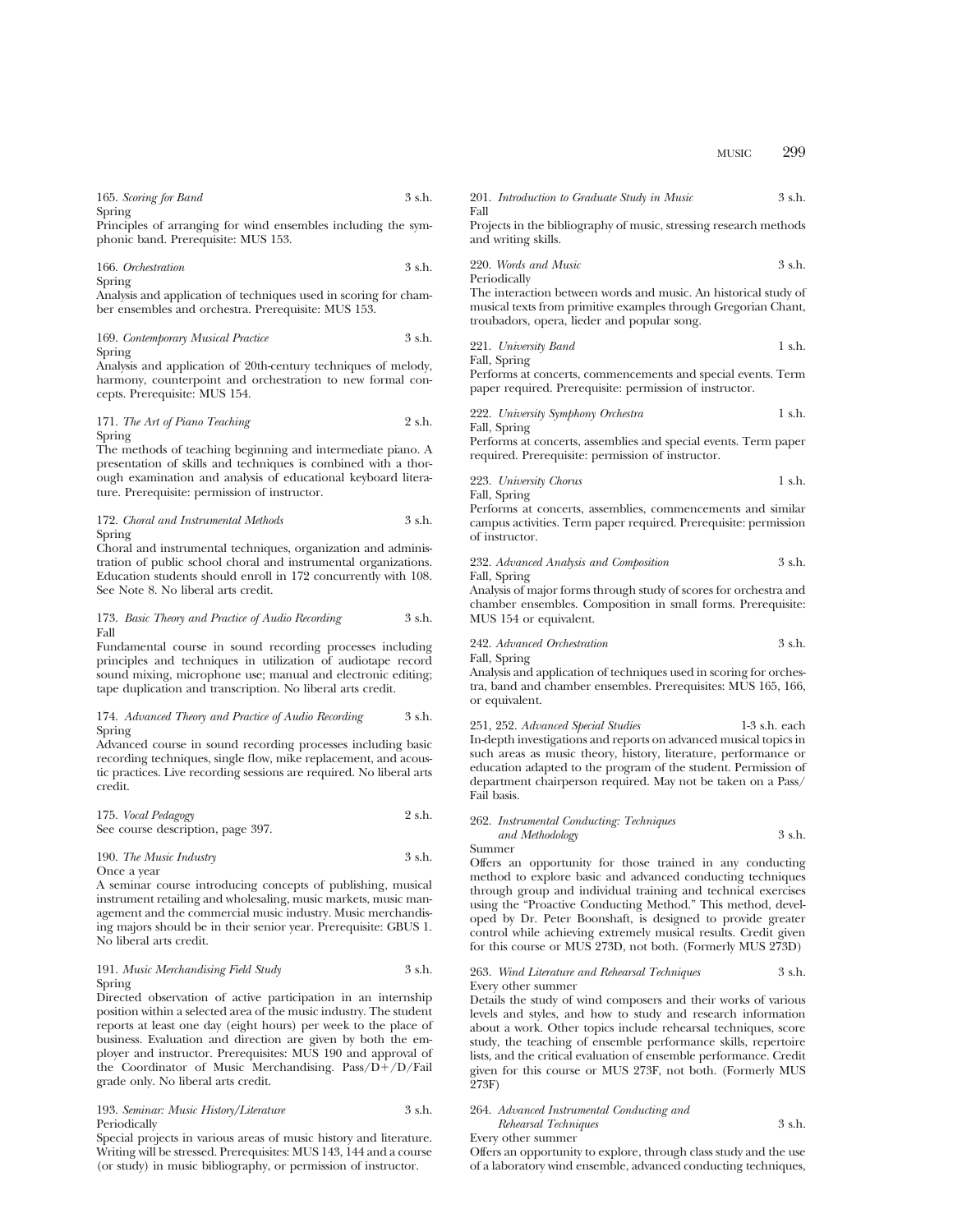gestures, nuances, score study and rehearsal techniques toward the goal of emulating sound in motion. Each day, all participants conduct a college-level wind band, which serves as the laboratory ensemble for the course. Credit given for this course or MUS 273E, not both. (Formerly MUS 273E)

270A, 270B, 270C. *Orff-Schulwerk Certification*

*Program, Level I, II, III* 3 s.h. each An in-depth study of Orff's Schulwerk. A multifaceted approach to developing good musicianship. Courses include study of major classic compositions, compositions for recorder, orchestration techniques, movement and pedagogic sequence for developing music reading, performance and creativity skills. Permission of instructor required.

271, 272, 273, A-Z. *Workshops for Music Educators* Periodically 271, A-Z. 1 s.h. 272, A-Z. 2 s.h. 273, A-Z. 3 s.h. Workshops of interest to current music educators.

P 1-22. *Private Instruction* #

Fall, Spring

Registration for courses listed below is open to all students but requires Music Department permission. These courses are not open to beginners without the approval of the chairperson of the Music Department. See Notes 6, 7. P 1: *Piano,* 1 s.h.

P 2: *Organ,* 1 s.h.

P 3: *Voice,* 1 s.h.

P 4: *Flute & Piccolo,* 1 s.h.

P 5: *Oboe,* 1 s.h.

P 6: *Bassoon,* 1 s.h.

P 7: *Clarinet,* 1 s.h.

P 8: *Saxophone,* 1 s.h.

P 9: *Trumpet,* 1 s.h.

P 10: *French Horn,* 1 s.h.

P 11: *Trombone,* 1 s.h.

P 12: *Baritone Horn or Tuba,* 1 s.h.

P 13: *Violin,* 1 s.h.

P 14: *Viola,* 1 s.h.

P 15: *Violoncello,* 1 s.h.

P 16: *Double Bass,* 1 s.h.

P 17: *Guitar,* 1 s.h. (Formerly *Classical Guitar.*)

P 18: *Harp,* 1 s.h.

P 19: *Percussion,* 1 s.h.

P 20: *Composition,* 1 s.h.

P 21: *Theory,* 1 s.h.

P 22: *Harpsichord,* 1 s.h.

*Numbers in the 101C-122C and 101D-120D and 122D courses refer to the same areas of study as in the P sequence listed above.*

### 101C-122C. *Advanced Private Instruction* 3 s.h. each Fall, Spring

An instructional fee (see page 27), nonrefundable, is required upon registration. Prerequisite: undergraduate students may take these courses after four semesters of Private Instruction if they are candidates for the B.S. in Music and have passed a Hofstra departmental jury examination. No liberal arts credit.

101D-120D, 122D. *Advanced Private Instruction and Senior Recital* 4 s.h. each

Fall, Spring

A required recital will be evaluated by a jury consisting of the private instructor, the chairperson or a designate and another member of the music faculty. An instructional fee, nonrefundable (see page 27), is required upon registration. Prerequisite: two semesters of Private Instruction in the C sequence. Students must continue with the same numbered course. No liberal arts credit. (Formerly 101D-119D, 122D.)

# Natural Science (NSC)

Administered by the Department of Chemistry. Associate Professor Finzel, *Chairperson*

Professor Cassidy, *Coordinator*

# **COURSES**

These courses are sometimes offered during January and Summer sessions. Consult the *January* and *Summer Sessions* bulletins for these schedules.

1-2. *The Physical Sciences: from Aristotle to Einstein* 4 s.h. each Periodically

A more intensive version of 11, 12. Credit not given for both these courses and 11 or 12. Credit given for NSC 1-2 or New College NPG 1.

11. *The Physical Sciences* # 3 s.h.

Fall, Spring

Ideas in astronomy, physics and chemistry that have changed the world from the Greek era to the space age. Emphasis on the nature of science; historical and humanistic backgrounds; current science-related issues. (2 hours lecture, 2 hours laboratoryrecitation.) For nonscience majors.

| 12. <i>Energy and Atoms</i> #                                  | 3 s.h. |
|----------------------------------------------------------------|--------|
| Fall, Spring                                                   |        |
| Examination of the concept of energy, the relationship between |        |

matter and energy, and some ideas from contemporary physical theories. Emphasis on the nature of science; historical and humanistic backgrounds; current science-related issues. (2 hours lecture, 2 hours laboratory-recitation.) For nonscience majors. Credit given for this course or New College NPG 1 or QTG 5. (Formerly *The Physical Sciences*.)

| 13, 14. Our Physical Universe<br>See course description, page 397.                         | 3 s.h. each |
|--------------------------------------------------------------------------------------------|-------------|
| 21. Science and Technology #<br>See course description, page 397.                          | $3$ s.h.    |
| 201 & 202. Philosophy and Implications of<br><i>Scientific Inquiry</i>                     | 3 s.h. each |
| 201: Fall; 202: Spring<br>First semester: selected continuities in the history of science. |             |

First semester: selected continuities in the history of science. Second semester: hypothesis, observation and experimentation, the concepts and objects of science; scientific language; laws,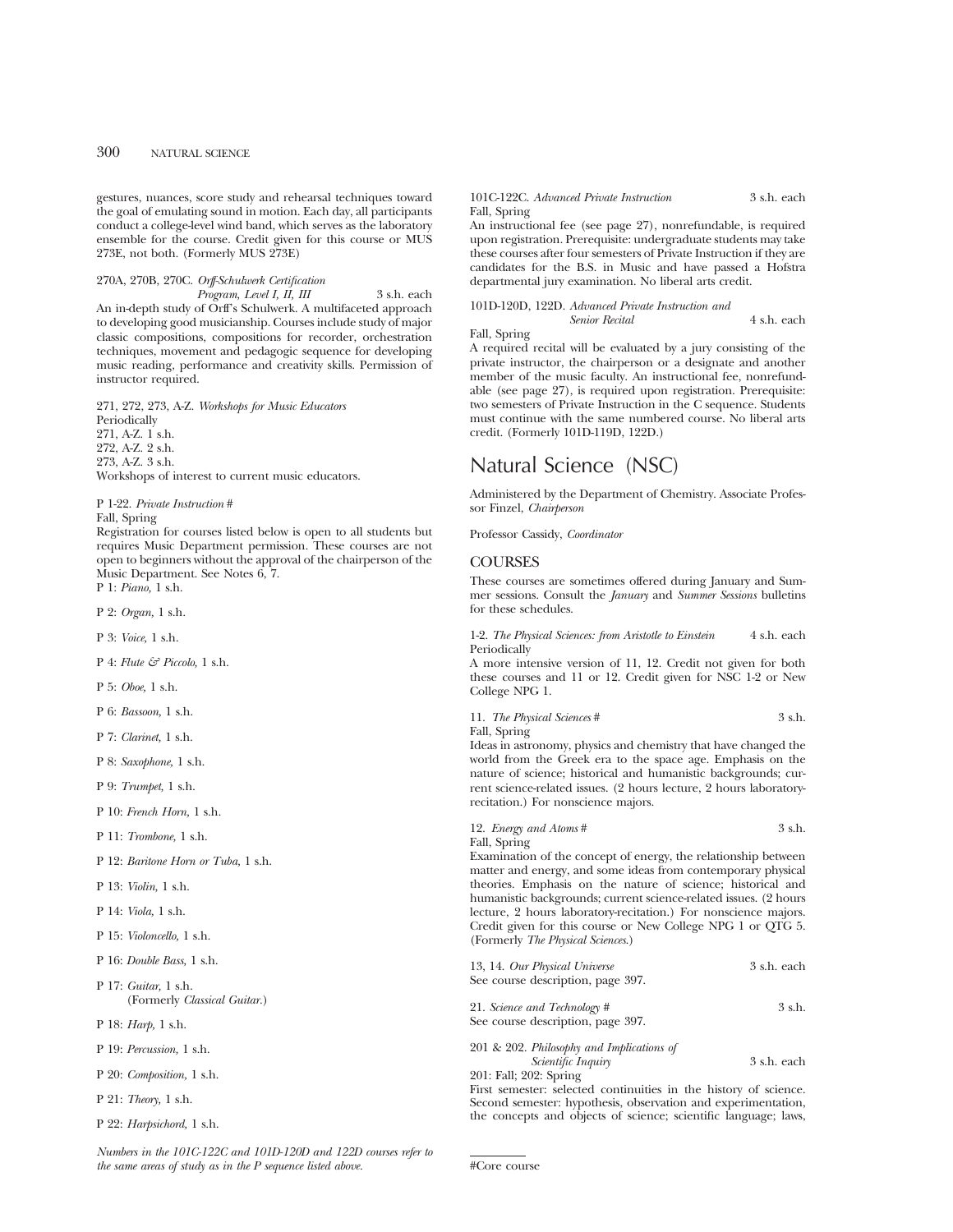theories. Interrelationships of the sciences; the scientific attitude. Prerequisite: permission of director.

203, 204. *Science for Elementary School Teachers* 3 s.h. each Periodically

Recent innovations, scientific background, practical laboratory experiences, field trips. Limited to elementary school teachers.

# New College

see page 87

# New Opportunities at Hofstra (NOAH)

Cynthia Diaz-Wilson, *Assistant Provost and Executive Director* William E. Bland, *Senior Assistant Dean* Cecilia Cardenas, *Senior Assistant Dean*

New Opportunities at Hofstra (NOAH) is an admission and developmental program designed to identify and admit minority and other nontraditional students whose educational experience and economic status did not provide them with an opportunity to demonstrate or develop scholastic abilities to the level requisite for undergraduate admission and study at Hofstra. The program was initiated in 1964.

When students are admitted to the program, the NOAH staff devises individual plans to help them develop their scholastic abilities to the fullest extent by providing counseling in academic and other areas to promote a smooth transition to the highly competitive academic environment at Hofstra; instructional services and tutoring to help students develop academic skills and general supportive services, not the least of which is to provide sufficient funds so that the students' college experience will not be a financial hardship.

The support services available to NOAH students are extensive and include the assistance of reading specialists; instructors in writing and English, mathematics and social sciences; counselors and tutors in virtually all subject matters.

The completion of special developmental core courses are required before enrolling in relevant or required University courses. Individual programs of required developmental courses are planned by the student's counselor, but may be waived by the Executive Director, depending on the student's status.

# PROBATION

NOAH students will be placed on probation if they have attempted less than 25 semester hours and have a

grade-point average below 1.3;

attempted 25-57 semester hours and have a grade-point average of 1.5;

attempted 58-87 semester hours and have a

grade-point average below 1.9;

attempted 88 or more semester hours and have a grade-point average below 2.0.

# DISMISSAL

NOAH students will be dropped from the University if they have attempted less than 25 hours and have a cumulative grade-point average below 1.0;

attempted 25-57 hours and have a cumulative grade-point average below 1.3;

attempted 58-87 hours and have a cumulative

grade-point average below 1.7;

attempted 88 or more hours and have a cumulative grade-point average below 1.9.

Minimum Performance Requirements Necessary for NOAH Freshmen and Sophomores to Continue at HOESTRA UNIVERSITY

NOAH freshmen and sophomores are evaluated at the end of every semester. Recommendations for continuance are made by the NOAH faculty and administrative staff to the Executive Director of the NOAH program. Final recommendations are forwarded to the Academic Records Subcommittee of the University Senate Academic Affairs Committee by the Executive Director.

Minimum performance requirements necessary for NOAH freshmen and sophomores to continue at Hofstra University are:

- 1. Grade-point average within the ranges outlined above.
- 2. Satisfactory participation and completion of all required seminars and workshops with a grade of Pass.
- 3. Satisfactory participation and completion of all developmental courses with a grade of C or better (this includes attendance requirements).
- 4. Fulfillment of the terms outlined in the New Opportunities at Hofstra Agreement.
- 5. Satisfactory completion of all NOAH Learning Resource Center contracts.
- 6. Attendance at all NOAH forums unless excused by the Director.

Students failing to meet these minimum performance requirements may, upon the recommendation of the Executive Director and action by the Academic Records Subcommittee, be dismissed from the NOAH program and the University. NOAH students who have accumulated 36 semester hours or less, independent of grade-point average, or who have accumulated more than 36 but less than 57 semester hours with a grade-point average of less than 2.5, will be dropped from the roll of the University if they are dismissed from the NOAH program for failing to meet the minimum performance requirements.

The courses listed below are an integral part of the NOAH student's academic program.

For additional information contact The Executive Director Dr. Diaz-Wilson, 132 Gallon Wing.

# COURSES

**NOTE:** open to NOAH students only. Students must have authorization from the NOAH Office before registering for the following courses. The code used for registering for these courses is DEVL.

1, 1A. *Developmental Reading Workshop I, II* 2 s.h. Fall, Spring

Lecture/discussion/workshop course designed to refine, increase, expand and enrich students' reading skills and to develop ability to master those skills necessary in reading materials in varied disciplines. Emphasis on finding and understanding main ideas, supportive information and details; determining tone and implications. Individual instruction. No credit granted.

# 2, 2A. *Developmental American English Writing Skills I, II* 2 s.h. Fall, Spring

Lecture/discussion course designed to increase students' American English writing skills to the level of proficiency requisite to beginning undergraduate study. Practice in writing short compositions, term and/or research papers and other written discourse. Attention is given to sentence structure, paragraphing, essay formation and organization. Individual instruction. No credit granted.

### 3, 3A. *Developmental Basic Mathematics I, II* 2 s.h. Fall, Spring

Lecture/discussion/workshop course designed to improve and expand students' basic computational skills. Develop ability to perform fundamental mathematical tasks (adding, subtracting,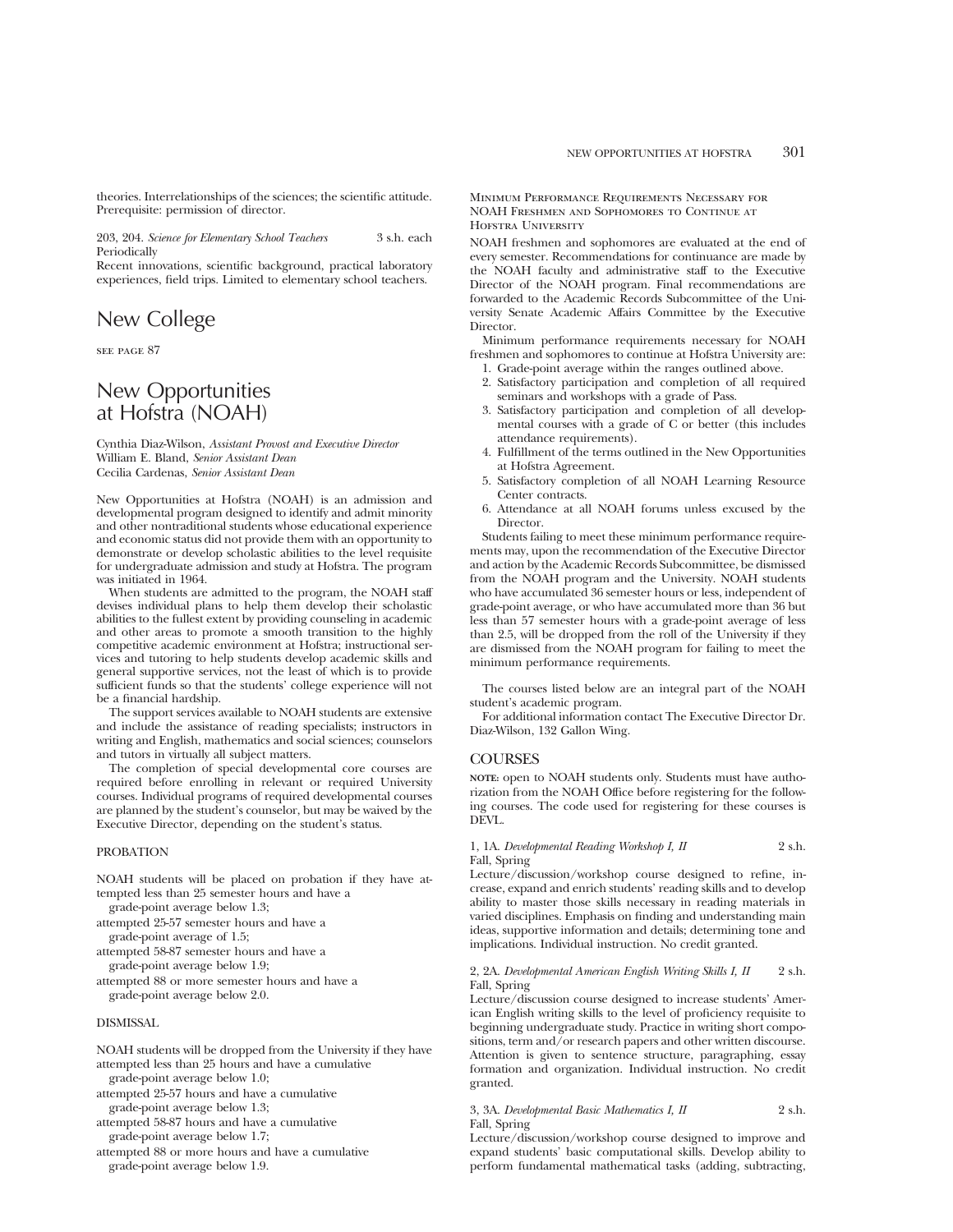multiplying and dividing) with whole numbers, fractions, positive and negative numbers. Individual instruction. No credit granted.

### 4. *Developmental Mathematics and Science* 2 s.h. Fall

Lecture/discussion/workshop course designed to help students in their mastery of fundamental concepts and computations in mathematics and science. Attention is directed to basic arithmetic, problem-solving and study techniques. Emphasis on the importance of attitude, motivation and perserverance in overcoming anxieties about and deficiencies in mathematics and science. Individual instruction. No credit granted.

5, 5A. *Developmental Study Skills I, II* 2 s.h. Fall

Lecture/discussion course designed to refine; increase, expand and enrich one's ability to understand information taught in classes. Emphasis on techniques and procedures for improving skills in recognition, recall, drawing conclusions, and written and/or oral presentation in regard to new information. No credit granted.

### 6, 6A. *Developmental Freshman Orientation I, II* 1 s.h. Fall, Spring

Discussion/workshop course designed to assist students to adapt socially, academically, psychologically and financially to the college environment. Emphasis on the roles and interrelationships of people, information and experiences affecting individual ideas and actions; and the use and/or abuse of options and resources in the college experience. No credit granted.

# 7. *Developmental English Reading Skills* 3 s.h. Once a year

This course, a cooperative effort to combine reading and writing into one course, seeks to accomplish two goals. First, it allows for the reading process, both analytical and developmental, to improve student comprehension input with an eye toward what that input process must entail as a basic step toward oral and written communication. Second, it allows for output, the expression of ideas and words both oral and written, to be completed with careful guidance and instruction from both the reading and writing specialists. Designed for continuing students, this lecture/discussion course continues supportive services in a comprehensive way and sharpens those skills that may go undeveloped. Essential skills for good reading interpretation and written expression are the course focus. No credit granted.

# 8. *Developmental Social Science* 2 s.h. Fall

Lecture/discussion course designed to expand knowledge of social science with emphasis on overcoming one's academic weaknesses. Help students in coping with problems related to assignments. Since social science courses tend to involve a great deal of writing, attention is given to written expression. No credit granted.

## 9. *Developmental Career, Professional and*

*Graduate School Preparation* 2 s.h. Spring

Lecture/discussion/workshop course consisting of discussions of various career options, resume preparation, interviewing techniques, academic preparation for graduate and professional schools, procedure for applying to graduate and professional schools, and graduate and professional school entrance examinations. Open to juniors and seniors. No credit granted.

# Philosophy (PHI)

Associate Professor Godlove, *Chairperson*

Professor Cernic; Associate Professors Dardis, Holland, Jurist, Wallace; Assistant Professors Frisina, Karofsky, Mann, Singer.

Philosophy is a disciplined form of reflection about ourselves and the world. Philosophy includes the study of reasoning itself, seeking to establish standards for good thinking in every field of human inquiry, as well as the critical examination of our most general beliefs about life, religion, ethics, politics, science and art. Its special concern is with problems for which there are no easy answers. The study of philosophy increases self-understanding, as well as fundamental analytical, critical and interpretive capacities applicable in any profession, and in any human situation. A major or minor in philosophy is valuable preparation for careers in law, medicine, education, business, government, the ministry, and computer and information sciences.

Students may major or minor in philosophy or in one of several interdisciplinary areas, or simply take courses in areas of special interest. PHI 10 is a general introduction which provides the student with a broad picture of the subject, together with the tools and intellectual foundations required for further study in philosophy. PHI 14 and 20 also serve as good general introductory courses. PHI 150 and 154 focus on the fundamentals of good reasoning; other basic courses provide general perspectives for studies in many other disciplines. Courses in the history of philosophy and in systematic areas of philosophy concentrate on aspects of the history of philosophy, on particular philosophical problems (e.g., the nature of God), and on special fields of philosophical inquiry (e.g., theory of knowledge, philosophy of feminism, philosophy of science, philosophy of literature). Some advanced courses have a prerequisite (typically PHI 10 or 14) while others are open to any interested student.

**B.A. SPECIALIZATION IN PHILOSOPHY:** 30 hours in philosophy courses as follows:

- 1. 18 hours selected from the following: PHI 10, 14, 141, 143, 154, 180
- 2. at least 3 hours selected from the following: PHI 145, 147, 148, 160, 161, 163, 164, 165, 166, 167, 170
- 3. 9 additional hours in *any* philosophy courses.

At least 18 of the 30 hours must be 100-level courses. A grade of  $C-$  or better is required for each course in the 30 hours.

It is recommended that the student specializing in philosophy take at least one seminar (PHI 183 or 184; topic varies every semester). Students who take PHI 183 or 184 in partial satisfaction of a philosophy major or minor may take it on a  $Pass/D+$ D/Fail basis. It is also possible to build a concentration in an area within the B.A. in consultation with an adviser. Some possible areas of concentration are contemporary philosophy, history of philosophy, ethics, philosophy and religion. Every student who is interested in either a major or minor in philosophy should consult with a department adviser about the program of study.

A student may major or minor in philosophy with a focus toward Prelaw Studies. The department urges interested students to meet with a departmental adviser early in their undergraduate careers. Courses include: *Social and Political Philosophy* (PHI 20); *Introduction to Ethics I* (PHI 14); *Contemporary Ethical Dilemmas* (PHI 90); *Philosophy of Law* (PHI 120); *Philosophical Views on Crime and Punishment* (PHI 121); *Morality and the Law* (PHI 122); *Practical Logic* (PHI 150); and *Introduction to Symbolic Logic* (PHI 154).

See complete B.A. requirements, page 80.

**A MINOR IN PHILOSOPHY** consists of the successful completion of 18 semester hours in philosophy, under advisement in the department, including no more than nine hours of introductory courses. At least six hours must be in residence.

An interdisciplinary **MINOR IN PHILOSOPHY OF SCIENCE** is administered by the Philosophy Department. For information, see page 305. Students should consult with Assistant Professor Holland.

An interdisciplinary **MINOR IN RELIGIOUS STUDIES** is administered by the Philosophy Department. For information, see page 347. Students should consult with Assistant Professor Frisina.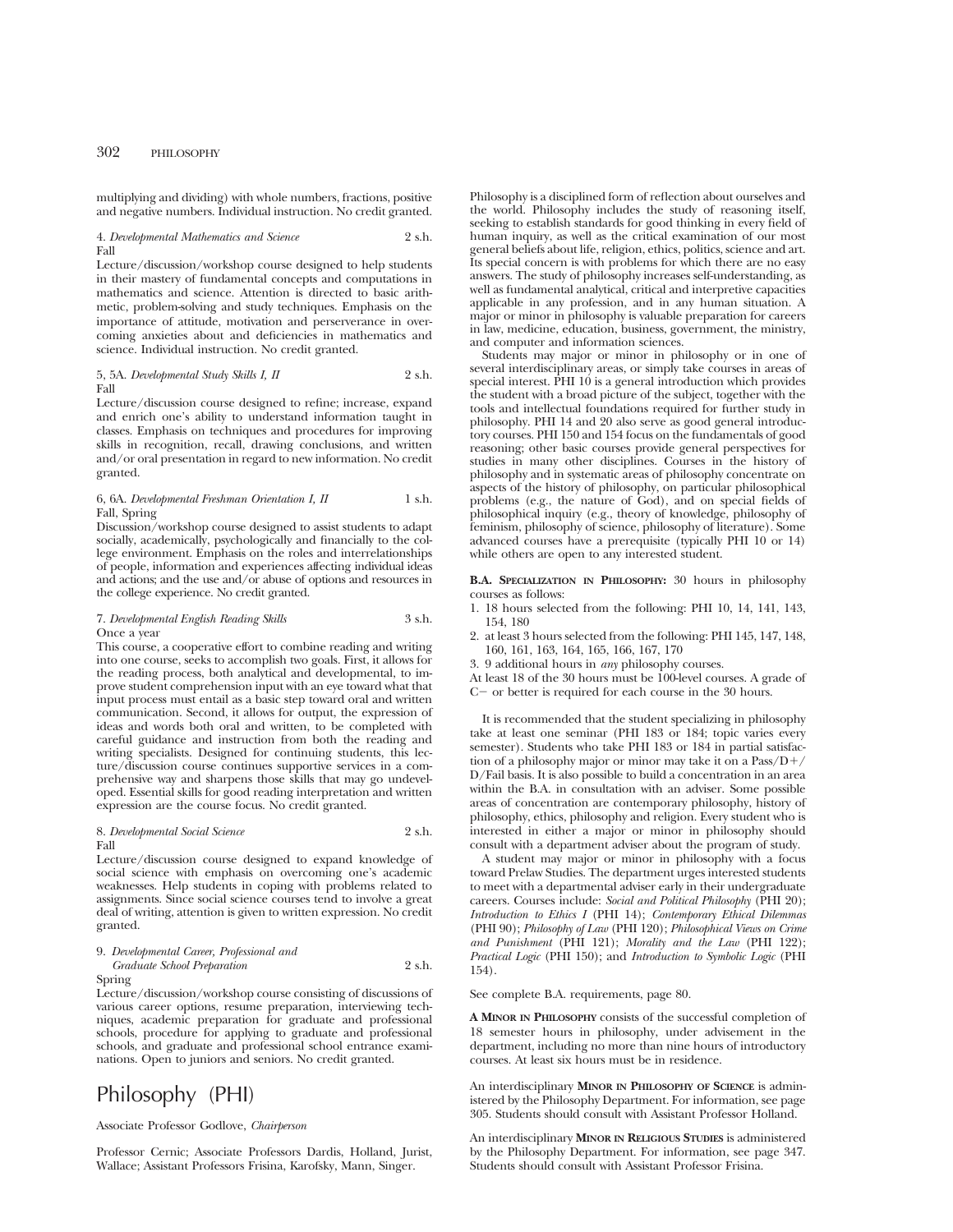Students in the following areas would profit from philosophy courses listed below:

American Studies: 148 Anthropology: 17, 102, RELI 15, 50, 75 Arts: 115, 160 Classics: 141, 143 Communications: 14, 20, 150, 160 Computer Science: 14, 91, 154, 156 Elementary Education: 10, 14, 25, 150, 154 English: 114, 115, 160 Foreign languages: 114, 141, 143, 145, 160 History: 111, 114, 141, 143, 145, 147, 148, 161 Mathematics: 154, 156 Political Science: 14, 20, 90, 113, 120 Prelaw: 14, 20, 90, 120, 121, 122, 150, 154 Premedical: 14, 90, 154, 161, 164 Psychology: 14, 90, 114, 141, 143, 161, 164 Science: 91, 150, 154, 156, 161, 164 Sociology: 14, 20, 90, 91, 164

#### **NOTE:**

The following courses and descriptions originally listed in the Department of Philosophy can now be located under Religious Studies (RELI). See page 347.

- 12. *Introduction to Western Religious Traditions #* (Formerly PHIL 61.)
- 15. *Introduction to Eastern Religious Traditions #* (Formerly PHIL 60.)
- 50. *Islam #* (Formerly PHIL 68.)
- 75. *Mysticism* and *the Spiritual Quest #* (Formerly PHIL 69.) (Same as PHI 102.)
- 80. *Life, Death and Immortality #* (Formerly PHIL 70.) (Same as PHI 103.)
- 85. *Comparative Religious Ethics #* (Formerly PHIL 71.)
- 100. *Modern Religious Thought #* (Formerly PHIL 126.)
- 150. *Approaches to the Study of Religion* (Formerly PHIL 62A.)

# **COURSES**

In addition to semester notations next to each course, a selection of couses is offered during January and Summer sessions. Consult the *January* and *Summer Sessions* bulletins for these schedules.

### **INTRODUCTORY COURSES**

10. *Introduction to Philosophy* # 3 s.h. Fall, Spring

An introduction to philosophy through the study of classical and recent treatments of philosophical problems. Consideration of such topics as rationality, knowledge and certainty, aesthetic evaluation, the existence of God, the mind and its place in nature, freedom and determinism, responsibility, blame and punishment, morality and altruism. Course is designed to provide a foundation for more advanced courses in philosophy. Credit given for this course or New College HPB 1, not both. (Formerly PHIL 5.)

| 14. Introduction to Ethics $I \#$ | 3 s.h. |
|-----------------------------------|--------|
| Fall, Spring                      |        |

Critical examination of major theories in ethics with readings drawn from classical and contemporary sources. The aim is to clarify and illuminate the processes of evaluation, decision and ethical action through the study of important works in the history of ethics. Credit given for this course or New College HPG 11, not both. (Formerly PHIL 9.)

### 17. *Introduction to Eastern Philosophy* # 3 s.h. Periodically

Survey course of the seven major schools of Indian philosophy, along with the Japanese School of Zen Buddhism and the Chinese philosophy of Taoism. (Formerly PHIL 63.)

20. *Social and Political Philosophy #* 3 s.h. Fall, Spring

An introduction to basic issues concerning society and politics. Some topics discussed are the origins of society and its proper organization as well as perspectives on justice, rights and obligations. (Formerly PHIL 4.)

| 25. Theories of Human Nature | 3 s.h. |
|------------------------------|--------|
|                              |        |

Periodically

Examination of classical and contemporary theories of human nature. Considers persons as moral beings, as seekers of knowledge, and as social and political animals. Emphasis on the connection between theories of human nature and conceptions of the natural world. Credit given for this course or New College HPG 7, not both. (Formerly *Theories of Man*; PHIL 6.)

30. *"God"* 3 s.h. Periodically

A critical examination of various conceptions of God's nature ranging from the supernatural view of Thomas Aquinas to the psychological projection view of Ludwig Feuerbach. (Formerly PHIL 122.)

# **INTERMEDIATE COURSES**

| 60. Introduction to Chinese Philosophical |        |
|-------------------------------------------|--------|
| and Religious Traditions                  | 3 s.h. |
| See course description, page 397.         |        |
|                                           |        |

80. Philosophy of Love  
\nOnce a year  
\n
$$
3 \text{ s.h.}
$$

An in-depth study of love as a central metaphysical phenomenon. (Formerly PHIL 121.)

#### 90. *Contemporary Ethical Dilemmas* 3 s.h. Periodically

A critical examination of various positions taken on some contemporary moral issues and dilemmas. Possible topics include abortion, sexism, euthanasia, sexual preference, the ethics of marriage, racism, privacy, capital punishment, suicide, civil disobedience, punishment, punishment and the mentally ill, environmental ethics, etc. The class may also suggest problems that it wishes to explore. Prerequisite: PHI 14 recommended. (Formerly PHIL 11.)

### 91. *Technology and Human Values* 3 s.h. Periodically

Assessment of the status of human values in contemporary western society and the factors which affect this status. The first half of the course examines valuing, choosing, assessing, setting priorities and value disagreements. The second half will apply these findings to selected problems of choice and responsibility emerging from the impact of technology on the person, on society, on the environment and the physical, social, moral and aesthetic quality of life. Same as TPP 112. (Formerly PHIL 112.)

102. *Mysticism and the Spiritual Quest #* 3 s.h. Periodically

Mysticism is traditionally defined as the yearning for direct connection to a transcendent reality and is referred to as the esoteric dimension of religious search. Though evident as a global phenomenon, mystical traditions most notably developed in the monotheistic faiths of Judaism, Christianity, and Islam, as well as in the many religious traditions of India, China, Japan, and ancient Greece. A cross-cultural exploration of the meanings, definitions, practices and common themes of mysticism via a study of original texts (in translation) from different parts of the world. Same as RELI 75. Credit given for this course or RELI 75, not both. (Formerly PHIL 69.)

| 103. Life, Death and Immortality $#$ | 3 s.h. |
|--------------------------------------|--------|
| See course description, page 397.    |        |

111. *Philosophy and the Holocaust* 3 s.h. Periodically

Philosophical perspectives on the Holocaust. The first half of the course examines what it means to represent the Holocaust,

#Core course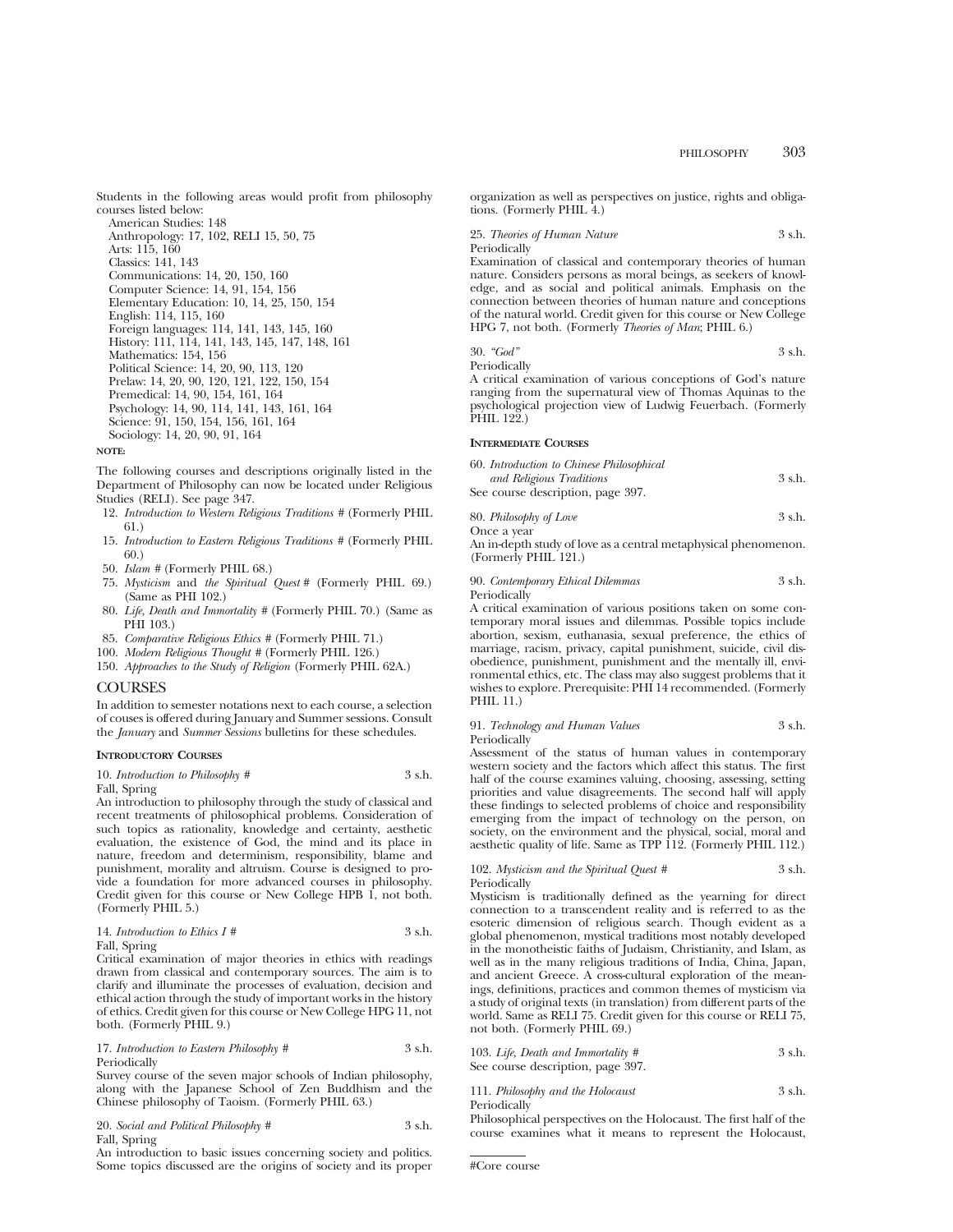including epistemological and cultural issues about how to come to terms with the event. The second half of the course focuses upon understanding the Holocaust, especially ethical issues such as whether the Holocaust was a unique event; whether "evil" is a meaningful category to describe it; if so, how should one define this evil?; does the Holocaust reveal limitations in traditional and/or all moral theory? (Formerly PHIL 166.)

### 113. *The Marxist Philosophers* 3 s.h. Periodically

A critical study of Marxist theory stressing philosophy, economics and history from Hegel through Marx and contemporary developments in Marxism. (Formerly PHIL 119.)

### 114. *Existentialism* 3 s.h. Once a year

Survey of the primary works of European existentialist thought from Kierkegaard and Dostoevsky to Heidegger. Credit given for this course or New College HPG 1, not both. (Formerly PHIL 182.)

# 115. *Philosophical Ideas in Literature* 3 s.h. Periodically

An examination of philosophy in/or literature. Possible topics include modernism, the representation of evil, the representation of ethical perspectives in literature, the representation of time and the issue of authorial voice. Readings in philosophical and literary texts are determined by the topics chosen for a particular semester. Prerequisites: PHI 10 or 14 or permission of instructor. (Formerly *Philosophical Ideas in Modern Literature*; PHIL 140.)

# 120. *Philosophy of Law* # 3 s.h. Periodically

The study of three major areas in the philosophy of law; the nature of law and its relation to morality and custom, conflicting theories about hard cases, and the proper limits of criminal and tort law. (Formerly PHIL 65.)

### 121. *Philosophical Views on Crime and Punishment* 3 s.h. Periodically

Examination of the justification of punishment, proper sentencing, the death penalty, and the prohibition against cruel and unusual punishment in the United States Constitution. (Formerly PHIL 66.)

122. *Morality and the Law* 3 s.h. Periodically

An examination of the use of law in the enforcement of morals, paternalism in the law, the moral foundations of property and contract law, and constitutional rights and the moral autonomy of the individual. (Formerly PHIL 67.)

# **HISTORICAL COURSES**

### 141. *Ancient and Medieval Philosophy* 3 s.h. Fall

Emphasis on pre-Socratics Plato, Aristotle, and some Hellenistic thinkers. Followed by the special problems and solution stimulated by the influence of Christianity from St. Augustine to the 14th century. Prerequisite: PHI 10 or 14 or permission of instructor. (Formerly PHIL 135.)

# 143. *Classical Modern Philosophy* 3 s.h. Spring

Beginnings of modern science and consequent reconstructions in philosophy from the 16 century forward. Particular emphasis on Descartes, Hobbes, Spinoza, Leibniz, Locke, Berkeley, Hume and Kant. Prerequisite: PHI 10 or permission of instructor; PHI 141 is recommended. (Formerly PHIL 136.)

# 145. *19th-Century Philosophy* 3 s.h. Periodically

A study of philosophers and philosophical trends in the Post-Kantian era. Consideration of such topics as idealism, materialism, existentialism and criticism of the philosophical tradition. The course focuses on close textual readings of such figures as Hegel, Kierkegaard, Marx, Nietzsche, J.S. Mill, C.S. Peirce and others. Prerequisite: PHI 10 or permission of instructor; PHI 143 recommended. (Formerly PHIL 137.)

#### 147. *Contemporary Philosophical Movements* 3 s.h. Once a year

A critical examination of contemporary philosophical movements such as analytic philosophy, pragmatism and continental thought. Prerequisite: PHI 10 or  $14$  or permission of instructor; PHI 143 recommended. (Formerly PHIL 138.)

#### 148. *The History of American Philosophy* 3 s.h. Periodically

Examination of key movements in American philosophy, such as transcendentalism, pragmatism and American naturalism. Readings from such figures as Edwards, Emerson, Royce, Peirce, James, Dewey, Santayana, Mead, Randall and Buchler. Prerequisite: PHI 10 or permission of instructor. PHI 143 recommended. (Formerly *The Significance of American Philosophy*; PHIL 145.)

# **LOGIC COURSES**

### 150. *Practical Logic* 3 s.h. Periodically

A study of informal logic which stresses the relationship between logic and language. The aim of the course is to increase the student's skills in critical thinking: how to recognize unsupported assertions, how to analyze and assess arguments encountered in everyday life, and how to formulate and present cogent arguments of one's own. Credit given for this course or New College HPB 002, not both. (Formerly PHIL 164.)

# 154. *Introduction to Symbolic Logic* 3 s.h. Fall, Spring

A formal study of the logical properties and relationships of sentences by means of the construction of a symbolic language for sentential and predicate logic. (Formerly PHIL 165.)

156. *Advanced Symbolic Logic* 3 s.h. Periodically

Construction of a symbolic language for predicate (quantifier) logic. Metatheory for both sentential and predicate logic. Discussion of the limitations of predicate logic, and of more powerful formal systems designed to deal with natural languge discourse, such as tense logic and modal logic. Prerequisite: PHI 154. (Formerly PHIL 175.)

# **TOPICAL COURSES**

160. *Philosophy of the Arts* 3 s.h. Once a year An examination of historical sources concerning art—how to

define it, its relation to morality and its role within culture, followed by contemporary readings about critical theory, feminism and postmodernism. Consideration as well of specific works—drama, painting, photography and film. (Formerly PHIL 133.)

161. *Philosophy of Science #* 3 s.h.

Once a year

Study of the methods, assumptions and limits of natural science with illustrations from the history of science. Topics include explanation, laws, prediction, confirmation, theories, the status of theoretical entitles, theoretical reduction, concept formation and the problem of demarcation. Prerequisite: PHI 10 or 154 or permission of instructor. (Formerly PHIL 115.)

<sup>#</sup>Core course